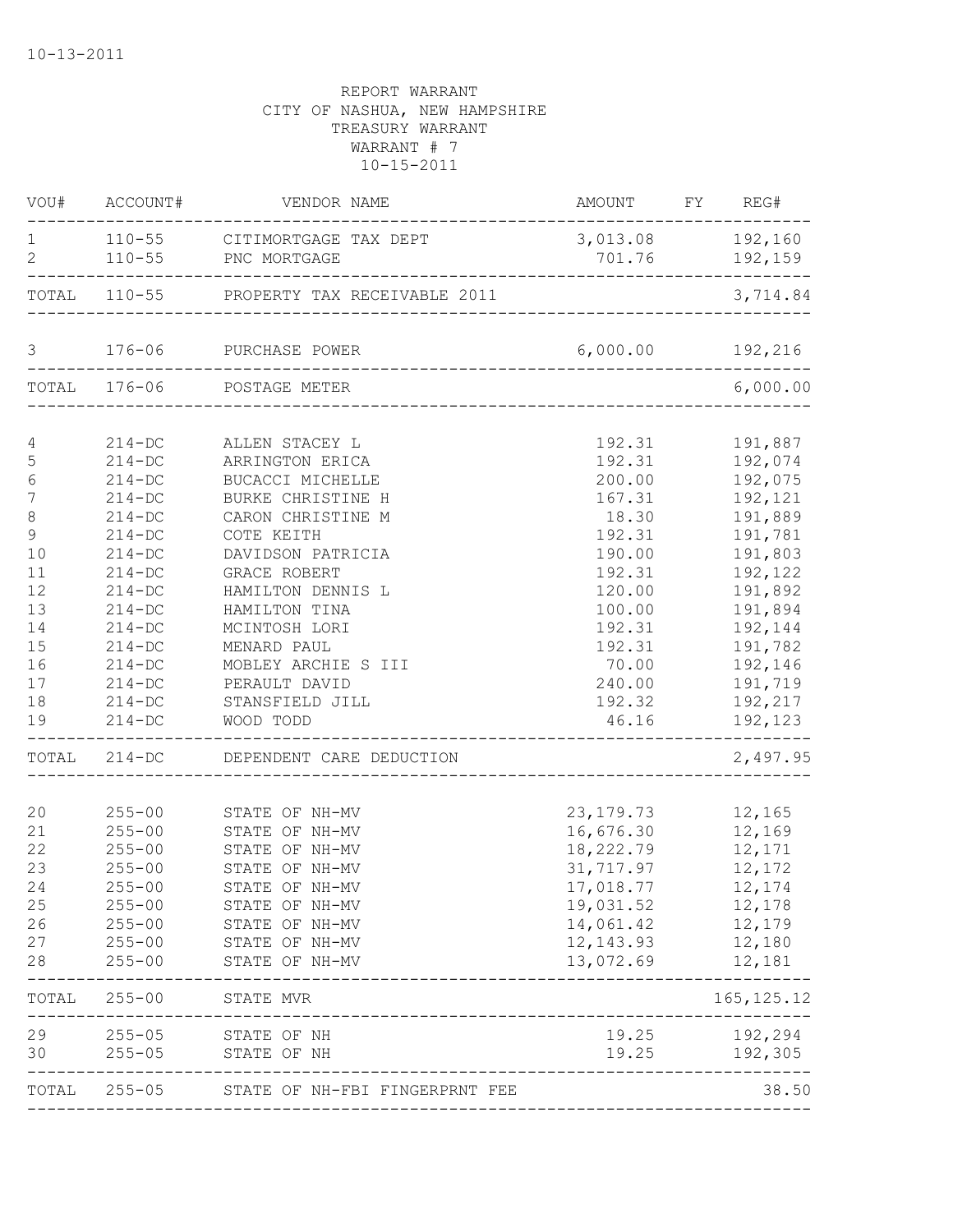| ◡ | ∸<br>__ | 'NE | $-$<br>87 I<br>. | A M G | $\overline{\phantom{0}}$ | . .<br>- 14<br>______ |
|---|---------|-----|------------------|-------|--------------------------|-----------------------|
|   |         |     |                  |       |                          |                       |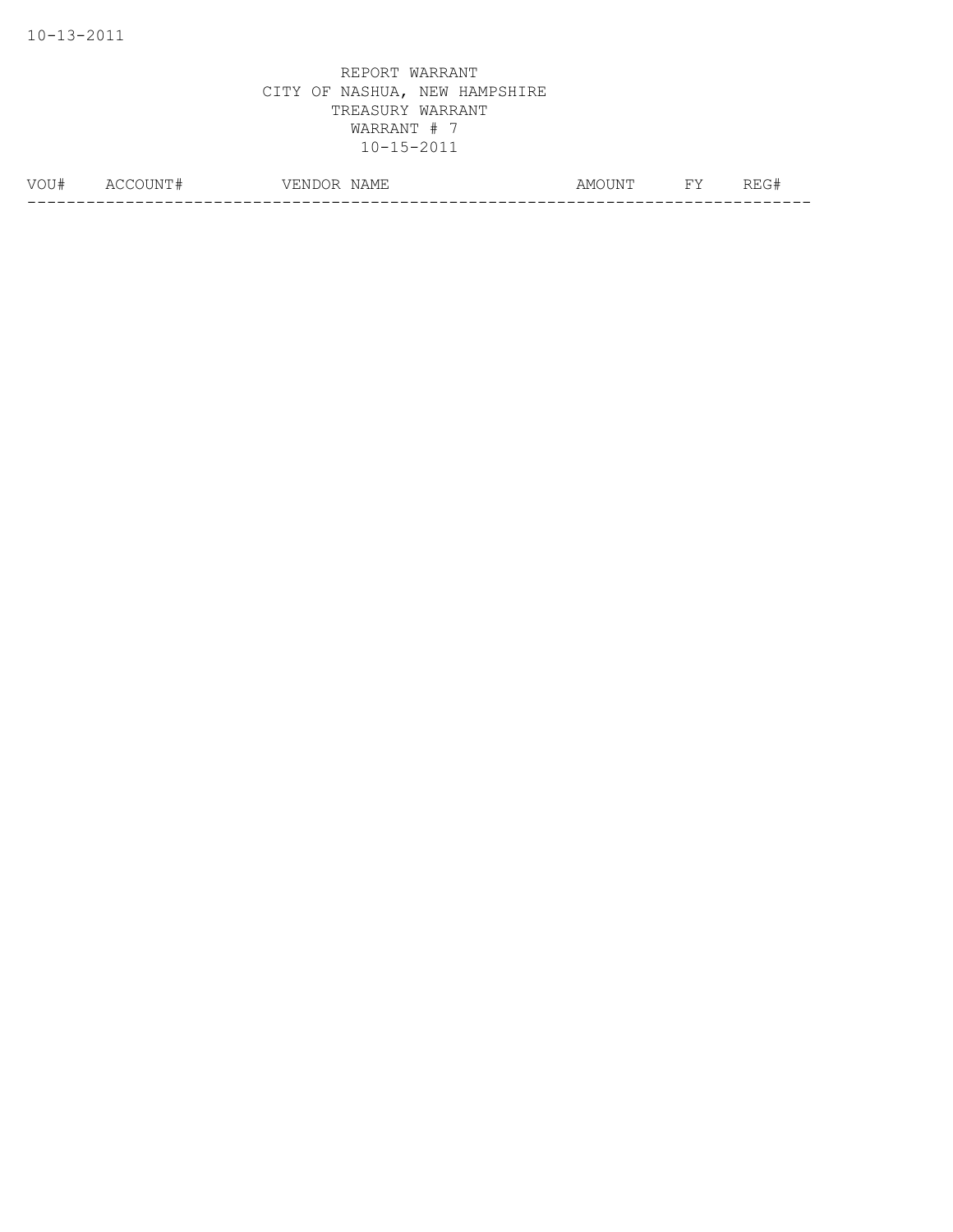| WOU#  | ACCOUNT#    | VENDOR NAME                    | AMOUNT     | FY | REG#     |
|-------|-------------|--------------------------------|------------|----|----------|
| 31    | 305-32005   | PUBLIC SERVICE OF NEW HAMPSHIR | 247.05     |    | 192,330  |
| 32    | 305-33005   | PENNICHUCK WATER               | 20.47      |    | 192,289  |
| 33    | 305-59100   | NEXTEL COMMUNICATIONS          | 20.41      |    | 192,279  |
| 34    | 305-59286   | COLLINS JOHN                   | 200.00     |    | 191,808  |
| 35    | 305-59286   | JEYNES MIKE                    | 237.50     |    | 191,902  |
| 36    | 305-59286   | KING THOMAS                    | 100.00     |    | 191,804  |
| 37    | 305-59286   | MCLEAN JIM                     | 237.50     |    | 191,787  |
| 38    | 305-59286   | O'NEIL TIM                     | 375.00     |    | 191,791  |
| 39    | 305-59286   | SOTO JESENIK                   | 62.50      |    | 192,140  |
| 40    | 305-59286   | WALLENT FRANK J                | 100.00     |    | 191,690  |
| 41    | 305-59286   | WELLIVER RON                   | 50.00      |    | 191,715  |
| TOTAL | 305         | SRF - CIVIC & COMM ACTIVITIES  |            |    | 1,650.43 |
|       |             |                                |            |    |          |
| 42    | $308 - 08$  | ANTHEM BLUE CROSS BLUE SHIELD  | 69,198.00  |    | 12,175   |
| 43    | 308-31050   | NEXTEL COMMUNICATIONS          | 33.61      |    | 192,279  |
| 44    | $308 - 608$ | RETIREE DRUG SUBSIDY CTR       | 2,458.00   |    | 192,316  |
| 45    | 308-83004   | VISION SERVICE PLAN-NH         | 4,814.40   |    | 192,345  |
| 46    | 308-83010   | ANTHEM BLUE CROSS BLUE SHIELD  | 70,491.51  |    | 12,175   |
| 46    | 308-83011   | ANTHEM BLUE CROSS BLUE SHIELD  | 296.66     |    | 12,175   |
| 46    | 308-83012   | ANTHEM BLUE CROSS BLUE SHIELD  | 252,865.77 |    | 12,175   |
| 47    | 308-83012   | RAPSIS JOANNE                  | 19,462.20  |    | 192,166  |
| 48    | 308-83013   | ANTHEM BLUE CROSS BLUE SHIELD  | 159,188.00 |    | 12,175   |
| 49    | 308-83014   | ANTHEM EAP                     | 4,228.20   |    | 192,308  |
| 49    | 308-83015   | ANTHEM EAP                     | 9,865.80   |    | 192,308  |
| 50    | 308-83016   | HARVARD PILGRIM HEALTH CARE    | 22,678.45  |    | 12,176   |
| 50    | 308-83017   | HARVARD PILGRIM HEALTH CARE    | 25,031.55  |    | 12,176   |
| 51    | 308-83018   | ANTHEM BLUE CROSS BLUE SHIELD  | 45,515.02  |    | 12,175   |
| 51    | 308-83019   | ANTHEM BLUE CROSS BLUE SHIELD  | 37,708.76  |    | 12,175   |
| 52    | 308-83020   | NORTHEAST DELTA                | 17, 181.61 |    | 12,177   |
| 52    | 308-83021   | NORTHEAST DELTA                | 7,941.16   |    | 12,177   |
| 53    | 308-83025   | FRED C CHURCH INSURANCE        | 6,063.00   |    | 12,173   |
| 54    | 308-83025   | LISCORD WARD & ROY INC         | 7,500.00   |    | 192,137  |
| 55    | 308-83050   | FRED C CHURCH INSURANCE        | 2,822.00   |    | 12,173   |
| 56    | 308-83053   | APPLE NASHUA LLC               | 2,118.00   |    | 191,679  |
| 57    | 308-83053   | FOUR SEASONS ORTHOPAEDIC CTR P | 294.00     |    | 191,833  |
| 58    | 308-83053   | INJURED WORKERS PHARMACY LLC   | 271.36     |    | 192,076  |
| 59    | 308-83053   | NH NEUROSPINE INSTITUTE        | 947.00     |    | 192,338  |
| 60    | 308-83053   | PERFORMANCE REHAB INC          | 1,980.00   |    | 191,700  |
| 61    | 308-83054   | ACKERMAN MEGAN                 | 16.99      |    | 192,157  |
| 62    | 308-83054   | ANESTHESIA ASSOCIATES PA       | 570.00     |    | 191,741  |
| 63    | 308-83054   | ASSOCIATED RADIOLOGISTS PA     | 208.00     |    | 191,809  |
| 64    | 308-83054   | DARTMOUTH-HITCHCOCK CLINIC     | 233.00     |    | 191,845  |
| 65    | 308-83054   | DH FAMILY MEDICINE NASHUA INC  | 233.00     |    | 191,807  |
| 66    | 308-83054   | FOUR SEASONS ORTHOPAEDIC CTR P | 1,018.00   |    | 191,833  |
| 67    | 308-83054   | HEMEON ELLA                    | 589.83     |    | 192,167  |
| 68    | 308-83054   | NEW ENGLAND BAPTIST HOSPITAL   | 97.00      |    | 191,714  |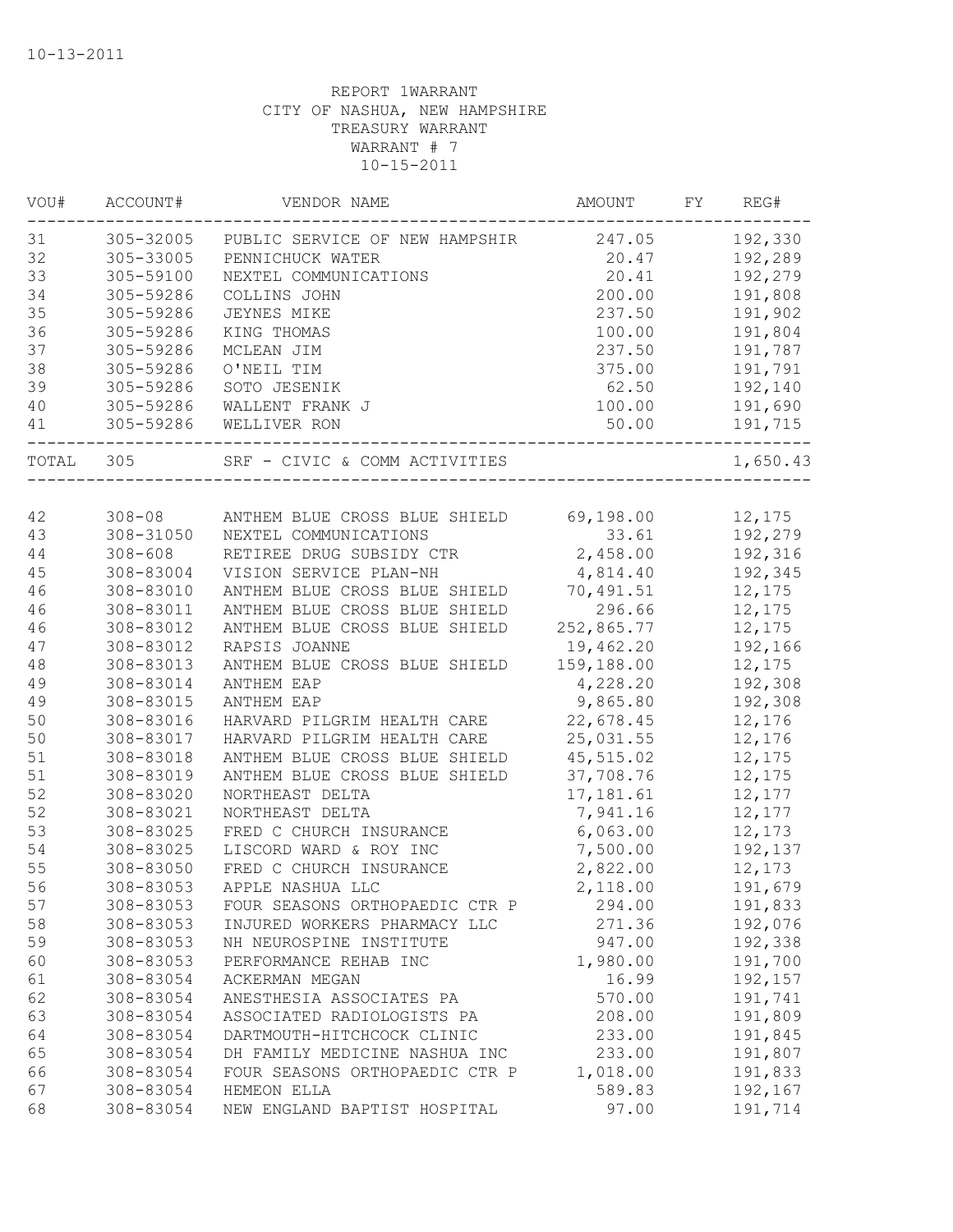| VOU#      | ACCOUNT#            | VENDOR NAME                                    | AMOUNT           | FY REG#     |
|-----------|---------------------|------------------------------------------------|------------------|-------------|
| 69        | 308-83054           | OCCUPATIONAL HEALTH CTRS SOUTH                 | 230.72           | 191,742     |
| 70        | 308-83054           | PERFORMANCE REHAB INC                          | 285.00           | 191,700     |
| 71        | 308-83054           | SJ PHYSICIAN SERVICES                          | 115.00           | 191,640     |
| 72        | 308-83054           | SO NH REGIONAL MEDICAL CENTER                  | 2,896.00         | 191,810     |
| 73        | 308-83054           | STONERIVER PHARMACY SOLUTIONS                  | 887.94           | 191,826     |
| 74        | 308-83055           | DEVINE MILLIMET & BRANCH PA                    | 295.95           | 191,812     |
| 75        | 308-83056           | STANLEY CONVERGENT SECURITY SO                 | 190.00           | 192,307     |
| 76        | 308-83063           | MARVELL PLATE GLASS INC                        | 170.60           | 191,830     |
| 77        | 308-83064           | ENTERPRISE RENT A CAR-NASHUA-M                 | 147.11           | 191,650     |
| 78        | 308-83064           | GATE CITY COLLISION CENTER                     | 626.56           | 191,829     |
| 79        | 308-83070           | TREASURER STATE OF NH                          | 100.00           | 192,327     |
| 80        | 308-83075           | CREED LLANA                                    | 1,450.00         | 192,162     |
| 81        | 308-83199           | STANLEY ELEVATOR CO INC                        | 4,076.28         | 191,789     |
| 82        | 308-94005           | LIBERTY WENDY                                  | 37.77            | 192,218     |
| TOTAL 308 |                     | SRF - INSURANCE                                |                  | 785, 428.81 |
|           |                     | 231, 211 3092-49085 M SAUNDERS INC             | 5,923.50 191,980 |             |
|           |                     |                                                |                  |             |
| TOTAL 309 |                     | FY12 FRESH FRUIT & VEG GRANT                   |                  | 5,923.50    |
|           |                     |                                                |                  |             |
|           |                     | 231, 212 3097-41015 STAPLES BUSINESS ADVANTAGE | 499.45           | 191,855     |
|           | 231, 213 3097-49075 | CENTRAL PAPER                                  | 454.79           | 191,962     |
|           | 231, 214 3097-49075 | MANSFIELD PAPER CO INC                         | 9,174.64         | 192,091     |
|           | 231, 215 3097-49085 | COCA-COLA BOTTLING COMPANY                     | 2,894.50         | 191,927     |
|           | 231, 216 3097-49085 | COSTA FRUIT & PRODUCE CO INC                   | 8,366.78         | 192,130     |
|           | 231, 216 3097-49085 | COSTA FRUIT & PRODUCE CO INC                   | 30, 251.42       | 192,131     |
|           | 231, 217 3097-49085 | FANTINI BAKING CO., INC.                       | 4,721.22         | 192,014     |
|           | 231, 218 3097-49085 | GARELICK FARMS LLC                             | 35,829.57        | 191,801     |
|           | 231, 218 3097-49085 | GARELICK FARMS LLC                             | 10,647.88        | 191,802     |
|           | 231, 219 3097-49085 | GILL'S PIZZA CO.                               | 7,991.70         | 191,994     |
|           | 231, 220 3097-49085 | GREAT STATE BEVERAGES INC                      | 943.44           | 191,963     |
|           | 231, 221 3097-49085 | M SAUNDERS INC                                 | 1,259.54         | 191,980     |
|           | 231, 221 3097-49085 | M SAUNDERS INC                                 | 9,110.65         | 191,981     |
|           | 231, 222 3097-49085 | MCKEE FOODS CORP                               | 1,474.72         | 191,745     |
|           | 231, 223 3097-49085 | NEW ENGLAND ICE CREAM CORP                     | 3,560.98         | 192,002     |
|           | 231, 224 3097-49085 | ORIGINAL CRISPY PIZZA CRUST CO                 | 5,572.03         | 191,773     |
|           | 231, 225 3097-49085 | OTIS SPUNKMEYER INC                            | 638.01           | 191,917     |
|           | 231, 226 3097-64335 | NORTHEAST FOOD SVC EQUIPMENT &                 | 755.36           | 191,671     |
|           | 231, 227 3097-707   | BELLEVUE GESSICA                               | 17.00            | 192,210     |
|           | 231, 228 3097-707   | FROST CLARENCE SR                              | 23.25            | 191,978     |
|           | 231, 229 3097-707   | MARCHANT JOANNE                                | 8.15             | 192,198     |
|           | 231, 230 3097-707   | MCNAMARA MARY                                  | 94.90            | 192,211     |
|           | 231, 231 3097-74092 | AFFILIATED HVAC SERVICES LLC                   | 1,140.35         | 191,948     |
|           | 231, 232 3097-74092 | BASSETT SERVICES CORPORATION                   | 104.05           | 191,950     |
|           | 231, 233 3097-74092 | GOOD MORNING SALES INC                         | 60.00            | 191,879     |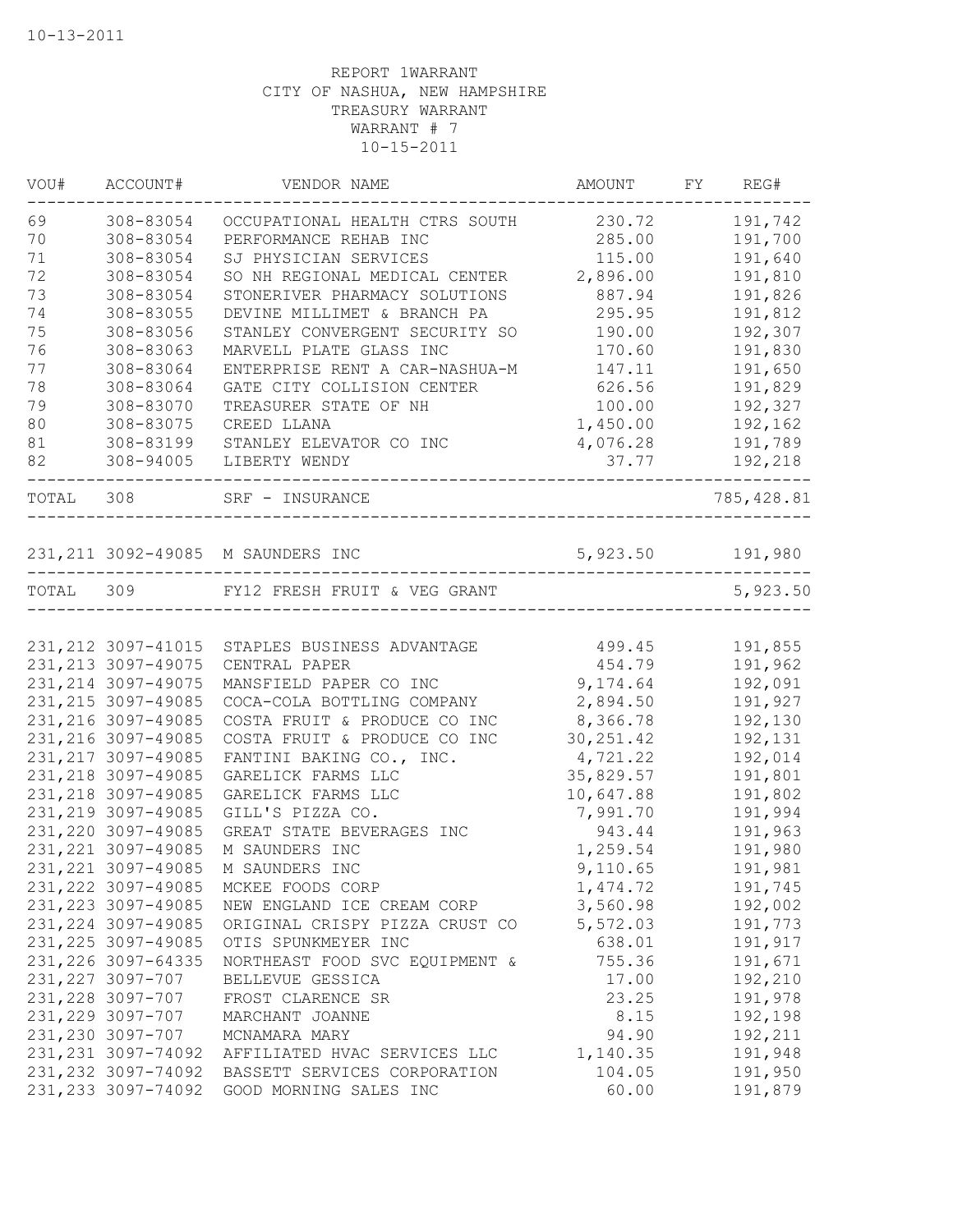|           | VOU# ACCOUNT#       | VENDOR NAME                                        | AMOUNT   | FY REG#    |
|-----------|---------------------|----------------------------------------------------|----------|------------|
|           | 231, 234 3097-91005 | AXNE EVA                                           | 156.09   | 191,952    |
|           | 231, 235 3097-91005 | <b>GUSTIN KAREN</b>                                | 108.78   | 191,973    |
|           | 231, 236 3097-91005 | KIMBELL JEANETTE                                   | 60.36    | 191,935    |
|           | 231, 237 3097-91005 | RALPH PAULE                                        | 70.21    | 191,908    |
|           | 231, 238 3097-91005 | SLOSEK ODETTE                                      | 160.12   | 191,915    |
|           | 231, 239 3097-94005 | $SNA - NH$                                         | 600.00   | 192,003    |
| TOTAL 309 |                     | SRF - FOOD SERVICES                                |          | 136,749.94 |
| 83        |                     | 312-59100 CINTAS DOCUMENT MANAGEMENT 35.00         |          | 192,028    |
| 84        |                     | 312-78007 NORTHERN FOREIGN CAR PARTS INC           | 211.10   | 192,133    |
| TOTAL 312 |                     | ----------------------<br>SRF - FINANCIAL SERVICES |          | 246.10     |
|           |                     | 3247-705 NASHUA SCHOOL DISTRICT #42                | 150.00   | 12,170     |
|           |                     |                                                    |          |            |
| TOTAL     | 324                 | ATHLETICS REVENUE FUND                             |          | 150.00     |
| 86        | 331-01500           | LAW WAREHOUSE INC                                  | 416.67   | 191,731    |
| 87        | 331-01500           | LITCHFIELD VANTAGE LLC                             | 1,583.33 | 192,220    |
| 88        | 331-01500           | PSNH                                               | 236.45   | 192,320    |
| 89        | $331 - 309$         | PETTY CASH                                         | 48.63    | 192,219    |
| 90        | 331-59100           | COMCAST                                            | 229.83   | 192,297    |
| 91        | 331-59100           | LEXISNEXIS RISK DATA MGMT INC                      | 50.00    | 192,304    |
| 92        | 331-64030           | ADVANCED WEAPONS TECHNOLOGY                        | 1,456.62 | 192,158    |
| 93        | 331-64030           | BEST BUY BUSINESS ADVANTAGE AC                     | 307.42   | 192,189    |
| 94        | 331-64030           | CABELA'S MKTG & BRAND MGT INC                      | 318.93   | 191,734    |
| 95        | 331-64030           | HILLSBOROUGH COUNTY SHERIFF OF                     | 7,500.00 | 192,284    |
| 96        | 331-64192           | ADVANCED WEAPONS TECHNOLOGY                        | 164.38   | 192,158    |
| 97        | 331-64192           | GRANITE STATE PLASMA CUTTING L                     | 2,100.00 | 192,170    |
| 98        | 331-94005           | CITIZENS BANK                                      | 1,150.00 | 12,167     |
| TOTAL     | 331                 | SRF - POLICE DEPARTMENT                            |          | 15,562.26  |
| 99        | 341-31045           | NEXTEL COMMUNICATIONS                              | 143.06   | 192,279    |
| 99        | 341-31050           | NEXTEL COMMUNICATIONS                              | 79.98    | 192,279    |
| 100       | 341-91025           | CONLEY ASHLEY                                      | 206.88   | 191,882    |
| 101       | 341-91025           | CROOKER PATRICIA                                   | 197.16   | 191,875    |
| 102       | 341-91025           | DEMBROSKI CARA                                     | 48.40    | 191,851    |
| 103       | 341-91025           | PETTY CASH                                         | 44.43    | 192,221    |
| 104       | 341-91030           | CITIZENS BANK                                      | 640.00   | 12,167     |
| 105       | 341-94016           | DEMBROSKI CARA                                     | 151.20   | 191,851    |
| 106       | 341-94025           | NEB-ASM                                            | 115.00   | 192,318    |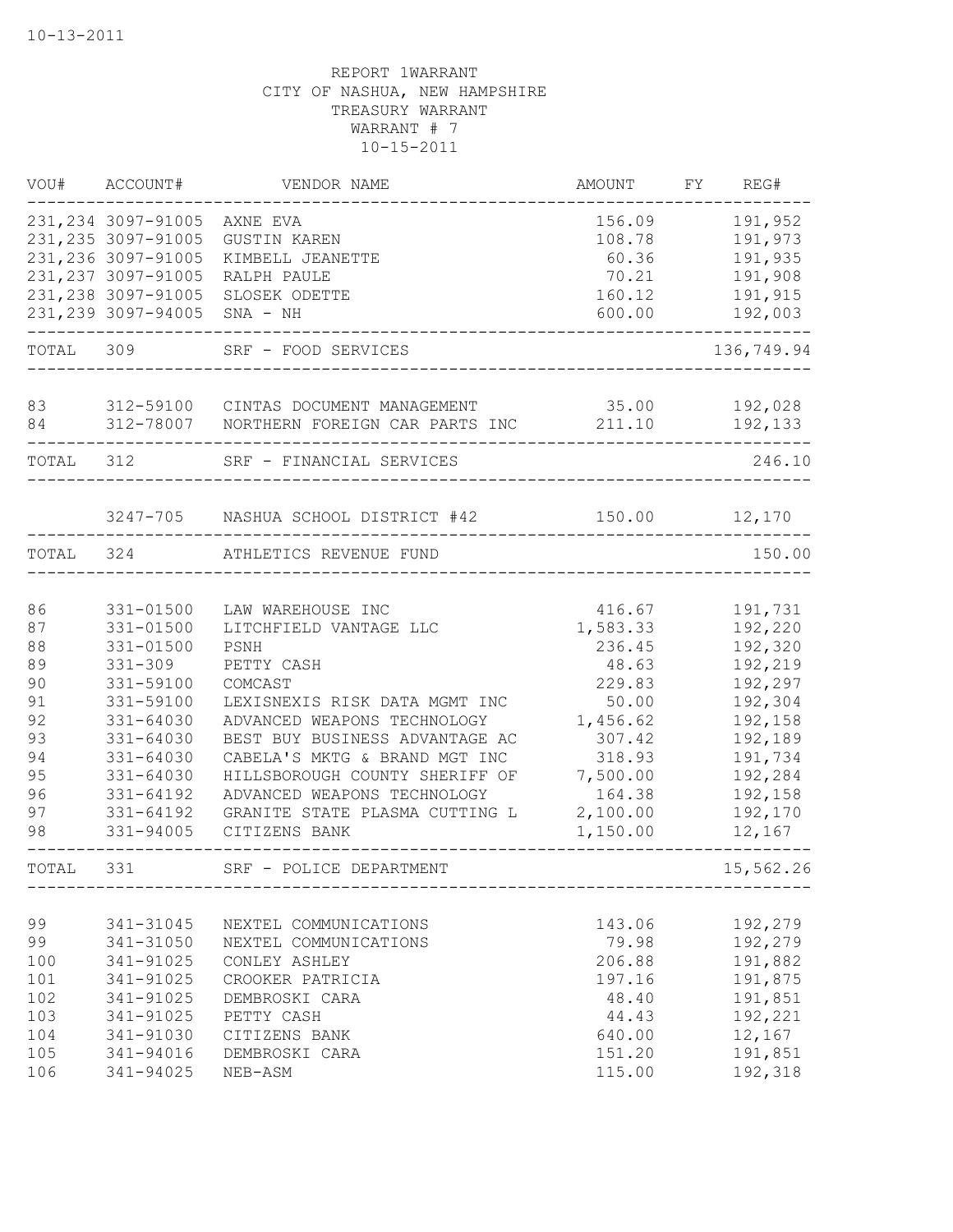|            | VOU# ACCOUNT#                                 |                                                       |                                     | FY REG#                  |
|------------|-----------------------------------------------|-------------------------------------------------------|-------------------------------------|--------------------------|
|            |                                               | TOTAL 341 SRF - COMMUNITY SERVICES                    | _______________________________     | 1,626.11                 |
| 107<br>108 |                                               | 342-59133 STERICYCLE INC<br>342-91025 CARON CHRISTINE | 105.21                              | 51.16 191,639<br>191,736 |
|            |                                               |                                                       |                                     |                          |
|            |                                               | TOTAL 342 SRF - COMMUNITY HEALTH                      | ___________________________________ | 156.37                   |
|            | 231, 240 3440-49075                           | AC MOORE INC                                          | 169.69                              | 191,961                  |
|            | 231, 241 3440-49075                           | DITOLLA-SLOZAK MARIE                                  | 25.72                               | 192,178                  |
|            | 231, 242 3440-49075                           | GARELICK FARMS LLC                                    | 546.54                              | 191,802                  |
|            | 231, 243 3440-49075                           | HAMM LINDA                                            | 71.68                               | 191,957                  |
|            | 231, 244 3440-49075                           | KUDALIS DEBRA                                         | 20.00                               | 191,953                  |
|            | 231, 245 3440-49075                           | MARKET BASKET                                         | 154.94                              | 191,767                  |
|            | 231, 246 3440-49075                           | MARQUIS MARIA                                         | 24.89                               | 191,993                  |
|            | 231, 247 3440-49075                           | NEW ENGLAND ICE CREAM CORP                            | 561.05                              | 192,002                  |
|            | 231, 248 3440-53103<br>---------------------- | STATE OF NH CRIMINAL RECORDS                          | 165.75                              | 192,222                  |
|            | TOTAL 344                                     | AFTER SCHOOL PROGRAM                                  |                                     | 1,740.26                 |
|            |                                               |                                                       |                                     |                          |
|            | 231, 249 3462-49075                           | ALMEIDA SUSAN                                         | 34.59                               | 191,958                  |
|            | 231, 250 3462-49075                           | GARELICK FARMS LLC                                    | 113.32                              | 191,802                  |
|            | 231, 251 3462-49075                           | MARKET BASKET                                         | 125.04                              | 191,767                  |
|            | 231, 252 3462-49075                           | NEW ENGLAND ICE CREAM CORP                            | 227.30                              | 192,002                  |
|            | 231, 253 3462-49075                           | PARADISE ALAN                                         | 98.27                               | 191,965                  |
|            | 231, 254 3462-91040                           | ALMEIDA SUSAN<br>------------------------             | 245.44                              | 191,958                  |
|            |                                               | TOTAL 346 TITLE IV 21ST CENTURY MIDDLE                | __________________________________  | 843.96                   |
|            |                                               | 231, 255 3471-91040 REYNOLDS MARGARET                 | 15.26                               | 191,914                  |
| TOTAL      | 347                                           | CSSR-SECONDARY SCHOOL REDESIGN                        |                                     | 15.26                    |
|            |                                               |                                                       |                                     |                          |
| 109        | 352-59100                                     | CHRISTIAN PARTY RENTAL                                | 1,659.60                            | 191,763                  |
| 110        |                                               | 352-59100 DRIVERS LICENSE GUIDE CO                    | 28.95                               | 192,331                  |
| 111        |                                               | 352-59100 PAINTER SCOTT                               | 145.00                              | 192,223<br>-----         |
| TOTAL 352  |                                               | SRF - PARKS AND RECREATION                            |                                     | 1,833.55                 |
|            | 231, 256 3532-49075                           | MAGILL JESSICA                                        | 33.59                               | 192,100                  |
|            | 231, 257 3532-49075                           | NASHUA HIGH SCHOOL NORTH                              | 120.00                              | 192,224                  |
|            | 231, 258 3532-49075                           | SCHOOL SPECIALTY INC                                  | 450.75                              | 191,923                  |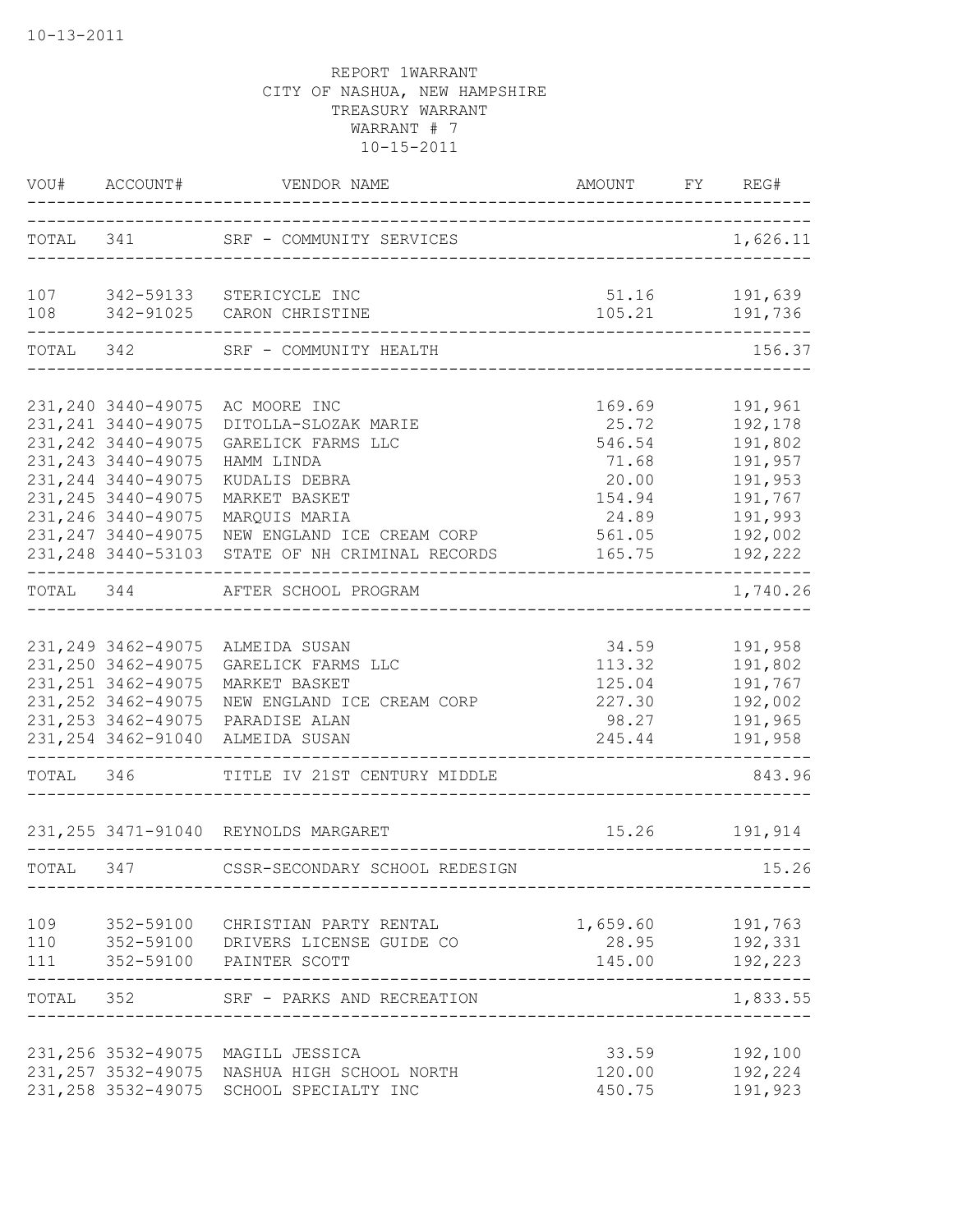|           | VOU# ACCOUNT#       | VENDOR NAME                                 | AMOUNT        | FY REG#       |
|-----------|---------------------|---------------------------------------------|---------------|---------------|
|           | 231, 259 3532-54009 | TELEGRAPH PUBLISHING COMPANY                | 1,250.00      | 192,111       |
|           | 231,260 3532-55020  | REYNOLDS MARGARET                           | 42.66         | 191,914       |
|           | 231, 261 3532-55020 | RICHARDS KEITH                              | 46.46         | 192,207       |
|           | 231, 262 3532-55020 | TAFE KATHRYN                                | 41.63         | 192,007       |
| TOTAL 353 |                     |                                             |               | 1,985.09      |
|           |                     | 231, 263 3658-49050 PHOENIX SCREEN PRINTING |               | 60.00 191,865 |
|           |                     | TOTAL 365 SOUTH STUDENT SHOP                |               | 60.00         |
| 112       |                     | 373-53075 MERRA & KANAKIS PC                | 45.00 191,790 |               |
| TOTAL     |                     | 373 SRF - ECONOMIC DEVELOPMENT              |               | 45.00         |
| 113       | 374-01319           | LAPLANTE BUILDERS INC                       | 2,435.27      | 192,142       |
| 114       | 374-07040           | COCHRAN DONALD & PM MACKAY & S              | 13,000.00     | 192,225       |
| 115       | 374-07045           | LEBLANC MICHAEL & PM MACKAY AN              | 7,860.00      | 192,226       |
| 116       | 374-07045           | MOUNTFORT RUTH AND ACS NEW ENG              | 6,950.00      | 192,227       |
| 117       | 374-07143           | MORIN'S LANDSCAPING INC                     | 31,050.00     | 191,848       |
| 118       | 374-07340           | TELEGRAPH PUBLISHING COMPANY                | 110.10        | 192,111       |
| TOTAL     | 374                 | SRF - URBAN PROGRAMS                        |               | 61,405.37     |
| 119       | 375-45050           | UNIQUE MANAGEMENT SERVICES INC 805.50       |               | 191,710       |
| TOTAL     | 375                 | SRF - PUBLIC LIBRARIES                      |               | 805.50        |
|           |                     |                                             |               |               |
|           | 231, 264 3751-49035 | BARNES & NOBLE INC                          | 873.28        | 191,637       |
|           | 231, 265 3751-49035 | CHRISTOPHER GORDON PUBL INC                 | 725.45        | 191,675       |
|           | 231, 266 3751-49035 | HARVARD EDUCATION PRESS                     | 156.25        | 192,047       |
|           | 231, 267 3751-49035 | ICAT PUBLISHING LLC                         | 2,696.40      | 192,083       |
|           | 231, 268 3751-49035 | SOLUTION TREE INC                           | 30.95         | 192,079       |
|           | 231, 269 3751-49035 | TEACHER CREATED MATERIALS INC               | 197.50        | 191,643       |
|           | 231, 270 3751-49050 | SCHOOL SPECIALTY INC                        | 61.38         | 191,923       |
|           | 3751-49075          | CITIZENS BANK                               | 943.15        | 12,167        |
|           | 231, 270 3751-49075 | SCHOOL SPECIALTY INC                        | 1,301.23      | 191,923       |
|           | 231, 271 3751-49075 | STAPLES BUSINESS ADVANTAGE                  | 1,224.13      | 191,823       |
|           | 231, 272 3751-53101 | M L HANNAY ASSOCS                           | 2,200.00      | 191,954       |
|           | 231, 273 3751-63085 | SURPLUS OFFICE EQUIPMENT INC                | 2,250.00      | 191,862       |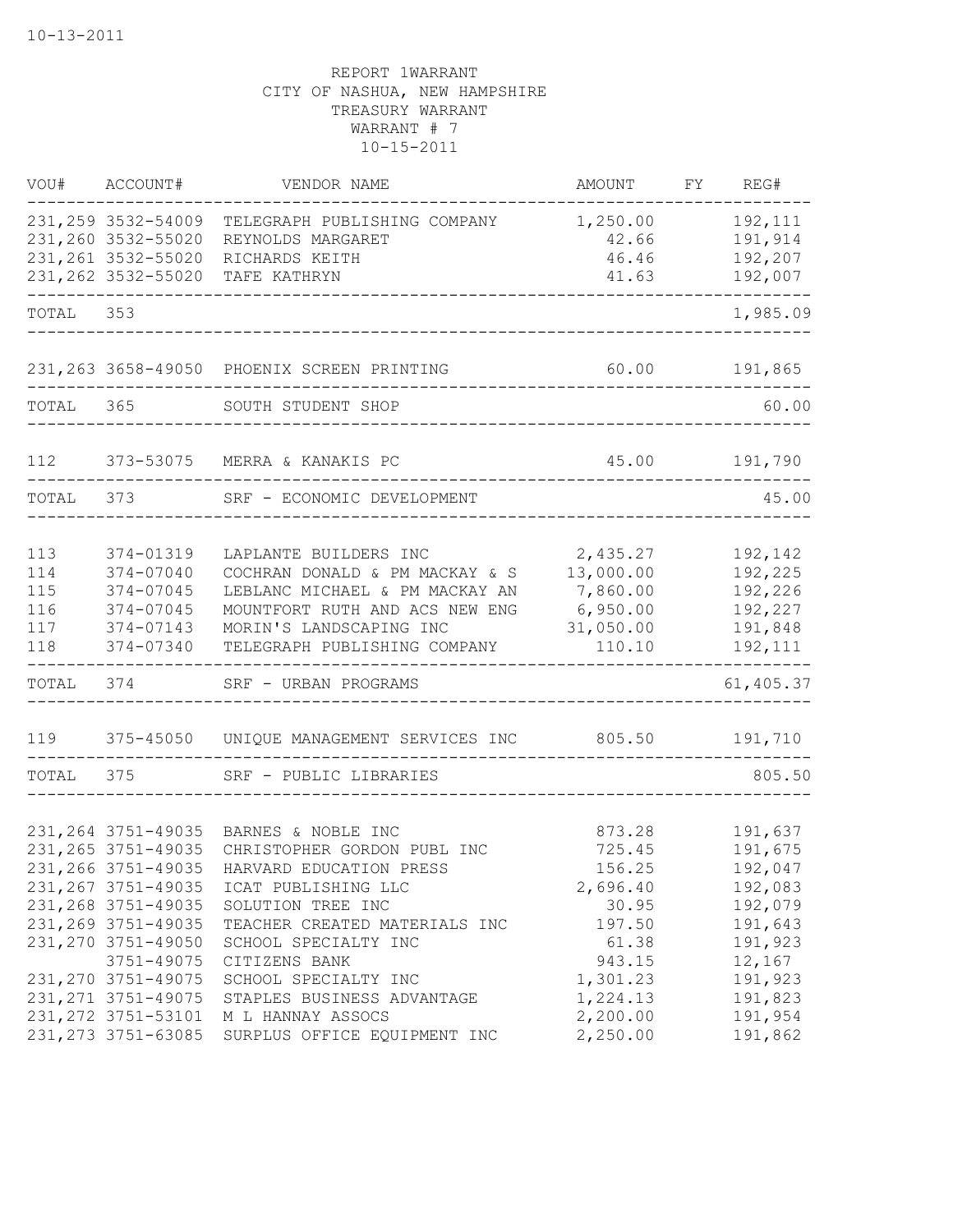| VOU#      | ACCOUNT#                                                                                 | VENDOR NAME                                                                                 | AMOUNT                              | FY REG#                                  |
|-----------|------------------------------------------------------------------------------------------|---------------------------------------------------------------------------------------------|-------------------------------------|------------------------------------------|
|           |                                                                                          | TOTAL 375 ARRA TITLE I                                                                      |                                     | 12,659.72                                |
|           |                                                                                          | 231, 274 3761-49050 MICHAUD CYNTHIA                                                         |                                     | 230.17 191,910                           |
|           | TOTAL 376 TITLE IA                                                                       |                                                                                             |                                     | 230.17                                   |
|           | 231, 275 3762-49035<br>231, 276 3762-49035<br>231, 277 3762-49035<br>231, 278 3762-49050 | BARNES & NOBLE INC<br>MAILBOX YEARBOOK<br>SCHOLASTIC BOOK CLUBS INC<br>SCHOOL SPECIALTY INC | 2,236.00<br>39.95<br>96.00<br>21.33 | 191,637<br>191,945<br>191,743<br>191,923 |
|           | 231, 279 3762-49075<br>231,280 3762-49075<br>231, 281 3762-53101<br>231, 282 3762-63085  | RODRIGUEZ DOROTHY<br>SCHOOL SPECIALTY INC<br>BLUNT STEVE<br>SCHOOL SPECIALTY INC            | 20.00<br>24.50<br>400.00<br>82.56   | 192,191<br>191,923<br>191,960<br>191,923 |
| TOTAL 376 |                                                                                          | TITLE IA                                                                                    |                                     | 2,920.34                                 |
| 121       | 378-09031                                                                                | <b>LOOMIS</b>                                                                               | 199.45                              | 192,143                                  |
| 122       | 378-09061                                                                                | CINTAS CORPORATION                                                                          | 111.99                              | 192,150                                  |
| 123       | 378-09061                                                                                | GAGNON'S ELECTRICAL SERVICE IN                                                              | 94.50                               | 191,822                                  |
| 124       | 378-09061                                                                                | KINNEY TOWING & TRANSPORTATION                                                              | 150.00                              | 191,770                                  |
| 125       | 378-09061                                                                                | NEXTEL COMMUNICATIONS                                                                       | 764.65                              | 192,279                                  |
| 126       | 378-09061                                                                                | RON TURLEY ASSOCIATES INC                                                                   | 725.00                              | 191,840                                  |
| 127       | 378-09071                                                                                | CITY OF NASHUA/TAX COLLECTOR'S                                                              | 103.66                              | 192,228                                  |
| 128       | 378-09091                                                                                | AIREX FILTER CORPORATION                                                                    | 47.85                               | 191,696                                  |
| 129       | 378-09091                                                                                | BOBCAT OF NEW HAMPSHIRE                                                                     | 38.22                               | 191,747                                  |
| 130       | 378-09091                                                                                | CENTRAL PAPER PRODUCTS CO                                                                   | 177.96                              | 191,877                                  |
| 131       | 378-09091                                                                                | CUMMINS NORTHEAST LLC                                                                       | 42.05                               | 191,849                                  |
| 132       | 378-09091                                                                                | FASTENAL COMPANY                                                                            | 145.82                              | 191,798                                  |
| 133       | 378-09091                                                                                | GILLIG LLC                                                                                  | 1,249.49                            | 191,814                                  |
| 134       | 378-09091                                                                                | GRAINGER                                                                                    | 16.82                               | 191,686                                  |
| 135       | 378-09091                                                                                | HOME DEPOT CREDIT SERVICES                                                                  | 205.28                              | 192,285                                  |
| 136       | 378-09091                                                                                | NAPA AUTO PARTS                                                                             | 253.04                              | 191,836                                  |
| 137       | 378-09091                                                                                | NORTHERN BUS SALES INC                                                                      | 228.69                              | 191,740                                  |
| 138       | 378-09091                                                                                | RYDER FLEET PRODUCTS.COM INC                                                                | 421.50                              | 191,838                                  |
| 139       | 378-09091                                                                                | STAPLES ADVANTAGE                                                                           | 140.01                              | 191,880                                  |
| 140       | 378-09101                                                                                | PSNH                                                                                        | 1,283.07                            | 192,320                                  |
| 141       | 378-09102                                                                                | PUBLIC SERVICE OF NEW HAMPSHIR                                                              | 914.10                              | 192,330                                  |
| 142       | 378-09104                                                                                | PSNH                                                                                        | 330.01                              | 192,320                                  |
| 143       | 378-09114                                                                                | NATIONAL GRID                                                                               | 48.57                               | 192,303                                  |
| 143       | 378-09115                                                                                | NATIONAL GRID                                                                               | 71.71                               | 192,303                                  |
| 144       | 378-09120                                                                                | PENNICHUCK WATER                                                                            | 142.85                              | 192,289                                  |
| 144       | 378-09125                                                                                | PENNICHUCK WATER                                                                            | 75.08                               | 192,289                                  |
| 145       | 378-09133                                                                                | FAIRPOINT COMMUNICATIONS                                                                    | 50.00                               | 192,309                                  |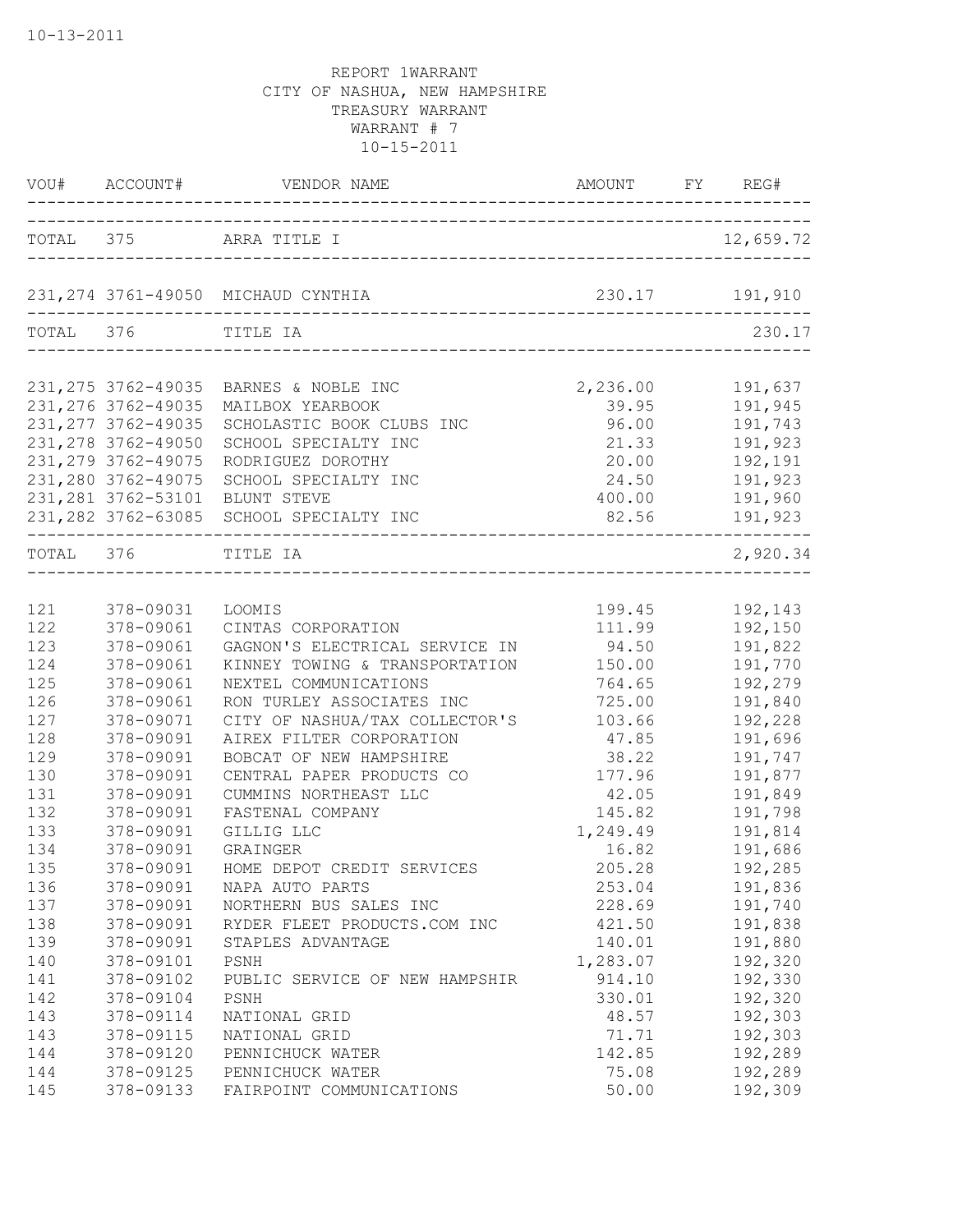| VOU#       | ACCOUNT#                                                                                                        | VENDOR NAME                                                                                                                                           | AMOUNT                                                           | FY REG#                                             |
|------------|-----------------------------------------------------------------------------------------------------------------|-------------------------------------------------------------------------------------------------------------------------------------------------------|------------------------------------------------------------------|-----------------------------------------------------|
| 146<br>147 |                                                                                                                 | 378-09230 FIRST TRANSIT INC<br>378-09261 PURE WATERS OF NEW ENGLAND LLC                                                                               | 636.78<br>31.50                                                  | 192,277<br>191,800                                  |
| TOTAL 378  |                                                                                                                 | TRANSPORTATION                                                                                                                                        |                                                                  | 8,699.65                                            |
|            | 231, 283 3902-53102<br>231, 284 3902-53102                                                                      | CONNOLLY DONNA<br>HASBROUCK TARA L<br>231, 285 3902-54025 EDUCATIONAL OUTFITTERS                                                                      | 450.00<br>450.00<br>124.00                                       | 192,185<br>192,063<br>192,177                       |
| TOTAL 390  |                                                                                                                 |                                                                                                                                                       |                                                                  | 1,024.00                                            |
|            | 231,286 3927-49050<br>231, 287 3927-49050<br>231, 288 3927-49050<br>231, 289 3927-49050<br>231,290 3927-53100   | COCA COLA BOTTLING COMP OF<br>GENERAL LINEN SERVICE INC<br>HOME DEPOT CREDIT SERVICES<br>NORTHCENTER FOODSERVICES LLC<br>D A BUCCI & SONS INC         | 261.00<br>130.21<br>93.70<br>1,464.99<br>27.00                   | 191,983<br>192,068<br>191,967<br>191,949<br>191,669 |
| TOTAL 392  |                                                                                                                 | CULINARY ARTS                                                                                                                                         |                                                                  | 1,976.90                                            |
|            | 231, 291 3930-49075<br>231, 292 3930-63085<br>231, 293 3930-63085<br>231, 294 3930-64192<br>231, 295 3930-64192 | STAPLES BUSINESS ADVANTAGE<br>PLAY WITH A PURPOSE<br>SCHOOL SPECIALTY INC<br>SAM'S CLUB<br>SCHOOL SPECIALTY INC                                       | 243.37<br>559.26<br>161.36<br>1,445.00<br>157.10                 | 191,823<br>191,956<br>191,923<br>192,229<br>191,923 |
| TOTAL      | 393                                                                                                             | ARRA IDEA PRESCHOOL                                                                                                                                   |                                                                  | 2,566.09                                            |
|            | 231, 296 3940-49035<br>231, 297 3940-49075<br>231, 298 3940-49075<br>231, 299 3940-49075<br>231,300 3940-64192  | COULTER VIDEO INC<br>HANNAFORD<br>HOME DEPOT<br>STAPLES BUSINESS ADVANTAGE<br>O'TOOLE TAMMY<br>231,301 3940-64192 PHONAK, INC                         | 96.32<br>200.00<br>375.00<br>186.24<br>77.95<br>5,025.09 191,989 | 192,214<br>192,230<br>192,231<br>191,823<br>191,648 |
| TOTAL      | 394                                                                                                             | ARRA IDEA SPEC ED                                                                                                                                     |                                                                  | 5,960.60                                            |
|            | 231,302 3952-53109                                                                                              | BOLICK TERESA DBA BOLICK TERES<br>231,303 3952-53109 CARROLL CENTER FOR THE BLIND (<br>231,304 3952-53109 REGENCY NURSING CARE LLC<br>_______________ | 4,250.00<br>1,117.60<br>3,550.00                                 | 191,907<br>192,001<br>192,201<br>-----              |
| TOTAL      | 395                                                                                                             | IDEA B SPECIAL EDUCATION<br>------------------                                                                                                        |                                                                  | 8,917.60                                            |
|            |                                                                                                                 |                                                                                                                                                       |                                                                  |                                                     |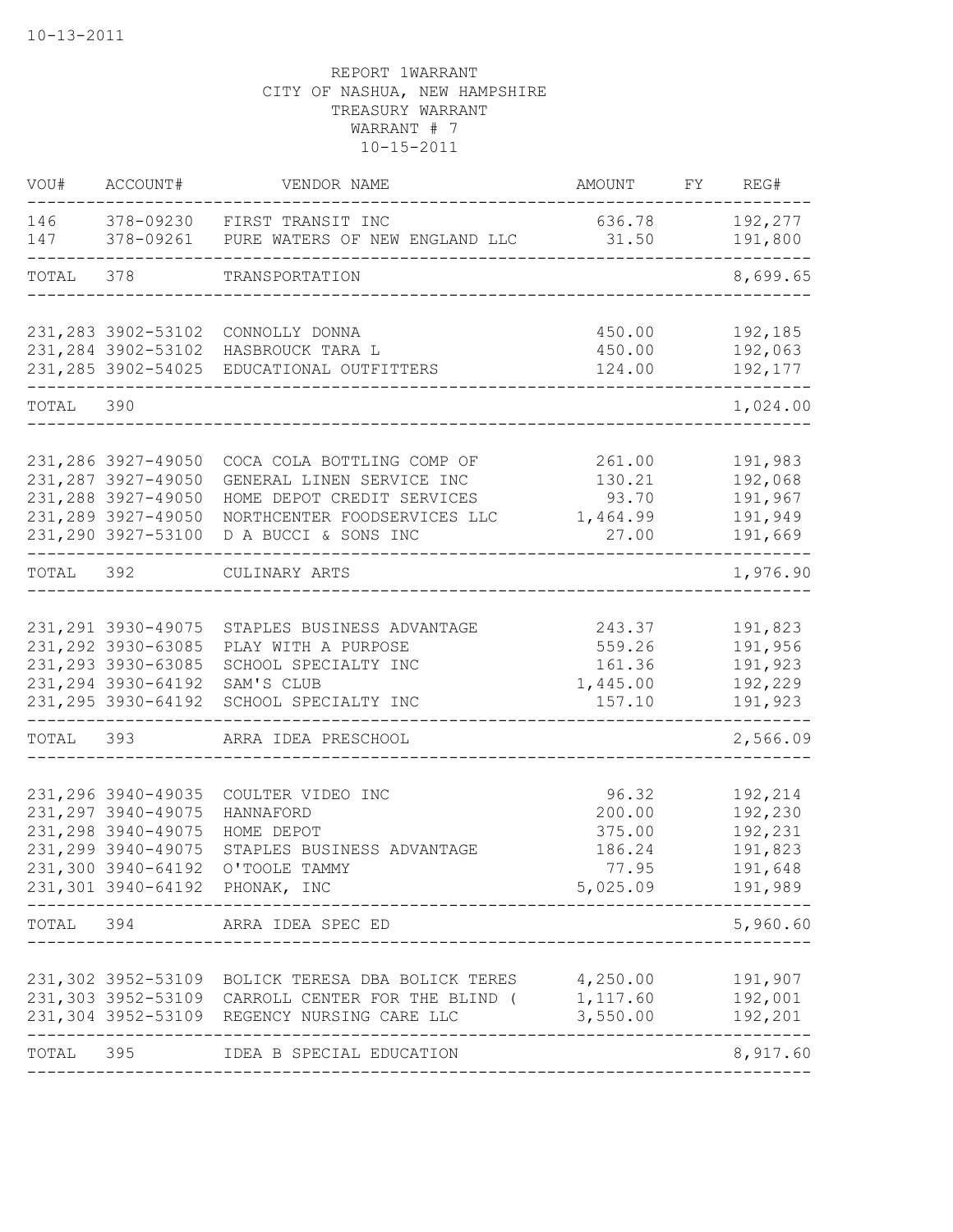| VOU#      | ACCOUNT# | VENDOR NAME                                       | AMOUNT | REG#<br>FY |
|-----------|----------|---------------------------------------------------|--------|------------|
|           |          | 231,305 3977-53109 INTERIM HEALTHCARE OF THE NORT | 741.00 | 191,796    |
| TOTAL 397 |          | SPECIAL ED LOCAL                                  |        | 741.00     |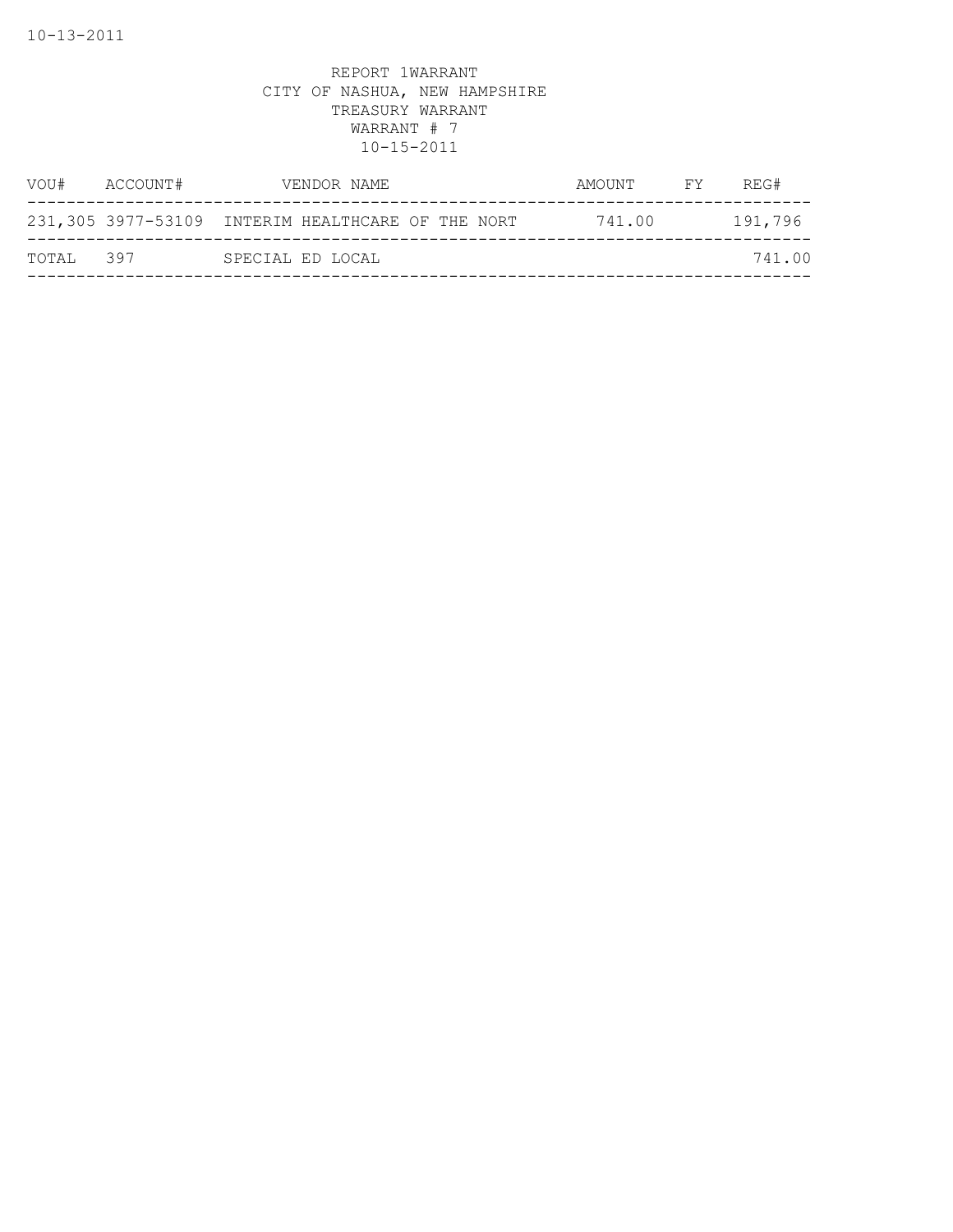| VOU#  | ACCOUNT#    | VENDOR NAME                                    | AMOUNT | FY | REG#    |
|-------|-------------|------------------------------------------------|--------|----|---------|
| 148   | $412 - 162$ | HILLSBOROUGH COUNTY TREASURER                  | 102.20 |    | 192,109 |
| TOTAL | $412 - 16$  | FINANCIAL SERVICES<br>INT & COST ON REDEMPTION |        |    | 102.20  |
| 149   | $431 - 314$ | PETTY CASH                                     | 6.86   |    | 192,232 |
| TOTAL | $431 - 31$  | POLICE DEPARTMENT<br>SALE OF PHOTOCOPIES       |        |    | 6.86    |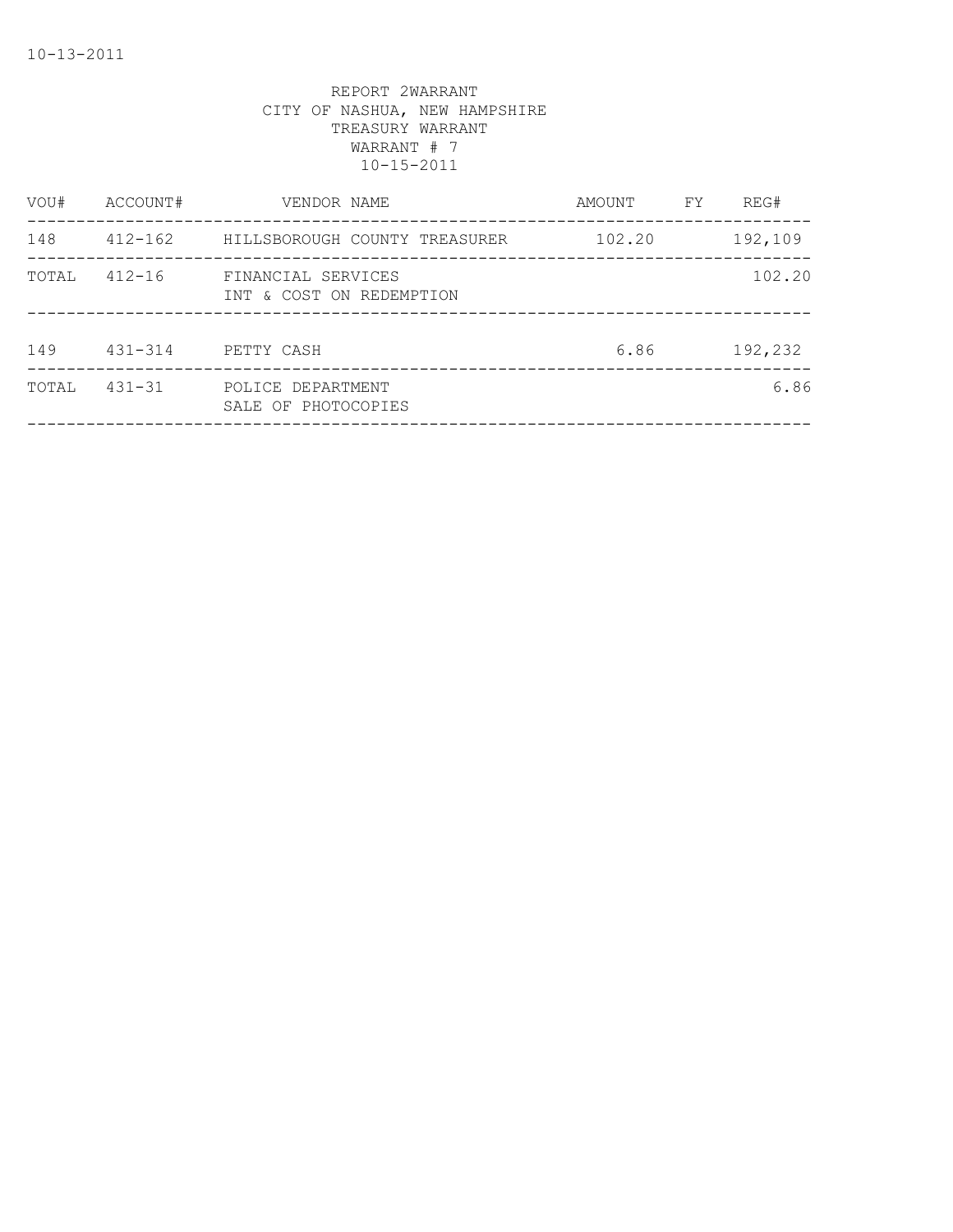| VOU#       | ACCOUNT#               | VENDOR NAME                                   | <b>AMOUNT</b>         | FY | REG#               |
|------------|------------------------|-----------------------------------------------|-----------------------|----|--------------------|
| 150        | 501-98029              | CITIZENS BANK                                 | 102.58                |    | 12,167             |
| 151        | $501 - 94005$          | GREATER NASHUA CHAMBER OF COMM                | 85.00                 |    | 191,844            |
| 152        | 501-41015              | PETTY CASH                                    | 27.90                 |    | 191,632            |
| 152        | 501-98015              | PETTY CASH                                    | 10.00                 |    | 191,632            |
| TOTAL      | 501                    | MAYOR'S OFFICE                                |                       |    | 225.48             |
| 153        | 502-51010              | HILLSBOROUGH COUNTY TREASURER                 | 22.00                 |    | 192,109            |
| 154        | 502-49025              | LAWYERS DIARY & MANUAL                        | 66.00                 |    | 192,280            |
| 155        | 502-91015              | PETTY CASH                                    | 145.20                |    | 191,632            |
| TOTAL      | 502                    | LEGAL DEPARTMENT                              |                       |    | 233.20             |
|            |                        |                                               |                       |    |                    |
| 156        | 505-81005              | ADULT LEARNING CENTER                         | 6, 175.00             |    | 191,854            |
| 157<br>158 | 505-81058              | <b>BRIDGES</b>                                | 5,225.00              |    | 191,738            |
| 159        | 505-81117<br>505-81020 | CASA OF NH INC<br>COMMUNITY COUNCIL OF NASHUA | 3,750.00<br>17,350.00 |    | 191,746<br>192,124 |
| 160        | 505-81025              | GIRLS INCORPORATED OF NH                      | 4,000.00              |    | 191,769            |
| 161        | 505-81022              | GREATER NASHUA DENTAL CONNECTI                | 10,700.00             |    | 191,852            |
| 162        | 505-81032              | HARBOR HOMES INC                              | 5,000.00              |    | 191,772            |
| 162        | 505-81033              | HARBOR HOMES INC                              | 10,000.00             |    | 191,772            |
| 163        | 505-81007              | HUMANE SOCIETY FOR GREATER NAS                | 1,000.00              |    | 192,163            |
| 164        | 505-81039              | HUMANE SOCIETY OF NEW ENGLAND                 | 8,256.75              |    | 191,722            |
| 165        | 505-81115              | MARGUERITE'S PLACE INC                        | 4,750.00              |    | 191,815            |
| 166        | 505-81018              | NASHUA CHILDREN'S HOME                        | 3,750.00              |    | 191,934            |
| 167        | 505-81073              | NASHUA PASTORAL CARE                          | 5,201.50              |    | 191,900            |
| 167        | 505-81074              | NASHUA PASTORAL CARE                          | 2,950.00              |    | 191,900            |
| 168        | 505-81116              | SALVATION ARMY                                | 2,321.50              |    | 191,655            |
| 169        | 505-81078              | ST JOSEPH COMMUNITY SERVICES I                | 2,307.69              |    | 192,108            |
| 170        | 505-81067              | THE YOUTH COUNCIL                             | 8,250.00              |    | 191,660            |
| 170        | 505-81068              | THE YOUTH COUNCIL                             | 1,100.00              |    | 191,660            |
| 171        | 505-81124              | YMCA OF GREATER NASHUA                        | 675.00                |    | 191,828            |
| TOTAL      | 505                    | CIVIC & COMM. ACTIVITIES                      |                       |    | 102,762.44         |
| 172        | 506-31005              | AMERICAN TELECOM SERVICES LLC                 | 5,607.48              |    | 191,788            |
| 173        | 506-31005              | BAYRING COMMUNICATIONS                        | 2,301.30              |    | 192,306            |
| 174        | 506-31005              | FAIRPOINT COMMUNICATIONS                      | 69.99                 |    | 192,309            |
| 175        | 506-31005              | LOVERING SUE                                  | 33.00                 |    | 192,233            |
| 176        | 506-31005              | PAETEC COMMUNICATIONS INC                     | 600.00                |    | 192,274            |
| TOTAL      | 506                    | TELECOMMUNICATIONS                            |                       |    | 8,611.77           |

177 508-83100 STATE OF NH UC 8,140.00 192,329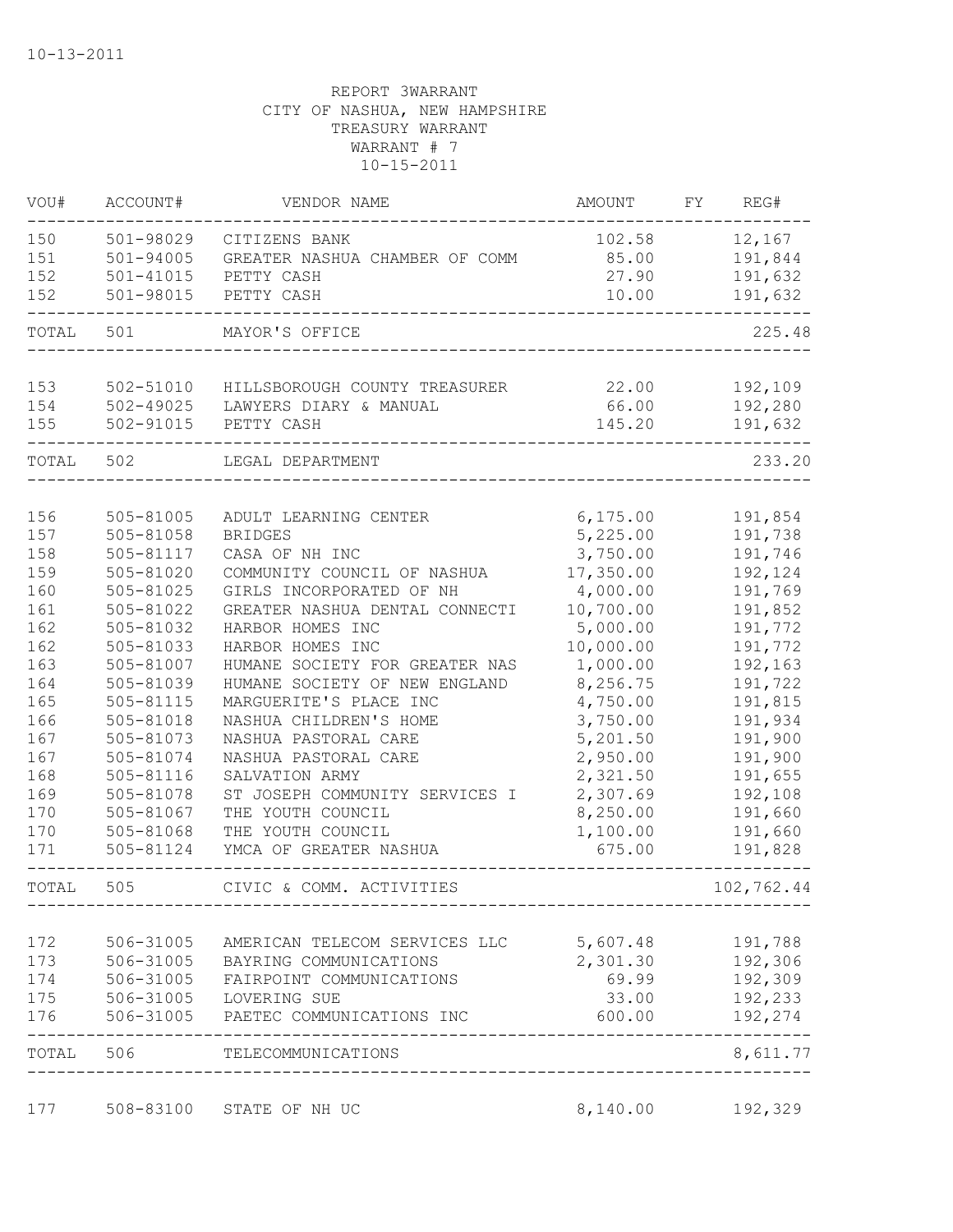| VOU#       | ACCOUNT#               | VENDOR NAME                                                    | AMOUNT            | FY REG#            |
|------------|------------------------|----------------------------------------------------------------|-------------------|--------------------|
| 177        |                        | 508-83101 STATE OF NH UC                                       | 16,628.03 192,329 |                    |
| TOTAL      | 508                    | INSURANCE-EMPLOYEE BENEFITS                                    |                   | 24,768.03          |
| 178        | 512-43005              | FEDEX                                                          | 32.99             | 192,275            |
| 179        | 512-94005              | LOCAL GOVERNMENT CENTER                                        | 40.00             | 192,311            |
| 180        | 512-94005              | NE CHAPTER OF THE IAPP                                         | 30.00             | 192,234            |
| 181        | 512-91015              | PETTY CASH                                                     | 40.85             | 191,632            |
| 182<br>183 | 512-41015<br>512-66025 | STAPLES ADVANTAGE<br>US BANCORP EQUIPMENT FINANCE I            | 149.03<br>26.55   | 191,880<br>192,319 |
| TOTAL      | 512                    | FINANCIAL SERVICES                                             |                   | 319.42             |
|            |                        |                                                                |                   |                    |
| 184        | 513-98035              | PETTY CASH                                                     | 80.00             | 191,632            |
| 185        | 513-41015              | UNIVERSITY PRODUCTS INC                                        | 355.81            | 191,797            |
| 185        | 513-43005              | UNIVERSITY PRODUCTS INC                                        | 60.25             | 191,797            |
| TOTAL      | 513                    | CITY CLERK'S OFFICE                                            |                   | 496.06             |
|            |                        |                                                                |                   |                    |
| 186        | 516-54016              | CONCORD MONITOR                                                | 454.01            | 192,281            |
| 187        | 516-94005              | GABRIEL ROBERT                                                 | 58.61             | 192,235            |
| 188        | 516-41015              | STAPLES ADVANTAGE                                              | 29.26             | 191,880            |
| 188        | 516-45240              | STAPLES ADVANTAGE                                              | 48.70             | 191,880            |
| 189        | 516-54011              | TELEGRAPH PUBLISHING COMPANY                                   | 440.40            | 192,111            |
| 189        | 516-54016              | TELEGRAPH PUBLISHING COMPANY                                   | 1,809.16          | 192,111            |
| 190        | 516-54016              | UNION LEADER CORPORATION                                       | 1,159.16          | 192,278<br>-----   |
| TOTAL      | 516                    | PURCHASING DEPARTMENT                                          |                   | 3,999.30           |
|            |                        |                                                                |                   |                    |
| 191<br>192 | 517-59135<br>517-75023 | BAIN PEST CONTROL SERVICE INC<br>HEATING SPECIALTIES OF NH INC | 150.00<br>82.20   | 192,113<br>192,088 |
| 193        | 517-34015              | NATIONAL GRID                                                  | 118.23            | 192,303            |
| 194        | 517-31050              | NEXTEL COMMUNICATIONS                                          | 68.06             | 192,279            |
| 195        | 517-33005              | PENNICHUCK WATER                                               | 20.34             | 192,289            |
| 196        | 517-32005              | PSNH                                                           | 2,429.46          | 192,320            |
| TOTAL      | 517                    | BUILDING MAINT - CITY ADMIN                                    |                   | 2,868.29           |
|            |                        |                                                                |                   |                    |
| 197        | 519-94005              | NH DEPT OF REVENUE                                             | 25.00             | 192,315            |
| 198        | 519-94005              | PETTY CASH                                                     | 11.10             | 191,632            |
| 199        | 519-94005              | THE SARATOGA HILTON                                            | 717.55            | 192,317            |
| 200        | 519-91005              | TURGISS GARY                                                   | 91.58             | 191,706            |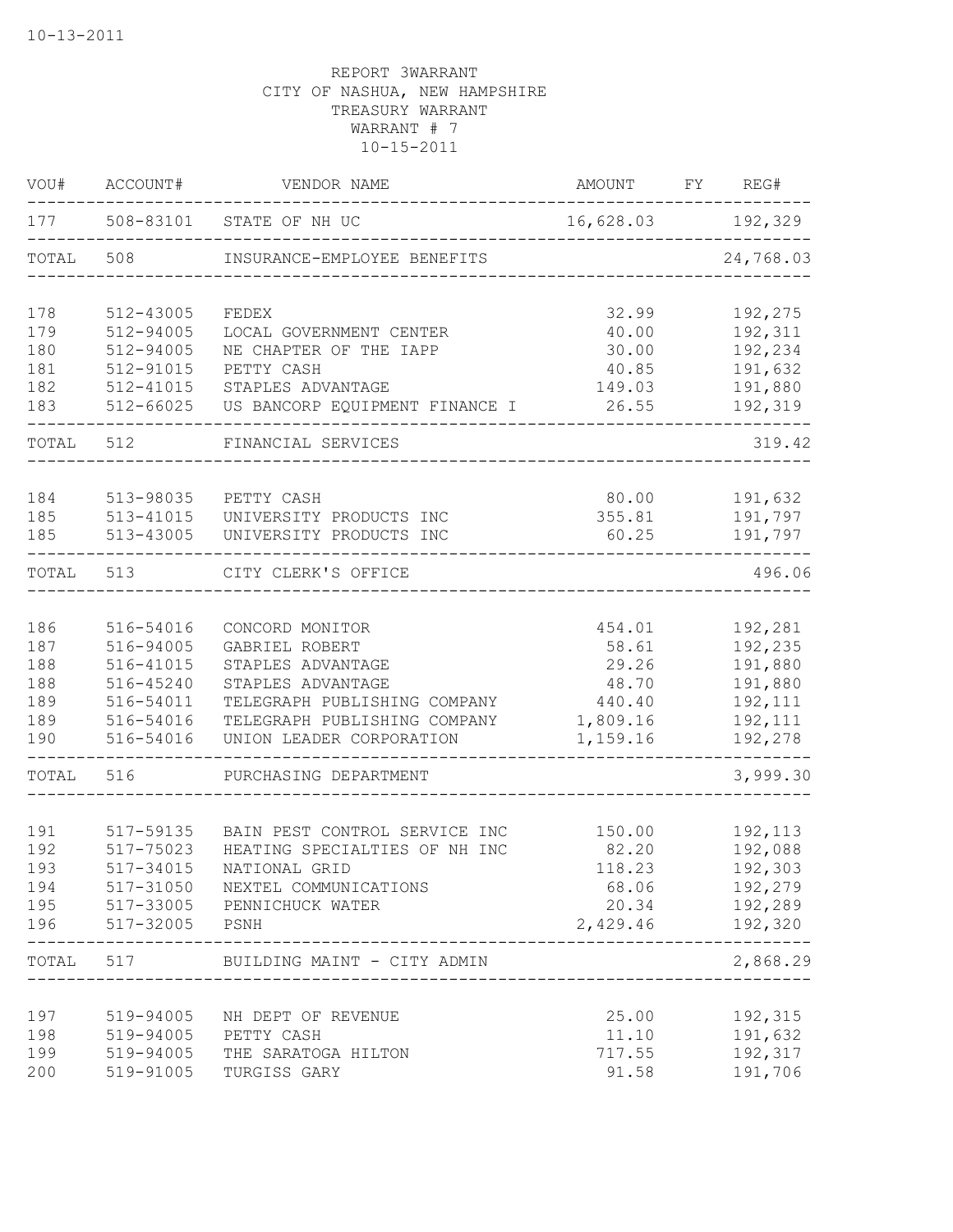| VOU#      | ACCOUNT#      | VENDOR NAME                   | AMOUNT                                 | REG#<br>FY     |
|-----------|---------------|-------------------------------|----------------------------------------|----------------|
| TOTAL 519 |               | ASSESSORS                     |                                        | 845.23         |
| 201       | 520-32005     | PSNH                          | 324.55                                 | 192,320        |
| TOTAL     | 520           | HUNT BUILDING                 |                                        | 324.55         |
| 202       | $522 - 64040$ | CITIZENS BANK                 | 69.95                                  | 12,167         |
| 202       | 522-74035     | CITIZENS BANK                 | 99.00                                  | 12,167         |
| 203       | 522-64045     | COMPUTER HUT OF N E INC       | 70.99                                  | 192,116        |
| 204       | 522-31050     | NEXTEL COMMUNICATIONS         | 99.12                                  | 192,279        |
| 205       | 522-31050     | VERIZON WIRELESS              | 41.52                                  | 192,332        |
| TOTAL     | 522           | INFORMATION TECHNOLOGY        | ______________________________________ | 380.58         |
| 206       | 523-94005     | <b>NEARC</b>                  | 430.53                                 | 275.00 192,339 |
| 207       | 523-94005     | THE SARATOGA HILTON           |                                        | 192,317        |
| TOTAL     | 523           | GIS                           |                                        | 705.53         |
| 208       | 524-64045     | 524-64045 CITIZENS BANK       | 49.98                                  | 12,167         |
| 209       |               | GOVCONNECTION INC             | 242.23                                 | 191,642        |
| TOTAL     | 524           | COMPUTERS - CITYWIDE          |                                        | 292.21         |
| 210       | 531-53056     | AAA CREDIT SCREENING SERV LLC | 50.00                                  | 191,651        |
| 211       | 531-75130     | AIREX FILTER CORPORATION      | 347.65                                 | 191,696        |
| 212       | 531-47010     | AIRGAS EAST                   | 742.00                                 | 192,334        |
| 213       | 531-45220     | ALIMED INC                    | 182.50                                 | 191,905        |
| 214       | 531-91025     | ANNINO EDWARD                 | 44.40                                  | 192,242        |
| 215       | 531-59100     | BAER ALEXANDRA                | 86.66                                  | 191,774        |
| 216       | 531-42000     | BELLETETES INC                | 102.63                                 | 191,751        |
| 217       | 531-46030     | BEN'S UNIFORMS                | 445.00                                 | 192,119        |
| 217       | $531 - 46040$ | BEN'S UNIFORMS                | 1,535.99                               | 192,119        |
| 218       | 531-45005     | BROWNELLS INC                 | 496.82                                 | 191,824        |
| 219       | 531-78007     | CARPARTS OF NASHUA            | 50.95                                  | 191,652        |
| 220       | 531-42000     | CENTRAL PAPER PRODUCTS CO     | 186.94                                 | 191,877        |
| 221       | 531-31025     | CINFO PETER                   | 45.96                                  | 192,236        |
| 222       | 531-91025     | CITIZENS BANK                 | 450.00                                 | 12,167         |
| 222       | 531-94005     | CITIZENS BANK                 | 2,144.69                               | 12,167         |
| 222       | 531-98035     | CITIZENS BANK                 | 24.63                                  | 12,167         |
| 223       | 531-31025     | COMCAST                       | 224.59                                 | 192,297        |
| 224       | 531-31025     | FAIRPOINT COMMUNICATIONS      | 28.47                                  | 192,309        |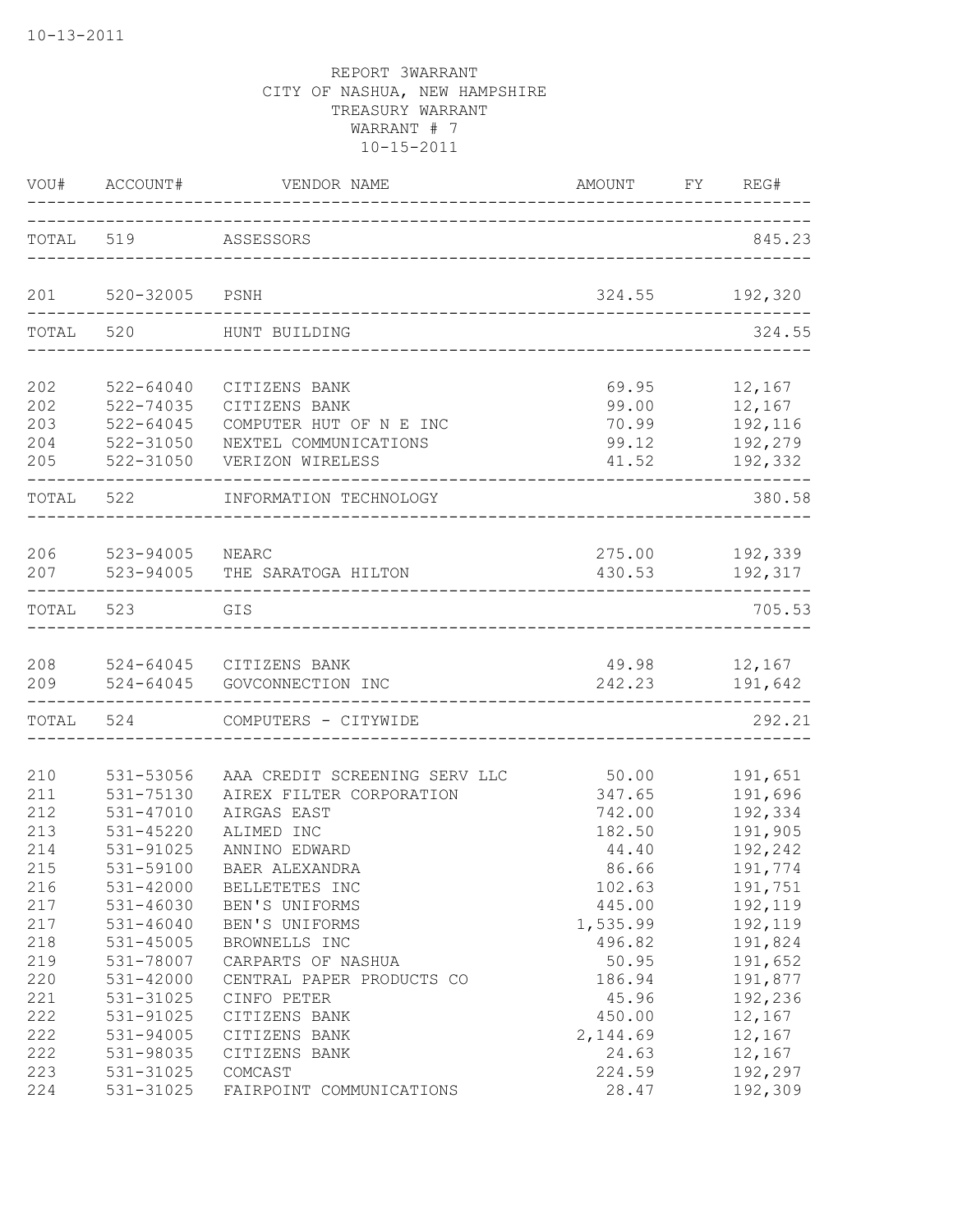|           | VOU# ACCOUNT# | VENDOR NAME                              | AMOUNT FY REG# |                |
|-----------|---------------|------------------------------------------|----------------|----------------|
| 225       |               | 531-78075 GRANITE STATE GLASS            |                | 635.00 191,805 |
| 226       | 531-91025     | HATZIPETROS MICHAEL                      | 44.40          | 192,241        |
| 227       | 531-42000     | HOME DEPOT CREDIT SERVICES               | 60.94          | 192,300        |
| 228       | 531-45005     | INTERSTATE ARMS CORP                     | 345.19         | 191,676        |
| 229       | 531-59100     | JP PEST SERVICES                         | 65.00          | 191,748        |
| 230       | 531-42000     | LOWE'S                                   | 40.71          | 192,301        |
| 231       | 531-41015     | LUCAS OFFICE SYSTEMS INC                 | 677.50         | 191,728        |
| 232       | 531-91025     | MABRY SEAN                               | 21.36          | 192,237        |
| 233       | 531-75023     | METRO GROUP INC (THE)                    | 175.00         | 192,057        |
| 234       | 531-59100     | NASHUA MILLYARD ASSOCIATES, IN           | 489.13         | 192,129        |
| 235       | 531-75023     | NASHUA WALLPAPER & PAINT CO              | 72.98          | 191,764        |
| 236       | 531-34015     | NATIONAL GRID                            | 807.90         | 192,303        |
| 237       | 531-78007     | NORTHERN FOREIGN CAR PARTS INC           | $-16.61$       | 192,133        |
| 238       | 531-33005     | PENNICHUCK WATER                         | 1,128.15       | 192,289        |
| 239       | 531-32035     | PSNH                                     | 108.86         | 192,320        |
| 240       | 531-32005     | PUBLIC SERVICE OF NEW HAMPSHIR 14,072.45 |                | 192,330        |
| 240       | 531-32035     | PUBLIC SERVICE OF NEW HAMPSHIR           | 419.99         | 192,330        |
| 241       | 531-94005     | REEBY DAWN                               | 276.54         | 192,238        |
| 242       | 531-45005     | RILEY'S SPORT SHOP INC                   | 872.00         | 191,644        |
| 243       | 531-91025     | ROONEY RYAN                              | 44.40          | 192,239        |
| 244       | 531-31025     |                                          | 45.96          | 192,240        |
|           | 531-41005     | ST ONGE JOSHUA                           |                |                |
| 245       |               | STAPLES ADVANTAGE                        | 199.00         | 191,880        |
| 245       | 531-41015     | STAPLES ADVANTAGE                        | 974.34         | 191,880        |
| 246       | 531-74145     | STATE OF NEW HAMPSHIRE                   | 423.40         | 192,282        |
| 247       | 531-41015     | STATIONERS INC                           | 149.26         | 191,831        |
| 248       | 531-42000     | THE DURKIN CO INC                        | 212.28         | 191,778        |
| 249       | 531-91025     | TOOMEY CHRIS                             | 44.40          | 192,243        |
| 250       | 531-43005     | UNITED PARCEL SERVICE                    | 44.98          | 192,335        |
| 251       | 531-31025     | VERIZON WIRELESS                         | 992.65         | 192,299        |
| 252       | 531-59100     | VILLAGE SENTRY KENNEL                    | 200.00         | 191,707        |
| 253       | 531-64045     | WINCO IDENTIFICATION CORP                | 4,904.99       | 191,761        |
| TOTAL 531 |               | POLICE DEPARTMENT                        |                | 35,722.03      |
|           |               |                                          |                |                |
| 254       |               | 532-94010 ACADEMY OF FIRE SCIENCE        | 250.00         | 192,333        |
| 255       | 532-75901     | B & S LOCKSMITH INC                      | 118.50         | 191,793        |
| 256       | 532-75023     | BELLETETES INC                           | 4.49           | 191,751        |
| 256       | 532-78100     | BELLETETES INC                           | 14.59          | 191,751        |
| 257       | 532-46040     | BEN'S UNIFORMS                           | 196.00         | 192,119        |
| 258       | 532-49050     | CREATIVE PRODUCT SOURCE INC              | 1,598.91       | 192,156        |
| 259       | 532-69025     | HOME DEPOT CREDIT SERVICES               | 834.40         | 192,285        |
| 259       | 532-75023     | HOME DEPOT CREDIT SERVICES               | 123.62         | 192,285        |
| 260       | 532-78007     | JACK YOUNG COMPANY, INC                  | 133.60         | 191,871        |
| 261       | 532-94010     | KIRK JAMES                               | 444.00         | 192,244        |
| 262       | 532-78065     | MAYNARD & LESIEUR INCORPORATED           | 667.56         | 192,104        |
| 263       | 532-94005     | MINUTEMAN FIRE & RESCUE APPARA           | 919.30         | 191,708        |
| 264       | 532-78020     | MINUTEMAN TRUCKS INC                     | $-122.83$      | 191,786        |
|           |               |                                          |                |                |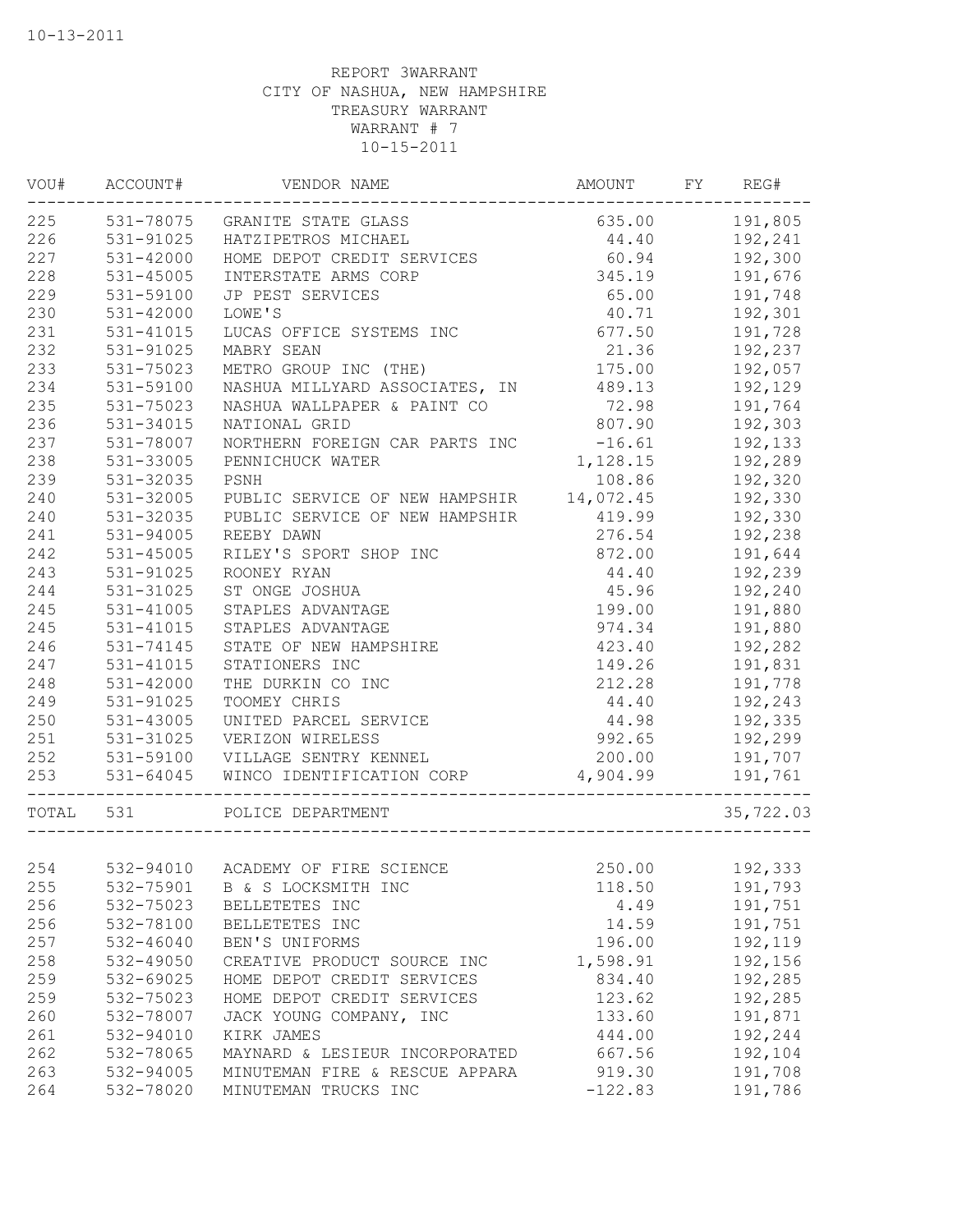| VOU#      | ACCOUNT#  | VENDOR NAME                                                    | AMOUNT FY REG#                  |                              |
|-----------|-----------|----------------------------------------------------------------|---------------------------------|------------------------------|
| 264       | 532-78100 | MINUTEMAN TRUCKS INC                                           | 19.76                           | 191,786                      |
| 264       | 532-78110 | MINUTEMAN TRUCKS INC                                           | 260.44                          | 191,786                      |
| 265       | 532-34015 | NATIONAL GRID                                                  | 279.09                          | 192,303                      |
| 266       | 532-31040 | NEXTEL COMMUNICATIONS                                          | 277.25                          | 192,279                      |
| 267       | 532-49025 | NFPA                                                           | 337.00                          | 192,272                      |
| 268       | 532-33005 | PENNICHUCK WATER                                               | 239.35                          | 192,289                      |
| 269       | 532-94010 | PERAULT DAVID                                                  | 75.00                           | 191,821                      |
| 270       | 532-79020 | POWER & TEL                                                    | 42.25                           | 192,077                      |
| 271       | 532-32005 | PSNH                                                           | 8,578.19                        | 192,320                      |
| 272       | 532-78007 | SANEL AUTO PARTS CO                                            | 80.35                           | 191,757                      |
| 272       | 532-78020 | SANEL AUTO PARTS CO                                            | 112.53                          | 191,757                      |
| 272       | 532-78075 | SANEL AUTO PARTS CO                                            | 18.36                           | 191,757                      |
| 272       | 532-78080 | SANEL AUTO PARTS CO                                            | 376.83                          | 191,757                      |
| 272       | 532-78100 | SANEL AUTO PARTS CO                                            | 40.68                           | 191,757                      |
| 273       | 532-41005 | STAPLES ADVANTAGE                                              | 163.83                          | 191,880                      |
| 273       | 532-41015 | STAPLES ADVANTAGE                                              | 1,065.21                        | 191,880                      |
| 274       | 532-59100 | TRUE BLUE CLEANERS                                             | 155.77                          | 191,784                      |
| 275       |           | 532-78080 YANKEE TRUCKS                                        | 21.75                           | 191,663                      |
|           |           | TOTAL 532 FIRE DEPARTMENT                                      |                                 | _______________<br>17,325.78 |
|           |           | 276 533-33010 PENNICHUCK WATER 213,335.73 192,289              |                                 |                              |
|           |           | TOTAL 533 WATER SUPPLY (PUBLIC HYDRANTS)                       |                                 | 213, 335.73                  |
|           |           |                                                                |                                 |                              |
|           |           | 277 534-32020 PUBLIC SERVICE OF NEW HAMPSHIR 59,230.84 192,330 |                                 |                              |
|           |           | TOTAL 534 STREET LIGHTING                                      | _______________________________ | 59,230.84                    |
| 278       |           | 536-43005 UNITED PARCEL SERVICE                                | 14.53 192,335                   |                              |
| TOTAL 536 |           | CITYWIDE COMMUNICATIONS                                        |                                 | 14.53                        |
|           |           |                                                                |                                 |                              |
| 279       |           | 541-41015 PETTY CASH                                           | 48.00                           | 192,245                      |
| 280       | 541-41015 | STAPLES ADVANTAGE                                              | 448.21                          | 191,880                      |
| TOTAL     | 541       | COMMUNITY SERVICES DIVISION                                    |                                 | 496.21                       |
| 281       | 542-31050 | NEXTEL COMMUNICATIONS                                          | 32.61                           | 192,279                      |
| 282       | 542-91005 | WENDT BETTY                                                    | 88.80                           | 191,864                      |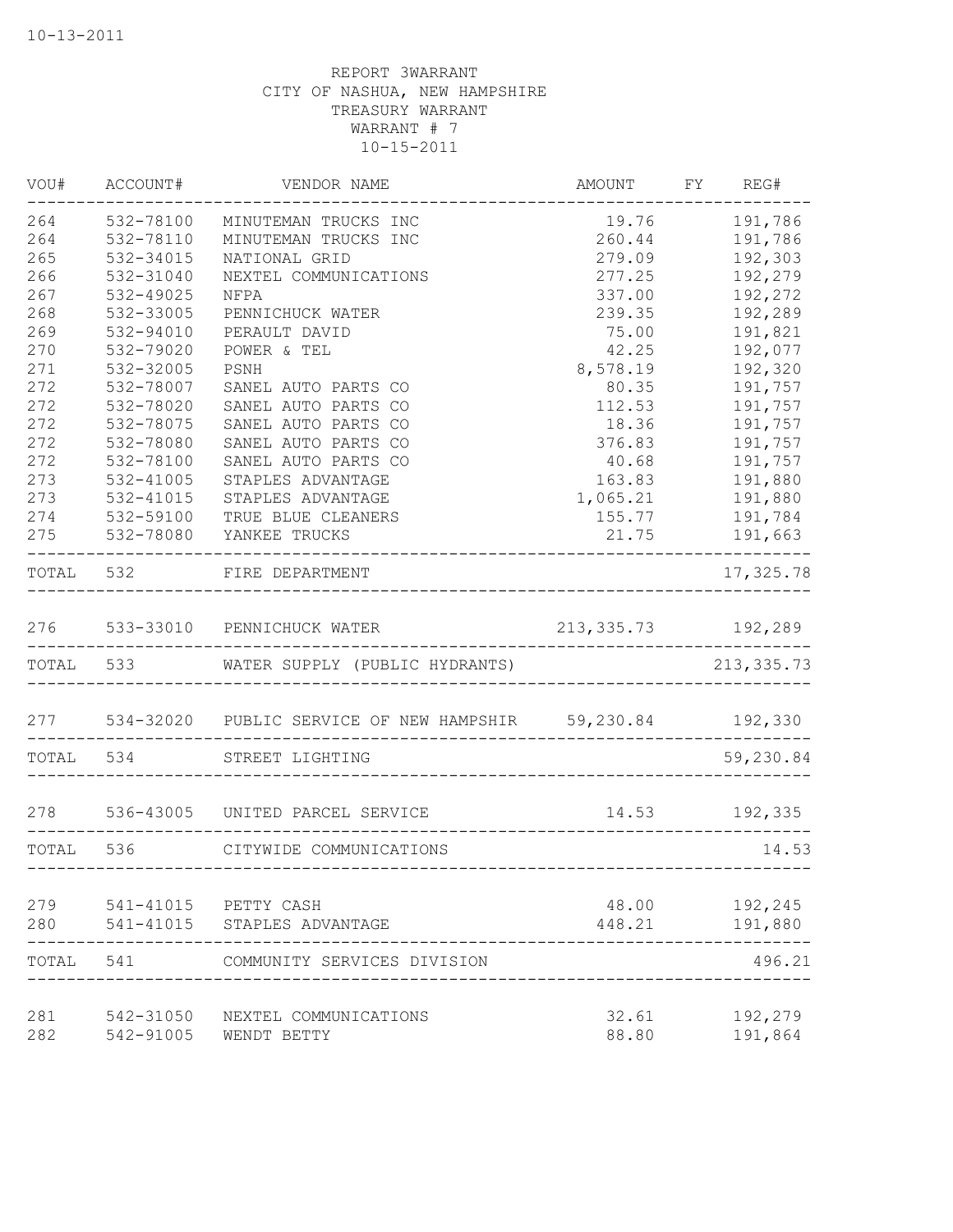|           | VOU# ACCOUNT# | VENDOR NAME                                            | AMOUNT   | FY | REG#     |
|-----------|---------------|--------------------------------------------------------|----------|----|----------|
|           | TOTAL 542     | COMMUNITY HEALTH                                       |          |    | 121.41   |
| 283       |               | 543-53074 DRAGON MOSQUITO CONTROL INC 1,600.00 191,806 |          |    |          |
| 284       |               | 543-91005 LYONS MEREDITH                               | 90.50    |    | 191,869  |
| 285       |               | 543-31050 NEXTEL COMMUNICATIONS                        | 12.65    |    | 192,279  |
| TOTAL 543 |               | ENVIRONMENTAL HEALTH DEPT.                             |          |    | 1,703.15 |
| 286       | 545-97020     | 23-25 TEMPLE ST REALTY LLC                             | 400.00   |    | 191,813  |
| 287       | 545-97020     | CASIMIR PLACE LP                                       | 523.00   |    | 191,768  |
| 288       | 545-97020     | COUNTRY BARN MOTEL                                     | 266.00   |    | 191,752  |
| 289       | 545-97020     | DAKIN TERRY                                            | 450.00   |    | 191,825  |
| 290       | 545-97020     | DAVIS FUNERAL HOME                                     | 1,500.00 |    | 191,664  |
| 291       | 545-97020     | DROUIN ROBERT G                                        | 695.00   |    | 191,817  |
| 292       | 545-97020     | DRURY DANA                                             | 949.00   |    | 191,794  |
| 293       | 545-97020     | FLAGLER PROPERTIES                                     | 773.03   |    | 191,857  |
| 294       | 545-97020     | GANDER PROP MANAGEMENT LLC                             | 750.00   |    | 191,729  |
| 295       | 545-97020     | GAUTHIER REALTY/CONNIE GAUTHIE                         | 1,995.11 |    | 191,874  |
| 296       | 545-97020     | GP NASHUA LIMITED PARTNERSHIP                          | 492.50   |    | 191,680  |
| 297       | 545-97020     | ICA PROPERTIES LLC/DAVID LAVOI                         | 700.00   |    | 191,716  |
| 298       | 545-97020     | J P MANAGEMENT INC                                     | 199.42   |    | 191,656  |
| 299       | 545-97020     | LAMERAND ENTERPRISES/KYLE LAME                         | 376.05   |    | 191,837  |
| 300       | 545-97020     | LAVOIE LEO M                                           | 650.00   |    | 191,835  |
| 301       | 545-97020     | LONG RAY / STATESIDE PROPERTIE                         | 311.23   |    | 191,891  |
| 302       | 545-97020     | LSB ASSOCIATES I LTD PRC                               | 1,088.00 |    | 191,693  |
| 303       | 545-97020     | LTA INVESTMENTS LLC                                    | 373.81   |    | 191,795  |
| 304       | 545-97020     | LUMPKIN JIM                                            | 800.00   |    | 191,897  |
| 305       | 545-97020     | LUPINE PROPERTIES LLC                                  | 500.00   |    | 191,899  |
| 306       | 545-97020     | LUSZEY THADDEUS                                        | 825.00   |    | 191,885  |
| 307       | 545-97020     | MOTEL 6                                                | 637.98   |    | 191,839  |
| 308       | 545-97020     | NASHUA PROPERTIES LLC                                  | 863.59   |    | 191,898  |
| 309       | 545-97015     | NATIONAL GRID                                          | 535.40   |    | 192,337  |
| 310       | 545-97020     | PARK VIEW APARTMENTS OF NASHUA                         | 654.00   |    | 191,847  |
| 311       | 545-97015     | PENNICHUCK WATER WORKS INC                             | 63.24    |    | 192,288  |
| 312       | 545-97020     | PSALEDAKIS WILLIAM                                     | 725.04   |    | 191,666  |
| 313       | 545-97015     | PSNH                                                   | 1,896.16 |    | 192,324  |
| 314       | 545-97020     | TARDIFF HELEN                                          | 785.87   |    | 191,895  |
| 315       | 545-97020     | TEMPLE EAST PEARL REALTY LLC                           | 342.46   |    | 191,893  |
| 316       | 545-97020     | TREMBLAY JEANNINE                                      | 860.00   |    | 191,634  |
| 317       | 545-97020     | TREMBLAY LISE                                          | 531.19   |    | 191,888  |
| 318       | 545-97020     | WEST HOLLIS TRUST                                      | 750.00   |    | 191,820  |
| 319       | 545-97020     | YOUNGHUSBAND ROBERT A                                  | 517.84   |    | 191,756  |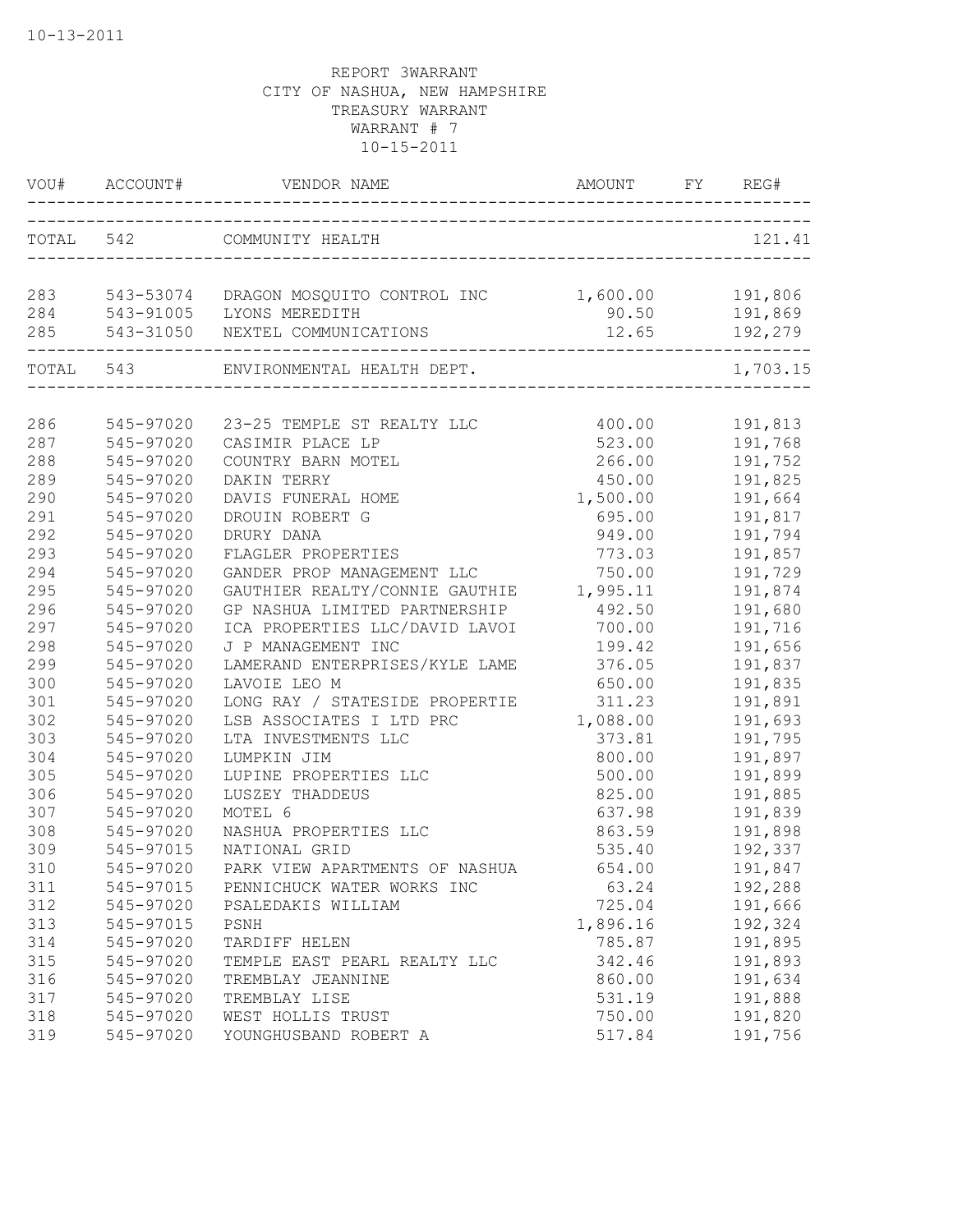| <b>AMOUNT</b><br>ACCOUNT#<br>VENDOR NAME<br>VOU#                                              | REG#<br>FY.        |
|-----------------------------------------------------------------------------------------------|--------------------|
| TOTAL 545<br>WELFARE COSTS                                                                    | 23,779.92          |
| 320<br>150.00<br>551-94005<br>CITIZENS BANK                                                   | 12,167             |
| 321<br>551-49025<br>113.22<br>FAUTEUX LISA                                                    | 192,246            |
| 322<br>551-43005<br>78.60<br>FEDEX                                                            | 192,275            |
| 323<br>277.56<br>551-31050<br>NEXTEL COMMUNICATIONS                                           | 192,279            |
| 324<br>75.08<br>551-33005<br>PENNICHUCK WATER                                                 | 192,289            |
| 325<br>551-32005<br>889.39<br>PUBLIC SERVICE OF NEW HAMPSHIR                                  | 192,330            |
| 551-41015 STAPLES ADVANTAGE<br>326<br>374.94                                                  | 191,880            |
| 327 551-49025 THE TELEGRAPH<br>182.00                                                         | 192,302            |
| TOTAL 551<br>PUBLIC WORKS DIV & ENGINEERING                                                   | 2,140.79           |
|                                                                                               |                    |
| 328<br>145.00<br>552-78100<br>AUTO ELECTRIC WAREHOUSE INC                                     | 191,636            |
| 329<br>552-75021<br>BELLETETES INC<br>128.86                                                  | 191,751            |
| 329<br>552-75170<br>BELLETETES INC<br>35.53                                                   | 191,751            |
| 330<br>552-75021<br>BROX INDUSTRIES INC<br>128.18                                             | 191,673            |
| 331<br>552-78007<br>CARPARTS OF NASHUA<br>159.00                                              | 191,652            |
| 331<br>552-78100<br>CARPARTS OF NASHUA<br>4.80                                                | 191,652            |
| 332<br>552-48015<br>DENNIS K BURKE INC<br>2,602.19                                            | 192,336            |
| 333<br>552-75021<br>F W WEBB COMPANY<br>18.20                                                 | 191,697            |
| 334<br>552-75021<br>FRANKLIN PAINT CO INC<br>1,224.00                                         | 191,946            |
| 335<br>552-53075<br>GT RUSSELL INC<br>2,579.50                                                | 192,073            |
| 336<br>552-46045<br>GUIDABONI ROBERT<br>82.00                                                 | 192,248            |
| 337<br>552-46030<br>HOME DEPOT CREDIT SERVICES<br>30.94                                       | 192,285            |
| 337<br>552-75021<br>HOME DEPOT CREDIT SERVICES<br>191.21                                      | 192,285            |
| 337<br>552-75135<br>HOME DEPOT CREDIT SERVICES<br>31.97                                       | 192,285            |
| 337<br>552-75170<br>HOME DEPOT CREDIT SERVICES<br>29.81                                       | 192,285            |
| 338<br>552-59050<br>240.00<br>HOWE BOB                                                        | 192,145            |
| 339<br>604.00<br>552-75021<br>HUDSON SMALL ENGINE<br>340<br>300.00                            | 191,744            |
| 552-75022<br>JAN-PRO CLEANING SYSTEMS NORTH<br>341<br>1,055.83                                | 192,125            |
| 552-75021<br>JOHNSON'S ELECTRIC INC                                                           | 191,702            |
| 552-46045<br>342<br>LAJOIE DAVID<br>69.00<br>552-75021                                        | 192,247            |
| 28.24<br>343<br>LOWE'S<br>344<br>552-75022<br>48.65                                           | 192,301            |
| M & M ELECTRICAL SUPPLY CO INC<br>344<br>552-75040<br>M & M ELECTRICAL SUPPLY CO INC<br>73.84 | 192,080            |
| 345<br>$552 - 46005$<br>9,850.50<br>M & N SPORTS LLC                                          | 192,080<br>191,755 |
| 346<br>552-78007<br>137.46<br>MAC MULKIN CHEVROLET INC                                        | 192,089            |
| 347<br>552-45285<br>MARSHALL SIGNS INC<br>300.00                                              | 192,120            |
| 348<br>552-75021<br>284.16<br>NASHUA FARMERS EXCHANGE INC                                     | 192,114            |
| 349<br>552-74085<br>239.92<br>NASHUA OUTDOOR POWER EQUIPMENT                                  | 191,760            |
| 350<br>111.92<br>552-31050<br>NEXTEL COMMUNICATIONS                                           | 192,279            |
| 351<br>552-33005<br>PENNICHUCK WATER<br>3,944.54                                              | 192,289            |
| 351<br>552-33040<br>216.47<br>PENNICHUCK WATER                                                | 192,289            |
| 352<br>552-32005<br>4,176.59<br>PSNH                                                          | 192,320            |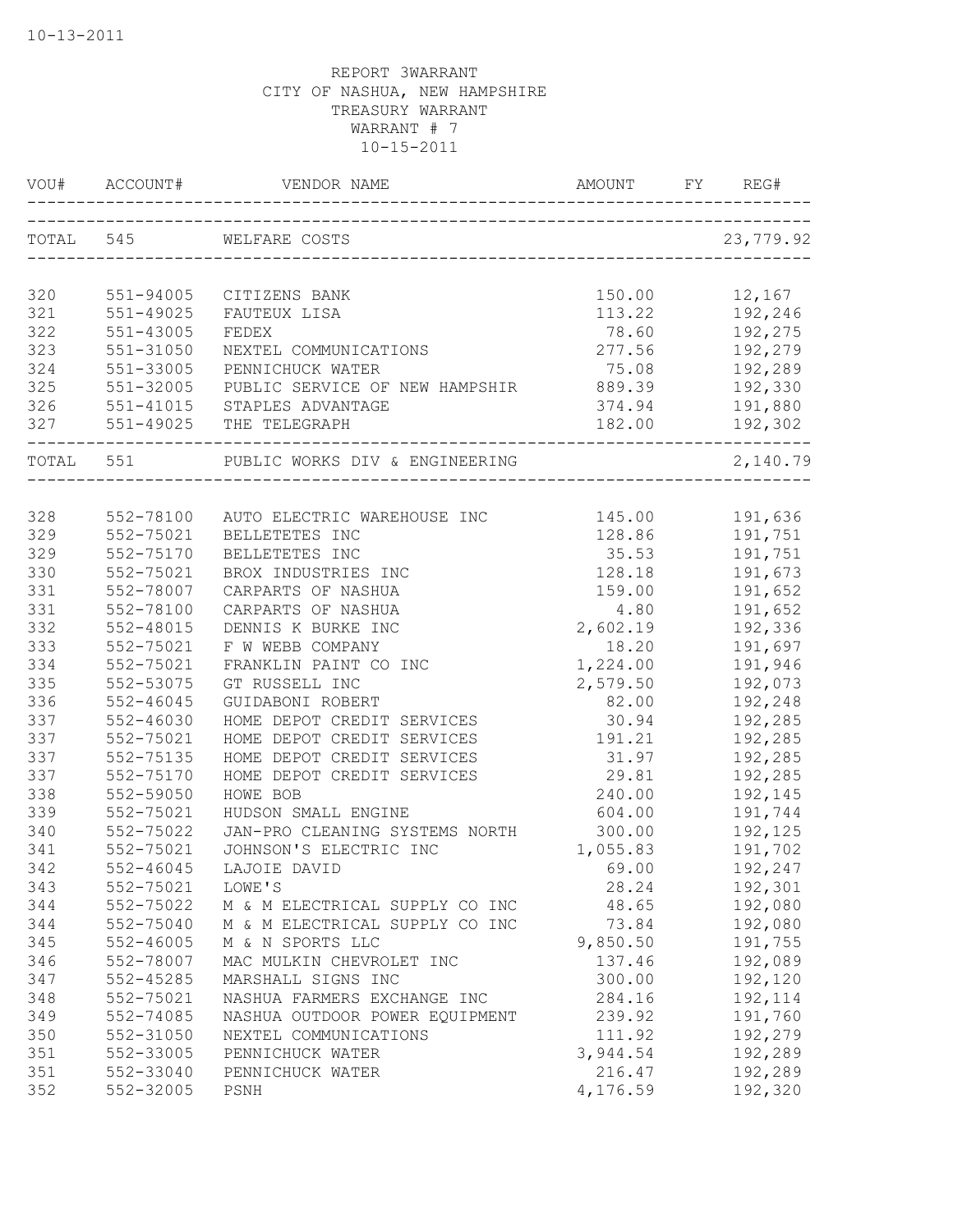| VOU#      | ACCOUNT#  | VENDOR NAME                    | AMOUNT    | FY | REG#      |
|-----------|-----------|--------------------------------|-----------|----|-----------|
| 352       | 552-32005 | PSNH                           | 124.59    |    | 192,321   |
| 352       | 552-32030 | PSNH                           | 1,633.79  |    | 192,320   |
| 353       | 552-32040 | PUBLIC SERVICE OF NEW HAMPSHIR | 3,901.08  |    | 192,330   |
| 354       | 552-78007 | SANEL AUTO PARTS CO            | 32.86     |    | 191,757   |
| 355       | 552-45110 | SEASONAL SPECIALTY STORES      | 257.68    |    | 191,858   |
| 356       | 552-48005 | SHATTUCK MALONE OIL CO         | 9,449.20  |    | 192,271   |
| 357       | 552-75040 | SPORT SUPPLY GROUP INC         | 479.68    |    | 191,964   |
| 358       | 552-41015 | STAPLES ADVANTAGE              | 138.91    |    | 191,880   |
| TOTAL 552 |           | PARKS AND RECREATION           |           |    | 45,090.10 |
|           |           |                                |           |    |           |
| 359       | 553-42010 | BANNER SYSTEMS OF MASSACHUSETT | 150.40    |    | 192,078   |
| 360       | 553-45060 | BELLETETES INC                 | 179.38    |    | 191,751   |
| 360       | 553-49075 | BELLETETES INC                 | 81.07     |    | 191,751   |
| 360       | 553-69025 | BELLETETES INC                 | 86.07     |    | 191,751   |
| 361       | 553-78100 | BEST FORD                      | 43.06     |    | 191,653   |
| 362       | 553-49075 | BOBCAT OF NEW HAMPSHIRE        | 145.70    |    | 191,747   |
| 363       | 553-45015 | BROX INDUSTRIES INC            | 2,556.72  |    | 191,673   |
| 363       | 553-45030 | BROX INDUSTRIES INC            | 1,556.16  |    | 191,673   |
| 363       | 553-45190 | BROX INDUSTRIES INC            | 2,183.95  |    | 191,673   |
| 364       | 553-46045 | CCP INDUSTRIES INC             | 186.52    |    | 191,759   |
| 365       | 553-45015 | CONTINENTAL PAVING INC         | 569.26    |    | 192,112   |
| 366       | 553-45060 | CORRIVEAU ROUTHIER INC         | 470.80    |    | 192,086   |
| 367       | 553-48015 | DENNIS K BURKE INC             | 17,707.50 |    | 192,336   |
| 368       | 553-49075 | E W SLEEPER CO                 | 111.77    |    | 191,878   |
| 369       | 553-75023 | F W WEBB COMPANY               | 5.85      |    | 191,697   |
| 370       | 553-78100 | FREIGHTLINER OF NH INC         | 229.72    |    | 191,850   |
| 371       | 553-75023 | GATE CITY FENCE CO INC         | 2,140.00  |    | 191,732   |
| 372       | 553-59100 | GRANITE GROUP WHOLESALERS LLC  | 430.17    |    | 191,846   |
| 373       | 553-78100 | LIBERTY INTN'L TRUCKS OF NH LL | 2,698.18  |    | 192,097   |
| 374       | 553-78065 | MAYNARD & LESIEUR INCORPORATED | 230.00    |    | 192,104   |
| 375       | 553-49075 | NAPA AUTO PARTS                | 174.00    |    | 191,836   |
| 375       | 553-69025 | NAPA AUTO PARTS                | 162.04    |    | 191,836   |
| 375       | 553-78035 | NAPA AUTO PARTS                | 110.16    |    | 191,836   |
| 375       | 553-78100 | NAPA AUTO PARTS                | 939.93    |    | 191,836   |
| 376       | 553-34015 | NATIONAL GRID                  | 158.10    |    | 192,303   |
| 377       | 553-31050 | NEXTEL COMMUNICATIONS          | 164.34    |    | 192,279   |
| 378       | 553-75023 | NORTHEAST NURSERY INC          | 3,532.00  |    | 192,059   |
| 379       | 553-49075 | OMEGA INDUSTRIAL SUPPLY INC    | 936.95    |    | 191,799   |
| 380       | 553-33005 | PENNICHUCK WATER               | 409.24    |    | 192,289   |
| 381       | 553-78100 | PINE MOTOR PARTS               | 58.00     |    | 192,105   |
| 382       | 553-32005 | PUBLIC SERVICE OF NEW HAMPSHIR | 2,824.68  |    | 192,330   |
| 383       | 553-69025 | R WHITE EQUIPMENT CENTER INC   | 28.00     |    | 192,106   |
| 384       | 553-49075 | RO-BRAND PRODUCTS INC          | 174.57    |    | 191,843   |
| 385       | 553-72035 | RON TURLEY ASSOCIATES INC      | 725.00    |    | 191,840   |
| 386       | 553-46045 | SAF-GARD SAFETY SHOE CO        | 1,229.99  |    | 192,172   |
| 387       | 553-49075 | SANEL AUTO PARTS CO            | 130.82    |    | 191,757   |
|           |           |                                |           |    |           |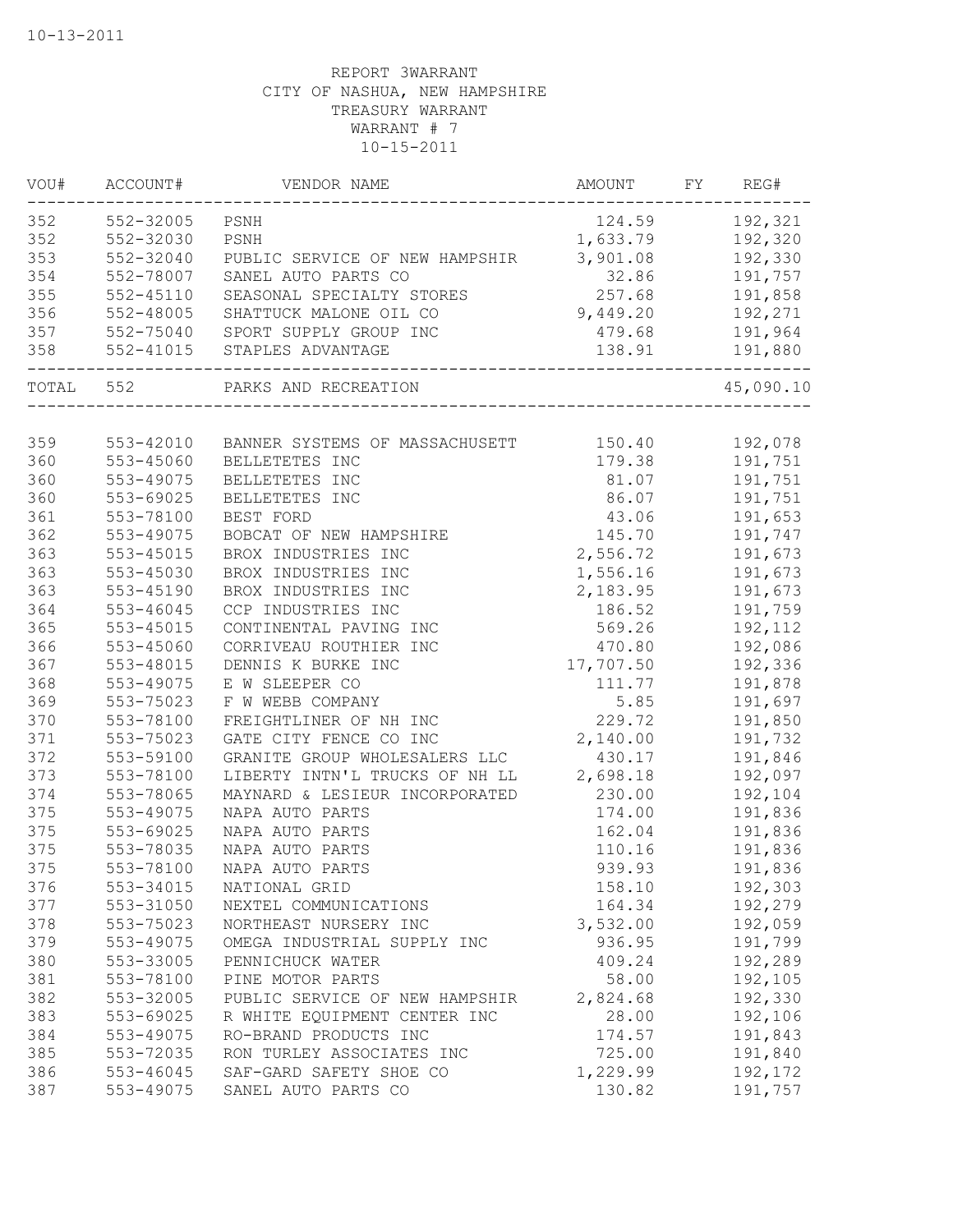| VOU#  | ACCOUNT#         | VENDOR NAME                    | AMOUNT          | FY | REG#      |
|-------|------------------|--------------------------------|-----------------|----|-----------|
| 387   | 553-69025        | SANEL AUTO PARTS CO            | 29.87           |    | 191,757   |
| 387   | 553-78035        | SANEL AUTO PARTS CO            | 152.50          |    | 191,757   |
| 387   | 553-78100        | SANEL AUTO PARTS CO            | 526.19          |    | 191,757   |
| 388   | 553-48005        | SHATTUCK MALONE OIL CO         | 3,595.57        |    | 192,271   |
| 389   | 553-78100        | SOUTHWORTH MILTON INC          | 258.86          |    | 191,667   |
| 390   | 553-46045        | UNIFIRST CORPORATION           | 1,062.38        |    | 191,853   |
| 391   | 553-59100        | WILLARDS AUTO RADIATOR SHOP    | 55.00           |    | 192,117   |
| TOTAL | 553              | STREET DEPARTMENT              |                 |    | 49,200.47 |
|       |                  |                                |                 |    |           |
| 392   | 555-45107        | BLUE TARP FINANCIAL, INC       | 6.00            |    | 192,312   |
| 392   | 555-75023        | BLUE TARP FINANCIAL, INC       | 10.42           |    | 192,312   |
| 393   | 555-59170        | HI-WAY SAFETY SYSTEMS INC      | 2,296.18        |    | 191,681   |
| 394   | 555-78140        | MAYNARD & LESIEUR INCORPORATED | 640.60          |    | 192,104   |
| 395   | 555-78140        | NAPA AUTO PARTS                | 193.57          |    | 191,836   |
| 396   | 555-31050        | NEXTEL COMMUNICATIONS          | 219.55          |    | 192,279   |
| 397   | 555-45288        | OCEAN STATE SIGNAL CO          | 240.00          |    | 191,861   |
| 398   | 555-45285        | PERMA-LINE CORP OF NEW ENGLAND | 252.00          |    | 191,662   |
| 399   | 555-32025        | PSNH                           | 1,608.16        |    | 192,321   |
| 399   | 555-32025        | PSNH                           | 1,458.24        |    | 192,322   |
| 400   | 555-78140        | SANEL AUTO PARTS CO            | 11.81           |    | 191,757   |
| 401   | 555-75023        | UNIFIRST CORPORATION           | 26.55           |    | 191,853   |
| 402   | 555-43005        | UPS FREIGHT                    | 22.35           |    | 192,295   |
| TOTAL | 555              | TRAFFIC DEPARTMENT             |                 |    | 6,985.43  |
|       |                  |                                |                 |    |           |
| 403   | 557-49075        | BLUE TARP FINANCIAL, INC       | 9.07            |    | 192,312   |
| 404   | 557-64035        | CUMMINS-ALLISON CORP           | 673.91          |    | 192,171   |
| 405   | 557-59100        | LOOMIS                         | 49.28           |    | 192,143   |
| 406   | 557-74105        | NAPA AUTO PARTS                | 515.00          |    | 191,836   |
| 406   | 557-78140        | NAPA AUTO PARTS                | 10.14           |    | 191,836   |
| 407   | 557-59100        | NEXTEL COMMUNICATIONS          | 6.98            |    | 192,279   |
| 408   | 557-91005        | STANSFIELD JILL                | 139.12          |    | 192,249   |
| TOTAL | 557              | PARKING LOTS                   |                 |    | 1,403.50  |
|       |                  |                                |                 |    |           |
| 409   | 560-69035 LOWE'S |                                | 341.01<br>69.50 |    | 192,301   |
| 410   | 560-69035        | PETTY CASH                     |                 |    | 191,632   |
| TOTAL | 560              | PINE WOOD CEMETERY             |                 |    | 410.51    |
| 411   | 561-75023        | COLLINS FLOWERS INC            | 120.00          |    | 191,635   |
| 412   | 561-78100        | MAFFEE'S GARAGE INC            | 341.98          |    | 192,081   |
| 413   | 561-64165        | NASHUA OUTDOOR POWER EQUIPMENT | 764.00          |    | 191,760   |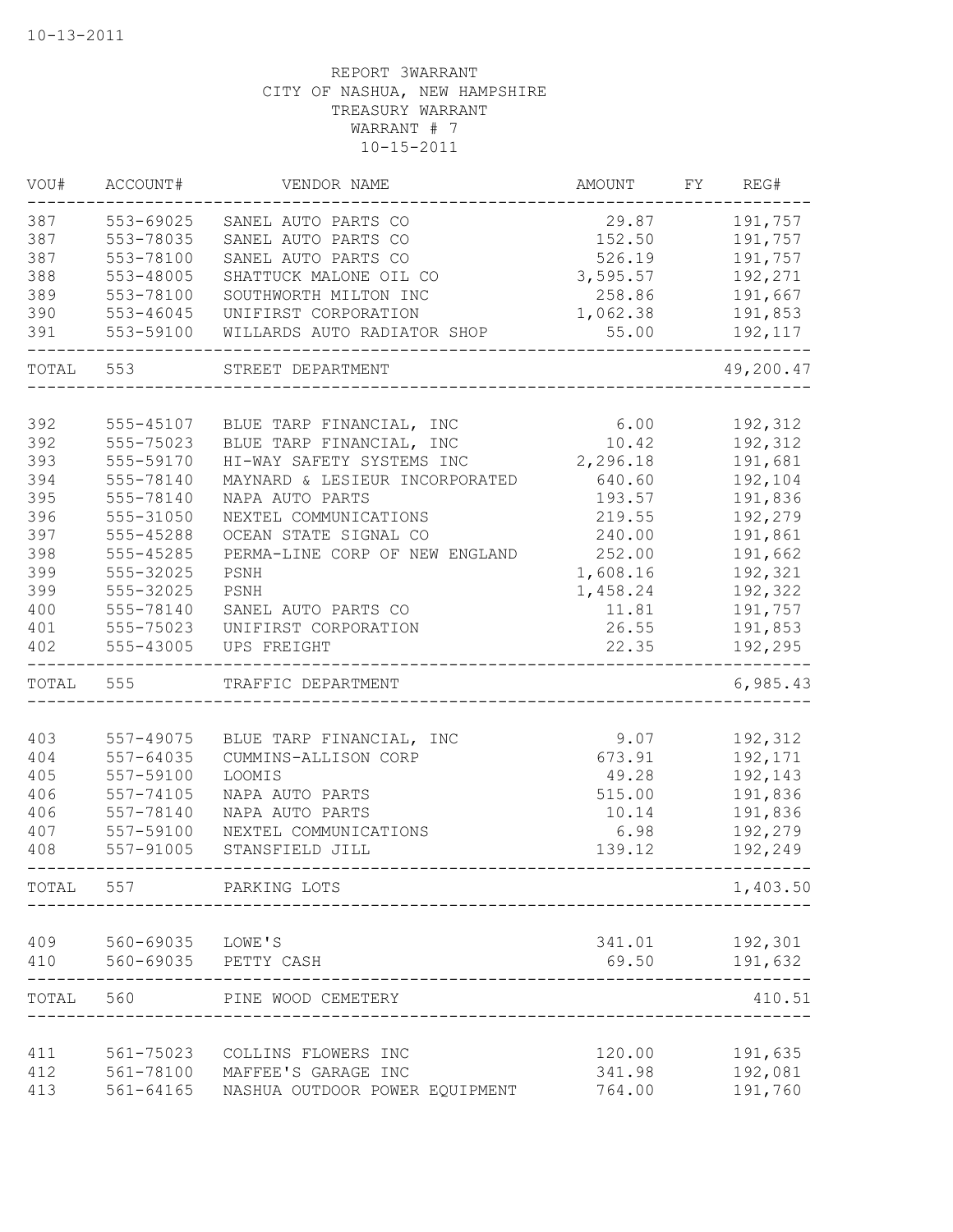| VOU#       | ACCOUNT#       | VENDOR NAME                                            | AMOUNT         | FY REG#                  |
|------------|----------------|--------------------------------------------------------|----------------|--------------------------|
| 414<br>415 | 561-32005 PSNH | 561-94005 TREASURER STATE OF NH                        | 90.00          | 99.91 192,322<br>192,250 |
| TOTAL      |                | 561 EDGEWOOD CEMETERY                                  |                | 1,415.89                 |
| 416        | 563-75023      | HOME DEPOT CREDIT SERVICES                             | 28.53          | 192,285                  |
| 417        | 563-94005      | NHCA                                                   | 50.00          | 192,290                  |
| 418        | 563-41015      | PETTY CASH                                             | 18.97          | 191,632                  |
| 419        | 563-32005      | PSNH                                                   | 276.02         | 192,322                  |
| TOTAL      | 563            | WOODLAWN CEMETERY                                      |                | 373.52                   |
| 420        |                | 571-41005 SPILLERS SUPPLIES & EQUIPMENT 644.06 191,937 |                |                          |
| 421        | 571-41015      | STAPLES ADVANTAGE                                      | 62.92          | 191,880                  |
| TOTAL      | 571            | COMMUNITY DEVELOPMENT                                  |                | 706.98                   |
|            |                |                                                        |                |                          |
| 422        | 572-91005      | FALK CARTER                                            |                | 108.22 192,251           |
| 423<br>423 | 572-98029      | 572-91005 PETTY CASH<br>PETTY CASH                     | 92.13<br>81.70 | 191,632                  |
|            |                |                                                        |                | 191,632                  |
| TOTAL      | 572            | PLANNING DEPARTMENT                                    |                | 282.05                   |
| 424        |                | 573-94005 GREATER NASHUA CHAMBER OF COMM 40.00         |                | 191,844                  |
| TOTAL      | 573            | ECONOMIC DEVELOPMENT                                   |                | 40.00                    |
| 425        | 575-45150      | AC MOORE INC                                           | 31.61          | 191,777                  |
| 426        | 575-41015      | ANCO SIGNS & STAMPS INC                                | 8.80           | 191,819                  |
| 427        | 575-45050      | BAKER & TAYLOR                                         | 1,405.14       | 191,691                  |
| 427        | 575-45050      | BAKER & TAYLOR                                         | 467.85         | 191,692                  |
| 428        | 575-45085      | BAKER & TAYLOR ENTERTAINMENT                           | 187.81         | 191,687                  |
| 428        | 575-45315      | BAKER & TAYLOR ENTERTAINMENT                           | 1,233.21       | 191,687                  |
| 429        | 575-91015      | BOLTON KATHY                                           | 57.50          | 191,816                  |
| 430        | 575-45220      | BRODART COMPANY                                        | 498.00         | 192,094                  |
| 431        | 575-64045      | CDW GOVERNMENT INC                                     | 699.32         | 191,918                  |
| 432        | 575-45220      | DEMCO INC                                              | 280.80         | 191,689                  |
| 433        | 575-91015      | DESCHENES SUSAN                                        | 32.48          | 191,868                  |
| 434        | 575-45220      | GRESSCO LTD                                            | 2,853.21       | 191,718                  |
| 435        | 575-57010      | HEWLETT PACKARD COMPANY                                | 511.41         | 191,705                  |
| 436        | 575-94005      | HINDERER JENNIFER                                      | 536.42         | 192,253                  |
| 437        | 575-45050      | INFORMATION TODAY INC                                  | 275.55         | 191,699                  |
| 438        | 575-45050      | INGRAM LIBRARY SERVICES INC                            | 2,247.28       | 191,876                  |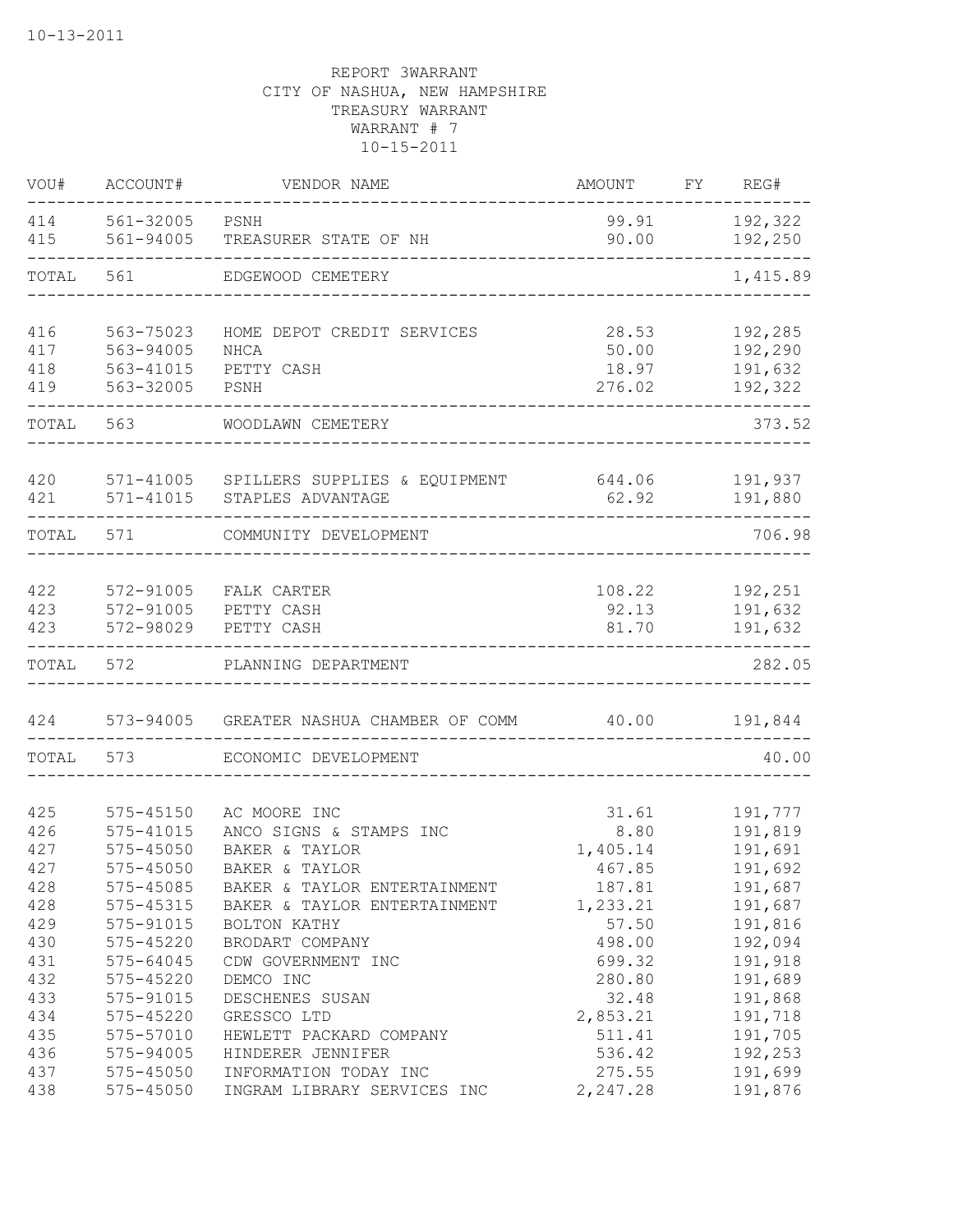| WOU#  | ACCOUNT#           | VENDOR NAME                    | AMOUNT   | FY | REG#      |
|-------|--------------------|--------------------------------|----------|----|-----------|
| 439   | 575-75023          | JP PEST SERVICES               | 125.00   |    | 191,748   |
| 440   | 575-45050          | MANUFACTURER'S NEWS INC        | 149.45   |    | 192,286   |
| 441   | 575-91015          | MARKS BRUCE                    | 190.92   |    | 191,765   |
| 442   | 575-45085          | MICROMARKETING LLC             | 99.41    |    | 191,750   |
| 443   | 575-34015          | NATIONAL GRID                  | 118.23   |    | 192,303   |
| 444   | 575-42005          | NEW ENGLAND PAPER & SUPPLY     | 143.10   |    | 191,776   |
| 444   | 575-42020          | NEW ENGLAND PAPER & SUPPLY     | 241.02   |    | 191,776   |
| 445   | 575-45085          | NEWSOUND                       | 13.33    |    | 192,060   |
| 446   | 575-31040          | NEXTEL COMMUNICATIONS          | 13.22    |    | 192,279   |
| 447   | 575-59100          | NH HUMANITIES COUNCIL          | 35.00    |    | 192,273   |
| 448   | 575-45090          | PETTY CASH                     | 4.20     |    | 191,631   |
| 448   | 575-45150          | PETTY CASH                     | 35.96    |    | 191,631   |
| 448   | 575-45315          | PETTY CASH                     | 35.14    |    | 191,631   |
| 449   | 575-32005          | PUBLIC SERVICE OF NEW HAMPSHIR | 6,586.83 |    | 192,330   |
| 450   | 575-43005          | PURCHASE POWER                 | 1,000.00 |    | 192,252   |
| 451   | 575-45085          | RANDOM HOUSE INC               | 38.25    |    | 191,883   |
| 452   | 575-45085          | RECORDED BOOKS LLC             | 518.80   |    | 191,856   |
| 453   | 575-42015          | REXEL                          | 542.47   |    | 192,151   |
| 454   | 575-45050          | SIMON & SCHUSTER               | 35.22    |    | 191,688   |
| 455   | 575-91015          | SMITH SOPHIE                   | 298.80   |    | 192,173   |
| 456   | 575-41015          | STAPLES ADVANTAGE              | 510.48   |    | 191,880   |
| TOTAL | 575                | PUBLIC LIBRARIES               |          |    | 22,061.22 |
| 457   | 576-91005          |                                | 71.04    |    | 192,255   |
| 458   | 576-94005          | COLLINS MARK                   | 60.00    |    | 192,254   |
| 459   | 576-95010          | FINDLEY MICHAEL                | 34.95    |    |           |
|       |                    | <b>JLC</b>                     |          |    | 192,270   |
| TOTAL | 576                | BUILDING DEPARTMENT            |          |    | 165.99    |
|       |                    |                                |          |    |           |
| 460   | 577-94005          | CITIZENS BANK                  | 520.93   |    | 12,167    |
| 461   | 577-31050          | NEXTEL COMMUNICATIONS          | 41.91    |    | 192,279   |
| 461   | 577-31065          | NEXTEL COMMUNICATIONS          | 79.98    |    | 192,279   |
| TOTAL | 577                | CODE ENFORCEMENT               |          |    | 642.82    |
|       |                    |                                |          |    |           |
|       | 231,306 581-49050  | 1-800-REMOTES                  | 31.56    |    | 192,213   |
|       | 231,307 581-49050  | AC MOORE INC                   | 25.57    |    | 191,712   |
|       | 231,308 581-49050  | ALARIO SUSAN                   | 147.54   |    | 192,209   |
|       | 231,309 581-59130  | ALDERFER R BRADLEY             | 60.00    |    | 192,102   |
|       | 231,310 581-59130  | ALGER MARY ELLEN               | 130.00   |    | 192,212   |
|       | 231, 311 581-91005 | ALVES ARELINDA                 | 77.42    |    | 192,040   |
|       | 231, 312 581-49050 | AMERICAN SCIENCE & SURPLUS INC | 131.95   |    | 191,959   |
|       | 231, 313 581-91005 | ANASTAS ROBERT                 | 25.95    |    | 192,103   |
|       | 231, 314 581-59130 | ANDRUS WILLIAM                 | 60.00    |    | 192,093   |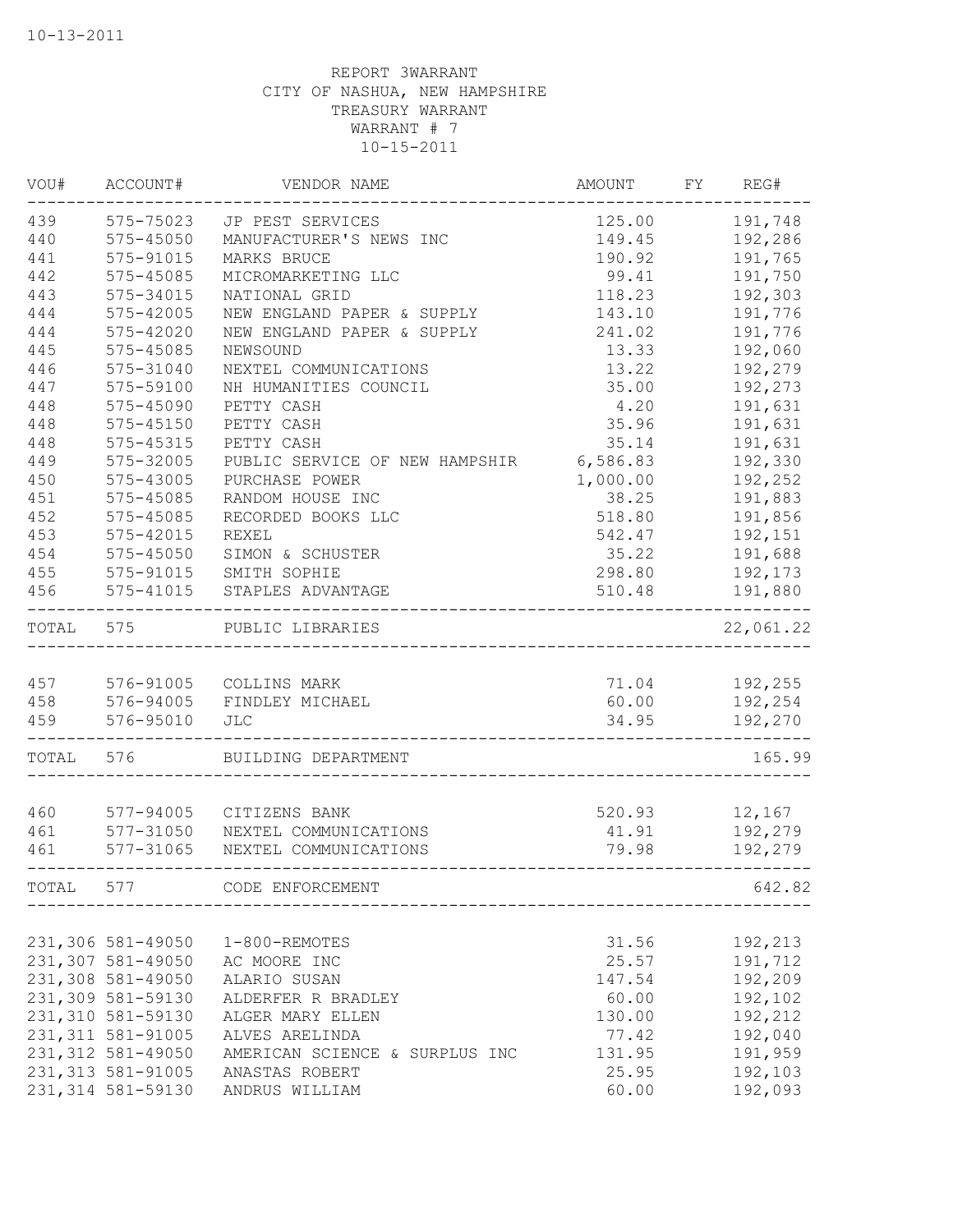| WOU# | ACCOUNT#           | VENDOR NAME                          | AMOUNT     | FY | REG#    |
|------|--------------------|--------------------------------------|------------|----|---------|
|      |                    | 231,315 581-49050 APPLE COMPUTER INC | 499.00     |    | 191,951 |
|      | 231, 315 581-74092 | APPLE COMPUTER INC                   | 399.00     |    | 191,951 |
|      | 231,316 581-49035  | APPLE TEXTBOOKS                      | 130.68     |    | 192,046 |
|      | 231, 317 581-49050 | APPLEBEE'S                           | 150.00     |    | 192,264 |
|      | 231, 318 581-91005 | ARRIA THOMAS                         | 267.69     |    | 192,192 |
|      | 231, 319 581-49075 | B & S LOCKSMITH INC                  | 181.89     |    | 191,793 |
|      | 231,320 581-91005  | BAGLEY MARCIA                        | 115.02     |    | 192,044 |
|      | 231, 321 581-74092 | BAILEY DAVID                         | 500.00     |    | 191,684 |
|      | 231, 322 581-49050 | BARNES & NOBLE                       | 150.00     |    | 192,262 |
|      | 231, 323 581-42110 | BATTERY SPECIALISTS OF NH LLC        | 242.50     |    | 192,051 |
|      | 231, 324 581-91005 | BEALS DOUGLAS E                      | 5.00       |    | 192,128 |
|      | 231, 325 581-91005 | BELLANTUONI PATRICIA                 | 24.42      |    | 191,727 |
|      | 231,326 581-49050  | BELLETETES INC                       | 232.33     |    | 191,751 |
|      | 231,326 581-49075  | BELLETETES INC                       | 549.00     |    | 191,751 |
|      | 231, 327 581-49050 | BLICK ART MATERIALS                  | 2,425.01   |    | 192,034 |
|      | 231, 328 581-49075 | BLUETARP FINANCIAL INC               | 4.49       |    | 192,180 |
|      | 231,329 581-84030  | BOOTHBY THERAPY SERVICES LLC         | 450.04     |    | 192,064 |
|      | 231,330 581-59130  | BOURASSA DANA                        | 130.00     |    | 192,021 |
|      | 231, 331 581-53100 | BRANNEN BECKIE                       | 250.00     |    | 192,186 |
|      | 231, 332 581-91005 | BROWN LYNNE                          | 7.77       |    | 191,971 |
|      | 231, 333 581-59130 | BURKHART DENNIS                      | 50.00      |    | 191,737 |
|      | 231, 334 581-59130 | CAMPBELL DOUGLAS                     | 60.00      |    | 192,062 |
|      | 231,335 581-55015  | CANFIELD BRAD                        | 1,110.00   |    | 191,974 |
|      | 231,336 581-42130  | CAPP INC                             | 164.00     |    | 191,890 |
|      | 231, 337 581-55018 | CARING HANDS TRANSPORTATION LL       | 15,775.00  |    | 192,037 |
|      | 231,338 581-49050  | CARTRIDGE WORLD NASHUA               | 133.96     |    | 192,025 |
|      | 231,339 581-84030  | CEDARCREST INC                       | 4,401.26   |    | 191,646 |
|      | 231,340 581-49035  | CENGAGE LEARNING                     | 266.80     |    | 192,055 |
|      | 231,340 581-49050  | CENGAGE LEARNING                     | 56.87      |    | 192,055 |
|      | 231, 341 581-59130 | CHESTNUTT DAVE                       | 60.00      |    | 191,677 |
|      | 231,342 581-49050  | CHILDSWORK CHILDSPLAY                | 50.85      |    | 191,928 |
| 462  | 581-41015          | CITIZENS BANK                        | 27.18      |    | 12,167  |
| 462  | 581-49035          | CITIZENS BANK                        | 35.55      |    | 12,167  |
| 462  | 581-49050          | CITIZENS BANK                        | 505.72     |    | 12,167  |
| 462  | 581-49075          | CITIZENS BANK                        | 557.08     |    | 12,167  |
| 462  | 581-64192          | CITIZENS BANK                        | 514.98     |    | 12,167  |
|      | 231, 343 581-53103 | CLARK ASSOCIATES/DEBRA P CLARK       | 33, 248.25 |    | 191,678 |
|      | 231, 344 581-59130 | CLINTON PHILIP                       | 60.00      |    | 192,012 |
|      | 231, 345 581-91005 | COCHRANE DONALD                      | 95.60      |    | 192,052 |
|      | 231,346 581-49075  | COFFEE PAUSE                         | 61.50      |    | 192,069 |
|      | 231,347 581-94010  | COFFIN ROD                           | 1,080.00   |    | 192,006 |
|      | 231,348 581-49050  | COLLINS EDUCATION ASSOCIATES L       | 18.00      |    | 191,984 |
|      | 231,349 581-53103  | COMPASSIONATE STAFFING LLC           | 945.00     |    | 191,771 |
|      | 231,350 581-49050  | COMPUTER HUT OF N E INC              | 268.00     |    | 192,116 |
|      | 231,350 581-64045  | COMPUTER HUT OF N E INC              | 609.00     |    | 192,116 |
|      | 231,350 581-74092  | COMPUTER HUT OF N E INC              | 129.90     |    | 192,116 |
|      | 231,351 581-49050  | CONNECTICUT VALLEY BIOLOGICAL        | 35.91      |    | 192,095 |
|      | 231,352 581-91005  | CONRAD MARK                          | 316.43     |    | 191,911 |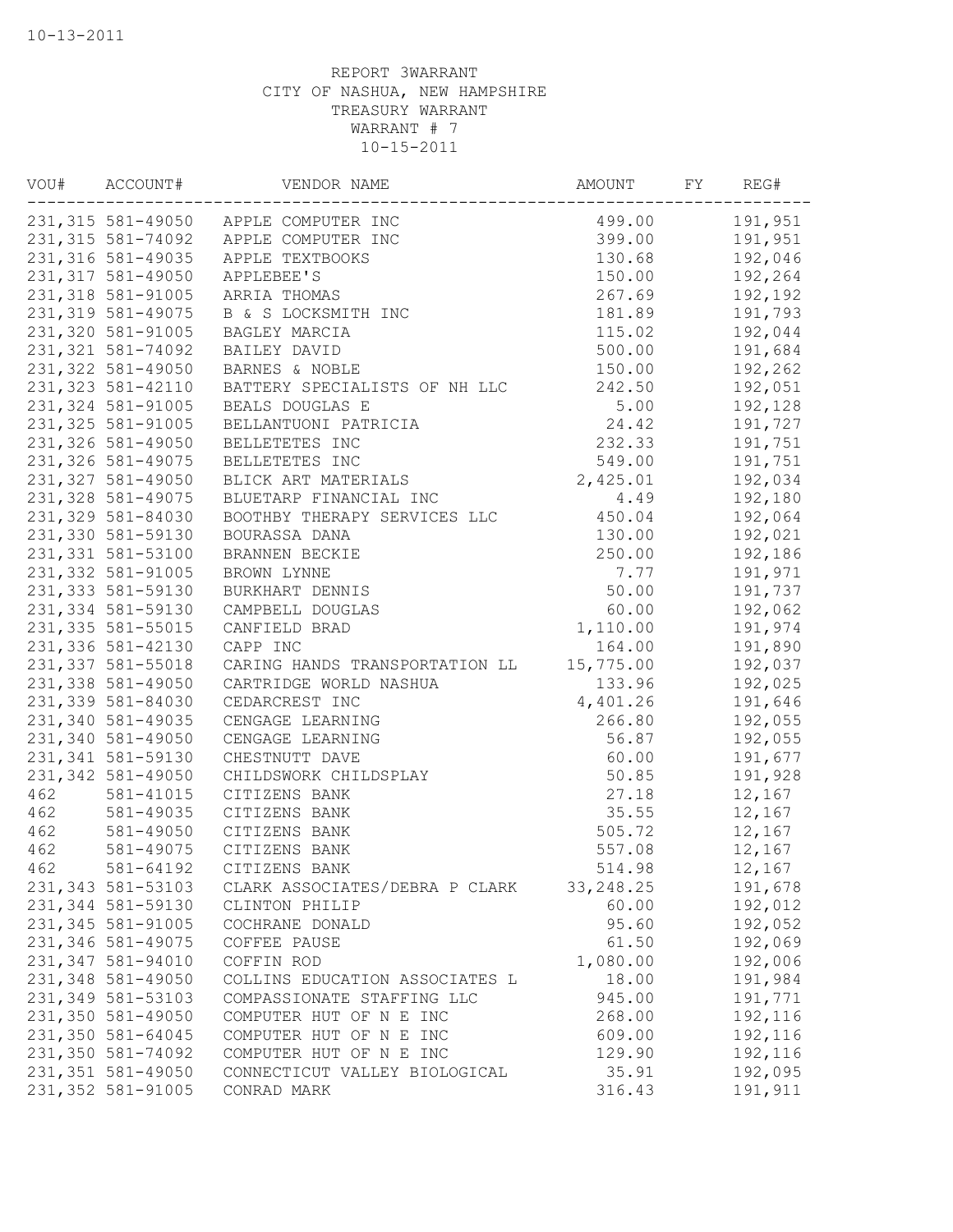| VOU# | ACCOUNT#           | VENDOR NAME                                | AMOUNT     | FY | REG#    |
|------|--------------------|--------------------------------------------|------------|----|---------|
|      |                    | 231,353 581-42130 CONTROL TECHNOLOGIES INC | 783.36     |    | 191,896 |
|      | 231,354 581-44005  | COPY SHOP                                  | 1,623.30   |    | 191,723 |
|      | 231, 355 581-49910 | CORRIVEAU ROUTHIER INC                     | 36.19      |    | 192,086 |
|      | 231,356 581-91005  | COVART VIRGINIA L                          | 15.96      |    | 192,061 |
|      | 231,357 581-95005  | CPI INC                                    | 125.00     |    | 191,972 |
|      | 231,358 581-55015  | CRATEAU SALLY                              | 790.32     |    | 192,174 |
|      | 231,359 581-84030  | CROTCHED MOUNTAIN REHAB CTR                | 12, 413.85 |    | 191,909 |
|      | 231,360 581-49095  | CURRICULUM ASSOCIATES, INC                 | 12,000.00  |    | 191,930 |
|      | 231,361 581-55020  | DATTCO INC                                 | 1,086.24   |    | 192,175 |
|      | 231,362 581-59130  | DAVIS BENJAMIN                             | 60.00      |    | 192,101 |
|      | 231,363 581-49050  | DEMCO INC                                  | 499.46     |    | 191,689 |
|      | 231,364 581-91005  | DICHARD ALLAN                              | 78.24      |    | 192,176 |
|      | 231,365 581-91005  | DIMARIA JENNIFER                           | 77.18      |    | 192,033 |
|      | 231,366 581-49050  | DJ JEFF HAMILTON                           | 250.00     |    | 192,190 |
|      | 231,367 581-49050  | DREW JANE                                  | 27.86      |    | 192,179 |
|      | 231,368 581-59130  | DRISCOLL RICHARD                           | 92.00      |    | 192,203 |
|      | 231,369 581-91005  | DROLET KATHLEEN                            | 66.35      |    | 191,916 |
|      | 231,370 581-59130  | DUBISZ MICHAEL                             | 390.00     |    | 192,018 |
|      | 231, 371 581-53100 | DUDA MONIQUE                               | 255.00     |    | 192,049 |
|      | 231, 371 581-59130 | DUDA MONIQUE                               | 100.00     |    | 192,049 |
|      | 231,372 581-49050  | DUNKIN DONUTS                              | 150.00     |    | 192,266 |
|      | 231, 373 581-59130 | DUPRAT DANIEL                              | 50.00      |    | 191,749 |
|      | 231,374 581-91005  | <b>DUSTIN MARIANNE</b>                     | 81.31      |    | 191,913 |
|      | 231, 375 581-84055 | EASTER SEALS OF NH INC                     | 560.10     |    | 191,859 |
|      | 231,376 581-84055  | ECKERD YOUTH ALTERNATIVES INC              | 894.42     |    | 191,703 |
|      | 231,377 581-49050  | EDUCATIONAL OUTFITTERS                     | 1,629.00   |    | 192,177 |
|      | 231,378 581-59130  | EGAN JOHN                                  | 80.00      |    | 191,827 |
|      |                    |                                            |            |    |         |
|      | 231,379 581-49050  | ENCHANTED LEARNING LLC                     | 125.00     |    | 192,041 |
|      | 231,380 581-49050  | ESSON VIRGINIA                             | 37.98      |    | 191,920 |
|      | 231,380 581-91005  | ESSON VIRGINIA                             | 29.53      |    | 191,920 |
|      | 231,381 581-42130  | F W WEBB COMPANY                           | 819.54     |    | 191,697 |
|      | 231,382 581-34015  | FAIRPOINT COMMUNICATIONS INC               | 31.44      |    | 192,342 |
|      | 231, 383 581-34015 | FAIRPOINT COMMUNICATIONS INC               | 28.47      |    | 192,343 |
|      | 231,384 581-31005  | FAIRPOINT COMMUNICATIONS INC               | 28.47      |    | 192,344 |
|      | 231, 385 581-91005 | FARRENKOPF RICHARD                         | 130.98     |    | 191,990 |
|      | 231,386 581-49075  | FASTENAL CO                                | 60.66      |    | 191,665 |
|      | 231,387 581-42130  | FAY ELECTRIC MOTORS                        | 1,856.92   |    | 191,724 |
|      | 231,388 581-55005  | FIRST STUDENT INC                          | 1,609.97   |    | 191,944 |
|      | 231,388 581-55015  | FIRST STUDENT INC                          | 11,687.08  |    | 191,944 |
|      | 231,388 581-55025  | FIRST STUDENT INC                          | 8,665.67   |    | 191,944 |
|      | 231,388 581-55035  | FIRST STUDENT INC                          | 903.72     |    | 191,944 |
|      | 231,389 581-49050  | FLAGHOUSE INC                              | 477.42     |    | 191,884 |
|      | 231,390 581-49030  | FOLLETT LIBRARY RESOURCES                  | 12,967.88  |    | 191,661 |
|      | 231,390 581-49055  | FOLLETT LIBRARY RESOURCES                  | 810.84     |    | 191,661 |
|      | 231,391 581-59130  | FORTIER DONALD                             | 40.00      |    | 192,195 |
|      | 231,392 581-13004  | FRENETTE BRENDA G                          | 45.07      |    | 191,783 |
|      | 231,393 581-49050  | FREY SCIENTIFIC                            | 219.99     |    | 191,725 |
|      | 231,394 581-49050  | FRIENDSHIP HOUSE                           | 51.85      |    | 191,942 |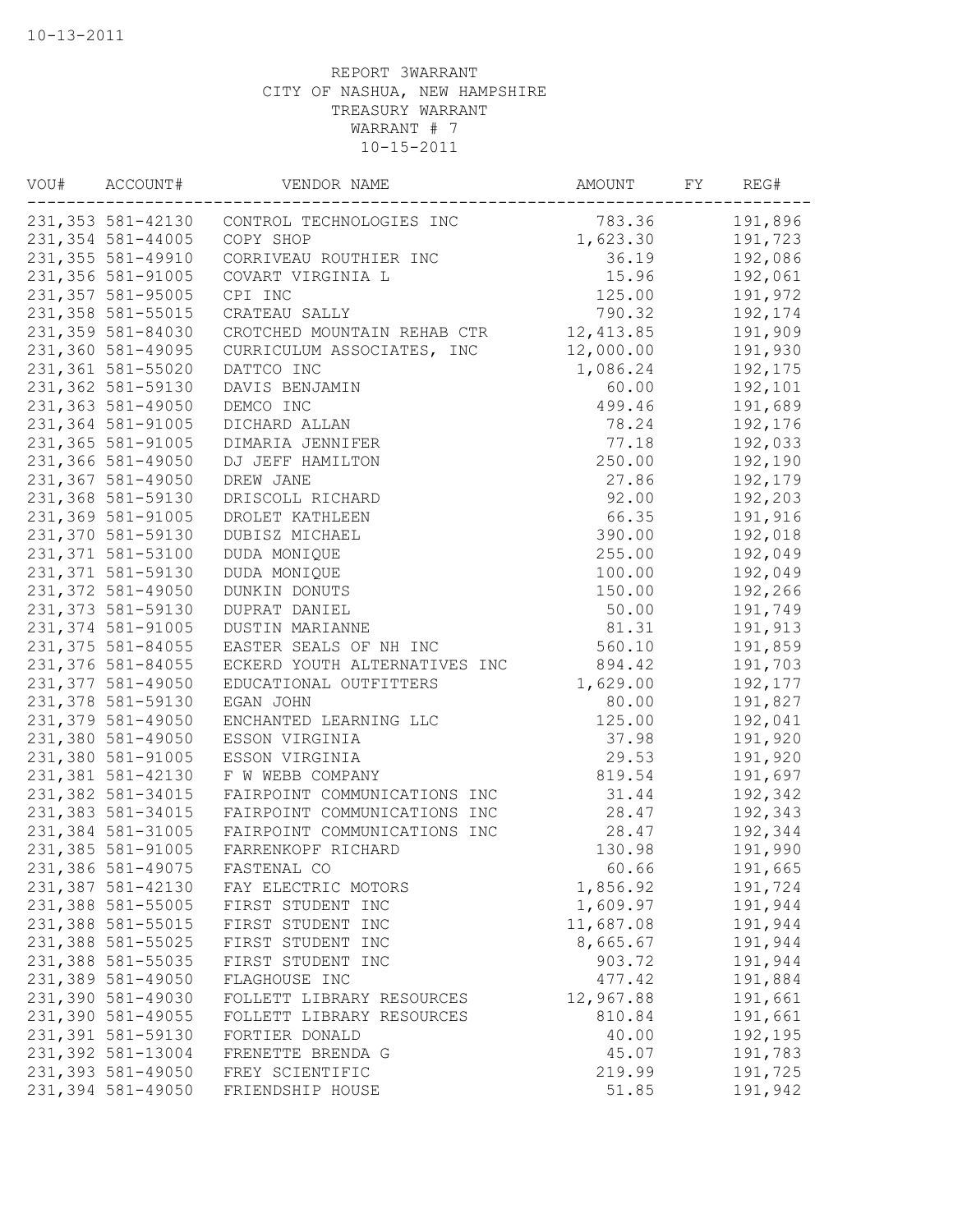| VOU# | ACCOUNT#           | VENDOR NAME                    | AMOUNT    | FY | REG#    |
|------|--------------------|--------------------------------|-----------|----|---------|
|      |                    | 231,395 581-59130 FRONK KEITH  | 140.00    |    | 192,009 |
|      | 231,396 581-59130  | GEORGES RITA                   | 130.00    |    | 192,200 |
|      | 231,397 581-94010  | GINGRAS STACY                  | 1,080.00  |    | 192,004 |
|      | 231,398 581-59130  | GOEBEL WILLIAM                 | 120.00    |    | 192,010 |
|      | 231,399 581-49035  | GOODHEART-WILLCOX PUBLISHERS   | 349.50    |    | 191,904 |
|      | 231,400 581-49050  | GOVCONNECTION INC              | 63.60     |    | 191,642 |
|      | 231,401 581-42130  | GRAINGER                       | 2, 171.26 |    | 191,704 |
|      | 231,402 581-53100  | GRANITE STATE SHUTTLE SERVICE  | 168.00    |    | 192,067 |
|      | 231,403 581-91005  | GREENBERG ELLEN                | 442.43    |    | 192,039 |
|      | 231,404 581-59130  | GRUCZKA JAN                    | 80.00     |    | 192,026 |
|      | 231,405 581-49050  | HANNAFORD                      | 173.93    |    | 191,870 |
|      | 231,406 581-42130  | HEATING SPECIALTIES OF NH INC  | 119.59    |    | 192,088 |
|      | 231,407 581-59130  | HEBERT DAVID                   | 80.00     |    | 192,107 |
|      | 231,408 581-49035  | HEINEMANN                      | 50.00     |    | 191,926 |
|      | 231,409 581-59130  | HELLER BARRY                   | 80.00     |    | 192,019 |
|      | 231,410 581-49030  | HIGHSMITH LLC                  | 292.75    |    | 192,149 |
|      | 231,410 581-49050  | HIGHSMITH LLC                  | 223.71    |    | 192,149 |
|      | 231, 411 581-74092 | HILLYARD/MANCHESTER            | 1,996.14  |    | 192,183 |
|      | 231, 412 581-59130 | HILTZ LINDSEY                  | 130.00    |    | 192,187 |
|      | 231, 413 581-59130 | HOEMKE CRAIG                   | 140.00    |    | 192,054 |
|      | 231, 414 581-49050 | HOME DEPOT CREDIT SERVICES     | 243.42    |    | 191,967 |
|      | 231, 415 581-49050 | INFOBASE PUBLISHING            | 192.49    |    | 192,292 |
|      | 231,416 581-84030  | INSTITUTE OF PROFESSIONAL PRAC | 2,427.44  |    | 192,032 |
|      | 231, 417 581-41040 | INTEGRATED OFFICE SOLUTIONS    | 665.00    |    | 192,048 |
|      | 231, 417 581-49050 | INTEGRATED OFFICE SOLUTIONS    | 58.75     |    | 192,048 |
|      | 231, 417 581-72010 | INTEGRATED OFFICE SOLUTIONS    | 720.00    |    | 192,048 |
|      | 231, 418 581-91005 | JALBERT DONALD                 | 204.80    |    | 192,196 |
|      | 231, 419 581-49910 | JOHN DEERE LANDSCAPES INC      | 5,023.60  |    | 191,695 |
|      | 231,420 581-59130  | <b>JONSON EDWARD</b>           | 60.00     |    | 192,017 |
|      | 231, 421 581-49050 | K-LOG INC                      | 337.00    |    | 191,940 |
|      | 231, 422 581-59130 | KACPRZYK JOSHEP                | 60.00     |    | 192,199 |
| 463  | 581-49075          | KING ROSS                      | 55.72     |    | 191,970 |
|      | 231, 423 581-72010 | KONICA MINOLTA BUS SOLUTIONS U | 178.29    |    | 191,753 |
|      | 231, 424 581-59130 | KONSTANT ROGER                 | 60.00     |    | 191,995 |
|      | 231, 425 581-59130 | KURTA JOSEPH                   | 60.00     |    | 191,717 |
|      | 231,426 581-49050  | LAKESHORE LEARNING MATERIALS   | 99.76     |    | 191,713 |
|      | 231, 427 581-91005 | LALIME MAUREEN                 | 19.98     |    | 191,955 |
|      | 231,428 581-55015  | LANDRY DOUGLAS                 | 56.61     |    | 192,202 |
|      | 231,429 581-59130  | LANEY RUSSELL                  | 92.00     |    | 192,206 |
|      | 231,430 581-59130  | LAROCQUE MICHAEL               | 60.00     |    | 192,022 |
|      | 231, 431 581-91005 | LATINA DONNA                   | 71.60     |    | 191,966 |
|      | 231,432 581-94010  | LAURIA RICHARD                 | 511.20    |    | 191,922 |
|      | 231, 433 581-94010 | LAVOIE DEANNA                  | 1,104.00  |    | 192,058 |
|      | 231, 434 581-59130 | LEBEL ART                      | 130.00    |    | 192,027 |
|      | 231, 435 581-91005 | LEWIS SUSAN A                  | 7.08      |    | 191,969 |
|      | 231,436 581-91005  | LUCAS MARK                     | 32.47     |    | 192,071 |
|      | 231, 437 581-59130 | LUSIGNAU BRIAN                 | 160.00    |    | 192,011 |
|      | 231,438 581-42110  | M & M ELECTRICAL SUPPLY CO INC | 1,418.97  |    | 192,080 |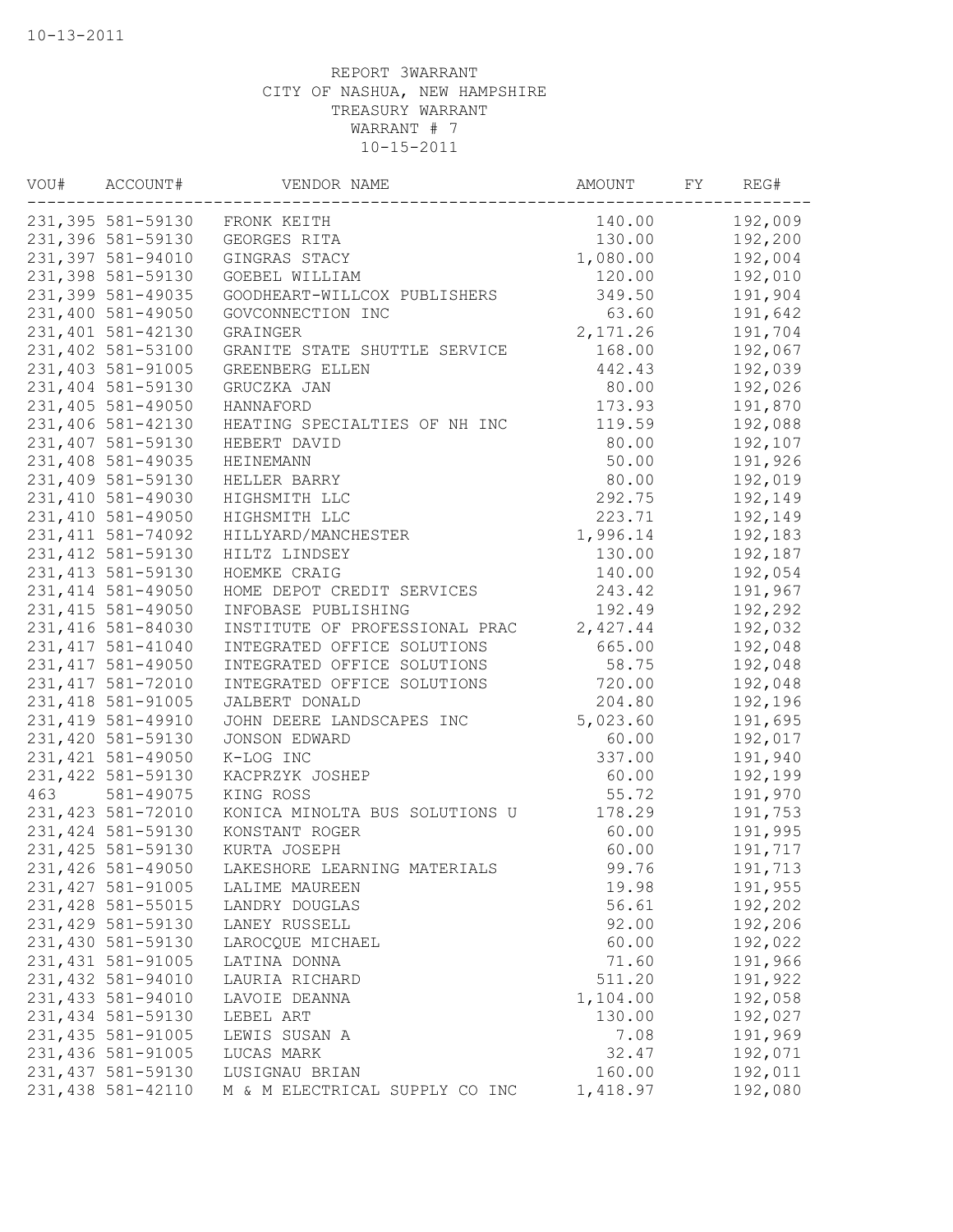| WOU# | ACCOUNT#           | VENDOR NAME                    | AMOUNT    | FY | REG#    |
|------|--------------------|--------------------------------|-----------|----|---------|
|      | 231,438 581-49050  | M & M ELECTRICAL SUPPLY CO INC | 1,416.70  |    | 192,080 |
|      | 231,439 581-94010  | MACINTYRE JESSICA              | 2,188.80  |    | 192,188 |
|      | 231,440 581-91005  | MAGLIO RITA                    | 49.00     |    | 191,931 |
|      | 231, 441 581-72035 | MAILFINANCE                    | 319.80    |    | 192,181 |
|      | 231,442 581-49050  | MAINE OXY-ACETYLENE SUPPLY CO  | 9.60      |    | 191,638 |
|      | 231, 443 581-59130 | MAKARAWICZ WILLIAM             | 320.00    |    | 191,682 |
|      | 231,444 581-49050  | MARKET BASKET                  | 856.53    |    | 191,767 |
|      | 231, 445 581-75090 | MARVELL PLATE GLASS INC        | 730.62    |    | 191,654 |
|      | 231,446 581-49050  | MATHEMATICS OLYMPIADS          | 90.94     |    | 191,943 |
|      | 231,447 581-78007  | MAYNARD & LESIEUR INCORPORATED | 113.00    |    | 192,104 |
|      | 231,448 581-53103  | MCCARTNEY AMY                  | 6,728.00  |    | 192,042 |
|      | 231,449 581-49050  | MCGRAW HILL COMPANIES          | 191.03    |    | 191,735 |
|      | 231,450 581-49075  | MERRIMACK BUILDING SUPPLY INC  | 648.87    |    | 191,903 |
|      | 231,451 581-53100  | METRO GROUP INC (THE)          | 1,135.00  |    | 192,057 |
|      | 231,452 581-49050  | MIDWEST TECHNOLOGY PRODUCTS    | 750.04    |    | 191,633 |
|      | 231, 453 581-49050 | MONTWILL BROOKE                | 55.89     |    | 192,204 |
|      | 231,454 581-53100  | MULTI-STATE BILLING SERVICES L | 5,852.49  |    | 192,043 |
|      | 231, 455 581-59130 | MUNCE BUTCH                    | 172.00    |    | 192,096 |
|      | 231,456 581-59130  | MURTAGH GARY                   | 60.00     |    | 191,860 |
|      | 231,457 581-84030  | NASHOBA LEARNING GROUP INC     | 8,669.10  |    | 191,997 |
|      | 231,458 581-84030  | NASHUA CHILDREN'S HOME         | 39,783.88 |    | 191,934 |
|      | 231,459 581-75090  | NASHUA GLASS                   | 538.00    |    | 192,082 |
|      | 231,460 581-49050  | NASHUA HIGH SCHOOL NORTH       | 918.50    |    | 192,265 |
|      | 231,461 581-44005  | NASHUA HIGH SCHOOL NORTH       | 68.00     |    | 192,267 |
|      | 231,462 581-49050  | NASHUA OUTDOOR POWER EQUIPMENT | 39.36     |    | 191,760 |
|      | 231,462 581-49910  | NASHUA OUTDOOR POWER EQUIPMENT | 112.24    |    | 191,760 |
| 464  | 581-45295          | NASHUA SCHOOL DISTRICT #42     | 1,210.00  |    | 12,170  |
|      | 231,463 581-49075  | NASHUA WALLPAPER & PAINT CO    | 139.96    |    | 191,764 |
|      | 231,464 581-78007  | NASHUA WHOLESALE TIRE INC      | 675.00    |    | 191,733 |
|      | 231,465 581-94030  | NATIONAL GEOGRAPHIC BEE        | 90.00     |    | 192,038 |
|      | 231,466 581-49050  | NATIONAL GEOGRAPHIC SCHOOL PUB | 86.90     |    | 191,834 |
|      | 231,467 581-34015  | NATIONAL GRID                  | 854.11    |    | 192,346 |
|      | 231,468 581-53100  | NAULT ELISABETH                | 1,000.00  |    | 192,134 |
|      | 231,469 581-49050  | NCS PEARSON INC                | 370.28    |    | 191,947 |
|      | 231,469 581-49095  | NCS PEARSON INC                | 200.00    |    | 191,947 |
|      | 231,470 581-95005  | NH PARTNERS IN EDUCATION       | 25.00     |    | 192,340 |
|      | 231, 471 581-95005 | NHIAA                          | 100.00    |    | 191,659 |
|      | 231, 472 581-91040 | NHSAA                          | 130.00    |    | 191,992 |
|      | 231, 473 581-94030 | NHSTE                          | 25.00     |    | 192,005 |
|      | 231, 474 581-49050 | NORTHCENTER FOODSERVICES LLC   | 2,079.20  |    | 191,949 |
|      | 231, 475 581-72035 | OFFTECH NEW ENGLAND            | 799.00    |    | 191,866 |
|      | 231,476 581-91005  | OLSEN KRISTIN                  | 34.97     |    | 191,863 |
|      | 231, 477 581-94030 | PAETZOLD KATHY                 | 157.70    |    | 192,045 |
|      | 231,478 581-91005  | PAPANICOLAOU PAULA             | 54.53     |    | 191,936 |
|      | 231,479 581-91005  | PAUL JOY                       | 223.67    |    | 192,215 |
|      | 231,480 581-49050  | PAUL MELANIE                   | 132.44    |    | 191,977 |
|      | 231,481 581-49050  | PAXTON/PATTERSON LLC           | 1,373.50  |    | 191,775 |
|      | 231,482 581-42120  | PEABODY SUPPLY CO INC          | 1,238.92  |    | 192,182 |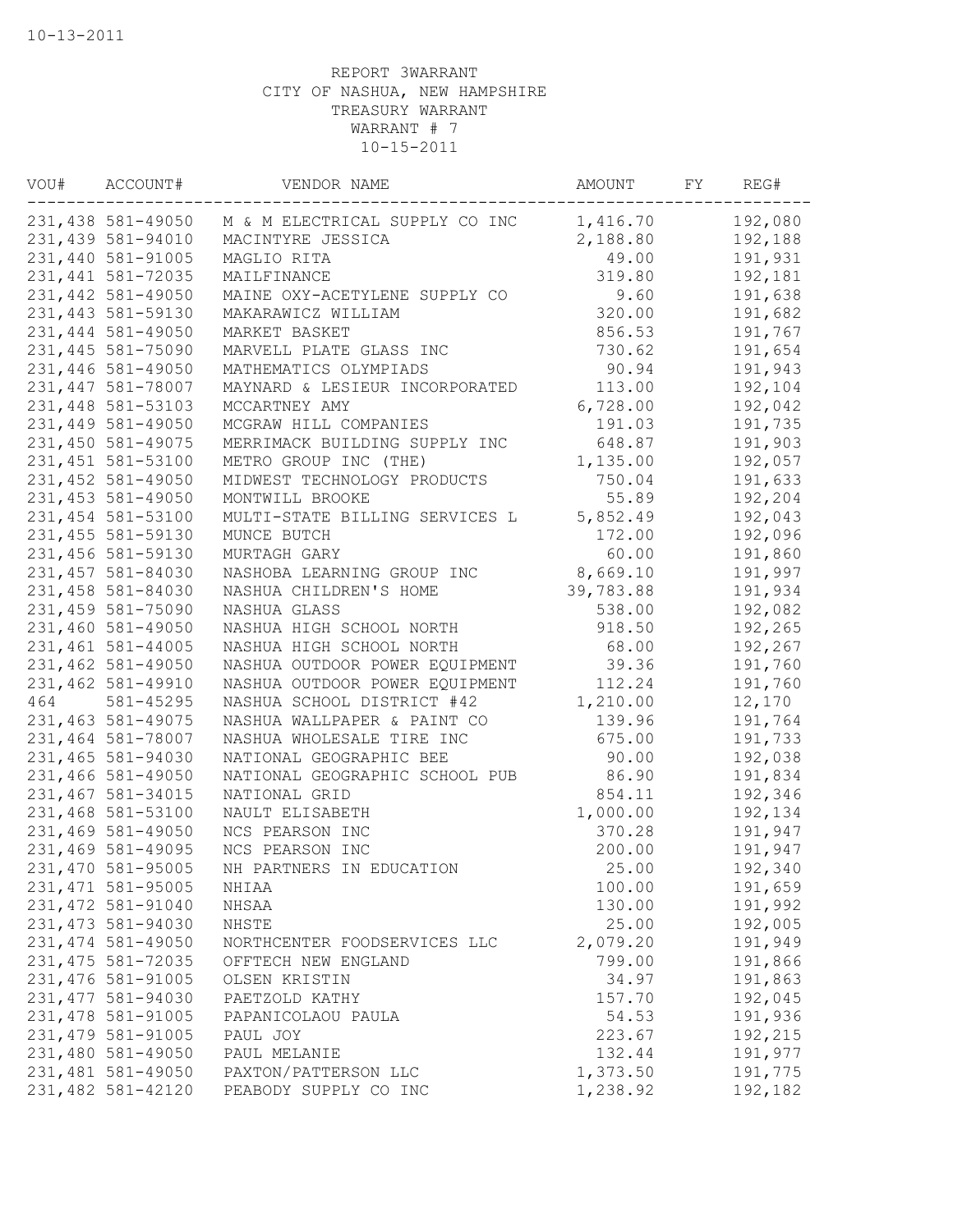| VOU# | ACCOUNT#           | VENDOR NAME                             | AMOUNT     | FY | REG#    |
|------|--------------------|-----------------------------------------|------------|----|---------|
|      |                    | 231,483 581-49050 PEARSON EDUCATION INC | 1,325.81   |    | 191,986 |
|      | 231,484 581-49035  | PEARSON EDUCATION INC                   | 358.38     |    | 191,988 |
|      | 231,484 581-49050  | PEARSON EDUCATION INC                   | 556.88     |    | 191,988 |
|      | 231,485 581-33005  | PENNICHUCK WATER WORKS INC              | 2,587.26   |    | 192,276 |
|      | 231,486 581-53100  | PERFORMANCE REHAB INC.                  | 5,424.40   |    | 191,982 |
|      | 231,487 581-49035  | PERMA-BOUND                             | 1,998.60   |    | 192,110 |
|      | 231,488 581-43005  | PETTY CASH                              | 41.95      |    | 192,256 |
|      | 231,488 581-49050  | PETTY CASH                              | 155.70     |    | 192,256 |
|      | 231,489 581-41015  | PETTY CASH                              | 47.00      |    | 192,257 |
|      | 231,489 581-47010  | PETTY CASH                              | 16.36      |    | 192,257 |
|      | 231,490 581-43005  | PETTY CASH                              | 164.23     |    | 192,258 |
|      | 231,491 581-43005  | PETTY CASH                              | 88.00      |    | 192,259 |
|      | 231,491 581-49050  | PETTY CASH                              | 50.00      |    | 192,259 |
|      | 231,492 581-59130  | PLUMB DONNA                             | 130.00     |    | 192,184 |
|      | 231,493 581-84030  | PLUS CO INC (THE)                       | 1,230.00   |    | 191,832 |
|      | 231,494 581-49050  | PREMIER AGENDAS INC                     | 2,037.50   |    | 192,000 |
|      | 231, 495 581-64192 | PRO AV SYSTEMS INC                      | 1,240.00   |    | 192,029 |
|      | 231,496 581-55015  | PROVIDER ENTERPRISES INC (THE)          | 18,914.00  |    | 191,938 |
|      | 231,496 581-55018  | PROVIDER ENTERPRISES INC (THE)          | 15,702.75  |    | 191,938 |
|      | 231,497 581-49050  | PRUFROCK PRESS                          | 461.12     |    | 191,668 |
|      | 231,498 581-32005  | PSNH                                    | 2,692.65   |    | 192,328 |
|      | 231,499 581-32005  | PUBLIC SERVICE OF NH                    | 39, 244.83 |    | 192,326 |
|      | 231,500 581-84030  | REGIONAL SERVICES & EDUCATION           | 4,655.42   |    | 191,649 |
|      | 231,501 581-43005  | RESERVE ACCOUNT                         | 2,000.00   |    | 192,325 |
|      | 231,502 581-42110  | REXEL                                   | 5.28       |    | 192,151 |
|      | 231,503 581-91005  | RICKER RONALD L                         | 52.45      |    | 191,720 |
|      | 231,504 581-72010  | RICOH AMERICAS CORPORATION              | 437.44     |    | 191,933 |
|      | 231,505 581-84030  | RIVERVIEW SCHOOL INC                    | 262.50     |    | 191,987 |
|      | 231,506 581-59130  | ROBICHAUD GERARD                        | 50.00      |    | 192,015 |
|      | 231,507 581-43005  | ROBINSON VIRGINIA                       | 33.38      |    | 191,998 |
|      | 231,508 581-49035  | ROSS STEPHANIE                          | 20.00      |    | 192,008 |
|      | 231,509 581-59130  | ROSSETTI ERIK                           | 80.00      |    | 192,020 |
|      | 231,510 581-94030  | ROZUMEK ADAM                            | 50.00      |    | 192,031 |
|      | 231,511 581-59130  | RUSSELL FRED                            | 50.00      |    | 192,013 |
|      | 231,512 581-42130  | S G TORRICE CO INC                      | 415.73     |    | 192,070 |
|      | 231,513 581-78007  | SANEL AUTO PARTS CO                     | 186.55     |    | 191,757 |
|      | 231,514 581-49050  | SARGENT-WELCH                           | 1,828.04   |    | 191,685 |
|      | 231,515 581-91005  | SAUNDERS SHARON                         | 63.27      |    | 192,065 |
|      | 231,516 581-49050  | SCANTRON CORP                           | 292.85     |    | 192,035 |
|      | 231,517 581-49050  | SCHOLASTIC INCORPORATED                 | 82.32      |    | 192,115 |
|      | 231,518 581-49050  | SCHOLASTIC MAGAZINES                    | 907.50     |    | 191,779 |
|      | 231,519 581-47010  | SCHOOL HEALTH CORP                      | 42.12      |    | 191,658 |
|      | 231,520 581-47010  | SCHOOL NURSE SUPPLY INC                 | 975.16     |    | 191,906 |
|      | 231,520 581-49050  | SCHOOL NURSE SUPPLY INC                 | 216.77     |    | 191,906 |
|      | 231,521 581-41015  | SCHOOL SPECIALTY INC                    | 24.93      |    | 191,925 |
|      | 231,521 581-49050  | SCHOOL SPECIALTY INC                    | 8,030.99   |    | 191,923 |
|      | 231,521 581-49050  | SCHOOL SPECIALTY INC                    | 6,852.76   |    | 191,924 |
|      | 231,521 581-49050  | SCHOOL SPECIALTY INC                    | 2,659.50   |    | 191,925 |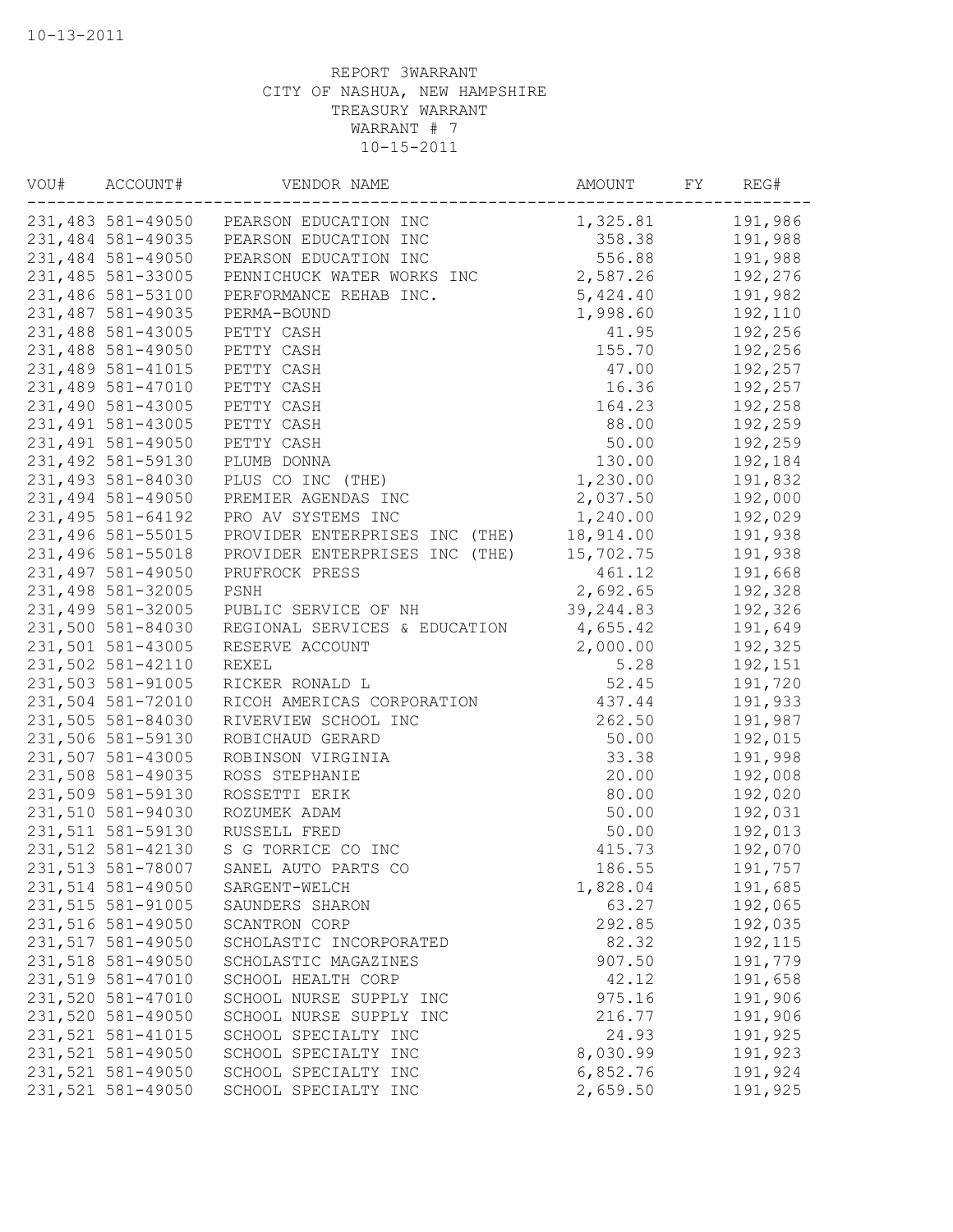| VOU# | ACCOUNT#          | VENDOR NAME                    | AMOUNT    | FY | REG#    |
|------|-------------------|--------------------------------|-----------|----|---------|
|      | 231,521 581-64192 | SCHOOL SPECIALTY INC           | 523.31    |    | 191,924 |
|      | 231,522 581-49050 | SCHOOL-TECH INC                | 47.75     |    | 192,090 |
|      | 231,523 581-49075 | SHIFFLER EQUIPMENT SALES INC   | 562.25    |    | 191,901 |
|      | 231,524 581-59130 | SILVERMAN JOEL                 | 220.00    |    | 192,197 |
|      | 231,525 581-42110 | SIMPLEXGRINNELL                | 2,587.00  |    | 191,645 |
|      | 231,525 581-49050 | SIMPLEXGRINNELL                | 1,280.10  |    | 191,645 |
|      | 231,526 581-41015 | SMILE MAKERS                   | 125.65    |    | 191,912 |
|      | 231,527 581-49075 | SPORT SUPPLY GROUP INC         | 589.14    |    | 191,964 |
|      | 231,528 581-31005 | SPRINT                         | 13.15     |    | 192,341 |
|      | 231,529 581-84030 | ST ANN'S HOME INC              | 260.47    |    | 191,698 |
|      | 231,530 581-41015 | STAPLES BUSINESS ADVANTAGE     | 507.39    |    | 191,823 |
|      | 231,530 581-41040 | STAPLES BUSINESS ADVANTAGE     | 52.49     |    | 191,823 |
|      | 231,530 581-41045 | STAPLES BUSINESS ADVANTAGE     | 156.62    |    | 191,823 |
|      | 231,530 581-49050 | STAPLES BUSINESS ADVANTAGE     | 5,392.39  |    | 191,823 |
|      | 231,530 581-49110 | STAPLES BUSINESS ADVANTAGE     | 941.80    |    | 191,823 |
|      | 231,531 581-53100 | STATE OF NH CRIMINAL RECORDS   | 925.00    |    | 192,260 |
|      | 231,532 581-64192 | SURPLUS OFFICE EQUIPMENT INC   | 1,510.00  |    | 191,862 |
|      | 231,533 581-49050 | TARGET                         | 150.00    |    | 192,263 |
|      | 231,534 581-49035 | TEACHER'S DISCOVERY            | 79.40     |    | 191,939 |
|      | 231,535 581-59130 | TENCZA DAVID                   | 50.00     |    | 192,099 |
|      | 231,536 581-53100 | TERMINIX PROCESSING CENTER     | 230.00    |    | 191,999 |
|      | 231,537 581-49050 | TIGER DIRECT                   | 360.17    |    | 191,730 |
|      | 231,538 581-42120 | TOTAL AIR SUPPLY INC           | 97.08     |    | 191,818 |
|      | 231,539 581-59130 | TREMBLAY PATRICK               | 80.00     |    | 192,016 |
|      | 231,540 581-43005 | U S POSTAL SERVICES            | 440.00    |    | 192,261 |
|      | 231,541 581-55010 | U-HAUL INTERNATIONAL           | 84.76     |    | 191,919 |
|      | 231,542 581-49050 | UNIVERSITY MUSIC               | 651.00    |    | 192,053 |
|      | 231,543 581-83103 | UNUM LIFE INSURANCE CO OF AMER | 1,417.33  |    | 192,066 |
|      | 231,544 581-59130 | VAN ERON DENNIS                | 60.00     |    | 192,023 |
|      | 231,545 581-84030 | VERMONT CTR FOR THE DEAF &     | 15,458.60 |    | 192,050 |
|      | 231,546 581-59130 | WALSH GARY                     | 80.00     |    | 192,092 |
|      | 231,547 581-55018 | WALTHAM CENTRAL SCHOOL         | 490.00    |    | 192,085 |
|      | 231,548 581-41045 | WB MASON COMPANY INC           | 11,728.12 |    | 191,670 |
|      | 231,548 581-49075 | WB MASON COMPANY INC           | 232.24    |    | 191,670 |
|      | 231,549 581-95010 | WEEKLY READER CORP             | 916.20    |    | 192,126 |
|      | 231,550 581-49095 | WI CENTER FOR EDUCATION PRODUC | 216.00    |    | 192,208 |
|      | 231,551 581-47010 | WILLIAM V. MACGILL & COMPANY   | 374.55    |    | 191,721 |
|      | 231,552 581-42110 | WILLIAMS COMMUNICATIONS SERVIC | 347.95    |    | 191,979 |
|      | 231,553 581-49050 | WILSON LANGUAGE TRAINING CORP  | 238.15    |    | 191,991 |
|      | 231,554 581-49050 | WOODWIND & BRASSWIND           | 875.00    |    | 191,929 |
|      | 231,555 581-64192 | WORTHINGTON DIRECT HOLDINGS    | 626.66    |    | 191,932 |
|      | 231,556 581-59130 | YANKUM RONALD                  | 80.00     |    | 192,205 |
|      | 231,557 581-53101 | YOUTH COUNCIL (THE)            | 6,012.50  |    | 191,968 |
|      | 231,558 581-59130 | ZUCCARO ROBERT                 | 50.00     |    | 192,024 |
|      | 231,559 581-59130 | ZWICKER DAVE                   | 80.00     |    | 192,030 |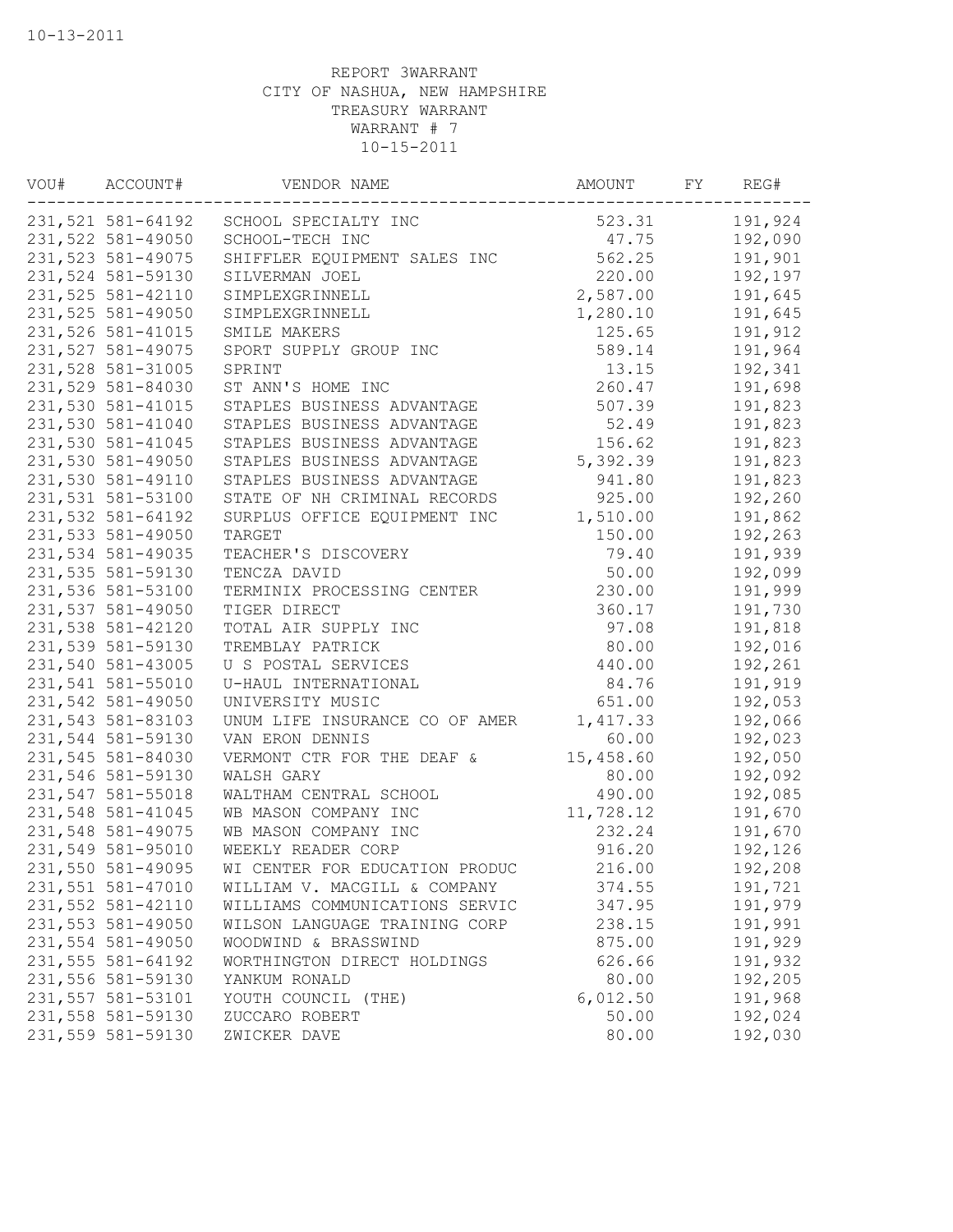| VOU#    | ACCOUNT#  | VENDOR NAME                    | AMOUNT     | FY. | REG#        |
|---------|-----------|--------------------------------|------------|-----|-------------|
|         |           |                                |            |     |             |
| TOTAL   | 581       | SCHOOL DEPARTMENT              |            |     | 429,785.55  |
|         |           |                                |            |     |             |
| 465     | 590-23553 | MOHAWK RESOURCES LTD           | 34,996.02  |     | 192,161     |
| 466     | 590-23555 | HI-WAY SAFETY SYSTEMS INC      | 8,081.55   |     | 191,681     |
| 467     | 590-24522 | HEWLETT PACKARD COMPANY        | 5, 117.91  |     | 191,705     |
| 468     | 590-24531 | BEN'S UNIFORMS                 | 1,094.00   |     | 192,119     |
| 231,560 | 590-24581 | CONTROL TECHNOLOGIES INC       | 6,322.00   |     | 191,896     |
| 231,561 | 590-24581 | CUSTOM COMPUTER SPECIALIST INC | 4,485.14   |     | 191,872     |
| 469     | 590-24595 | PROPERTY VALUATION ADVISORS/ST | 12,000.00  |     | 191,842     |
| TOTAL   | 590       | PRIOR YEAR OBLIGATIONS         |            |     | 72,096.62   |
| 470     | 592-85010 | US BANK NA (091000022)         | 32,576.50  |     | 12,168      |
| 470     | 592-85020 | US BANK NA (091000022)         | 199,800.00 |     | 12,168      |
| 470     | 592-85025 | US BANK NA (091000022)         | 650,200.00 |     | 12,168      |
| TOTAL   | 592       | BONDED DEBT SERVICE            |            |     | 882, 576.50 |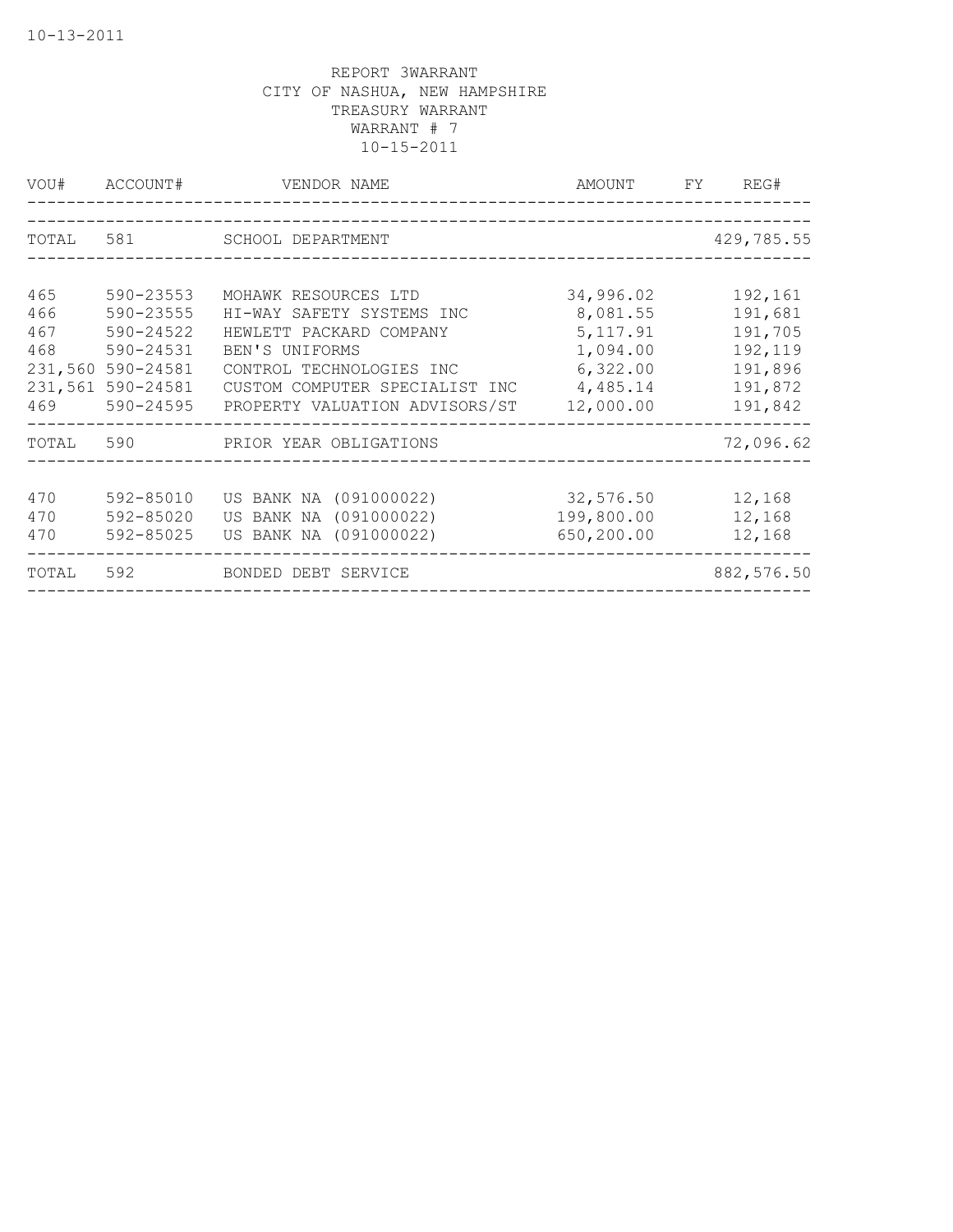| VOU#           | ACCOUNT# | VENDOR NAME                                             | AMOUNT | FY | REG#    |
|----------------|----------|---------------------------------------------------------|--------|----|---------|
| 471            | 617-01   | RADON RESOURCES INC                                     | 700.00 |    | 191,921 |
| TOTAL          | 617-01   | CAP IMP - BUILDING MAINT<br>GENERAL REPAIRS - CITY HALL |        |    | 700.00  |
| 231,562 681-13 |          | GALE ASSOCIATES INC                                     | 916.26 |    | 192,193 |
| TOTAL          | 681-13   | CAP IMP - SCHOOL<br>DEFERRED MAINTENANCE/               |        |    | 916.26  |
|                |          |                                                         |        |    |         |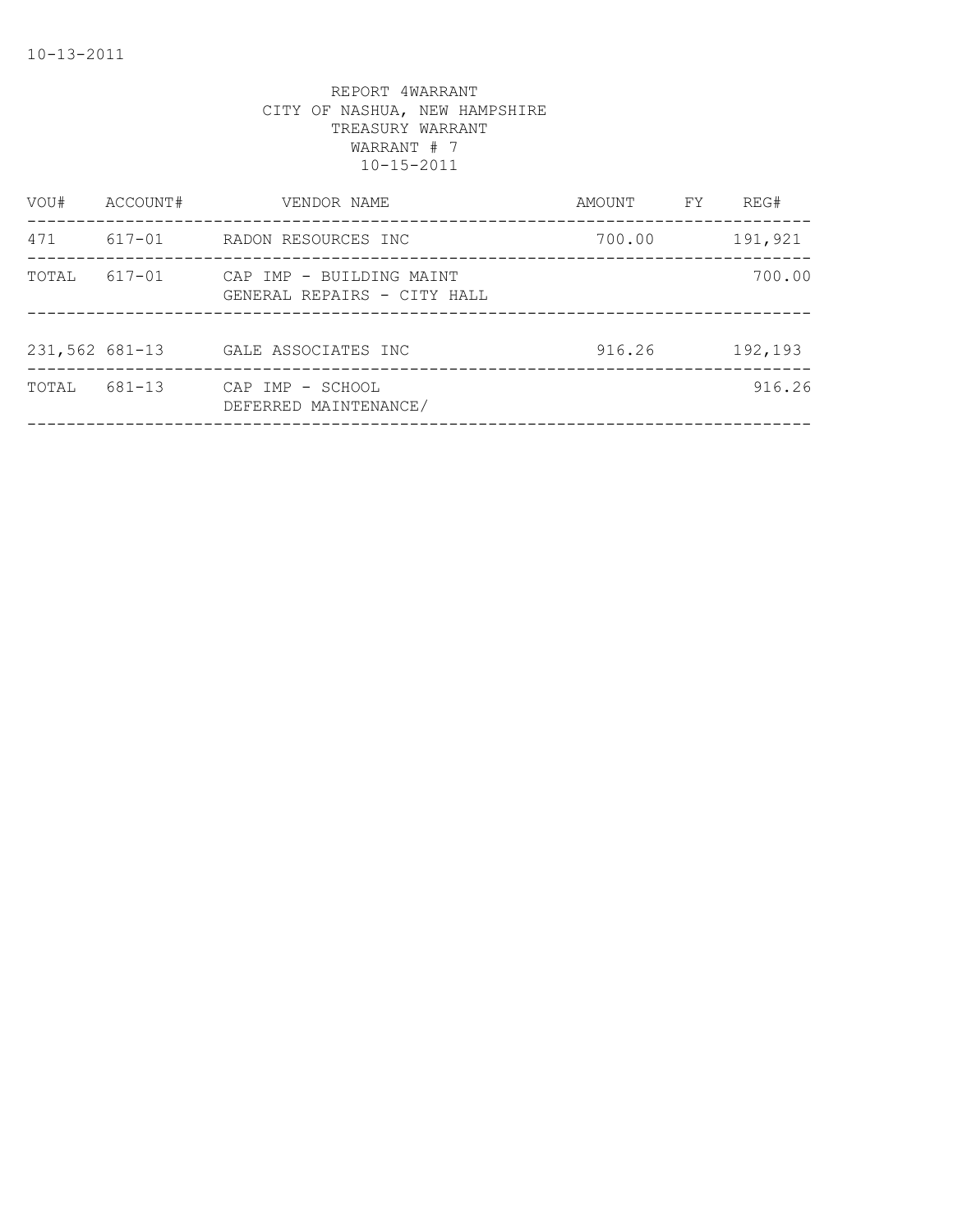| VOU#              | ACCOUNT#                                | PROGRAM<br>VENDOR NAME                                                         | AMOUNT                             | FY REG#                      |
|-------------------|-----------------------------------------|--------------------------------------------------------------------------------|------------------------------------|------------------------------|
| 472<br>473<br>474 | 701-01340<br>701-51005<br>$701 - 53025$ | 3753 CITIZENS BANK<br>3753 MELANSON HEATH & COMPANY PC<br>3753 C W DOWNER & CO | 73.96<br>9,232.50<br>248.59        | 12,167<br>191,739<br>191,886 |
| 475               | 701-53025                               | 3753 PATENAUDE JOHN L                                                          | 7,685.47                           | 192,135                      |
| TOTAL             | 701                                     | CPF-MAYOR'S OFFICE                                                             | 17,240.52                          |                              |
| 476               |                                         | 720-53186 3738 SCHROEDER CONSTRUCTION MANAGEM                                  | 220,956.08                         | 192,147                      |
| TOTAL             | 720                                     | CPF - HUNT BUILDING                                                            | 220,956.08                         |                              |
| 477               | 722-12890                               | 3735 CAREER CONNECTIONS                                                        | 1,094.45                           | 191,726                      |
| 478<br>479        | 722-43005<br>722-53036                  | 3735 FEDEX<br>3735 COURTYARD BY MARRIOTT                                       | 14.21<br>258.00                    | 192,275<br>192,141           |
| 480               | 722-53036                               | 3735 CROWNE PLAZA HOTEL                                                        | 2,848.00                           | 191,766                      |
| 481               | 722-53036                               | 3735 VELOCITY TECHNOLOGY SOLUTIONS                                             | 16,609.88                          | 192,139                      |
| 482               | 722-53140                               | 3735 CAREER CONNECTIONS                                                        | 2,178.58                           | 191,726                      |
| 483               | 722-64040                               | 3735 MHC SOFTWARE                                                              | 31,720.00                          | 192,148                      |
| 484<br>485        | 722-91075<br>722-98033                  | 3735 CITIZENS BANK<br>3735 PETTY CASH                                          | 202.59<br>40.13                    | 12,167<br>191,632            |
| TOTAL             | 722                                     | CPF-INFORMATION TECHNOLOGY                                                     | 54,965.84                          |                              |
|                   |                                         |                                                                                |                                    |                              |
|                   | 231,563 781-01680                       | 3775 PAGE STREET LEASING, LLC                                                  | 380.00                             | 191,641                      |
|                   | 231,564 781-01695                       | 3775 CX ASSOCIATES LLC                                                         | 7,551.60                           | 192,194                      |
|                   | 231,565 781-53095                       | 3778 NOBLIN & ASSOCIATES LC                                                    | 3,853.37                           | 191,941                      |
|                   | 231,566 781-53095                       | 3775 TURNER BUILDING SCIENCE LLC                                               | 9,121.80                           | 192,036                      |
|                   | 231,567 781-56020                       | 3775 BOYS & GIRLS CLUB OF GREATER N                                            | 2,000.00                           | 191,672                      |
| TOTAL             | 781                                     | CPF-SCHOOL DEPARTMENT                                                          | 22,906.77                          |                              |
|                   |                                         |                                                                                |                                    |                              |
| 486<br>487        | 791-01310                               | 3788 STEARNS CONRAD & SCHMIDT CONSU<br>791-68048 3786 MCNEILUS                 | 236,669.80<br>1,230,625.00 192,165 | 192,155                      |
| TOTAL             | 791                                     | CPF-SOLID WASTE DISPOSAL                                                       | 1,467,294.80                       |                              |
|                   |                                         |                                                                                |                                    |                              |
| 488               | 792-01310                               | 3748 DEFELICE CORPORATION                                                      | 193,549.90                         | 192,154                      |
| 489<br>490        | 792-53030<br>792-53075                  | 3799 AECOM TECHNOLOGY CORPORATION<br>3748 HAYNER/SWANSON INC                   | 3,670.15<br>12,708.78              | 191,996<br>191,975           |
| 491               | 792-59231                               | 3744 ALBANES D&S INC RETAINAGE                                                 | 1,500.00                           | 12,166                       |
| 491               | 792-59232                               | 3795 ALBANES D&S INC RETAINAGE                                                 | 17,257.85                          | 12,166                       |
| 492               | 792-59232                               | 3795 ALBANES D&S INC RETAINAGE                                                 | 2,100.00                           | 12,182                       |
| 493               | 792-59232                               | 3795 ALBANESE D&S INC                                                          | 18,900.00                          | 192,153                      |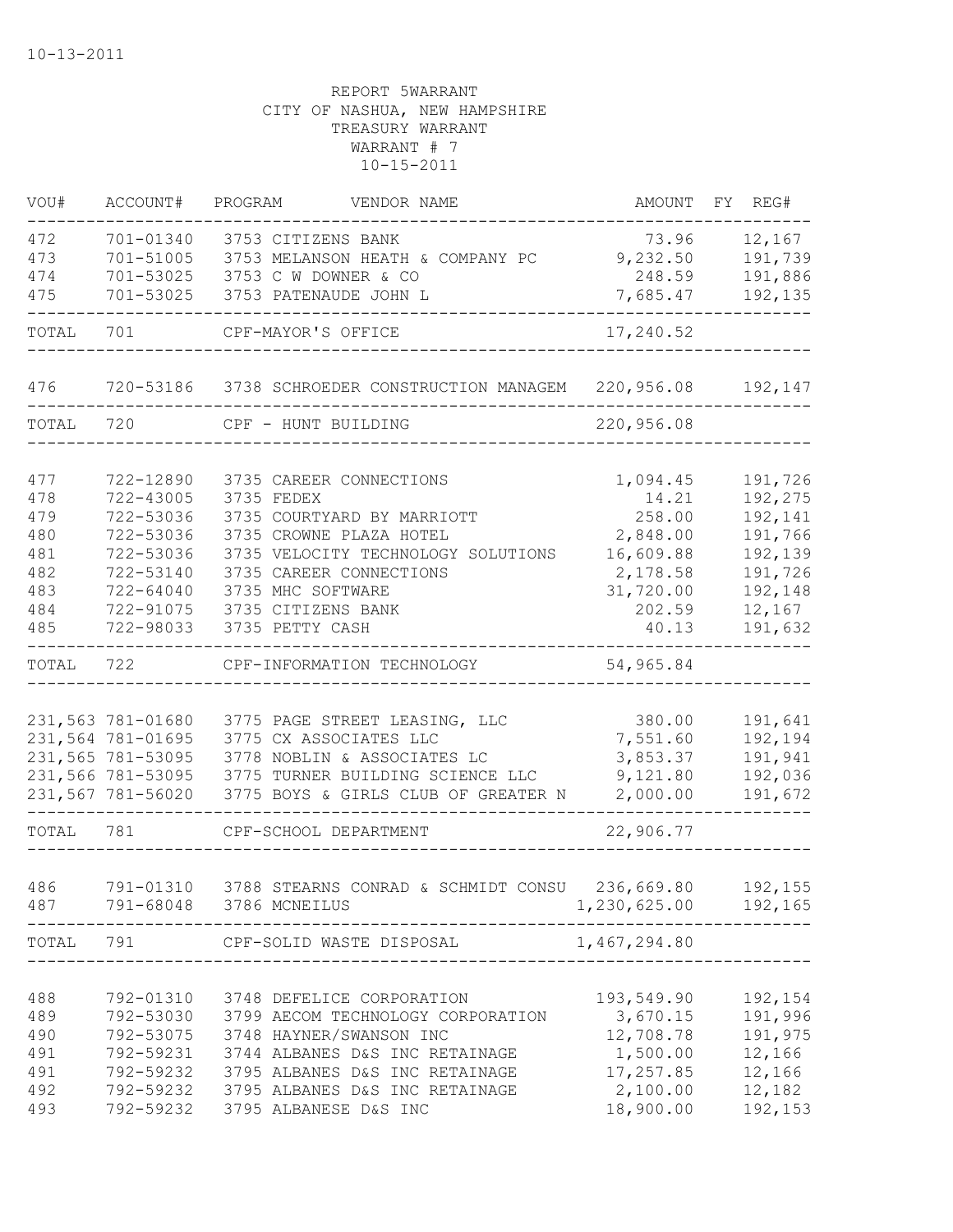| VOU#  | ACCOUNT# | PROGRAM                  | VENDOR NAME                                | AMOUNT FY REG# |         |
|-------|----------|--------------------------|--------------------------------------------|----------------|---------|
| 494   |          |                          | 792-59232 3795 FL MERRILL CONSTRUCTION INC | 32,372.40      | 191,811 |
| TOTAL | 792      | CPF-WASTEWATER USER FUND |                                            | 282,059.08     |         |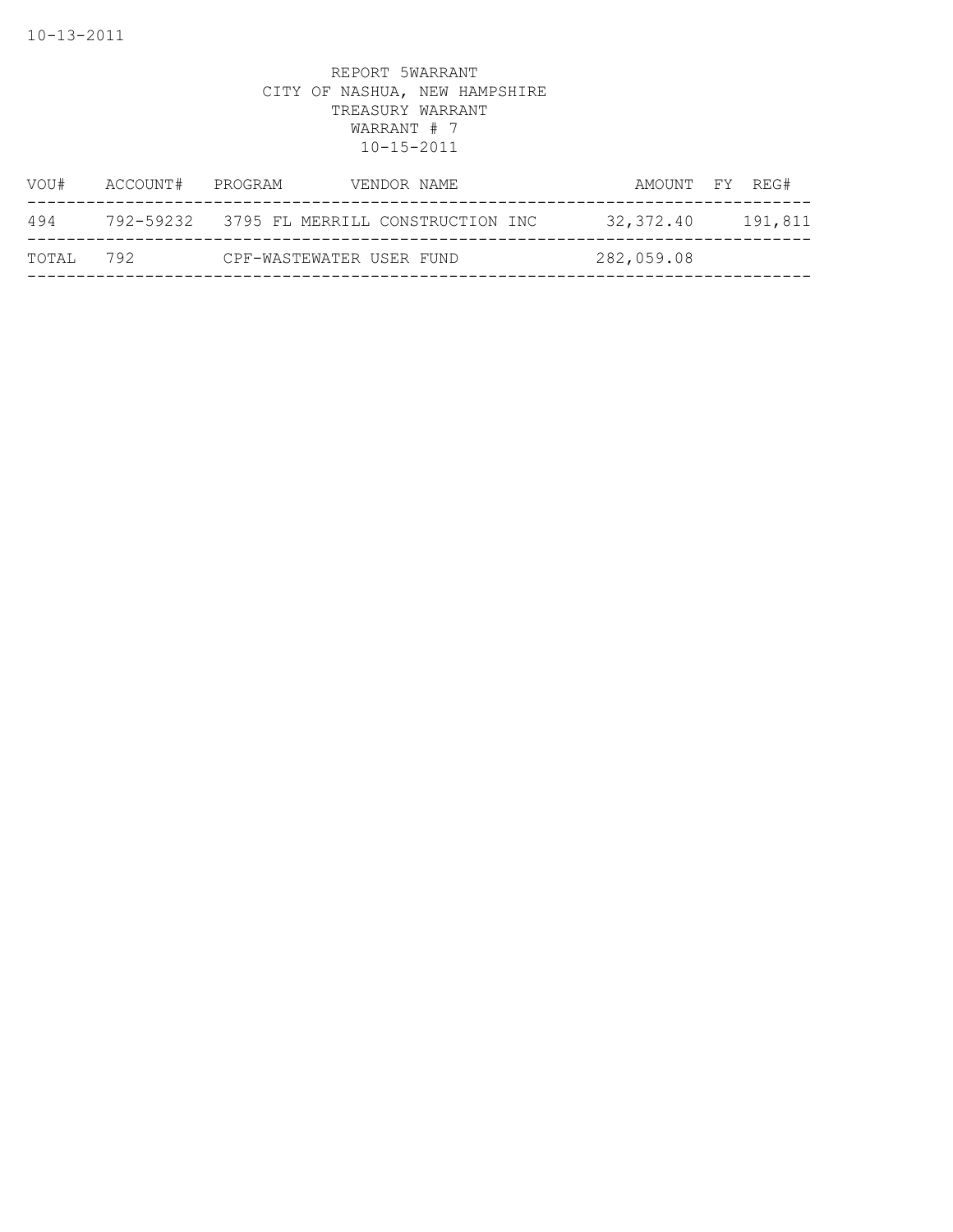| VOU#  | ACCOUNT#    | VENDOR NAME                    | AMOUNT    | FY | REG#      |
|-------|-------------|--------------------------------|-----------|----|-----------|
| 495   | 801-31005   | COMCAST                        | 136.96    |    | 192,296   |
| 496   | 801-31050   | NEXTEL COMMUNICATIONS          | 237.07    |    | 192,279   |
| 497   | 801-33005   | PENNICHUCK WATER               | 228.66    |    | 192,289   |
| 498   | 801-41015   | STAPLES ADVANTAGE              | 330.58    |    | 191,880   |
| 499   | 801-46030   | CURRIER ERIC                   | 82.00     |    | 192,269   |
| 500   | 801-46030   | REFLECTIVE APPAREL FACTORY INC | 115.25    |    | 191,785   |
| 500   | 801-46030   | REFLECTIVE APPAREL FACTORY INC | 487.74    |    | 191,785   |
| 501   | 801-48005   | SHATTUCK MALONE OIL CO         | 4,062.46  |    | 192,271   |
| 502   | 801-53030   | SANBORN HEAD & ASSOCIATES INC  | 4,905.70  |    | 192,310   |
| 502   | 801-53075   | SANBORN HEAD & ASSOCIATES INC  | 3,000.00  |    | 192,310   |
| 503   | 801-59100   | AMHERST APPLIANCE REPAIR/STEVE | 1,967.00  |    | 191,780   |
| 504   | 801-59105   | BILL'S WORLD CLASS CLEANING IN | 780.00    |    | 192,072   |
| 505   | 801-59238   | US BANCORP EQUIPMENT FINANCE I | 26.55     |    | 192,319   |
| 506   | 801-75023   | A H HARRIS & SONS INC          | 500.00    |    | 191,657   |
| 507   | 801-75023   | HOME DEPOT CREDIT SERVICES     | 34.35     |    | 192,285   |
| 508   | 801-77020   | LIBERTY INTN'L TRUCKS OF NH LL | 3,302.09  |    | 192,097   |
| 508   | 801-77020   | LIBERTY INTN'L TRUCKS OF NH LL | 1,012.98  |    | 192,097   |
| 509   | 801-77020   | NAPA AUTO PARTS                | 2,311.74  |    | 191,836   |
| 510   | 801-78065   | MAYNARD & LESIEUR INCORPORATED | 4,116.75  |    | 192,104   |
| 510   | 801-78065   | MAYNARD & LESIEUR INCORPORATED | 2,385.32  |    | 192,104   |
| 511   | 801-78100   | FREIGHTLINER OF NH INC         | 88.08     |    | 191,850   |
| 511   | 801-78100   | FREIGHTLINER OF NH INC         | 2,646.07  |    | 191,850   |
| 512   | 801-78100   | MINUTEMAN TRUCKS INC           | 84.97     |    | 191,786   |
| 513   | 801-94005   | LAFLEUR JEFF                   | 100.00    |    | 192,268   |
| 514   | 801-94005   | TREASURER STATE OF NH          | 96.00     |    | 192,283   |
| 515   | 801-95005   | NRRA                           | 50.00     |    | 192,287   |
| TOTAL | 801         | SOLID WASTE DISPOSAL           |           |    | 33,088.32 |
|       |             |                                |           |    |           |
| 516   | 802-31005   | BAYRING COMMUNICATIONS         | 60.42     |    | 192,306   |
| 517   | 802-31005   | FAIRPOINT COMMUNICATIONS       | 62.88     |    | 192,309   |
| 518   | 802-31005   | NEXTEL COMMUNICATIONS          | 85.02     |    | 192,279   |
| 518   | 802-31005   | NEXTEL COMMUNICATIONS          | 124.70    |    | 192,279   |
| 519   | 802-32005   | PSNH                           | 745.73    |    | 192,322   |
| 519   | 802-32005   | PSNH                           | 883.46    |    | 192,323   |
| 520   | 802-33005   | PENNICHUCK WATER               | 55.88     |    | 192,289   |
| 521   | 802-41015   | FEDEX                          | 29.74     |    | 192,275   |
| 522   | 802-43005   | PETTY CASH                     | 44.49     |    | 191,632   |
| 523   | 802-45101   | BASF CORPORATION               | 4,739.04  |    | 192,132   |
| 524   | 802-45103   | JCI JONES                      | 3, 241.52 |    | 192,138   |
| 525   | 802-45105   | HOLLAND COMPANY INC            | 5,824.80  |    | 191,709   |
| 526   | 802-46045   | UNIFIRST CORPORATION           | 103.15    |    | 191,853   |
| 526   | 802-46045   | UNIFIRST CORPORATION           | 554.43    |    | 191,853   |
| 527   | $802 - 467$ | HILLSBOROUGH COUNTY TREASURER  | 38.20     |    | 192,109   |
| 528   | 802-49070   | VWR INTERNATIONAL INC          | 376.20    |    | 191,881   |
| 529   | 802-49075   | FEDEX                          | 448.73    |    | 192,275   |
| 530   | 802-49075   | JF MCDERMOTT CORP              | 1,615.00  |    | 191,694   |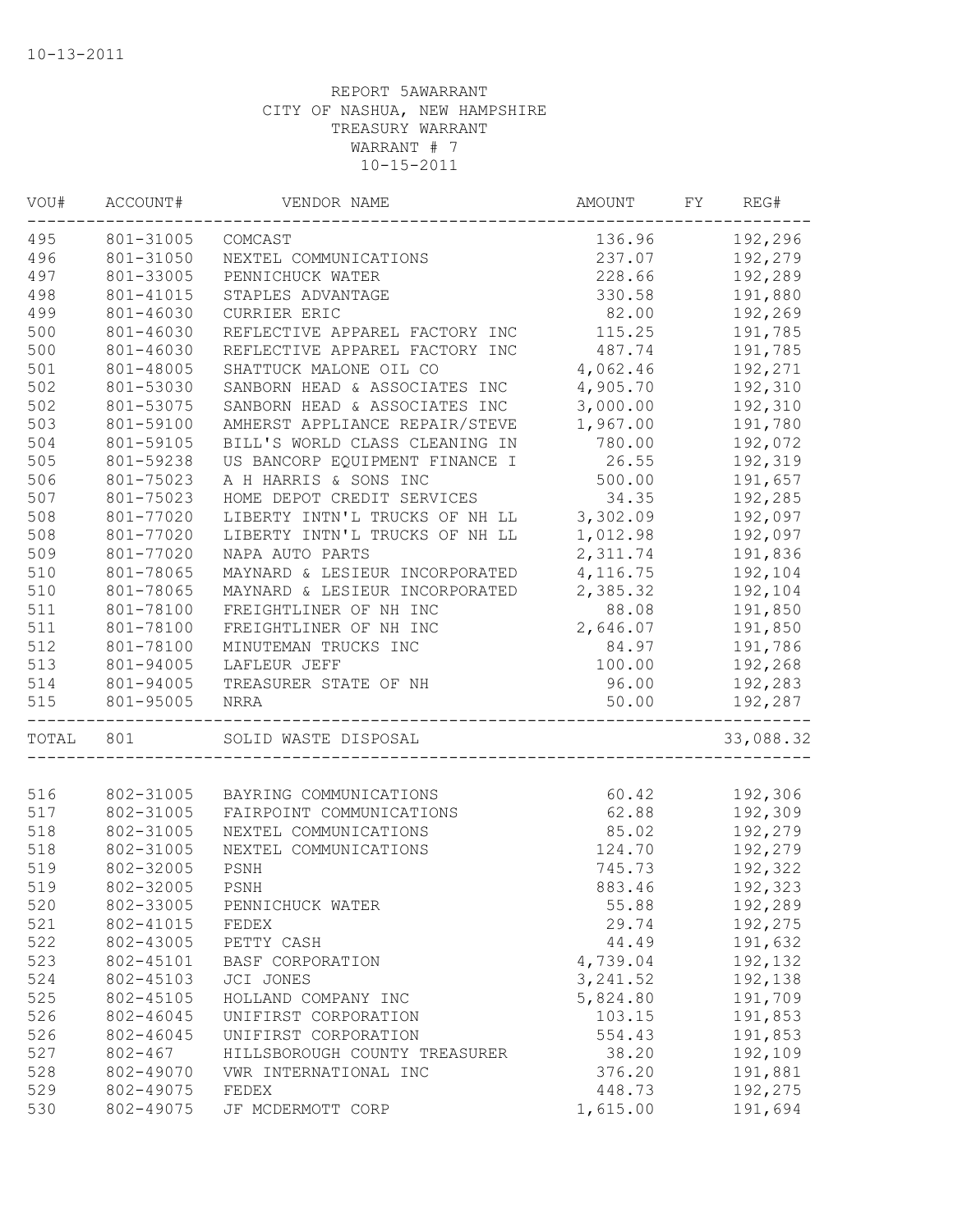| VOU# | ACCOUNT#               | VENDOR NAME                     | AMOUNT         | FY | REG#               |
|------|------------------------|---------------------------------|----------------|----|--------------------|
| 531  |                        | 802-49075 PETTY CASH            | 20.99          |    | 191,632            |
| 532  | 802-53030              | EASTERN ANALYTICAL INC          | 65.00          |    | 191,754            |
| 533  | 802-53030              | ENVIROSYSTEMS INC               | 1,050.00       |    | 191,701            |
| 534  | 802-54020              | TELEGRAPH PUBLISHING COMPANY    | 416.50         |    | 192,111            |
| 535  | 802-54020              | UNION LEADER CORPORATION        | 283.61         |    | 192,278            |
| 536  | 802-59100              | ANSWERING SERVICES OF NH LLC    | 138.65         |    | 191,792            |
| 537  | 802-59100              | TREASURER STATE OF NEW HAMPSHI  | 718.60         |    | 192,314            |
| 538  | 802-59230              | BROX INDUSTRIES INC             | 166.83         |    | 191,673            |
| 539  | 802-59230              | CONCRETE SYSTEMS INC            | 1,584.00       |    | 192,127            |
| 540  | 802-59230              | CORRIVEAU ROUTHIER INC          | 609.00         |    | 192,086            |
| 541  | 802-59230              | REDLON & JOHNSON                | 2,496.73       |    | 191,873            |
| 542  | 802-59230              | VELLANO BROS INC                | 113.90         |    | 191,758            |
| 543  | 802-59238              | US BANCORP EQUIPMENT FINANCE I  | 26.55          |    | 192,319            |
| 544  | 802-59320              | D & R TOWING INC                | 165.00         |    | 192,087            |
| 544  | 802-59320              | D & R TOWING INC                | 105.00         |    | 192,087            |
| 545  | 802-59320              | FREIGHTLINER OF NH INC          | 777.64         |    | 191,850            |
| 546  | 802-59320              | SANEL AUTO PARTS CO             | 29.38          |    | 191,757            |
| 546  | 802-59320              | SANEL AUTO PARTS CO             | 9.97           |    | 191,757            |
| 547  | 802-64192              | HOME DEPOT CREDIT SERVICES      | 15.47          |    | 192,285            |
| 548  | 802-64192              | NH BRAGG & SONS INC             | 13.39          |    | 191,647            |
| 549  | 802-64192              | PETTY CASH                      | 5.99           |    | 191,632            |
| 550  | 802-64192              | PINE MOTOR PARTS                | 55.95          |    | 192,105            |
| 550  | 802-77050              | PINE MOTOR PARTS                | 43.16          |    | 192,105            |
| 551  | 802-77062              | FLOWROX INC                     | 2,597.68       |    | 192,056            |
| 552  | 802-77065              | BOERGER LLC                     | 11,543.00      |    | 192,118            |
| 553  | 802-77066              | M & B MACHINING AND WELDING     | 1,002.00       |    | 192,098            |
| 554  | 802-77067              | FASTENAL COMPANY                | 119.59         |    | 191,798            |
| 555  | 802-77067              | M & M ELECTRICAL SUPPLY CO INC  | 169.98         |    | 192,080            |
| 556  | 802-77068              | BIRCH HILL LANDSCAPINTG         | 858.00         |    | 192,169            |
| 557  | 802-77069              | ATCO INTERNATIONAL              | 672.80         |    | 191,867            |
| 558  | 802-77069              | BELLETETES INC                  | 17.98          |    | 191,751            |
| 559  | 802-77069              | FASTENAL COMPANY                | 34.55          |    | 191,798            |
| 560  | 802-77069              | GRAINGER                        | 55.99          |    | 191,704            |
| 561  | 802-77069              | HACH COMPANY                    | 406.00         |    | 191,841            |
| 562  | 802-77069              | M & M ELECTRICAL SUPPLY CO INC  | 4,796.40       |    | 192,080            |
| 563  | 802-77069              |                                 |                |    | 192,136            |
| 564  | 802-77069              | PEABODY SUPPLY COMPANY          | 81.89          |    |                    |
| 565  | 802-77069              | PINE MOTOR PARTS<br>RADIO SHACK | 48.50<br>20.99 |    | 192,105<br>192,084 |
| 566  |                        |                                 |                |    |                    |
| 567  | 802-77072<br>802-85040 | SANEL AUTO PARTS CO             | 352.79         |    | 191,757            |
|      |                        | US BANK NA (091000022)          | 105,906.00     |    | 12,168             |
| 568  | 802-94005              | NEIWPCC-TRAINING                | 120.00         |    | 192,293            |
| 569  | 802-94005              | NEWWTA                          | 60.00          |    | 192,313            |
| 569  | 802-94005              | NEWWTA                          | 50.00          |    | 192,313            |
| 570  | 802-94005              | NHWPCA                          | 100.00         |    | 192,298            |
| 571  | 802-94005              | TREASURER STATE OF NH           | 900.00         |    | 191,674            |
| 572  | 802-96004              | VU-RITE VIDEO INSPECTION CAMER  | 6, 515.00      |    | 192,168            |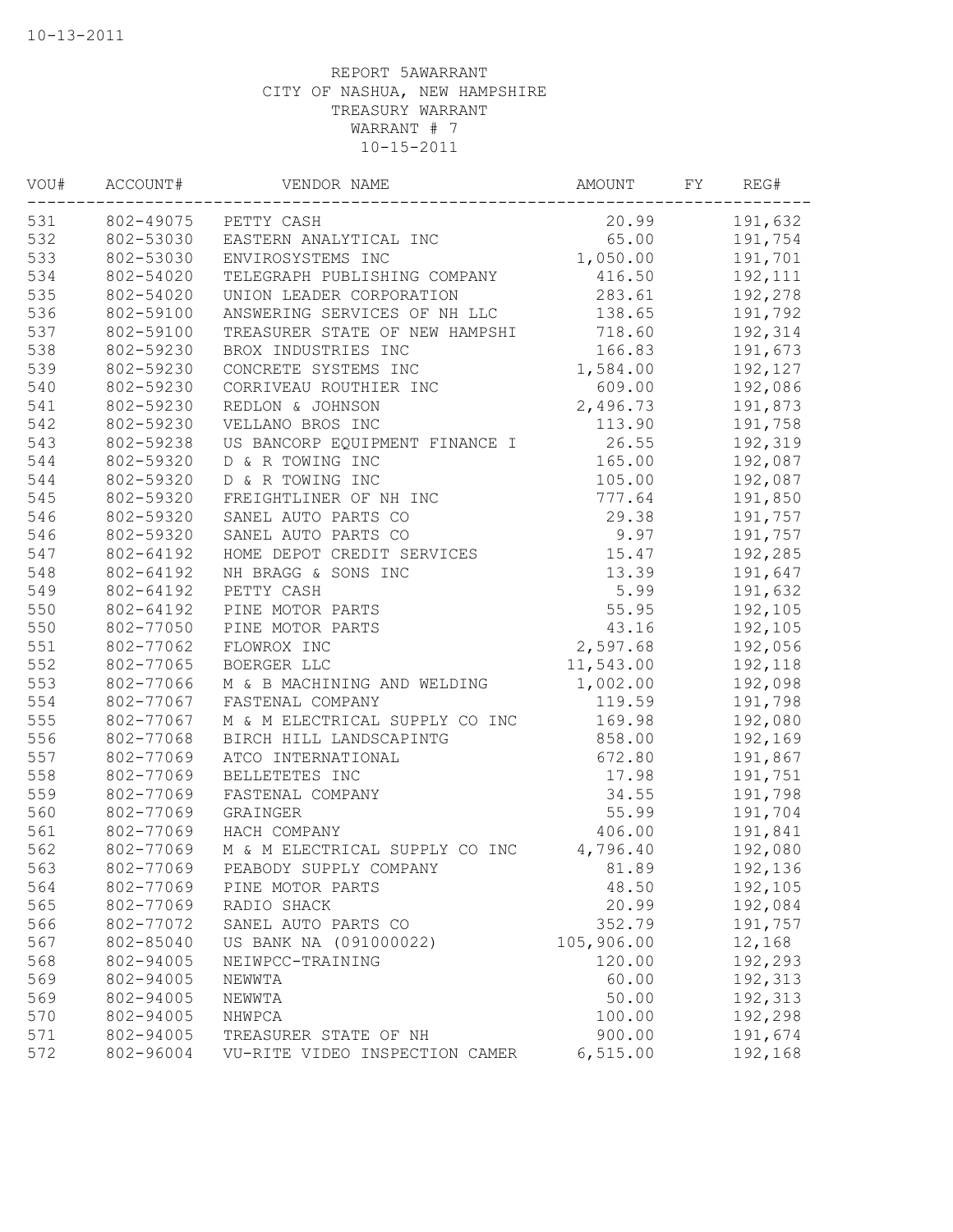| VOU#   | ACCOUNT# | VENDOR NAME              | AMOUNT | FY. | REG#       |
|--------|----------|--------------------------|--------|-----|------------|
|        |          |                          |        |     |            |
| TOTAI, | 802      | SEWERAGE DISPOSAL SYSTEM |        |     | 164,373.84 |
|        |          |                          |        |     |            |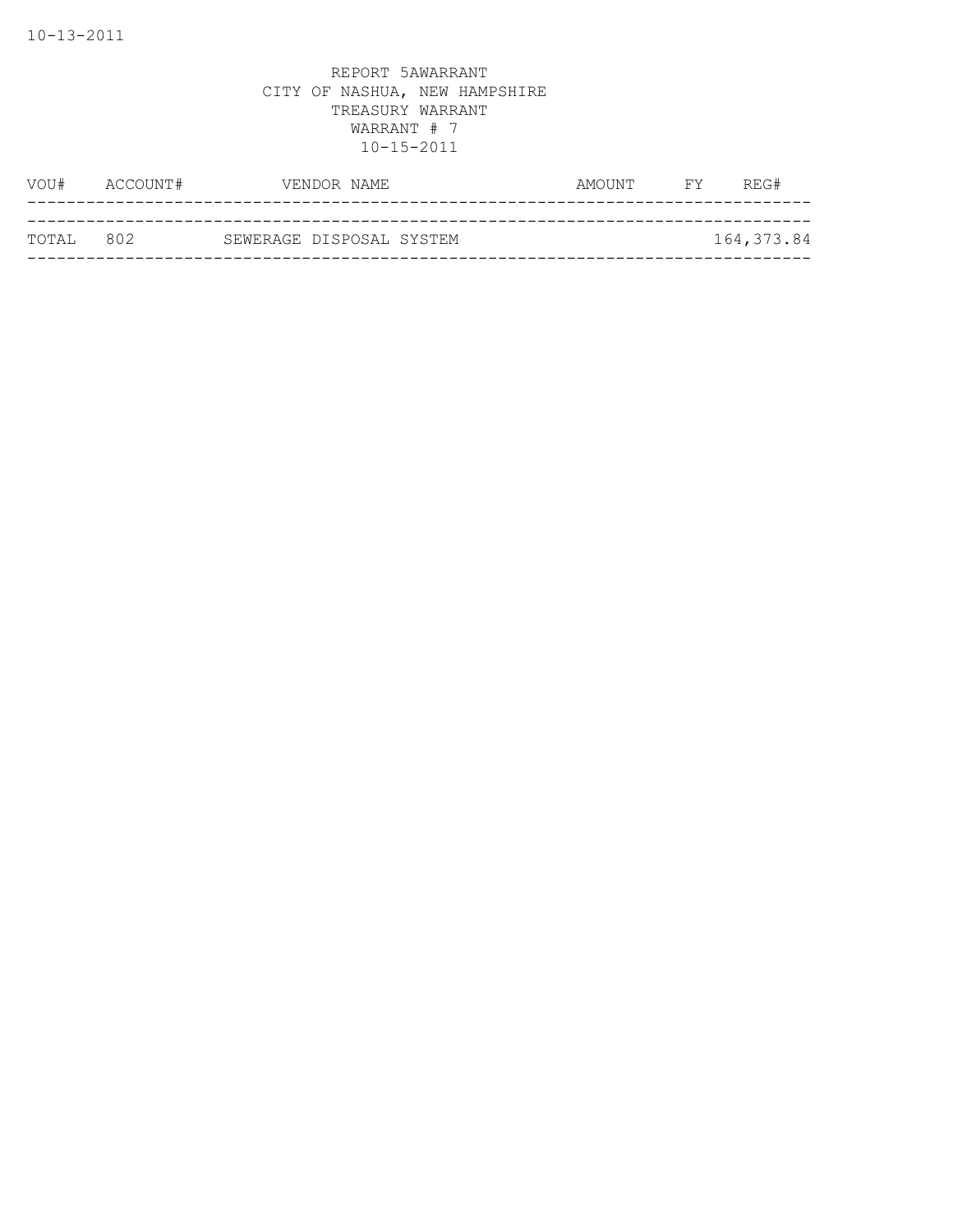| VOU#       | ACCOUNT#             | VENDOR NAME                                  | AMOUNT               | FY | REG#               |
|------------|----------------------|----------------------------------------------|----------------------|----|--------------------|
| 573        | 951-59170            | HI-WAY SAFETY SYSTEMS INC                    | 1,500.00             |    | 191,681            |
| TOTAL      | 951                  | PWD & ENG TRUST FUND                         |                      |    | 1,500.00           |
| 574        | 952-01310            | NORTHEAST EARTH MECHANICS INC                | 62,624.00            |    | 192,152            |
| 575        | 952-05058            | ASAP FIRE & SAFETY                           | 902.50               |    | 191,711            |
| 576        | 952-05058            | B & S LOCKSMITH INC                          | 69.90                |    | 191,793            |
| 577        | 952-75021            | HOME DEPOT CREDIT SERVICES                   | 328.34               |    | 192,285            |
| 578        | 952-75021            | KOHL GLENN                                   | 8,160.00             |    | 191,683            |
| 579        | 952-75021            | LOWE'S                                       | 205.50               |    | 192,301            |
| 580        | 952-75021            | OUTDOOR WORLD OF NEW ENGLAND                 | 4,370.00             |    | 191,985            |
| 581        | 952-75021            | PSNH                                         | 23.82                |    | 192,323            |
| TOTAL      | 952                  | PARK & RECREATION TRUST FUND                 |                      |    | 76,684.06          |
| 582        | 961-05069            | HAYNER/SWANSON INC                           | 2,794.52             |    | 191,975            |
| 583        | 961-45185            | HARDY DORIC INC                              | 1,170.00             |    | 191,762            |
| TOTAL      | 961                  | EDGEWOOD CEMETERY TRUST FUND                 |                      |    | 3,964.52           |
|            |                      |                                              |                      |    |                    |
| 584<br>585 | 963-239<br>963-45185 | ROGER L & MARY P POLIQUIN<br>HARDY DORIC INC | 4,020.00<br>1,170.00 |    | 192,164<br>191,762 |
| TOTAL      | 963                  | WOODLAWN CEMETERY TRUST FUND                 |                      |    | 5,190.00           |
| 586        | 975-05058            |                                              | 75.00                |    | 192,291            |
| 587        | 975-31040            | STATE OF NH<br>BAYRING COMMUNICATIONS        | 25.00                |    | 192,306            |
| 588        | 975-34015            | NATIONAL GRID                                | 87.02                |    | 192,303            |
| TOTAL      | 975                  | LIBRARY TRUST FUND                           |                      |    | 187.02             |
|            |                      |                                              |                      |    |                    |
| 231,56     | 981-49075            | O'CONNOR MARIANNE                            | 89.61                |    | 191,976            |
| 231,56     | 981-55005            | FIRST STUDENT INC                            | 234.05               |    | 191,944            |
| TOTAL      | 981                  | SCHOOL TRUST FUND                            |                      |    | 323.66             |
|            |                      |                                              |                      |    |                    |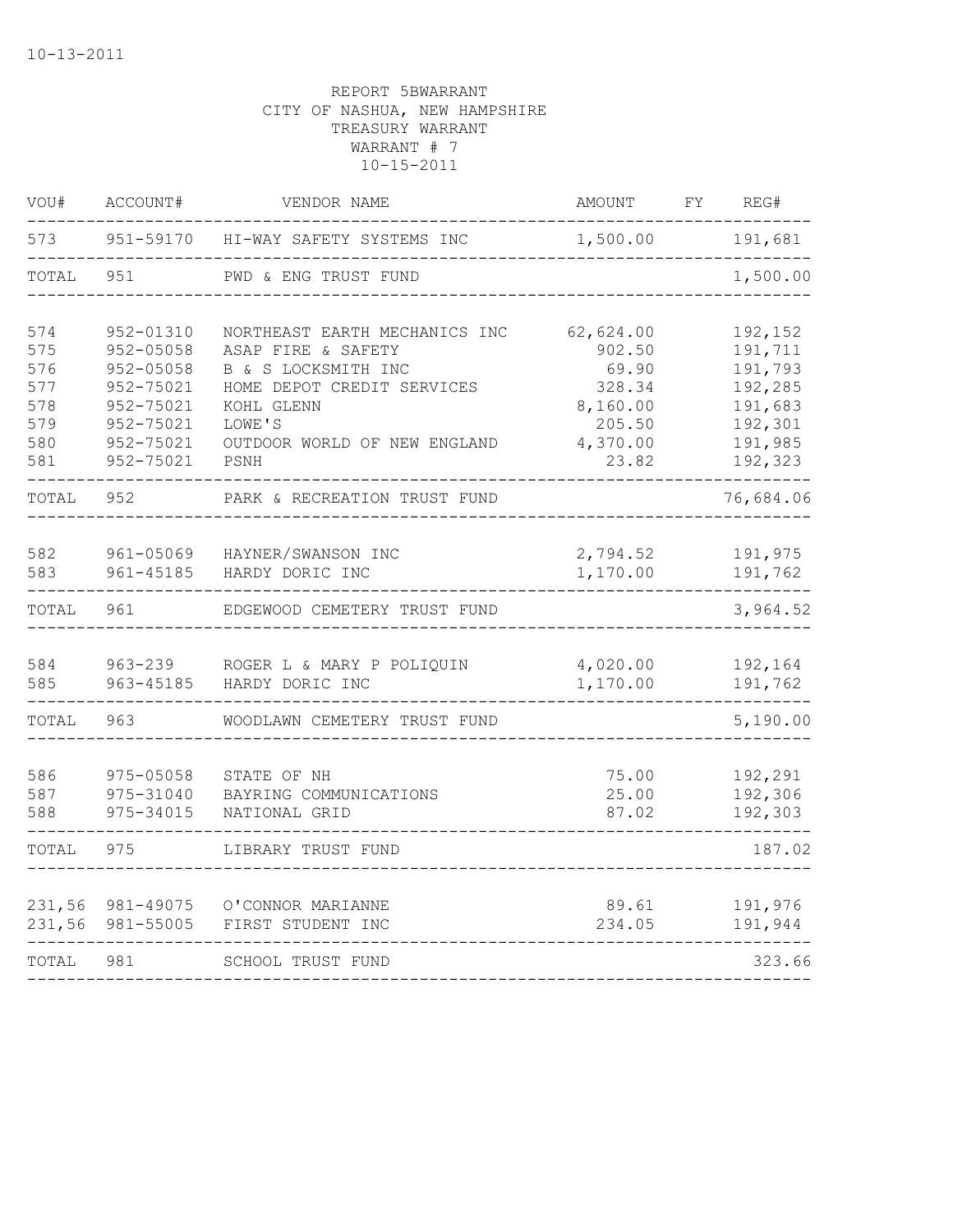|           | ACCOUNT# | PAYROLL WEEK ENDING | AMOUNT |
|-----------|----------|---------------------|--------|
|           |          |                     |        |
| TOTAL 952 |          |                     |        |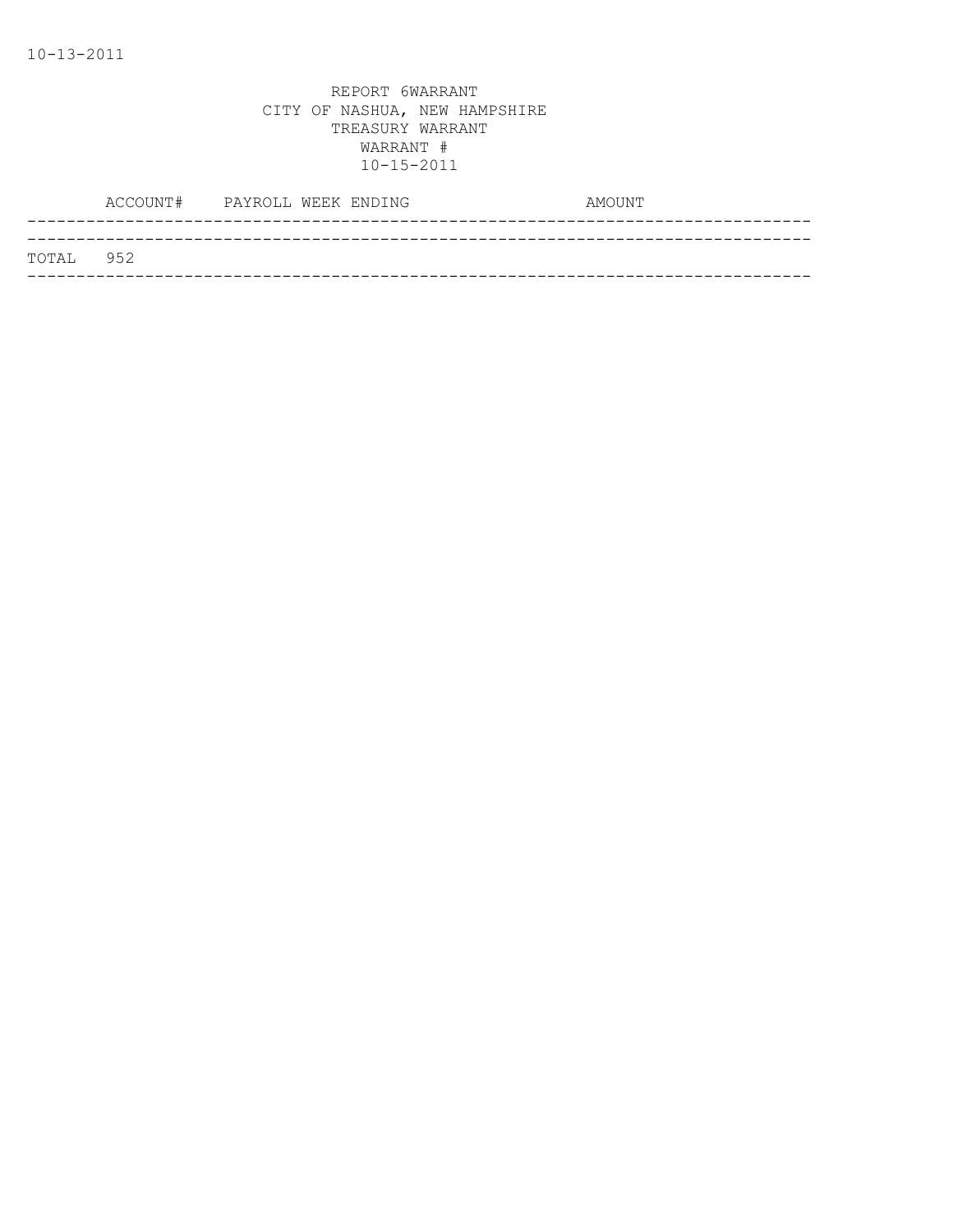|           | ACCOUNT#   | PAYROLL WEEK ENDING           | AMOUNT   |           |
|-----------|------------|-------------------------------|----------|-----------|
|           | 305-11125  | $01 - OCT - 2011$             | 962.06   |           |
|           | 305-11125  | 08-OCT-2011                   | 962.06   |           |
|           | 305-11239  | $01 - OCT - 2011$             | 1,080.52 |           |
|           |            | 305-11239 08-OCT-2011         | 1,080.52 |           |
| TOTAL 305 |            | SRF - CIVIC & COMM ACTIVITIES |          | 4,085.16  |
|           |            |                               |          |           |
|           | 308-11130  | $01 - OCT - 2011$             | 862.73   |           |
|           | 308-11130  | 08-OCT-2011                   | 862.73   |           |
|           | 308-11418  | $01 - OCT - 2011$             | 496.00   |           |
|           | 308-11418  | 08-OCT-2011                   | 496.00   |           |
|           | 308-11441  | $01 - OCT - 2011$             | 1,453.63 |           |
|           | 308-11441  | 08-OCT-2011                   | 1,453.63 |           |
|           | 308-11446  | $01 - OCT - 2011$             | 1,156.28 |           |
|           | 308-11446  | 08-OCT-2011                   | 1,156.28 |           |
|           | 308-11447  | $01 - OCT - 2011$             | 257.36   |           |
|           | 308-11447  | 08-OCT-2011                   | 772.08   |           |
|           | 308-11540  | $01-OCT-2011$                 | 1,083.90 |           |
|           | 308-11540  | 08-OCT-2011                   | 1,083.91 |           |
|           | 308-11578  | $01 - OCT - 2011$             | 997.84   |           |
|           | 308-11578  | 08-OCT-2011                   | 997.84   |           |
|           | 308-11589  | $01 - OCT - 2011$             | 1,080.52 |           |
|           | 308-11589  | 08-OCT-2011                   | 1,080.52 |           |
|           | 308-11608  | $01 - OCT - 2011$             | 976.17   |           |
|           | 308-11608  | 08-OCT-2011                   | 976.17   |           |
|           | 308-83051  | $01 - OCT - 2011$             | 2,536.28 |           |
|           | 308-83051  | 08-OCT-2011                   | 2,233.85 |           |
|           | 308-83052  | $01 - OCT - 2011$             | 1,923.26 |           |
|           | 308-83052  | 08-OCT-2011                   | 1,923.26 |           |
|           | 308-83102  | $01 - OCT - 2011$             | 1,384.62 |           |
|           | 308-83102  | 08-OCT-2011                   | 1,384.62 |           |
| TOTAL     | 308        | SRF - INSURANCE               |          | 28,629.48 |
|           |            |                               |          |           |
|           |            | 3092-13004 01-OCT-2011        | 652.32   |           |
|           |            | 3092-13004 08-OCT-2011        | 1,397.81 |           |
| TOTAL     | 309        | FRESH FRUIT & VEGETABLE GRANT |          | 2,050.13  |
|           |            |                               |          |           |
|           | 3097-11162 | $01 - OCT - 2011$             | 645.76   |           |
|           | 3097-11162 | 08-OCT-2011                   | 645.75   |           |
|           | 3097-11408 | $01 - OCT - 2011$             | 751.36   |           |
|           | 3097-11408 | 08-OCT-2011                   | 737.78   |           |
|           | 3097-12112 | $01-OCT-2011$                 | 570.35   |           |
|           | 3097-12112 | 08-OCT-2011                   | 629.38   |           |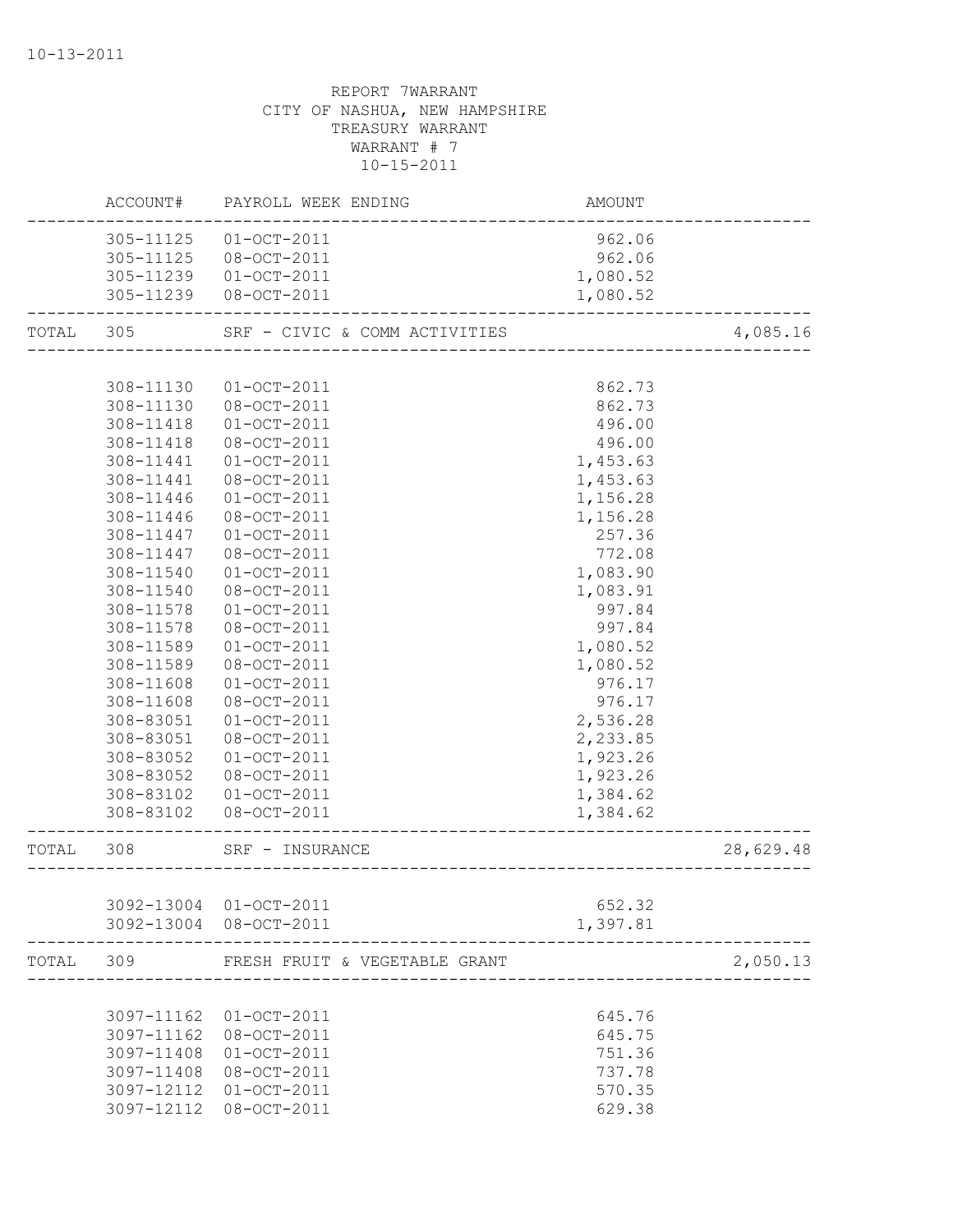|           | ACCOUNT#   | PAYROLL WEEK ENDING      | AMOUNT                 |           |
|-----------|------------|--------------------------|------------------------|-----------|
|           | 3097-12830 | $01 - OCT - 2011$        | 141.51                 |           |
|           | 3097-12830 | 08-OCT-2011              | 21.28                  |           |
|           | 3097-19138 | 08-OCT-2011              | 3,029.27               |           |
|           | 3097-19139 | 08-OCT-2011              | 13, 142. 23            |           |
|           | 3097-19140 | $01-OCT-2011$            | 8,872.50               |           |
|           | 3097-19140 | 08-OCT-2011              | 8,872.50               |           |
|           | 3097-19540 | $01-0CT-2011$            | 24, 418.13             |           |
|           | 3097-19540 | 08-OCT-2011              | 24,250.86              |           |
|           | 3097-19544 | $01-OCT-2011$            | 669.03                 |           |
|           | 3097-19544 | 08-OCT-2011              | 675.67                 |           |
|           | 3097-19545 | $01 - OCT - 2011$        | 2,822.12               |           |
|           |            | 3097-19545 08-OCT-2011   | 2,743.54               |           |
| TOTAL 309 |            | SRF - FOOD SERVICES      | ______________________ | 93,639.02 |
|           |            |                          |                        |           |
|           |            | 3117-12006 01-OCT-2011   | 975.00                 |           |
|           |            | 3117-12006 08-OCT-2011   | 2,600.00               |           |
|           |            | 3117-13032 01-OCT-2011   | 81.32                  |           |
| TOTAL 311 |            | DRIVER'S EDUCATION       |                        | 3,656.32  |
|           |            |                          |                        |           |
|           | 312-11165  | $01 - OCT - 2011$        | 557.36                 |           |
|           | 312-11165  | 08-OCT-2011              | 557.36                 |           |
|           | 312-11191  | $01 - OCT - 2011$        | 827.27                 |           |
|           | 312-11191  | 08-OCT-2011              | 827.27                 |           |
|           | 312-11445  | $01 - OCT - 2011$        | 109.36                 |           |
|           | 312-11445  | 08-OCT-2011              | 109.36                 |           |
|           | 312-11547  | $01 - OCT - 2011$        | 2,224.36               |           |
|           | 312-11547  | 08-OCT-2011              | 2,224.37               |           |
|           | 312-12052  | $01 - OCT - 2011$        | 701.05                 |           |
|           | 312-12052  | 08-OCT-2011              | 707.75                 |           |
|           | 312-12116  | $01 - OCT - 2011$        | 593.16                 |           |
|           | 312-12116  | 08-OCT-2011              | 593.16                 |           |
|           |            |                          | 455.00                 |           |
|           |            | 312-13004 08-OCT-2011    | 250.46                 |           |
| TOTAL 312 |            | SRF - FINANCIAL SERVICES |                        | 10,737.29 |
|           |            |                          |                        |           |
|           |            | 3122-12006 01-OCT-2011   | 175.00                 |           |
|           |            | 3122-12006 08-OCT-2011   | 625.00                 |           |
|           |            | 3122-13004 08-OCT-2011   | 150.00                 |           |
| TOTAL     | 312        | ADULT ED/CONTINUING ED   | ____________________   | 950.00    |
|           |            |                          |                        |           |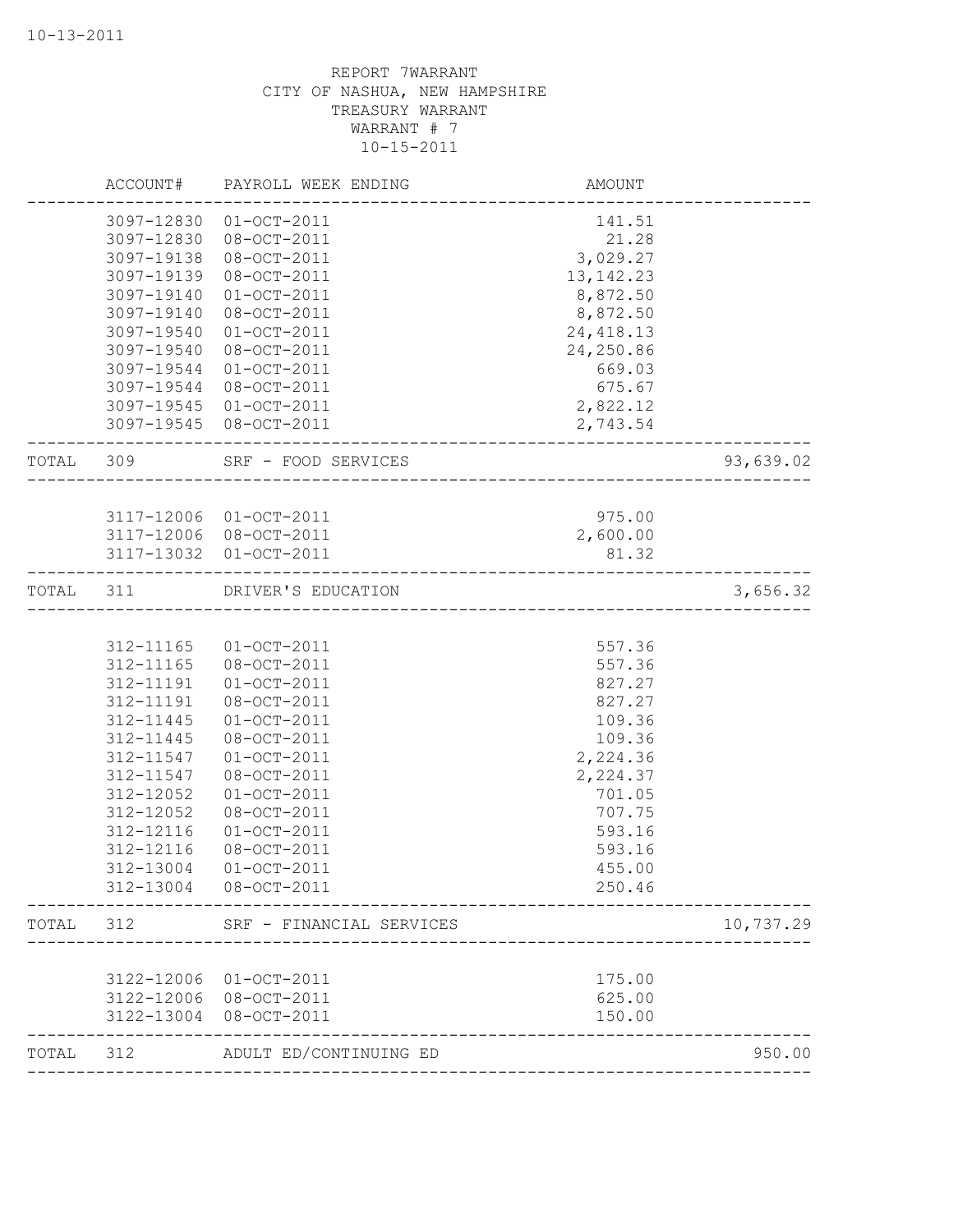|           | ACCOUNT#                                                                                                                                    | PAYROLL WEEK ENDING                                                                                                                                                                                                            | AMOUNT                                                                                                                            |            |
|-----------|---------------------------------------------------------------------------------------------------------------------------------------------|--------------------------------------------------------------------------------------------------------------------------------------------------------------------------------------------------------------------------------|-----------------------------------------------------------------------------------------------------------------------------------|------------|
|           |                                                                                                                                             | 3212-12006 08-OCT-2011                                                                                                                                                                                                         | 250.00                                                                                                                            |            |
| TOTAL 321 |                                                                                                                                             | ADULT ED/COLLEGE TRANSITIONS                                                                                                                                                                                                   |                                                                                                                                   | 250.00     |
|           |                                                                                                                                             | 3231-11870 08-OCT-2011                                                                                                                                                                                                         | 350.00                                                                                                                            |            |
| TOTAL 323 |                                                                                                                                             | ADULT ED/HS ALTERNATIVE ED                                                                                                                                                                                                     |                                                                                                                                   | 350.00     |
|           |                                                                                                                                             | 3262-11860 08-OCT-2011                                                                                                                                                                                                         | 2,211.46                                                                                                                          |            |
| TOTAL 326 |                                                                                                                                             | NH ALTERNATE ASSES COACH                                                                                                                                                                                                       |                                                                                                                                   | 2,211.46   |
|           | 331-11250<br>331-11250<br>331-11561<br>331-11561<br>331-12115<br>331-12115<br>331-13038<br>331-13038<br>331-13044<br>331-13044<br>331-18036 | $01 - OCT - 2011$<br>08-OCT-2011<br>$01 - OCT - 2011$<br>08-OCT-2011<br>$01 - OCT - 2011$<br>08-OCT-2011<br>$01 - OCT - 2011$<br>08-OCT-2011<br>$01 - OCT - 2011$<br>08-OCT-2011<br>$01 - OCT - 2011$<br>331-18036 08-OCT-2011 | 717.45<br>717.44<br>1,173.90<br>1,173.90<br>555.49<br>555.49<br>938.87<br>557.61<br>2,766.34<br>5,053.97<br>15,358.99<br>6,781.30 |            |
| TOTAL 331 |                                                                                                                                             | SRF - POLICE DEPARTMENT                                                                                                                                                                                                        |                                                                                                                                   | 36, 350.75 |
|           | 332-11309<br>332-12070<br>332-18084<br>332-18084                                                                                            | $01 - OCT - 2011$<br>$01 - OCT - 2011$<br>$01 - OCT - 2011$<br>08-OCT-2011                                                                                                                                                     | 391.06<br>61.42                                                                                                                   |            |
| TOTAL     | 332                                                                                                                                         | SRF - FIRE DEPARTMENT                                                                                                                                                                                                          |                                                                                                                                   | 452.48     |
|           | 341-01210<br>341-01210<br>$341 - 11024$<br>341-11024<br>341-11235<br>341-11235<br>341-11484<br>341-11484<br>341-11563                       | $01 - OCT - 2011$<br>08-OCT-2011<br>$01-OCT-2011$<br>08-OCT-2011<br>$01 - OCT - 2011$<br>08-OCT-2011<br>$01-0CT-2011$<br>08-OCT-2011<br>$01-OCT-2011$                                                                          | 437.49<br>437.49<br>264.35<br>264.35<br>1,217.17<br>1,217.17<br>963.20<br>963.20<br>1,019.34                                      |            |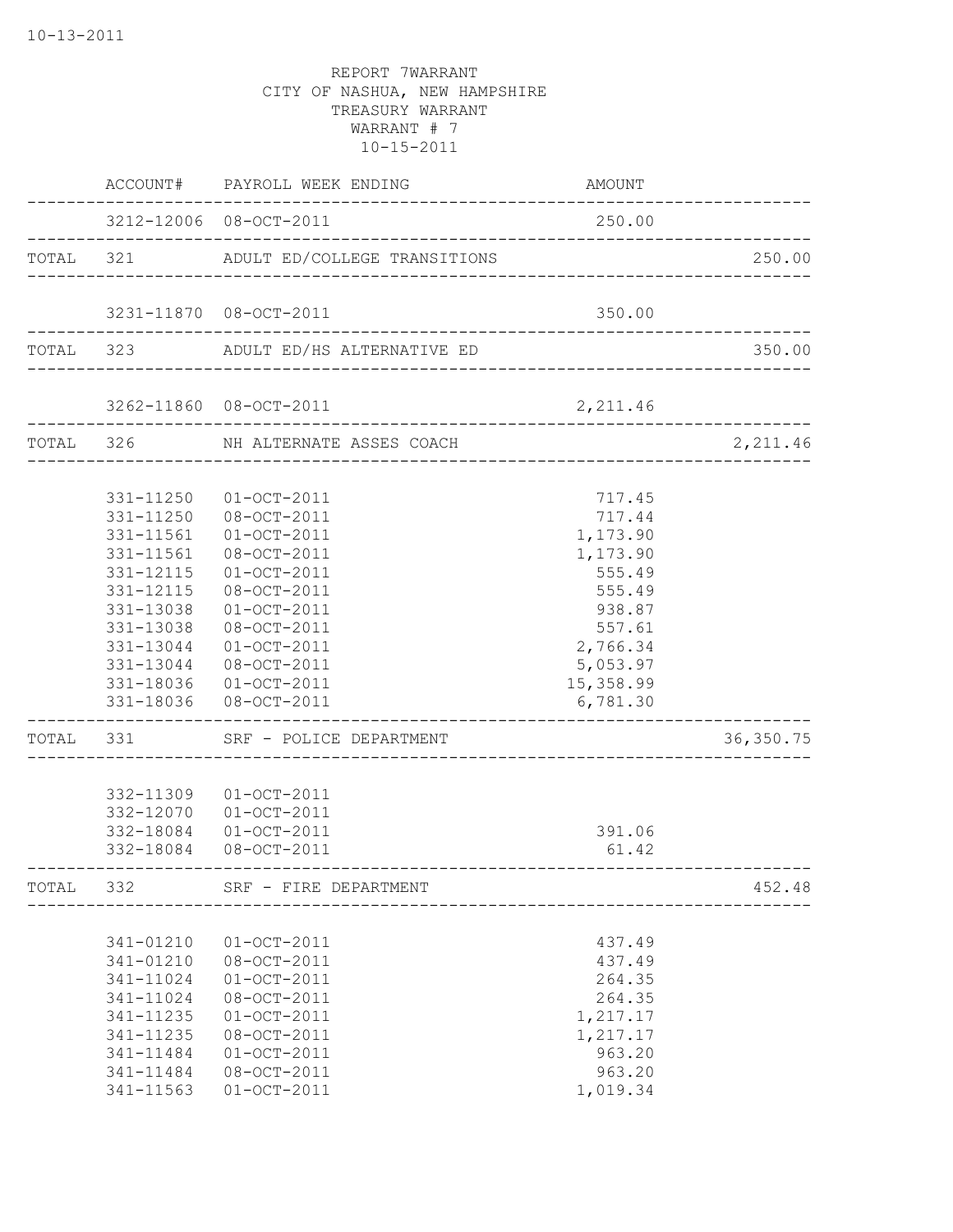|           | ACCOUNT#               | PAYROLL WEEK ENDING                | AMOUNT           |           |
|-----------|------------------------|------------------------------------|------------------|-----------|
|           |                        | 341-11563 08-OCT-2011              | 1,019.33         |           |
| TOTAL 341 |                        | SRF - COMMUNITY SERVICES           |                  | 7,803.09  |
|           | 342-12000              | $01-0CT-2011$                      | 518.10           |           |
|           | 342-12000              | 08-OCT-2011                        | 518.10           |           |
|           | 342-12199              | $01-OCT-2011$                      | 959.35           |           |
|           | 342-12199              | 08-OCT-2011                        | 959.35           |           |
|           | 342-12582<br>342-12582 | $01-OCT-2011$<br>08-OCT-2011       | 838.02<br>838.02 |           |
| TOTAL 342 |                        | SRF - COMMUNITY HEALTH             |                  | 4,630.94  |
|           | 3452-11162             | $01-0CT-2011$                      | 711.38           |           |
|           | 3452-11162             | 08-OCT-2011                        | 711.38           |           |
|           | 3452-11860             | 08-OCT-2011                        | 6,596.21         |           |
|           | 3452-12006             | $01-0CT-2011$                      | 4,003.57         |           |
|           | 3452-12006             | 08-OCT-2011                        | 5,880.33         |           |
| TOTAL     | 345                    | TITLE IV 21ST CENT ELEM            |                  | 17,902.87 |
|           |                        | 3462-11860 08-OCT-2011             | 3,829.01         |           |
|           |                        | 3462-12006 01-OCT-2011             | 1,163.79         |           |
|           | 3462-12006             | 08-OCT-2011                        | 4,145.58         |           |
| TOTAL     | 346                    | TITLE IV 21ST CENT MIDDLE          |                  | 9,138.38  |
|           | 3468-11162             | $01 - OCT - 2011$                  | 645.75           |           |
|           | 3468-11162             | 08-OCT-2011                        | 645.75           |           |
|           | 3468-11870             | 08-OCT-2011                        | 4,488.23         |           |
|           | 3468-19230             | 08-OCT-2011                        | 1,525.00         |           |
| TOTAL     | 346                    | SMALLER LEARNING COMMUNITY         |                  | 7,304.73  |
|           |                        | 3471-12201 01-OCT-2011             | 651.00           |           |
| TOTAL     |                        | 347 CSSR-SECONDARY SCHOOL REDESIGN |                  | 651.00    |
|           |                        |                                    |                  |           |
|           |                        | 3502-11726 08-OCT-2011             | 11,874.08        |           |
|           |                        | 3502-11803 08-OCT-2011             | 1,105.04         |           |
|           |                        | 3502-12201 01-OCT-2011             | 124.00           |           |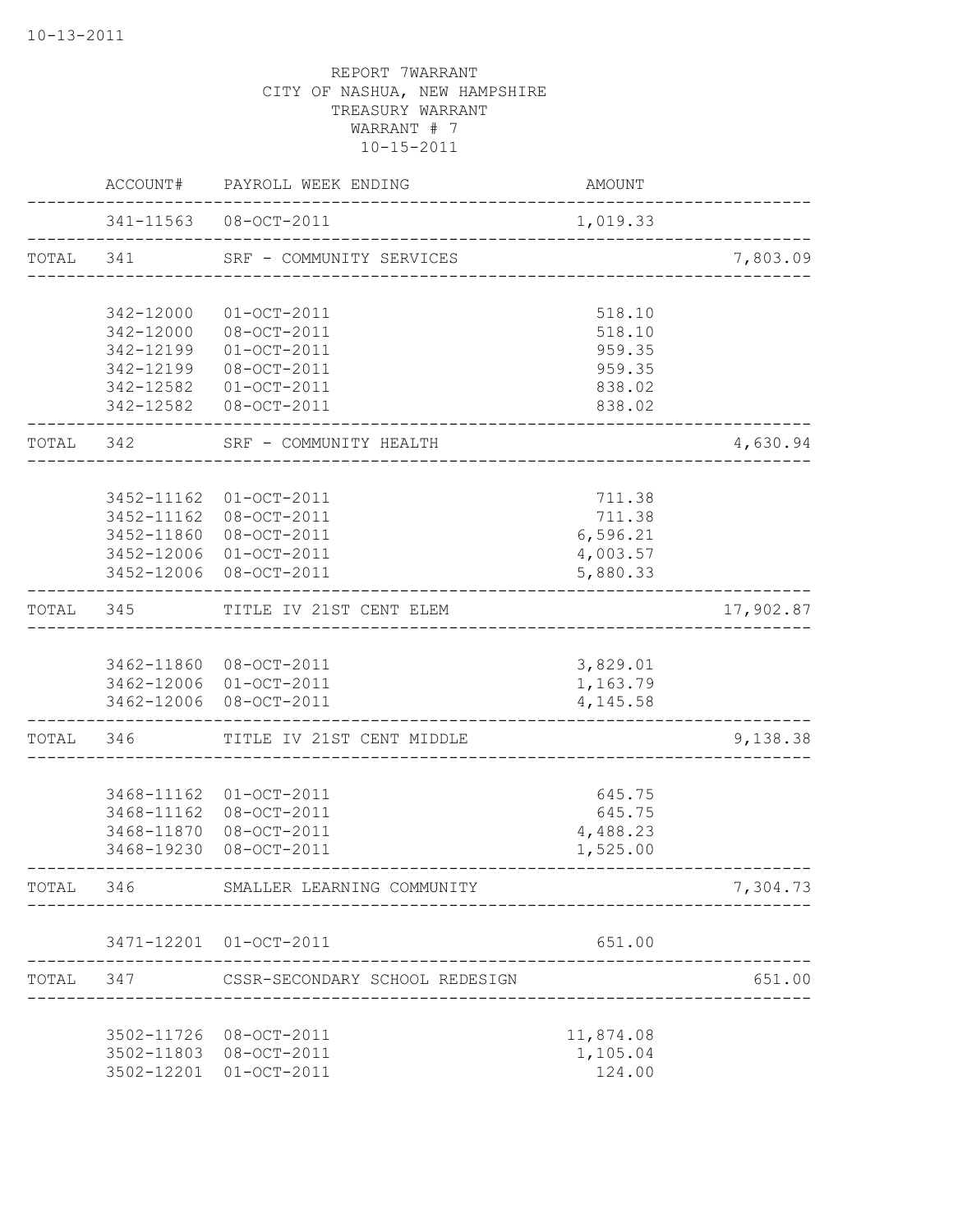|           | ACCOUNT#                                                                                                                                    | PAYROLL WEEK ENDING                                                                                                                                                           | <b>AMOUNT</b>                                                                                                    |             |
|-----------|---------------------------------------------------------------------------------------------------------------------------------------------|-------------------------------------------------------------------------------------------------------------------------------------------------------------------------------|------------------------------------------------------------------------------------------------------------------|-------------|
| TOTAL 350 |                                                                                                                                             | TITLE IIA HQT<br>_________________________                                                                                                                                    |                                                                                                                  | 13, 103. 12 |
|           | 352-11562<br>352-11562                                                                                                                      | $01-OCT-2011$<br>08-OCT-2011                                                                                                                                                  | 420.52<br>420.52                                                                                                 |             |
| TOTAL 352 |                                                                                                                                             | SRF - PARKS AND RECREATION                                                                                                                                                    |                                                                                                                  | 841.04      |
|           |                                                                                                                                             | 3530-12006 08-OCT-2011                                                                                                                                                        |                                                                                                                  |             |
| TOTAL     | 353                                                                                                                                         |                                                                                                                                                                               |                                                                                                                  |             |
|           | 3532-11870<br>3532-12006<br>3532-12006<br>3532-13032                                                                                        | 08-OCT-2011<br>$01 - OCT - 2011$<br>08-OCT-2011<br>08-OCT-2011                                                                                                                | 300.00<br>1,850.00<br>3,125.00<br>54.21                                                                          |             |
| TOTAL     | 353                                                                                                                                         | ADULT ED/HS DIPLOMA PROGRAM                                                                                                                                                   |                                                                                                                  | 5,329.21    |
|           | 3612-11515<br>3612-12111<br>3612-12111                                                                                                      | 08-OCT-2011<br>$01 - OCT - 2011$<br>08-OCT-2011                                                                                                                               | 4,177.23<br>14,692.85<br>14,574.96                                                                               |             |
| TOTAL     | 361                                                                                                                                         | ED JOBS                                                                                                                                                                       |                                                                                                                  | 33, 445.04  |
|           | 373-53075<br>373-53075                                                                                                                      | $01 - OCT - 2011$<br>08-OCT-2011                                                                                                                                              | 37.04<br>37.04                                                                                                   |             |
| TOTAL     | 373                                                                                                                                         | SRF - ECONOMIC DEVELOPMENT                                                                                                                                                    |                                                                                                                  | 74.08       |
|           | 374-0705P<br>374-0705P<br>374-07235<br>374-07235<br>374-07285<br>374-07285<br>374-07340<br>374-07340<br>374-0734P<br>374-0734P<br>374-07506 | $01-OCT-2011$<br>08-OCT-2011<br>$01-0CT-2011$<br>08-OCT-2011<br>$01-0CT-2011$<br>08-OCT-2011<br>$01-OCT-2011$<br>08-OCT-2011<br>$01-OCT-2011$<br>08-OCT-2011<br>$01-OCT-2011$ | 1,780.29<br>1,780.29<br>564.09<br>564.09<br>74.08<br>111.12<br>464.38<br>464.38<br>1,081.59<br>1,081.59<br>18.52 |             |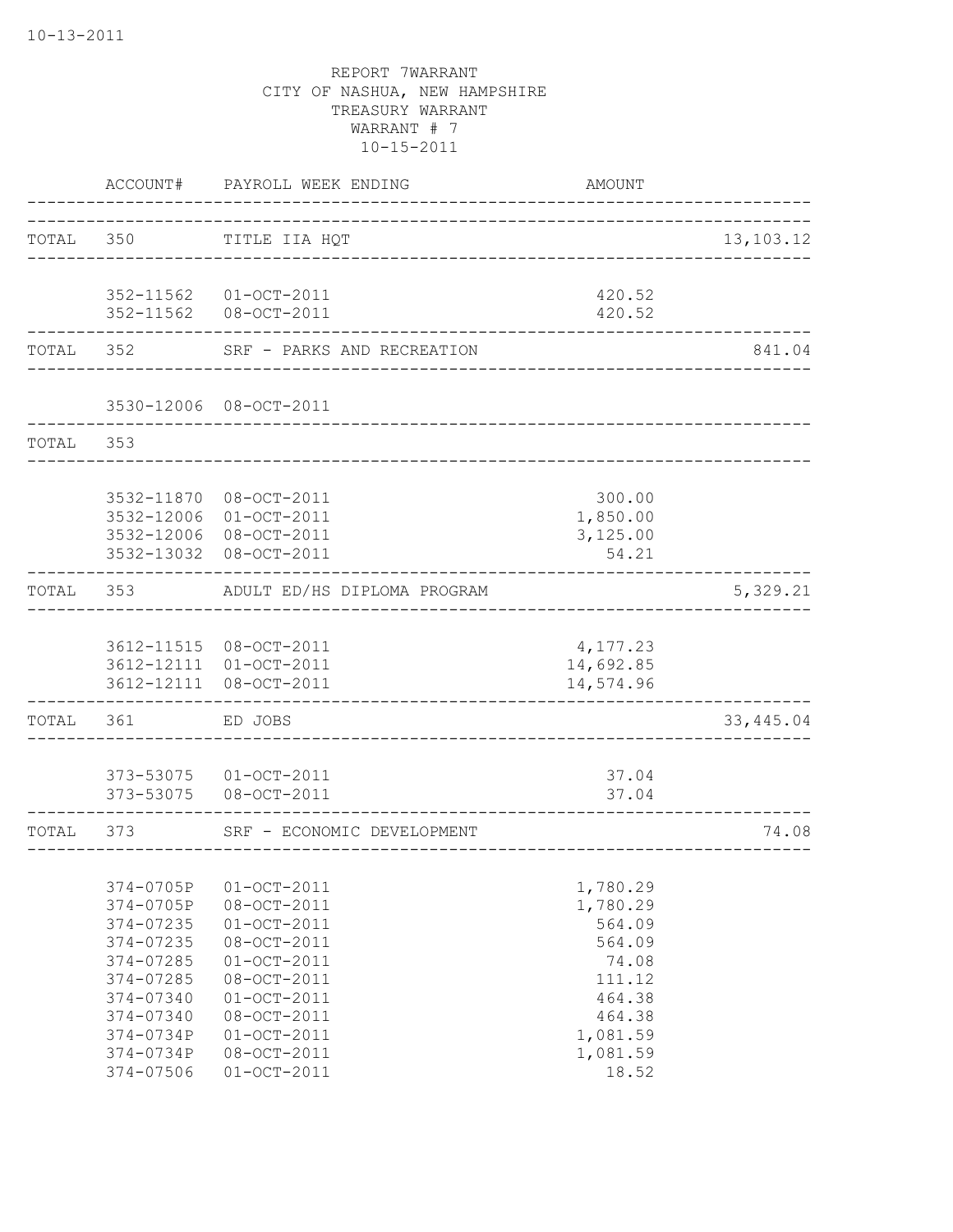|           |                          | ACCOUNT# PAYROLL WEEK ENDING                   | AMOUNT               |           |
|-----------|--------------------------|------------------------------------------------|----------------------|-----------|
|           |                          | TOTAL 374 SRF - URBAN PROGRAMS                 |                      | 7,984.42  |
|           |                          | 3751-11801 08-OCT-2011                         | 4,370.52             |           |
|           |                          | 3751-13133 08-OCT-2011                         | 375.00               |           |
| TOTAL 375 |                          | ARRA TITLE I<br>------------------------------ |                      | 4,745.52  |
|           |                          |                                                |                      |           |
|           | 3762-11726<br>3762-11802 | 08-OCT-2011<br>08-OCT-2011                     | 17,264.51            |           |
|           | 3762-11870               | 08-OCT-2011                                    | 2,064.08<br>2,860.09 |           |
|           | 3762-12111               | $01 - OCT - 2011$                              | 5,446.99             |           |
|           | 3762-12111               | 08-OCT-2011                                    | 5,682.41             |           |
|           | 3762-12126               | $01-0CT-2011$                                  | 464.78               |           |
|           | 3762-12126               | 08-OCT-2011                                    | 493.23               |           |
|           | 3762-12135               | $01-OCT-2011$                                  | 208.80               |           |
|           | 3762-12198               | 08-OCT-2011                                    | 53, 952.22           |           |
|           | 3762-12201               | $01-OCT-2011$                                  | 496.00               |           |
|           | 3762-13137               | 08-OCT-2011                                    | 47.77                |           |
|           | 3762-19000               | 01-OCT-2011                                    | 4,331.70             |           |
|           |                          | 3762-19000 08-OCT-2011                         | 4,169.19             |           |
|           | TOTAL 376 TITLE IA       |                                                |                      | 97,481.77 |
|           |                          |                                                |                      |           |
|           |                          | 3771-11515 01-OCT-2011                         | 375.00               |           |
|           |                          | 3771-12006 01-OCT-2011                         | 122.50               |           |
|           |                          | 3771-13133 08-OCT-2011                         | 400.00               |           |
|           |                          | TOTAL 377 TITLE III ENHANCING ENG LANG         |                      | 897.50    |
|           |                          |                                                |                      |           |
|           |                          | 378-01210  01-OCT-2011                         | 550.36               |           |
|           |                          | 378-01210 08-OCT-2011<br>$01-OCT-2011$         | 550.36               |           |
|           | 378-09003<br>378-09003   | 08-OCT-2011                                    | 550.37<br>550.37     |           |
|           | 378-11676                | $01 - OCT - 2011$                              | 934.06               |           |
|           | 378-11676                | 08-OCT-2011                                    | 934.06               |           |
|           | 378-11677                | $01-0CT-2011$                                  | 783.71               |           |
|           | 378-11677                | 08-OCT-2011                                    | 783.71               |           |
|           | 378-11679                | $01 - OCT - 2011$                              | 928.77               |           |
|           | 378-11679                | 08-OCT-2011                                    | 928.77               |           |
|           | 378-11680                | $01-0CT-2011$                                  | 833.90               |           |
|           | 378-11680                | 08-OCT-2011                                    | 833.90               |           |
|           | 378-11683                | $01-0CT-2011$                                  | 1,684.46             |           |
|           | 378-11683                | 08-OCT-2011                                    | 1,684.46             |           |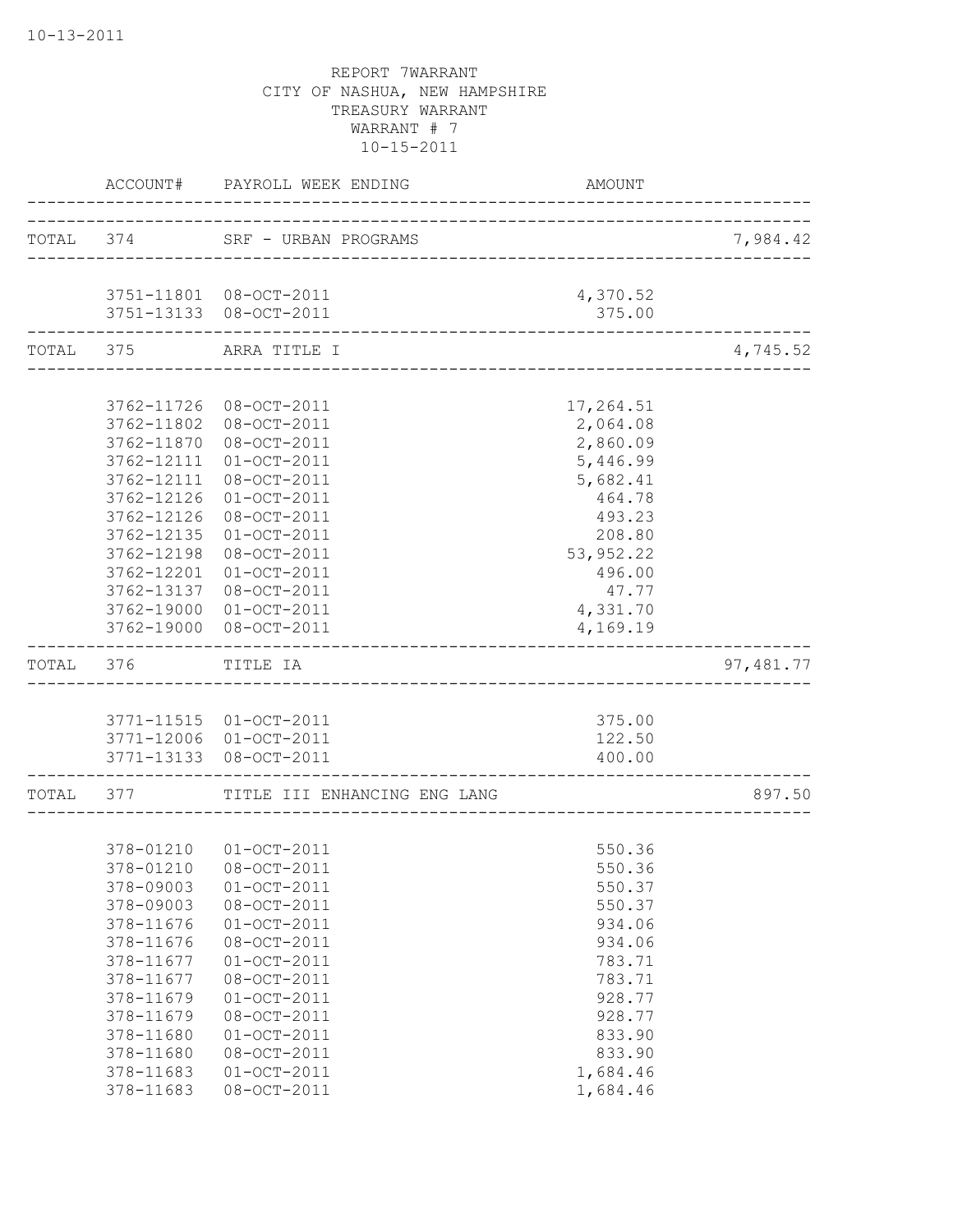|           | ACCOUNT#               | PAYROLL WEEK ENDING                     | AMOUNT           |                            |
|-----------|------------------------|-----------------------------------------|------------------|----------------------------|
|           | 378-11688<br>378-11688 | $01-OCT-2011$<br>08-OCT-2011            | 620.55<br>620.56 |                            |
|           | 378-11751              | $01-0CT-2011$                           | 1,384.39         |                            |
|           | 378-11751              | 08-OCT-2011                             | 1,384.39         |                            |
|           | 378-12188              | $01-0CT-2011$                           | 148.61           |                            |
|           | 378-12188              | 08-OCT-2011                             | 148.61           |                            |
|           | 378-13004              | $01-OCT-2011$                           | 116.35           |                            |
|           | 378-13004              | 08-OCT-2011                             | 93.81            |                            |
| TOTAL 378 |                        | TRANSPORTATION                          |                  | 17,048.53                  |
|           |                        | 3902-19000 08-OCT-2011                  | 1,840.71         | ---------------            |
| TOTAL 390 |                        | VOC ED SECONDARY CARL PERKINS           |                  | 1,840.71                   |
|           |                        | 3937-19000 08-OCT-2011                  | 846.77           |                            |
| TOTAL 393 |                        | ___________________________<br>DAY CARE |                  | 846.77                     |
|           |                        | 3940-11726 08-OCT-2011                  | 1,346.77         |                            |
| TOTAL 394 |                        | ARRA IDEA SPEC ED                       |                  | ______________<br>1,346.77 |
|           |                        | 3952-11726 08-OCT-2011                  | 67,108.13        |                            |
|           |                        | 3952-12201 01-OCT-2011                  | 186.00           |                            |
| TOTAL 395 |                        | IDEA B SPECIAL EDUCATION                |                  | 67,294.13                  |
|           |                        | 3962-11726 08-OCT-2011                  | 1,702.98         |                            |
| TOTAL     | 396                    | IDEA PRESCHOOL                          |                  | 1,702.98                   |
|           |                        | 3977-12111 01-OCT-2011                  | 1,553.65         |                            |
|           |                        | 3977-12111 08-OCT-2011<br>----------    | 1,503.21         |                            |
| TOTAL     | 397                    | SPECIAL ED LOCAL                        |                  | 3,056.86                   |
|           |                        |                                         |                  |                            |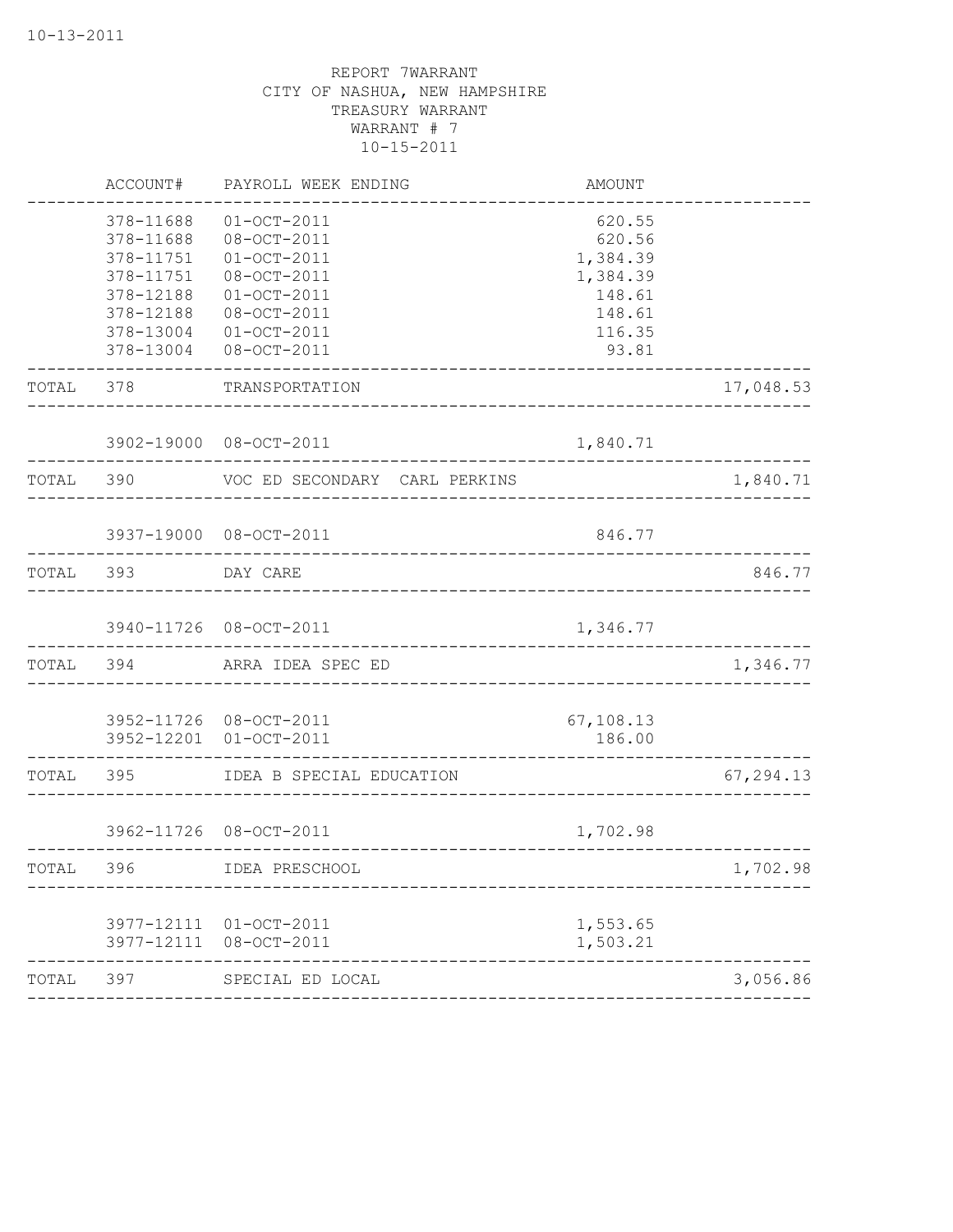|       | ACCOUNT#      | PAYROLL WEEK ENDING                           | AMOUNT    |           |
|-------|---------------|-----------------------------------------------|-----------|-----------|
|       | 501-11033     | $01 - OCT - 2011$                             | 852.14    |           |
|       | 501-11033     | 08-OCT-2011                                   | 852.14    |           |
|       | 501-11445     | $01 - OCT - 2011$                             | 437.44    |           |
|       | $501 - 11445$ | 08-OCT-2011                                   | 437.44    |           |
|       | 501-11463     | $01-OCT-2011$                                 | 802.30    |           |
|       | 501-11463     | 08-OCT-2011                                   | 802.30    |           |
|       | 501-11470     | $01-OCT-2011$                                 | 877.27    |           |
|       | 501-11470     | 08-OCT-2011                                   | 877.27    |           |
|       | 501-11471     | $01 - OCT - 2011$                             | 2,033.79  |           |
|       | $501 - 11471$ | 08-OCT-2011                                   | 2,033.79  |           |
|       | 501-11611     | $01-OCT-2011$                                 | 549.53    |           |
|       |               | 501-11611  08-OCT-2011                        | 549.52    |           |
| TOTAL | 501           | MAYOR'S OFFICE<br>___________________________ |           | 11,104.93 |
|       |               |                                               |           |           |
|       | 502-11195     | $01 - OCT - 2011$                             | 2,059.24  |           |
|       | 502-11195     | 08-OCT-2011                                   | 2,059.24  |           |
|       | 502-11219     | $01 - OCT - 2011$                             | 3,711.27  |           |
|       | 502-11219     | 08-OCT-2011                                   | 3,711.27  |           |
|       |               | 502-11518  01-OCT-2011                        | 1,776.36  |           |
|       | 502-11518     | 08-OCT-2011                                   | 1,776.35  |           |
| TOTAL | 502           | LEGAL DEPARTMENT                              |           | 15,093.73 |
|       |               |                                               |           |           |
|       |               | 503-11071  01-OCT-2011                        | 1,293.13  |           |
|       |               | 503-11071  08-OCT-2011                        | 1,293.15  |           |
|       |               | 503-12092  01-OCT-2011                        | 522.45    |           |
|       | 503-12092     | 08-OCT-2011                                   | 522.45    |           |
| TOTAL | 503           | BOARD OF ALDERMEN                             |           | 3,631.18  |
|       |               | 508-11447 08-OCT-2011                         | $-514.72$ |           |
| TOTAL | 508           | INSURANCE-EMPLOYEE BENEFITS                   |           | $-514.72$ |
|       |               |                                               |           |           |
|       | 511-11247     | $01-OCT-2011$                                 | 670.28    |           |
|       | 511-11247     | 08-OCT-2011                                   | 670.28    |           |
|       | 511-11248     | $01-0CT-2011$                                 | 1,442.84  |           |
|       | 511-11248     | 08-OCT-2011                                   | 1,442.84  |           |
| TOTAL | 511           | CITI-STAT                                     |           | 4,226.24  |
|       |               |                                               |           |           |

512-11005 01-OCT-2011 863.55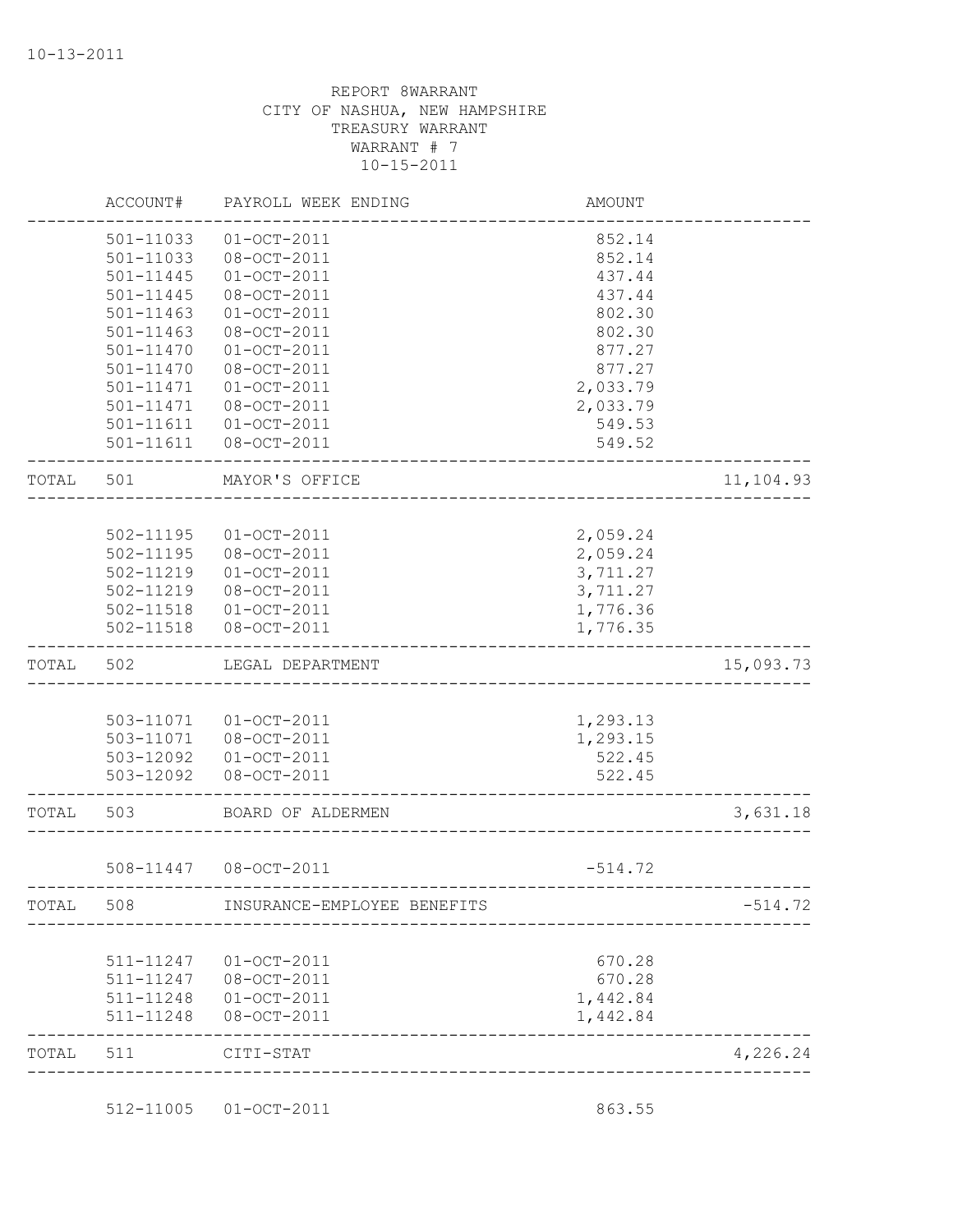|       | ACCOUNT#  | PAYROLL WEEK ENDING | AMOUNT    |
|-------|-----------|---------------------|-----------|
|       | 512-11005 | $08 - OCT - 2011$   | 863.56    |
|       | 512-11050 | $01 - OCT - 2011$   | 742.06    |
|       | 512-11050 | 08-OCT-2011         | 742.06    |
|       | 512-11064 | $01-OCT-2011$       | 1,017.56  |
|       | 512-11064 | 08-OCT-2011         | 1,017.55  |
|       | 512-11073 | $01 - OCT - 2011$   | 1,627.85  |
|       | 512-11073 | 08-OCT-2011         | 1,627.85  |
|       | 512-11134 | $01-0CT-2011$       | 796.65    |
|       | 512-11134 | 08-OCT-2011         | 796.65    |
|       | 512-11165 | $01 - OCT - 2011$   | 1,605.06  |
|       | 512-11165 | 08-OCT-2011         | 1,605.07  |
|       | 512-11167 | $01-0CT-2011$       | 580.90    |
|       | 512-11167 | 08-OCT-2011         | 580.90    |
|       | 512-11173 | $01-OCT-2011$       | 1,453.63  |
|       | 512-11173 | 08-OCT-2011         | 1,453.64  |
|       | 512-11177 | $01-0CT-2011$       | 1,895.14  |
|       | 512-11177 | 08-OCT-2011         | 1,895.14  |
|       | 512-11222 | $01-0CT-2011$       | 1,020.07  |
|       | 512-11222 | 08-OCT-2011         | 1,020.07  |
|       | 512-11224 | $01-0CT-2011$       | 1,005.33  |
|       | 512-11224 | 08-OCT-2011         | 1,005.33  |
|       | 512-11265 | $01-0CT-2011$       | 888.18    |
|       | 512-11265 | 08-OCT-2011         | 888.18    |
|       | 512-11431 | $01-0CT-2011$       | 2,203.82  |
|       | 512-11431 | 08-OCT-2011         | 2,203.82  |
|       | 512-11531 | $01-0CT-2011$       | 1,693.75  |
|       | 512-11531 | 08-OCT-2011         | 1,683.75  |
|       | 512-11673 | $01-0CT-2011$       | 1,062.20  |
|       | 512-11673 | 08-OCT-2011         | 1,062.19  |
|       | 512-11684 | $01-0CT-2011$       | 877.27    |
|       | 512-11684 | 08-OCT-2011         | 877.27    |
|       | 512-11714 | $01-0CT-2011$       | 962.06    |
|       | 512-11714 | 08-OCT-2011         | 962.06    |
|       | 512-11740 | $01 - OCT - 2011$   | 1,678.70  |
|       | 512-11740 | 08-OCT-2011         | 1,678.70  |
|       | 512-12033 | $01-OCT-2011$       | 619.06    |
|       | 512-12033 | 08-OCT-2011         | 619.06    |
|       | 512-12056 | $01-OCT-2011$       | 363.07    |
|       | 512-12056 | 08-OCT-2011         | 363.06    |
|       | 512-12749 | $01-OCT-2011$       | 622.72    |
|       | 512-12749 | 08-OCT-2011         | 622.72    |
|       | 512-13004 | $01 - OCT - 2011$   | 210.91    |
|       | 512-13004 | 08-OCT-2011         | 27.61     |
| TOTAL | 512       | FINANCIAL SERVICES  | 47,385.78 |
|       |           |                     |           |

513-11117 01-OCT-2011 1,626.12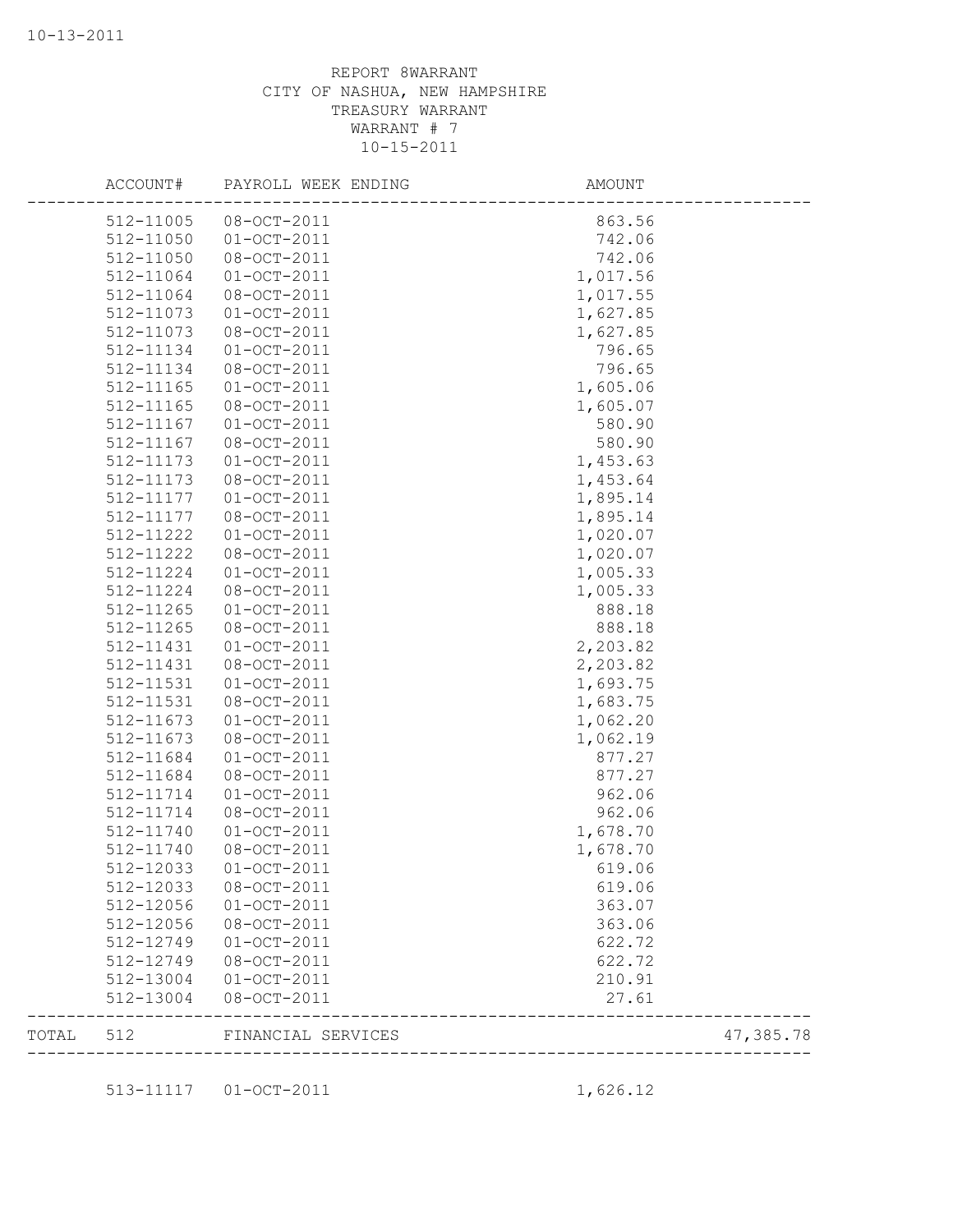|       | ACCOUNT#  | PAYROLL WEEK ENDING         | AMOUNT                               |           |
|-------|-----------|-----------------------------|--------------------------------------|-----------|
|       | 513-11117 | 08-OCT-2011                 | 1,626.12                             |           |
|       | 513-11171 | $01-0CT-2011$               | 2,056.01                             |           |
|       | 513-11171 | 08-OCT-2011                 | 1,286.34                             |           |
|       | 513-11213 | $01-OCT-2011$               | 1,299.58                             |           |
|       | 513-11213 | 08-OCT-2011                 | 1,299.58                             |           |
|       | 513-11223 | $01-0CT-2011$               | 774.94                               |           |
|       | 513-11223 | 08-OCT-2011                 | 774.94                               |           |
|       | 513-12085 | $01-OCT-2011$               | 287.50                               |           |
|       | 513-12085 | 08-OCT-2011                 | 250.00                               |           |
| TOTAL | 513       | CITY CLERK'S OFFICE         |                                      | 11,281.13 |
|       |           |                             |                                      |           |
|       | 515-11185 | $01-0CT-2011$               | 764.33                               |           |
|       | 515-11185 | 08-OCT-2011                 | 764.32                               |           |
|       | 515-11350 | $01 - OCT - 2011$           | 962.06                               |           |
|       | 515-11350 | 08-OCT-2011                 | 962.06                               |           |
|       | 515-11447 | $01 - OCT - 2011$           | 1,808.68                             |           |
|       | 515-11447 | 08-OCT-2011                 | 1,458.37                             |           |
|       | 515-12028 | $01 - OCT - 2011$           | 612.71                               |           |
|       | 515-12028 | 08-OCT-2011                 | 198.69                               |           |
| TOTAL | 515       | HUMAN RESOURCES             |                                      | 7,531.22  |
|       |           |                             |                                      |           |
|       | 516-11147 | $01 - OCT - 2011$           | 637.20                               |           |
|       | 516-11147 | 08-OCT-2011                 | 637.19                               |           |
|       | 516-11148 | $01-OCT-2011$               | 985.60                               |           |
|       | 516-11148 | 08-OCT-2011                 | 985.60                               |           |
|       | 516-11459 | $01 - OCT - 2011$           | 1,293.15                             |           |
|       | 516-11459 | 08-OCT-2011                 | 1,293.15                             |           |
|       | 516-11573 | $01 - OCT - 2011$           | 939.12                               |           |
|       | 516-11573 | 08-OCT-2011                 | 939.11                               |           |
| TOTAL | 516       | PURCHASING DEPARTMENT       | ------------------------------------ | 7,710.12  |
|       |           |                             |                                      |           |
|       | 517-11198 | $01 - OCT - 2011$           | 1,127.96                             |           |
|       | 517-11198 | 08-OCT-2011                 | 1,127.96                             |           |
|       | 517-11266 | $01 - OCT - 2011$           | 641.15                               |           |
|       | 517-11266 | 08-OCT-2011                 | 641.15                               |           |
|       | 517-11420 | $01-OCT-2011$               | 747.87                               |           |
|       | 517-11420 | 08-OCT-2011                 | 747.87                               |           |
|       | 517-12063 | $01 - OCT - 2011$           |                                      |           |
| TOTAL | 517       | BUILDING MAINT - CITY ADMIN |                                      | 5,033.96  |
|       |           |                             |                                      |           |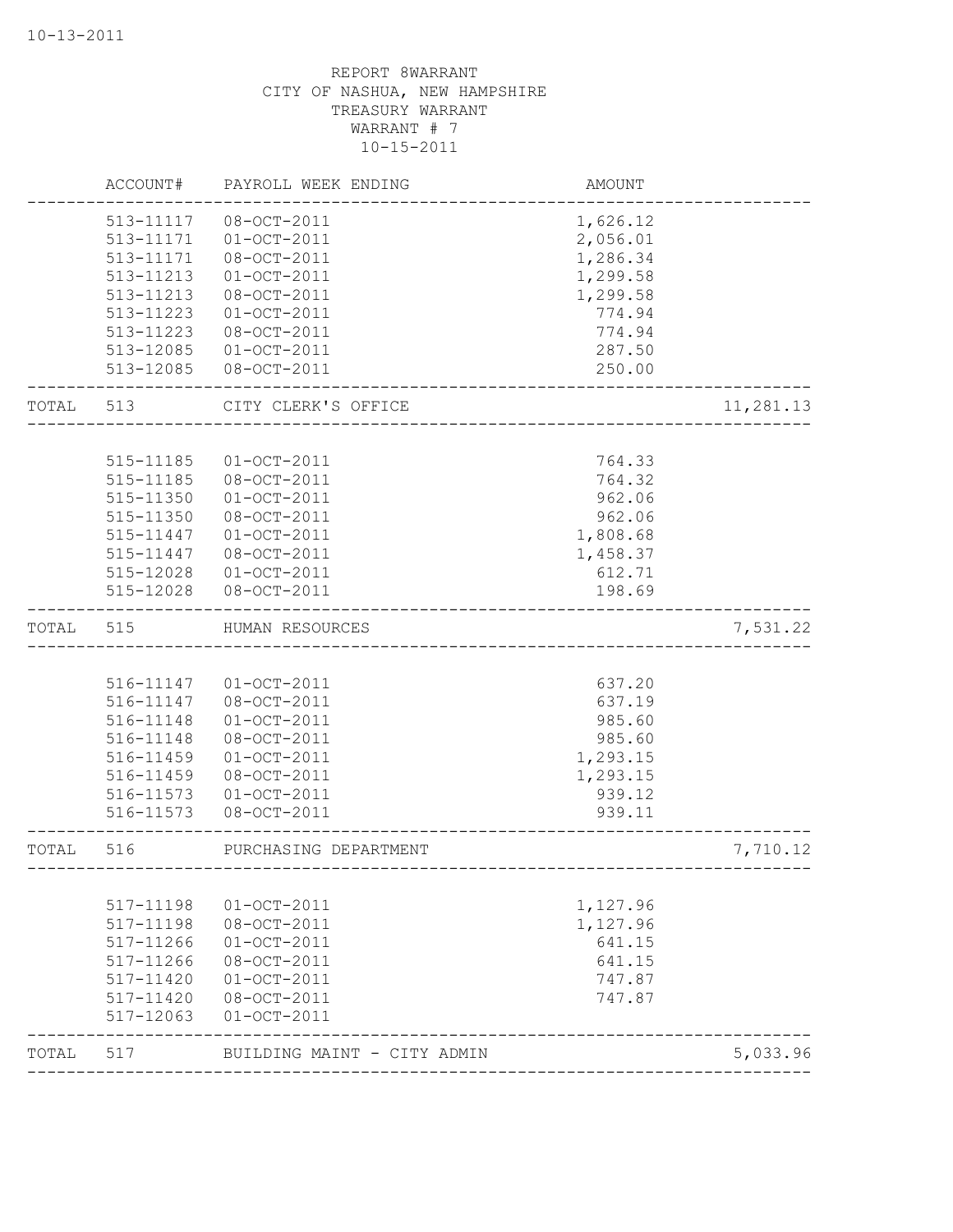|           | ACCOUNT#  | PAYROLL WEEK ENDING   | AMOUNT                          |           |
|-----------|-----------|-----------------------|---------------------------------|-----------|
|           | 519-11014 | $01-OCT-2011$         | 1,122.77                        |           |
|           | 519-11014 | 08-OCT-2011           | 1,122.77                        |           |
|           | 519-11016 | $01-OCT-2011$         | 985.60                          |           |
|           | 519-11016 | 08-OCT-2011           | 985.60                          |           |
|           | 519-11017 | $01-OCT-2011$         | 824.00                          |           |
|           | 519-11017 | 08-OCT-2011           | 824.00                          |           |
|           | 519-11115 | $01-OCT-2011$         | 1,996.63                        |           |
|           | 519-11115 | 08-OCT-2011           | 1,996.64                        |           |
|           | 519-11146 | $01-0CT-2011$         | 858.42                          |           |
|           | 519-11146 | 08-OCT-2011           | 858.42                          |           |
|           | 519-11153 | $01-0CT-2011$         | 620.56                          |           |
|           | 519-11153 | 08-OCT-2011           | 620.55                          |           |
|           | 519-11154 | $01-OCT-2011$         | 652.12                          |           |
|           | 519-11154 | 08-OCT-2011           | 652.12                          |           |
|           | 519-11205 | $01-OCT-2011$         | 815.22                          |           |
|           | 519-11205 | 08-OCT-2011           | 815.21                          |           |
|           | 519-11241 | $01 - OCT - 2011$     | 1,367.59                        |           |
|           | 519-11241 | $08 - OCT - 2011$     | 1,367.59                        |           |
| TOTAL 519 |           | ASSESSORS             |                                 | 18,485.81 |
|           |           |                       |                                 |           |
|           |           | 520-12077 01-OCT-2011 | 277.03                          |           |
|           |           | 520-12077 08-OCT-2011 | 277.03                          |           |
| TOTAL     | 520       | HUNT BUILDING         | ------------------------------- | 554.06    |
|           |           |                       |                                 |           |
|           | 522-11127 | $01-OCT-2011$         | 1,732.19                        |           |
|           | 522-11127 | 08-OCT-2011           | 1,718.19                        |           |
|           | 522-11128 | $01 - OCT - 2011$     | 1,152.83                        |           |
|           | 522-11128 | 08-OCT-2011           | 1,152.82                        |           |
|           | 522-11286 | $01 - OCT - 2011$     | 608.85                          |           |
|           | 522-11286 | 08-OCT-2011           | 608.85                          |           |
|           | 522-11429 | $01 - OCT - 2011$     | 1,873.49                        |           |
|           | 522-11429 | 08-OCT-2011           | 1,873.48                        |           |
|           | 522-11496 | $01 - OCT - 2011$     | 1,537.47                        |           |
|           | 522-11496 | 08-OCT-2011           | 1,537.47                        |           |
|           | 522-11641 | $01-OCT-2011$         | 1,409.39                        |           |
|           | 522-11641 | $08 - OCT - 2011$     | 1,409.39                        |           |
|           | 522-11652 | $01 - OCT - 2011$     | 1,496.81                        |           |
|           | 522-11652 | 08-OCT-2011           | 1,496.81                        |           |
|           | 522-11721 | $01 - OCT - 2011$     | 1,556.11                        |           |
|           | 522-11721 | $08 - OCT - 2011$     | 1,556.12                        |           |
|           | 522-11724 | $01-OCT-2011$         | 1,377.84                        |           |
|           | 522-11724 | 08-OCT-2011           | 1,377.84                        |           |
|           | 522-11729 | $01 - OCT - 2011$     | 2,231.11                        |           |
|           | 522-11729 | 08-OCT-2011           | 2,231.11                        |           |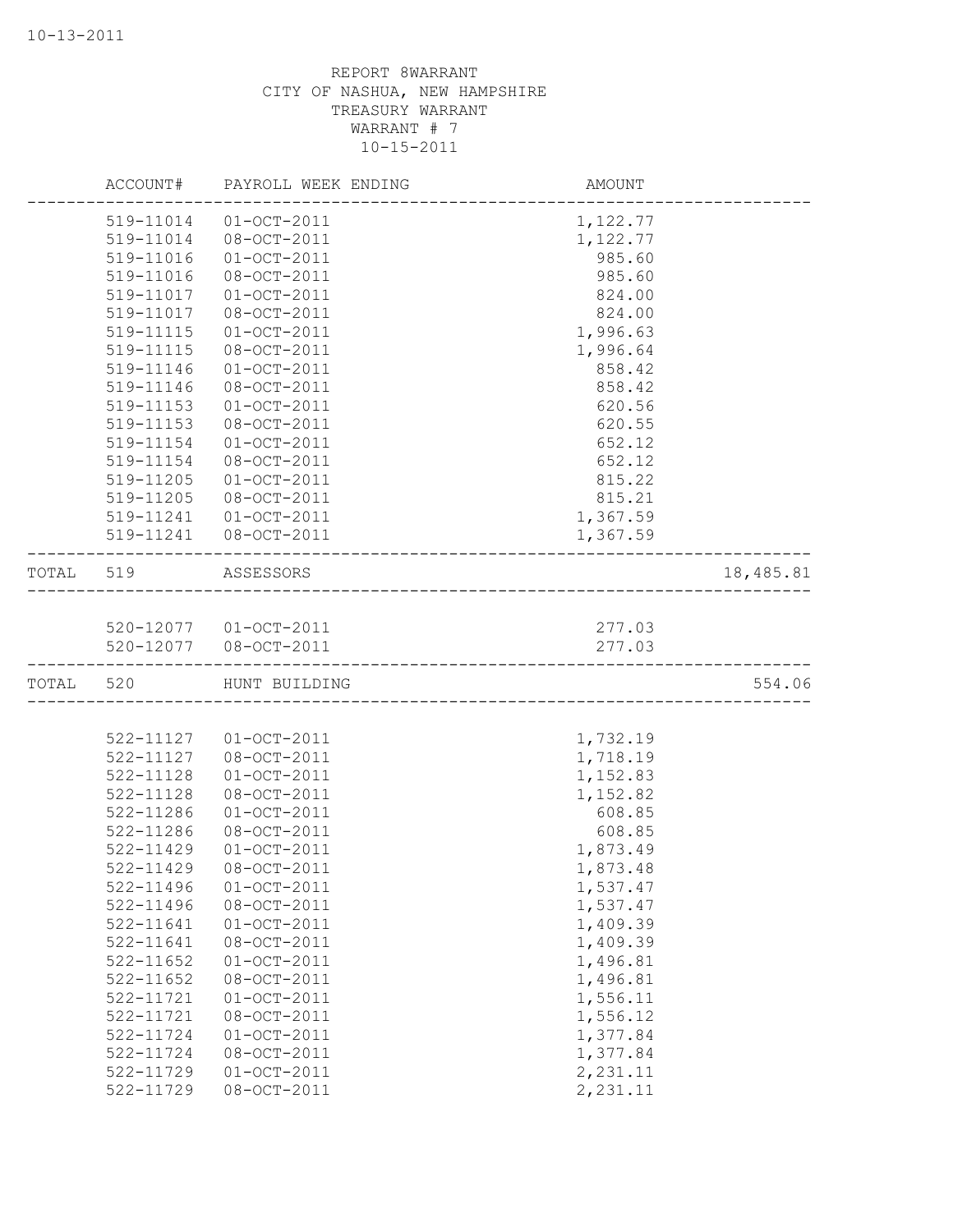|           |               | ACCOUNT# PAYROLL WEEK ENDING                               | AMOUNT   |           |
|-----------|---------------|------------------------------------------------------------|----------|-----------|
|           |               | TOTAL 522 INFORMATION TECHNOLOGY                           |          | 29,938.17 |
|           |               |                                                            |          |           |
|           |               | 523-11332 01-OCT-2011                                      | 1,006.33 |           |
|           |               | 523-11332 08-OCT-2011<br>--------------------------------- | 1,006.33 |           |
| TOTAL 523 |               | GIS                                                        |          | 2,012.66  |
|           |               |                                                            |          |           |
|           | 531-11065     | $01 - OCT - 2011$                                          | 1,149.02 |           |
|           | 531-11065     | 08-OCT-2011                                                | 1,149.02 |           |
|           | 531-11085     | $01 - OCT - 2011$                                          | 922.04   |           |
|           | 531-11085     | 08-OCT-2011                                                | 922.04   |           |
|           | 531-11114     | $01 - OCT - 2011$                                          | 2,355.27 |           |
|           | 531-11114     | 08-OCT-2011                                                | 2,355.27 |           |
|           | 531-11129     | $01 - OCT - 2011$                                          | 1,998.78 |           |
|           | 531-11129     | 08-OCT-2011                                                | 1,998.79 |           |
|           | 531-11164     | $01 - OCT - 2011$                                          | 1,178.65 |           |
|           | $531 - 11164$ | 08-OCT-2011                                                | 1,178.65 |           |
|           | 531-11166     | $01 - OCT - 2011$                                          | 1,937.98 |           |
|           | 531-11166     | 08-OCT-2011                                                | 1,937.98 |           |
|           | 531-11170     | $01 - OCT - 2011$                                          | 1,526.04 |           |
|           | 531-11170     | 08-OCT-2011                                                | 1,526.04 |           |
|           | 531-11201     | 01-OCT-2011                                                | 682.42   |           |
|           | 531-11201     | 08-OCT-2011                                                | 682.41   |           |
|           | 531-11203     | $01 - OCT - 2011$                                          | 1,349.54 |           |
|           | 531-11203     | 08-OCT-2011                                                | 1,349.54 |           |
|           | 531-11226     | $01 - OCT - 2011$                                          | 776.25   |           |
|           | 531-11226     | 08-OCT-2011                                                | 776.25   |           |
|           | 531-11242     | $01 - OCT - 2011$                                          | 1,158.79 |           |
|           | 531-11242     | 08-OCT-2011                                                | 1,158.79 |           |
|           | 531-11245     | $01 - OCT - 2011$                                          | 643.00   |           |
|           | 531-11245     | 08-OCT-2011                                                | 643.00   |           |
|           | 531-11257     | $01 - OCT - 2011$                                          | 4,403.35 |           |
|           | 531-11257     | 08-OCT-2011                                                | 4,403.35 |           |
|           | 531-11287     | $01-OCT-2011$                                              | 846.15   |           |
|           | 531-11287     | $08 - OCT - 2011$                                          | 846.15   |           |
|           | 531-11398     | $01-0CT-2011$                                              | 646.25   |           |
|           | 531-11398     | 08-OCT-2011                                                | 646.26   |           |
|           | 531-11477     | $01-0CT-2011$                                              | 1,384.56 |           |
|           | 531-11477     | 08-OCT-2011                                                | 1,384.54 |           |
|           | 531-11487     | $01-0CT-2011$                                              | 1,400.35 |           |
|           | 531-11487     | 08-OCT-2011                                                | 1,400.35 |           |
|           | 531-11495     | $01-0CT-2011$                                              | 1,037.26 |           |
|           | 531-11495     | 08-OCT-2011                                                | 1,037.27 |           |
|           | 531-11498     | $01-0CT-2011$                                              | 878.18   |           |
|           | 531-11498     | 08-OCT-2011                                                | 878.18   |           |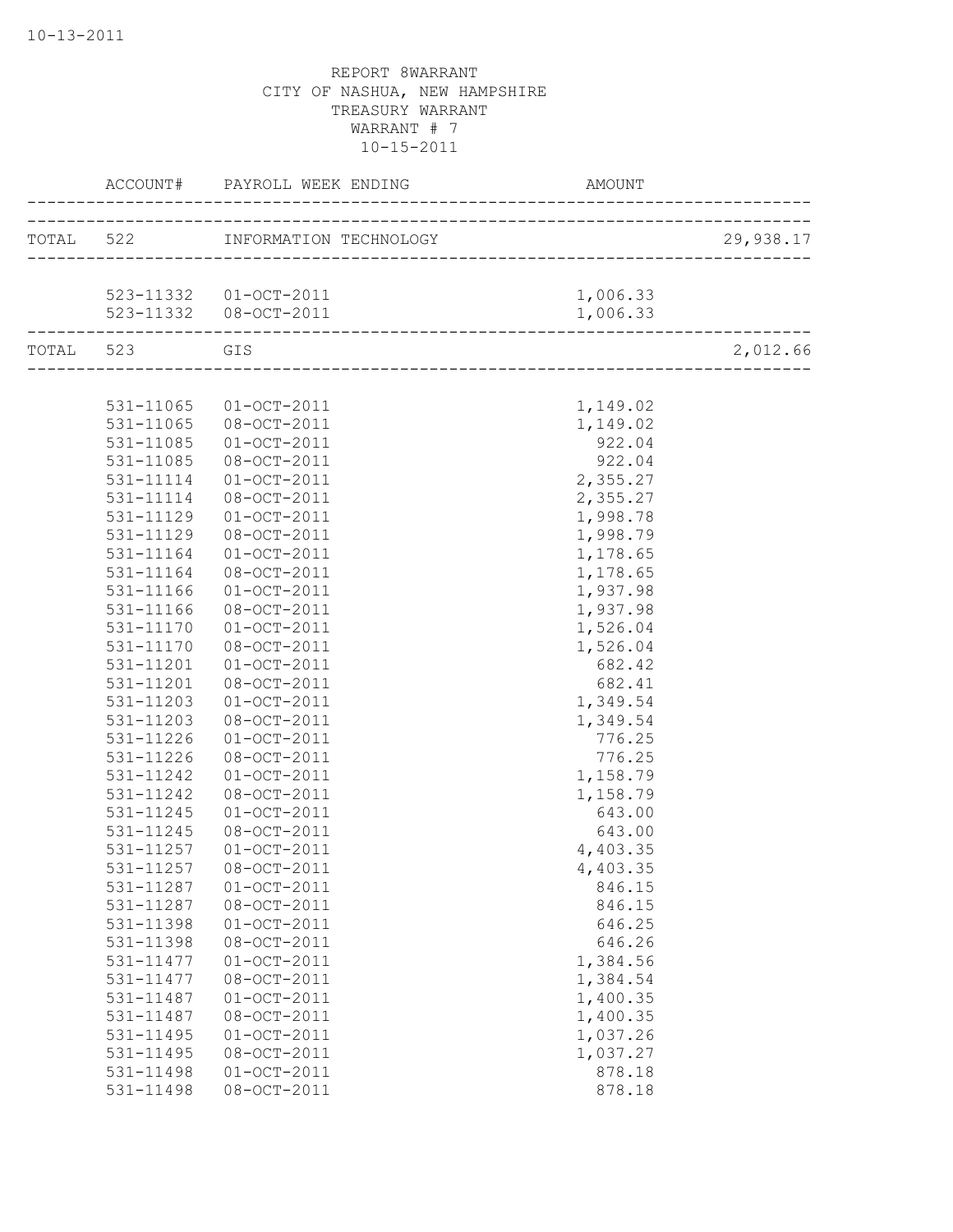| ACCOUNT#  | PAYROLL WEEK ENDING | AMOUNT      |  |
|-----------|---------------------|-------------|--|
| 531-11516 | $01 - OCT - 2011$   | 884.57      |  |
| 531-11516 | 08-OCT-2011         | 884.57      |  |
| 531-11534 | $01 - OCT - 2011$   | 1,496.62    |  |
| 531-11534 | 08-OCT-2011         | 1,496.62    |  |
| 531-11535 | $01-0CT-2011$       | 11,469.36   |  |
| 531-11535 | $08 - OCT - 2011$   | 11,469.34   |  |
| 531-11537 | $01-0CT-2011$       | 14,485.33   |  |
| 531-11537 | 08-OCT-2011         | 14,485.33   |  |
| 531-11538 | $01 - OCT - 2011$   | 922.04      |  |
| 531-11538 | 08-OCT-2011         | 922.03      |  |
| 531-11539 | $01 - OCT - 2011$   | 1,587.09    |  |
| 531-11539 | $08 - OCT - 2011$   | 1,587.08    |  |
| 531-11544 | $01-0CT-2011$       | 4,268.62    |  |
| 531-11544 | 08-OCT-2011         | 4,268.62    |  |
| 531-11549 | $01-0CT-2011$       | 8,244.10    |  |
| 531-11549 | 08-OCT-2011         | 8,244.10    |  |
| 531-11550 | $01 - OCT - 2011$   | 1,914.70    |  |
| 531-11550 | 08-OCT-2011         | 1,914.70    |  |
| 531-11552 | $01-OCT-2011$       | 9,325.80    |  |
| 531-11552 | 08-OCT-2011         | 9,325.80    |  |
| 531-11555 | $01 - OCT - 2011$   | 41, 474.00  |  |
| 531-11555 | 08-OCT-2011         | 41,940.00   |  |
| 531-11558 | $01 - OCT - 2011$   | 67, 455.03  |  |
| 531-11558 | 08-OCT-2011         | 67, 455.05  |  |
| 531-11561 | $01 - OCT - 2011$   | 18,788.25   |  |
| 531-11561 | 08-OCT-2011         | 18,788.25   |  |
| 531-11567 | $01 - OCT - 2011$   | 34, 187. 11 |  |
| 531-11567 | 08-OCT-2011         | 34, 187. 12 |  |
| 531-11569 | $01 - OCT - 2011$   | 1,214.02    |  |
| 531-11569 | 08-OCT-2011         | 1,214.02    |  |
| 531-11618 | $01 - OCT - 2011$   | 2,713.47    |  |
| 531-11618 | 08-OCT-2011         | 2,713.47    |  |
| 531-11622 | $01 - OCT - 2011$   | 2,386.84    |  |
| 531-11622 | 08-OCT-2011         | 2,386.85    |  |
| 531-11664 | $01 - OCT - 2011$   | 1, 171.17   |  |
| 531-11664 | $08 - 0CT - 2011$   | 1,171.17    |  |
| 531-11665 | $01 - OCT - 2011$   | 863.25      |  |
| 531-11665 | 08-OCT-2011         | 863.24      |  |
| 531-11719 | $01 - OCT - 2011$   | 949.26      |  |
| 531-11719 | 08-OCT-2011         | 949.27      |  |
| 531-11722 | $01 - OCT - 2011$   | 611.85      |  |
| 531-11722 | 08-OCT-2011         | 611.85      |  |
| 531-11732 | $01 - OCT - 2011$   | 6,034.25    |  |
| 531-11732 | 08-OCT-2011         | 6,034.25    |  |
| 531-12020 | $01 - OCT - 2011$   | 984.99      |  |
| 531-12020 | 08-OCT-2011         | 984.99      |  |
| 531-12042 | $01 - OCT - 2011$   | 1,210.12    |  |
| 531-12042 | 08-OCT-2011         | 704.42      |  |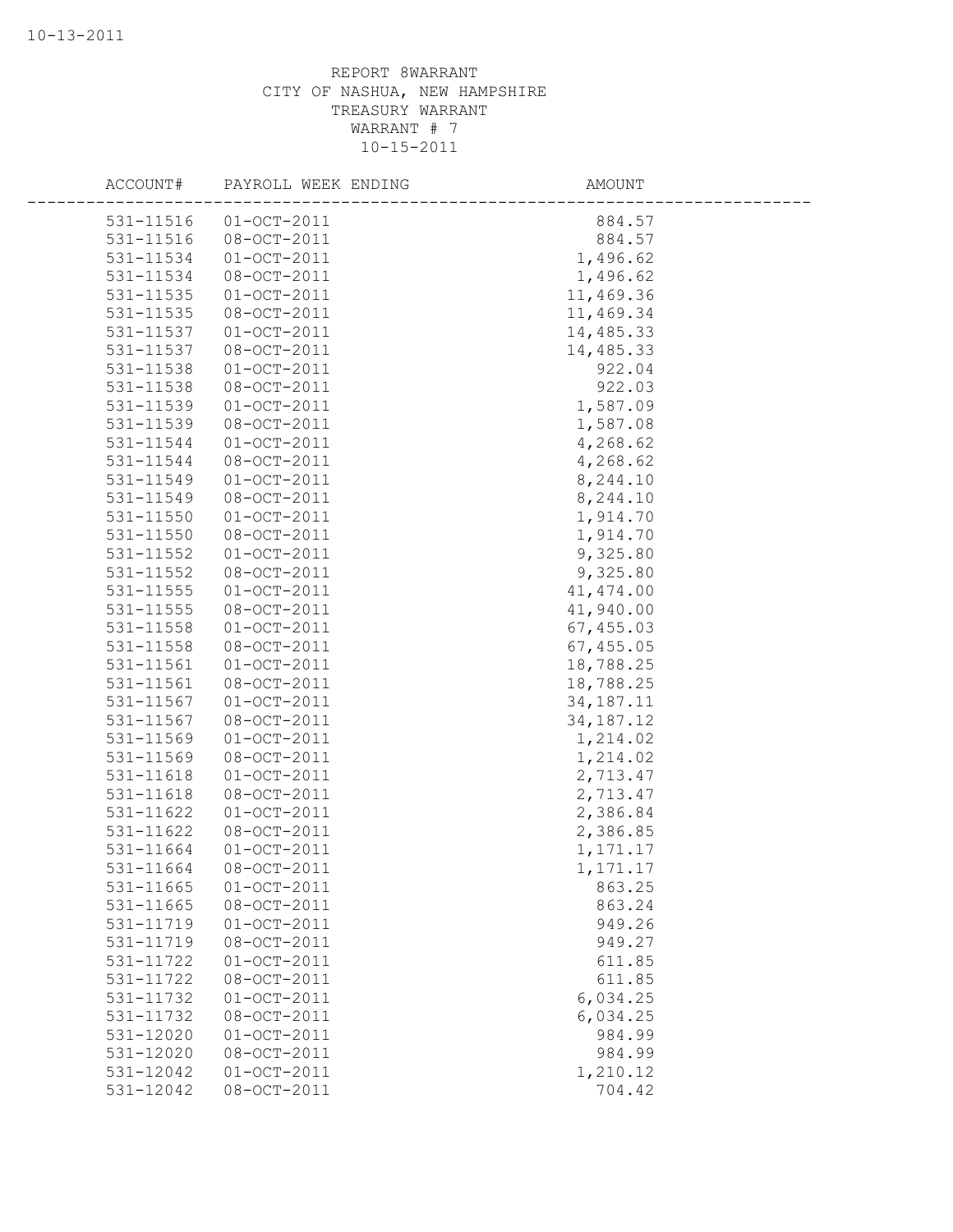|           | ACCOUNT#  | PAYROLL WEEK ENDING | AMOUNT    |            |
|-----------|-----------|---------------------|-----------|------------|
|           | 531-12066 | $01-0CT-2011$       | 666.41    |            |
|           | 531-12066 | 08-OCT-2011         | 666.41    |            |
|           | 531-12068 | $01-0CT-2011$       | 725.99    |            |
|           | 531-12068 | 08-OCT-2011         | 725.99    |            |
|           | 531-12071 | $01-0CT-2011$       | 266.52    |            |
|           | 531-12071 | 08-OCT-2011         | 266.52    |            |
|           | 531-12119 | $01-0CT-2011$       | 1,158.52  |            |
|           | 531-12119 | 08-OCT-2011         | 1,158.52  |            |
|           | 531-13004 | $01-0CT-2011$       | 2,930.36  |            |
|           | 531-13004 | 08-OCT-2011         | 1,373.45  |            |
|           | 531-13038 | $01-OCT-2011$       | 2,989.26  |            |
|           | 531-13038 | 08-OCT-2011         | 215.76    |            |
|           | 531-13040 | $01-0CT-2011$       | 2,068.71  |            |
|           | 531-13040 | 08-OCT-2011         | 1,475.92  |            |
|           | 531-13044 | $01-0CT-2011$       | 993.79    |            |
|           | 531-13044 | 08-OCT-2011         | 275.75    |            |
|           | 531-13047 | $01-0CT-2011$       | 15,733.77 |            |
|           | 531-13047 | 08-OCT-2011         | 4,303.31  |            |
|           | 531-13048 | $01 - OCT - 2011$   | 5,245.13  |            |
|           | 531-13048 | 08-OCT-2011         | 3,768.18  |            |
|           | 531-17004 | $01 - OCT - 2011$   |           |            |
|           | 531-17006 | $01 - OCT - 2011$   | 500.00    |            |
|           | 531-17006 | 08-OCT-2011         | 500.00    |            |
| TOTAL 531 |           | POLICE DEPARTMENT   |           | 569,800.01 |
|           |           |                     |           |            |
|           |           |                     |           |            |
|           | 532-11024 | $01-0CT-2011$       | 2,120.50  |            |
|           | 532-11024 | $08 - OCT - 2011$   | 2,120.46  |            |
|           | 532-11036 | $01-0CT-2011$       | 1,929.25  |            |
|           | 532-11036 | 08-OCT-2011         | 1,929.25  |            |
|           | 532-11063 | $01 - OCT - 2011$   | 1,377.02  |            |
|           | 532-11063 | 08-OCT-2011         | 1,377.02  |            |
|           | 532-11066 | $01-0CT-2011$       | 1,363.38  |            |
|           | 532-11066 | 08-OCT-2011         | 1,363.38  |            |
|           | 532-11069 | $01-0CT-2011$       | 2,726.88  |            |
|           | 532-11069 | 08-OCT-2011         | 2,726.88  |            |
|           | 532-11111 | $01 - OCT - 2011$   | 2,240.77  |            |
|           | 532-11111 | 08-OCT-2011         | 2,240.77  |            |
|           | 532-11207 | $01 - OCT - 2011$   | 6,793.71  |            |
|           | 532-11207 | 08-OCT-2011         | 6,793.71  |            |
|           | 532-11281 | $01-OCT-2011$       | 1,005.79  |            |
|           | 532-11281 | $08 - OCT - 2011$   | 1,005.80  |            |
|           | 532-11285 | $01 - OCT - 2011$   | 8, 414.54 |            |
|           | 532-11285 | $08 - OCT - 2011$   | 8, 414.54 |            |
|           | 532-11291 | $01 - OCT - 2011$   | 7,302.47  |            |
|           | 532-11291 | 08-OCT-2011         | 7,134.94  |            |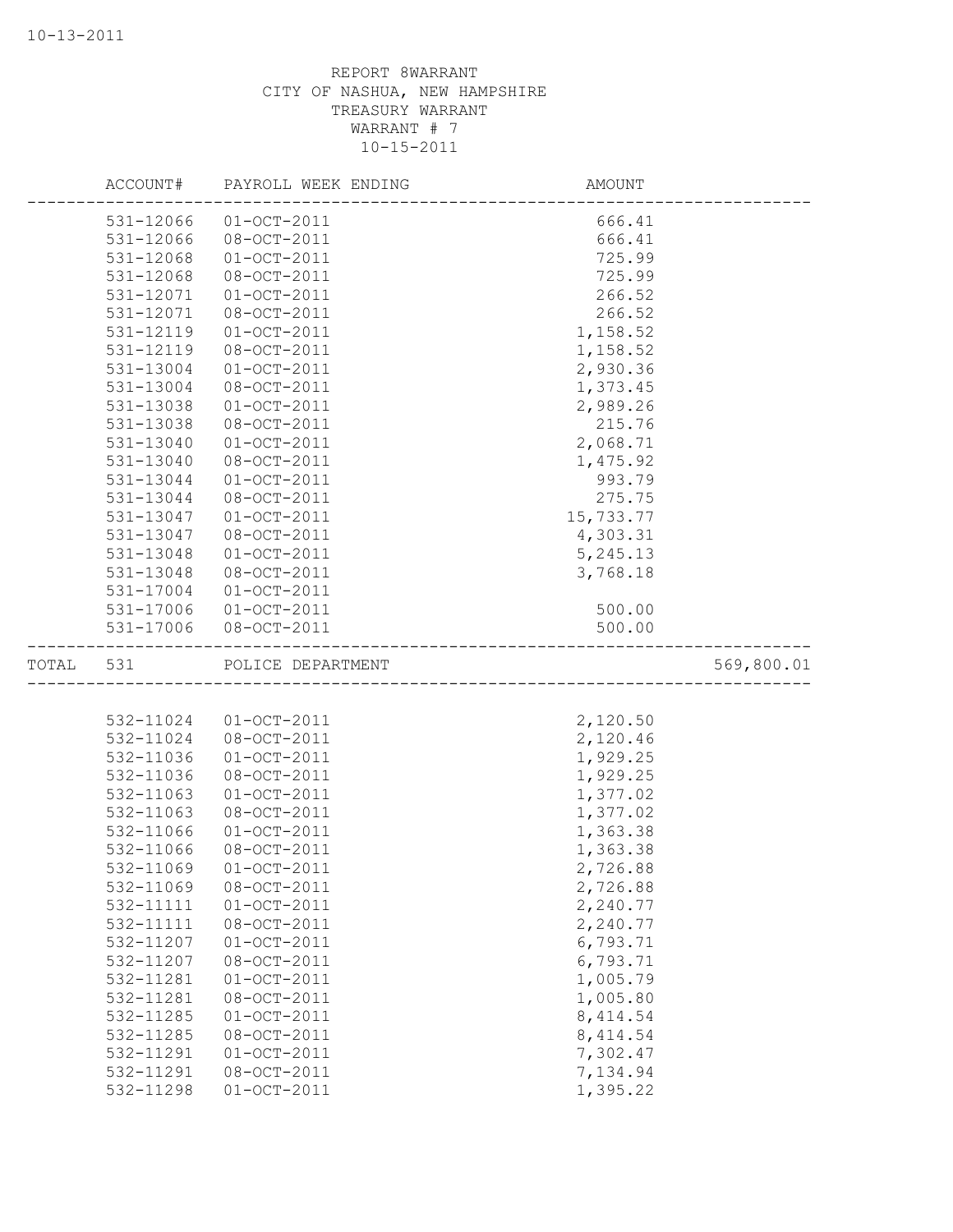|           | ACCOUNT#  | PAYROLL WEEK ENDING                            | AMOUNT     |            |
|-----------|-----------|------------------------------------------------|------------|------------|
|           | 532-11298 | $08 - OCT - 2011$                              | 988.28     |            |
|           | 532-11300 | $01 - OCT - 2011$                              | 36, 202.67 |            |
|           | 532-11300 | 08-OCT-2011                                    | 36, 248.75 |            |
|           | 532-11303 | $01 - OCT - 2011$                              | 1,252.31   |            |
|           | 532-11303 | 08-OCT-2011                                    | 1,252.31   |            |
|           | 532-11309 | $01 - OCT - 2011$                              | 101,253.09 |            |
|           | 532-11309 | 08-OCT-2011                                    | 101,378.52 |            |
|           | 532-11660 | $01 - OCT - 2011$                              | 1,535.86   |            |
|           | 532-11660 | 08-OCT-2011                                    | 1,535.86   |            |
|           | 532-11663 | $01 - OCT - 2011$                              | 1,535.86   |            |
|           | 532-11663 | 08-OCT-2011                                    | 1,535.86   |            |
|           | 532-11666 | $01-OCT-2011$                                  | 1,535.86   |            |
|           | 532-11666 | 08-OCT-2011                                    | 1,535.86   |            |
|           | 532-11668 | $01 - OCT - 2011$                              | 1,551.21   |            |
|           | 532-11668 | 08-OCT-2011                                    | 1,551.21   |            |
|           | 532-12070 | $01 - OCT - 2011$                              | 27,047.52  |            |
|           | 532-12070 | 08-OCT-2011                                    | 33,595.36  |            |
|           | 532-13003 | $01 - OCT - 2011$                              | 241.84     |            |
|           | 532-13003 | 08-OCT-2011                                    | 10,963.86  |            |
|           | 532-13004 | $01 - OCT - 2011$                              | 161.23     |            |
|           | 532-13004 | 08-OCT-2011                                    | 708.57     |            |
|           | 532-13018 | $01 - OCT - 2011$                              | 739.85     |            |
|           | 532-13018 | 08-OCT-2011                                    | 381.48     |            |
|           | 532-13024 | 08-OCT-2011                                    | 280.63     |            |
|           | 532-13050 | $01 - OCT - 2011$                              | 9,322.19   |            |
|           | 532-13050 | 08-OCT-2011                                    | 12,298.79  |            |
|           | 532-19231 | $01-0CT-2011$                                  | 1,215.65   |            |
|           | 532-19231 | 08-OCT-2011                                    | 1,215.65   |            |
|           | 532-19232 | $01-0CT-2011$                                  | 1,857.86   |            |
|           | 532-19232 | 08-OCT-2011                                    | 1,808.13   |            |
|           | 532-19233 | $01 - OCT - 2011$                              | 2,867.28   |            |
|           | 532-19233 | 08-OCT-2011                                    | 2,817.55   |            |
|           | 532-19234 | $01 - OCT - 2011$                              | 1,835.83   |            |
|           | 532-19234 | 08-OCT-2011                                    | 1,786.10   |            |
| TOTAL     | 532       | FIRE DEPARTMENT                                |            | 473,815.16 |
|           |           |                                                |            |            |
|           |           | 535-11436 01-OCT-2011                          | 1,384.62   |            |
|           |           | 535-11436 08-OCT-2011                          | 1,384.62   |            |
|           |           | 535-11980 01-OCT-2011                          | 96.15      |            |
|           |           | 535-11980 08-OCT-2011                          | 96.15      |            |
| TOTAL 535 |           | EMERGENCY MANAGEMENT                           |            | 2,961.54   |
|           |           |                                                |            |            |
|           |           | 536-11200 01-OCT-2011<br>536-11200 08-OCT-2011 | 1,449.60   |            |
|           |           |                                                | 1,449.60   |            |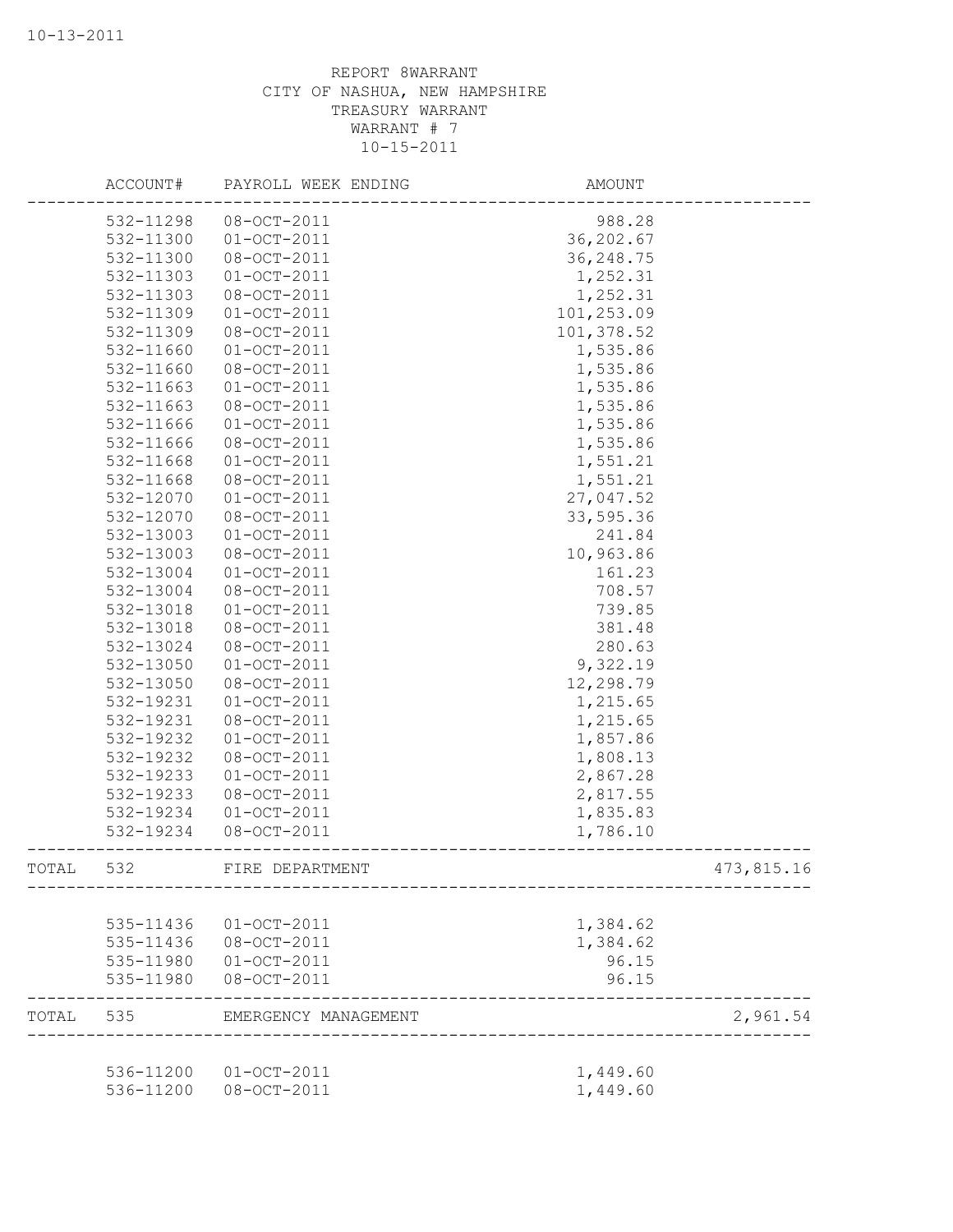|           |           | ACCOUNT# PAYROLL WEEK ENDING                         | AMOUNT                               |           |
|-----------|-----------|------------------------------------------------------|--------------------------------------|-----------|
|           |           | 536-12137 01-OCT-2011                                | 1,230.12                             |           |
|           |           | 536-12137  08-OCT-2011                               | 1,230.12                             |           |
|           |           | TOTAL 536 CITYWIDE COMMUNICATIONS                    | ________________________________     | 5,359.44  |
|           |           |                                                      |                                      |           |
|           | 541-11024 | 01-OCT-2011                                          | 396.53                               |           |
|           | 541-11024 | 08-OCT-2011                                          | 396.53                               |           |
|           | 541-11240 | $01 - OCT - 2011$                                    | 1,558.90                             |           |
|           | 541-11240 | 08-OCT-2011                                          | 1,558.91                             |           |
|           |           | 541-11346 01-OCT-2011                                | 437.48                               |           |
|           |           | 541-11346 08-OCT-2011                                | 437.48                               |           |
| TOTAL 541 |           | COMMUNITY SERVICES DIVISION                          | ____________________________________ | 4,785.83  |
|           |           |                                                      |                                      |           |
|           |           | 542-11024 01-OCT-2011                                | 660.88                               |           |
|           |           | 542-11024 08-OCT-2011                                | 660.88                               |           |
|           | 542-11484 | $01 - OCT - 2011$                                    | 156.80                               |           |
|           | 542-11484 | 08-OCT-2011                                          | 156.80                               |           |
|           | 542-11584 | $01 - OCT - 2011$                                    | 2,934.59                             |           |
|           |           | 542-11584 08-OCT-2011                                | 6,598.17                             |           |
|           |           | 542-12044 01-OCT-2011                                | 151.51                               |           |
|           |           | 542-12044 08-OCT-2011                                | 257.56                               |           |
| TOTAL     | 542       | COMMUNITY HEALTH                                     |                                      | 11,577.19 |
|           |           |                                                      |                                      |           |
|           | 543-11380 | 01-OCT-2011                                          | 993.15                               |           |
|           | 543-11380 | 08-OCT-2011                                          | 993.16                               |           |
|           | 543-11438 | $01-OCT-2011$                                        | 1,331.51                             |           |
|           | 543-11438 | 08-OCT-2011                                          | 1,331.51                             |           |
|           | 543-11602 | $01-0CT-2011$                                        | 914.39                               |           |
|           | 543-11602 | 08-OCT-2011                                          | 914.40                               |           |
|           | 543-11604 | $01 - OCT - 2011$                                    | 1,581.50                             |           |
|           | 543-11604 | $08 - OCT - 2011$                                    | 1,581.50                             |           |
|           | 543-11605 | $01 - OCT - 2011$                                    | 990.07                               |           |
|           | 543-11605 | 08-OCT-2011                                          | 990.07                               |           |
| TOTAL     | 543       | ENVIRONMENTAL HEALTH DEPT.<br>______________________ |                                      | 11,621.26 |
|           |           |                                                      |                                      |           |
|           | 544-11008 | $01 - OCT - 2011$                                    | 770.29                               |           |
|           | 544-11008 | $08 - OCT - 2011$                                    | 770.29                               |           |
|           | 544-11099 | $01-OCT-2011$                                        | 2,171.97                             |           |
|           | 544-11099 | 08-OCT-2011                                          | 2,171.97                             |           |
|           | 544-11112 | $01-OCT-2011$                                        | 881.66                               |           |
|           | 544-11112 | 08-OCT-2011                                          | 881.65                               |           |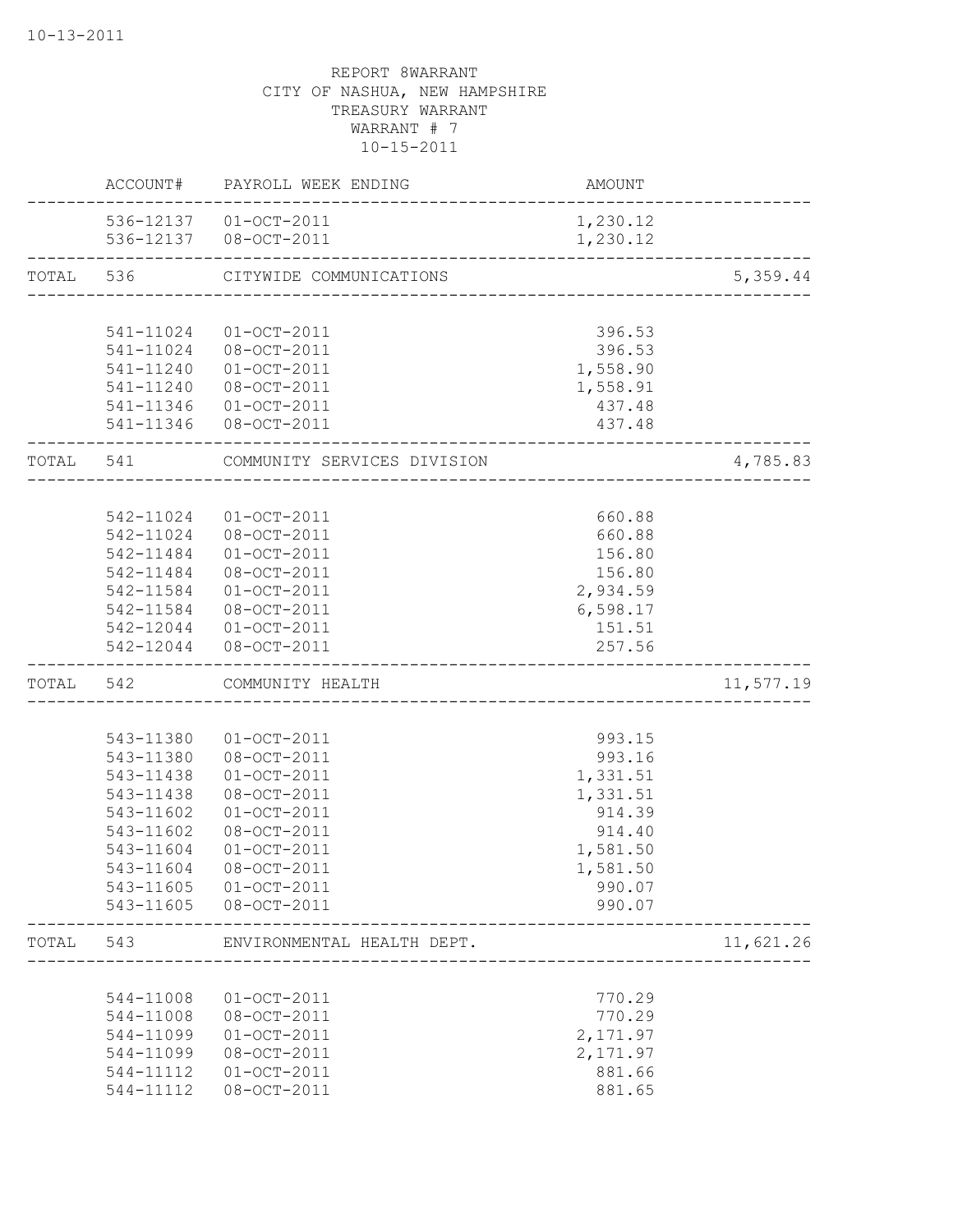|           |           | ACCOUNT# PAYROLL WEEK ENDING   | AMOUNT   |           |
|-----------|-----------|--------------------------------|----------|-----------|
|           | 544-11367 | $01 - OCT - 2011$              | 862.73   |           |
|           | 544-11367 | 08-OCT-2011                    | 862.73   |           |
|           | 544-11777 | $01 - OCT - 2011$              | 1,334.82 |           |
|           |           | 544-11777 08-OCT-2011          | 1,334.82 |           |
| TOTAL 544 |           | WELFARE ADMINISTRATION         |          | 12,042.93 |
|           |           |                                |          |           |
|           | 551-11024 | $01 - OCT - 2011$              | 639.71   |           |
|           | 551-11024 | 08-OCT-2011                    | 639.71   |           |
|           | 551-11057 | $01 - OCT - 2011$              | 920.69   |           |
|           | 551-11057 | 08-OCT-2011                    | 920.69   |           |
|           | 551-11094 | $01 - OCT - 2011$              | 313.78   |           |
|           | 551-11094 | 08-OCT-2011                    | 313.79   |           |
|           | 551-11097 | $01 - OCT - 2011$              | 1,101.98 |           |
|           | 551-11097 | 08-OCT-2011                    | 1,101.98 |           |
|           | 551-11211 | $01-0CT-2011$                  | 635.27   |           |
|           | 551-11211 | 08-OCT-2011                    | 635.27   |           |
|           | 551-11249 | $01-OCT-2011$                  | 1,359.29 |           |
|           | 551-11249 | 08-OCT-2011                    | 1,359.28 |           |
|           | 551-11268 | $01 - OCT - 2011$              | 650.13   |           |
|           | 551-11268 | 08-OCT-2011                    | 650.13   |           |
|           | 551-11273 | $01 - OCT - 2011$              | 1,735.80 |           |
|           | 551-11273 | 08-OCT-2011                    | 1,735.80 |           |
|           | 551-11435 | $01 - OCT - 2011$              | 941.42   |           |
|           | 551-11435 | 08-OCT-2011                    | 941.42   |           |
|           | 551-11462 | $01 - OCT - 2011$              | 1,059.21 |           |
|           | 551-11462 | 08-OCT-2011                    | 1,059.21 |           |
|           | 551-11620 | $01 - OCT - 2011$              | 1,190.53 |           |
|           | 551-11620 | 08-OCT-2011                    | 1,190.53 |           |
|           | 551-11638 | $01-0CT-2011$                  | 1,218.12 |           |
|           | 551-11638 | 08-OCT-2011                    | 1,218.12 |           |
|           | 551-13004 | $01 - OCT - 2011$              | 128.61   |           |
| TOTAL     | 551       | PUBLIC WORKS DIV & ENGINEERING |          | 23,660.47 |
|           |           |                                |          |           |
|           | 552-11024 | $01 - OCT - 2011$              | 706.26   |           |
|           | 552-11024 | 08-OCT-2011                    | 706.27   |           |
|           | 552-11077 | $01 - OCT - 2011$              | 1,338.13 |           |
|           | 552-11077 | 08-OCT-2011                    | 1,338.13 |           |
|           | 552-11087 | $01 - OCT - 2011$              | 840.40   |           |
|           | 552-11087 | 08-OCT-2011                    | 840.40   |           |
|           | 552-11143 | $01 - OCT - 2011$              | 878.00   |           |
|           | 552-11143 | 08-OCT-2011                    | 878.00   |           |
|           | 552-11324 | $01-0CT-2011$                  | 4,236.84 |           |
|           | 552-11324 | 08-OCT-2011                    | 4,236.84 |           |
|           | 552-11339 | $01-0CT-2011$                  | 2,425.76 |           |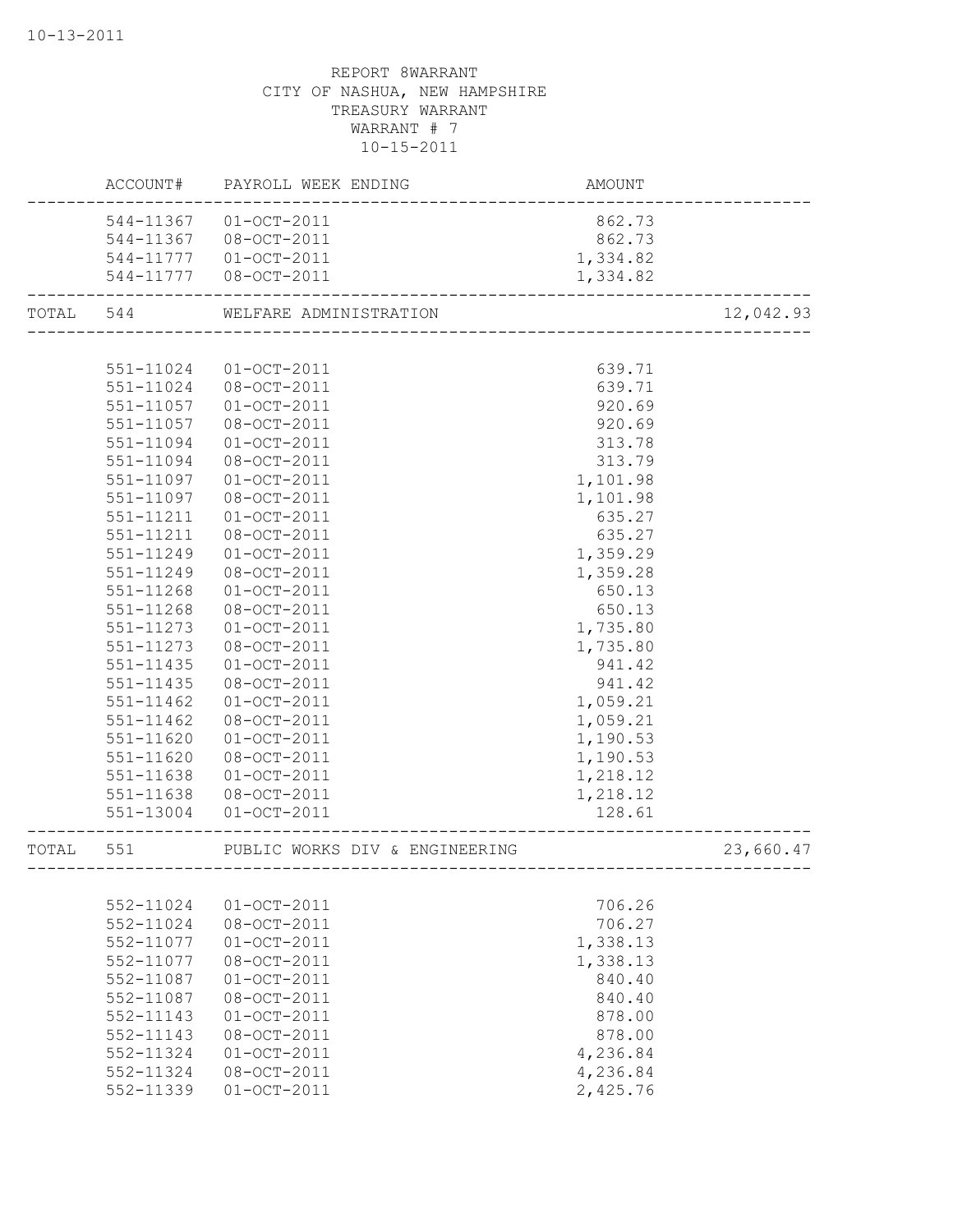|           | ACCOUNT#  | PAYROLL WEEK ENDING   | AMOUNT               |           |
|-----------|-----------|-----------------------|----------------------|-----------|
|           | 552-11339 | 08-OCT-2011           | 2,259.60             |           |
|           | 552-11342 | $01-0CT-2011$         | 790.81               |           |
|           | 552-11342 | 08-OCT-2011           | 790.80               |           |
|           | 552-11343 | $01-OCT-2011$         | 1,776.80             |           |
|           | 552-11343 | 08-OCT-2011           | 3,553.60             |           |
|           | 552-11407 | $01 - OCT - 2011$     | 5,469.60             |           |
|           | 552-11407 | 08-OCT-2011           | 5,469.60             |           |
|           | 552-11492 | $01-0CT-2011$         | 836.40               |           |
|           | 552-11492 | 08-OCT-2011           | 836.40               |           |
|           | 552-11562 | $01-0CT-2011$         | 420.52               |           |
|           | 552-11562 | 08-OCT-2011           | 420.52               |           |
|           | 552-11580 | $01-0CT-2011$         | 1,019.77             |           |
|           | 552-11580 | 08-OCT-2011           | 1,019.76             |           |
|           | 552-11672 | $01-0CT-2011$         | 1,575.29             |           |
|           | 552-11672 | 08-OCT-2011           | 1,575.29             |           |
|           | 552-11750 | $01-OCT-2011$         | 816.40               |           |
|           | 552-11750 | 08-OCT-2011           | 821.84               |           |
|           | 552-12156 | $01-OCT-2011$         | 775.00               |           |
|           | 552-12156 | 08-OCT-2011           | 720.00               |           |
|           | 552-13004 | $01 - OCT - 2011$     | 4,139.38             |           |
|           | 552-13004 | $08 - OCT - 2011$     | 3,027.47             |           |
| TOTAL 552 |           | PARKS AND RECREATION  | -------------------- | 56,539.88 |
|           |           |                       |                      |           |
|           | 553-11024 | $01-OCT-2011$         | 346.66               |           |
|           | 553-11024 | 08-OCT-2011           | 318.65               |           |
|           | 553-11078 | $01 - OCT - 2011$     | 1,374.43             |           |
|           | 553-11078 | 08-OCT-2011           | 1,374.43             |           |
|           | 553-11098 | $01-0CT-2011$         | 1,038.42             |           |
|           | 553-11098 | 08-OCT-2011           | 1,038.42             |           |
|           | 553-11169 | $01-0CT-2011$         | 1,071.45             |           |
|           | 553-11169 | 08-OCT-2011           | 1,071.45             |           |
|           | 553-11192 | $01 - OCT - 2011$     | 977.05               |           |
|           | 553-11192 | 08-OCT-2011           | 977.06               |           |
|           |           | 553-11279 01-OCT-2011 | 6,180.65             |           |
|           | 553-11279 | $08 - OCT - 2011$     | 6,180.65             |           |
|           | 553-11327 | $01 - OCT - 2011$     | 4,236.84             |           |
|           | 553-11327 | 08-OCT-2011           | 4,236.84             |           |
|           | 553-11375 | $01 - OCT - 2011$     | 3,669.83             |           |
|           | 553-11375 | $08 - OCT - 2011$     | 1,933.20             |           |
|           | 553-11465 | $01 - OCT - 2011$     | 3,345.60             |           |
|           | 553-11465 | $08 - OCT - 2011$     | 3,345.60             |           |
|           | 553-11474 | $01 - OCT - 2011$     | 3,856.81             |           |
|           | 553-11474 | $08 - OCT - 2011$     | 3,856.80             |           |
|           | 553-11475 | $01 - OCT - 2011$     | 2,931.60             |           |
|           | 553-11475 | 08-OCT-2011           | 2,931.61             |           |
|           | 553-11477 | $01 - OCT - 2011$     | 1,756.00             |           |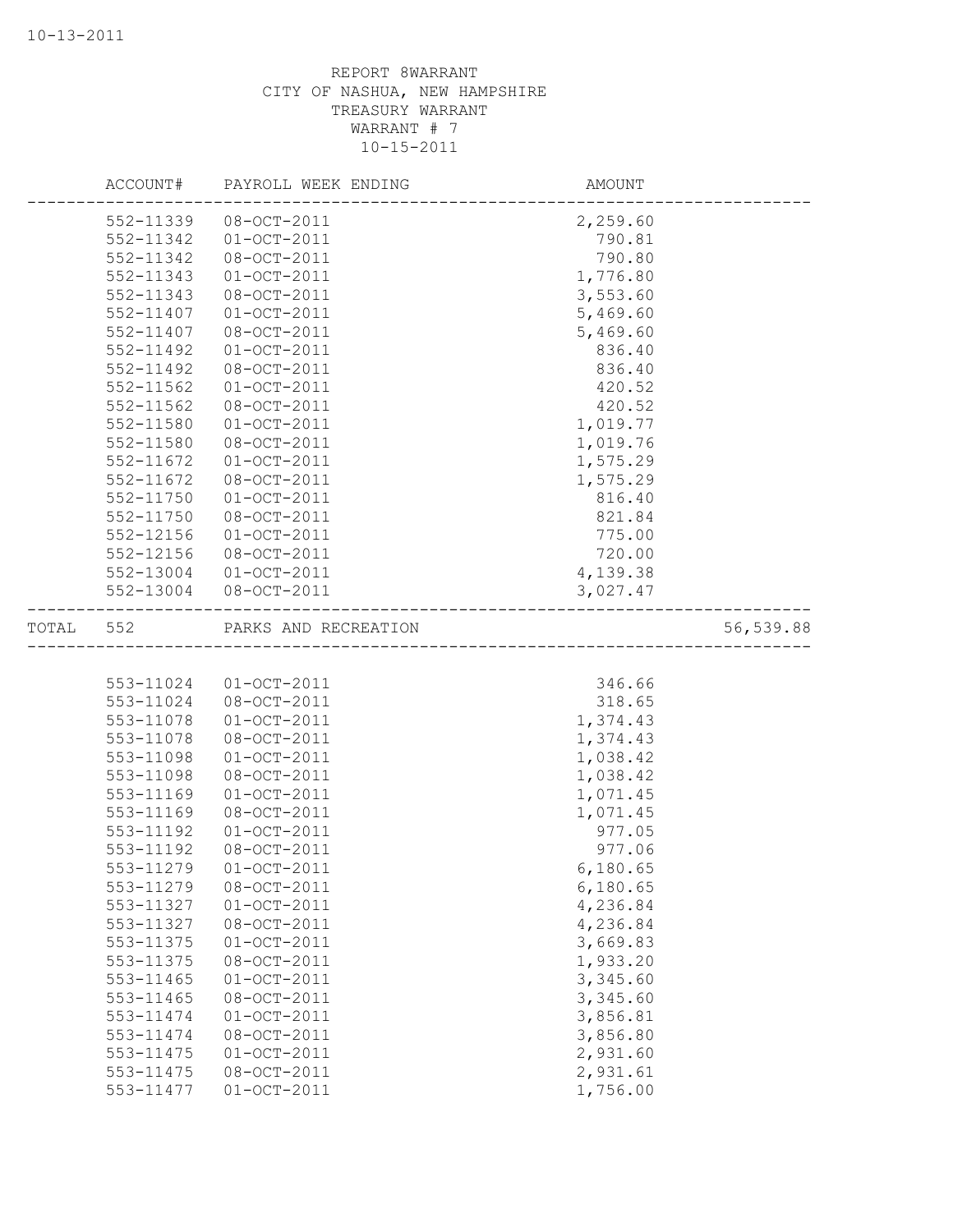|       | ACCOUNT#  | PAYROLL WEEK ENDING | AMOUNT     |           |
|-------|-----------|---------------------|------------|-----------|
|       | 553-11477 | 08-OCT-2011         | 1,756.00   |           |
|       | 553-11478 | $01 - OCT - 2011$   | 882.00     |           |
|       | 553-11478 | 08-OCT-2011         | 882.00     |           |
|       | 553-11648 | $01 - OCT - 2011$   | 880.84     |           |
|       | 553-11648 | 08-OCT-2011         | 901.13     |           |
|       | 553-11678 | $01 - OCT - 2011$   | 1,493.12   |           |
|       | 553-11678 | 08-OCT-2011         | 1,493.12   |           |
|       | 553-11759 | $01 - OCT - 2011$   | 12, 134.64 |           |
|       | 553-11759 | 08-OCT-2011         | 11,732.28  |           |
|       | 553-11771 | $01 - OCT - 2011$   | 950.80     |           |
|       | 553-11771 | 08-OCT-2011         | 1,901.60   |           |
|       | 553-13004 | $01-OCT-2011$       | 461.27     |           |
|       | 553-13004 | 08-OCT-2011         | 1,057.19   |           |
|       | 553-17001 | $01 - OCT - 2011$   | 300.00     |           |
|       | 553-17010 | $01 - OCT - 2011$   | 1,100.00   |           |
| TOTAL | 553       | STREET DEPARTMENT   |            | 95,976.04 |
|       |           |                     |            |           |
|       | 555-11024 | $01 - OCT - 2011$   | 346.66     |           |
|       | 555-11024 | 08-OCT-2011         | 318.66     |           |
|       | 555-11058 | $01 - OCT - 2011$   | 1,019.77   |           |
|       | 555-11058 | 08-OCT-2011         | 1,019.77   |           |
|       | 555-11461 | $01 - OCT - 2011$   | 1,541.28   |           |
|       | 555-11461 | 08-OCT-2011         | 1,541.28   |           |
|       | 555-11505 | $01 - OCT - 2011$   | 1,225.81   |           |
|       | 555-11505 | 08-OCT-2011         | 1,225.81   |           |
|       | 555-11639 | $01 - OCT - 2011$   | 836.40     |           |
|       | 555-11639 | 08-OCT-2011         | 836.40     |           |
|       | 555-11640 | $01 - OCT - 2011$   | 790.64     |           |
|       | 555-11640 | 08-OCT-2011         | 779.20     |           |
|       | 555-11738 | $01 - OCT - 2011$   | 2,000.00   |           |
|       | 555-11738 | 08-OCT-2011         | 2,000.00   |           |
|       | 555-11745 | $01-0CT-2011$       | 831.60     |           |
|       | 555-11745 | 08-OCT-2011         | 831.60     |           |
|       | 555-11746 | 01-OCT-2011         | 1,179.38   |           |
|       | 555-11746 | 08-OCT-2011         | 1,179.38   |           |
|       | 555-13004 | $01-0CT-2011$       | 365.58     |           |
|       | 555-13004 | 08-OCT-2011         | 112.50     |           |
|       | 555-13068 | $01 - OCT - 2011$   | 263.37     |           |
|       | 555-13068 | 08-OCT-2011         | 263.15     |           |
| TOTAL | 555       | TRAFFIC DEPARTMENT  |            | 20,508.24 |
|       |           |                     |            |           |
|       | 557-11024 | $01 - OCT - 2011$   | 639.71     |           |
|       | 557-11024 | 08-OCT-2011         | 639.71     |           |
|       | 557-11161 | $01 - OCT - 2011$   | 1,268.16   |           |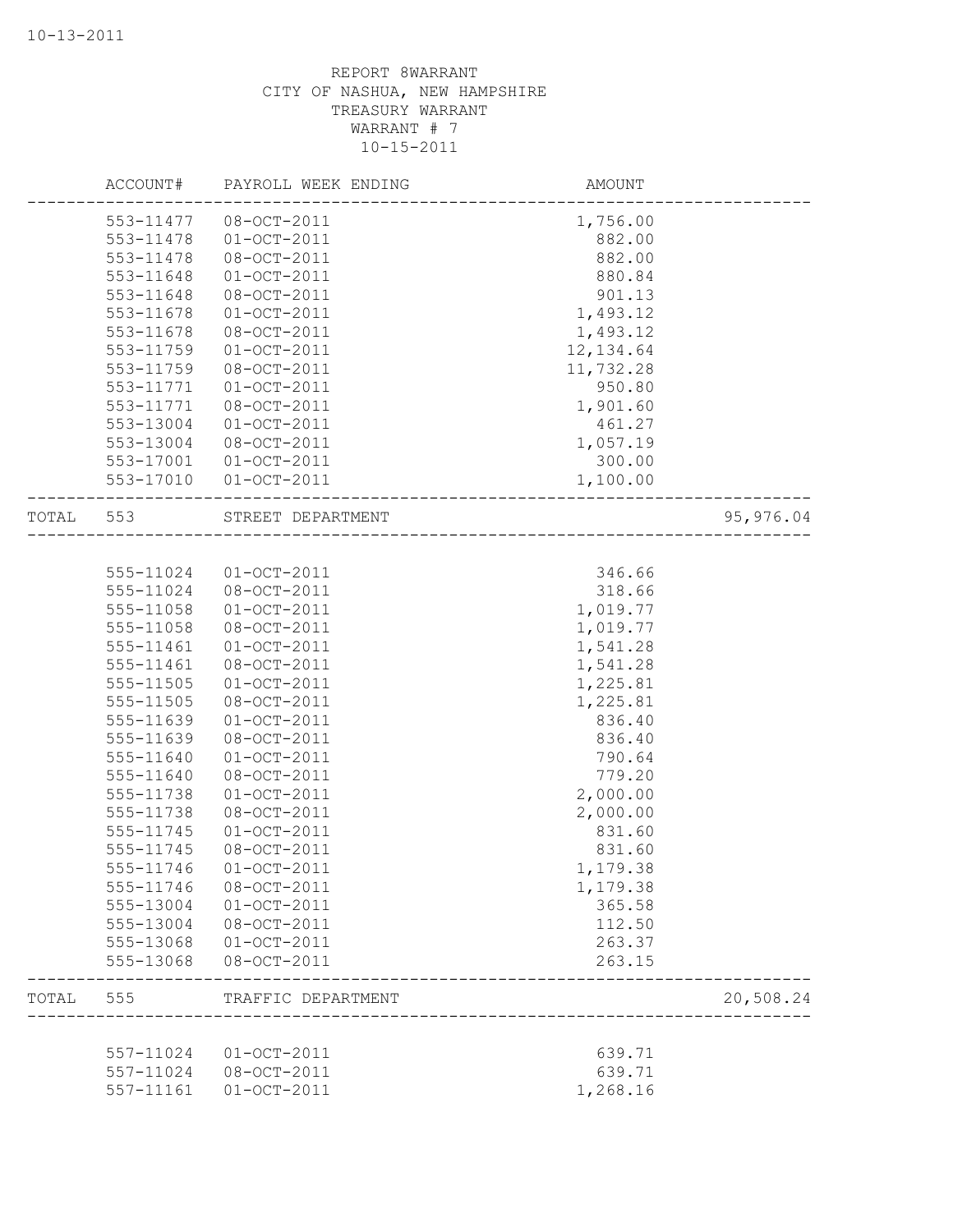|       | ACCOUNT#               | PAYROLL WEEK ENDING              | AMOUNT                         |           |
|-------|------------------------|----------------------------------|--------------------------------|-----------|
|       | 557-11161              | 08-OCT-2011                      | 1,268.16                       |           |
|       | 557-11751              | $01 - OCT - 2011$                | 72.86                          |           |
|       | 557-11751              | 08-OCT-2011                      | 72.86                          |           |
|       | 557-13004              | 08-OCT-2011                      | 71.97                          |           |
|       | 557-31050              | $01 - OCT - 2011$                | 34.00                          |           |
| TOTAL | 557                    | PARKING LOTS                     | --------------------------     | 4,067.43  |
|       |                        | 560-11345 08-OCT-2011            | $-74.59$                       |           |
|       |                        | 560-12153 01-OCT-2011            | 199.95                         |           |
|       | 560-12153              | 08-OCT-2011                      | 283.48                         |           |
| TOTAL | 560                    | PINE WOOD CEMETERY               | ______________________________ | 408.84    |
|       |                        |                                  |                                |           |
|       | 561-11345              | $01 - OCT - 2011$                | 1,247.10                       |           |
|       | 561-11345              | 08-OCT-2011                      | 1,247.10                       |           |
|       | 561-11651              | $01-OCT-2011$                    | 890.19                         |           |
|       | 561-11651              | 08-OCT-2011                      | 890.19                         |           |
|       | 561-11658              | $01 - OCT - 2011$                | 1,080.99                       |           |
|       | 561-11658              | 08-OCT-2011                      | 1,080.99                       |           |
|       | 561-12153              | $01-0CT-2011$                    | 400.00                         |           |
|       | 561-12153              | 08-OCT-2011                      | 400.00                         |           |
|       |                        | 561-13004 01-OCT-2011            | 210.46                         |           |
|       | 561-13004              | 08-OCT-2011                      | 180.40                         |           |
| TOTAL | 561                    | EDGEWOOD CEMETERY                |                                | 7,627.42  |
|       |                        |                                  |                                |           |
|       | 563-11345<br>563-11345 | $01 - OCT - 2011$<br>08-OCT-2011 | 1,079.52<br>1,199.09           |           |
|       | 563-11651              | $01-OCT-2011$                    | 792.54                         |           |
|       | 563-11651              | 08-OCT-2011                      | 634.04                         |           |
|       | 563-11657              | $01-0CT-2011$                    | 990.49                         |           |
|       | 563-11657              | $08 - OCT - 2011$                | 990.49                         |           |
|       | 563-12153              | $01-0CT-2011$                    | 240.00                         |           |
|       | 563-12153              | 08-OCT-2011                      | 350.00                         |           |
| TOTAL | 563                    | WOODLAWN CEMETERY                |                                | 6, 276.17 |
|       |                        |                                  |                                |           |
|       | 571-11024              | $01-0CT-2011$                    | 639.71                         |           |
|       | 571-11024              | 08-OCT-2011                      | 639.71                         |           |
|       | 571-11237              | $01-OCT-2011$                    | 2,059.24                       |           |
|       | 571-11237              | 08-OCT-2011                      | 2,059.23                       |           |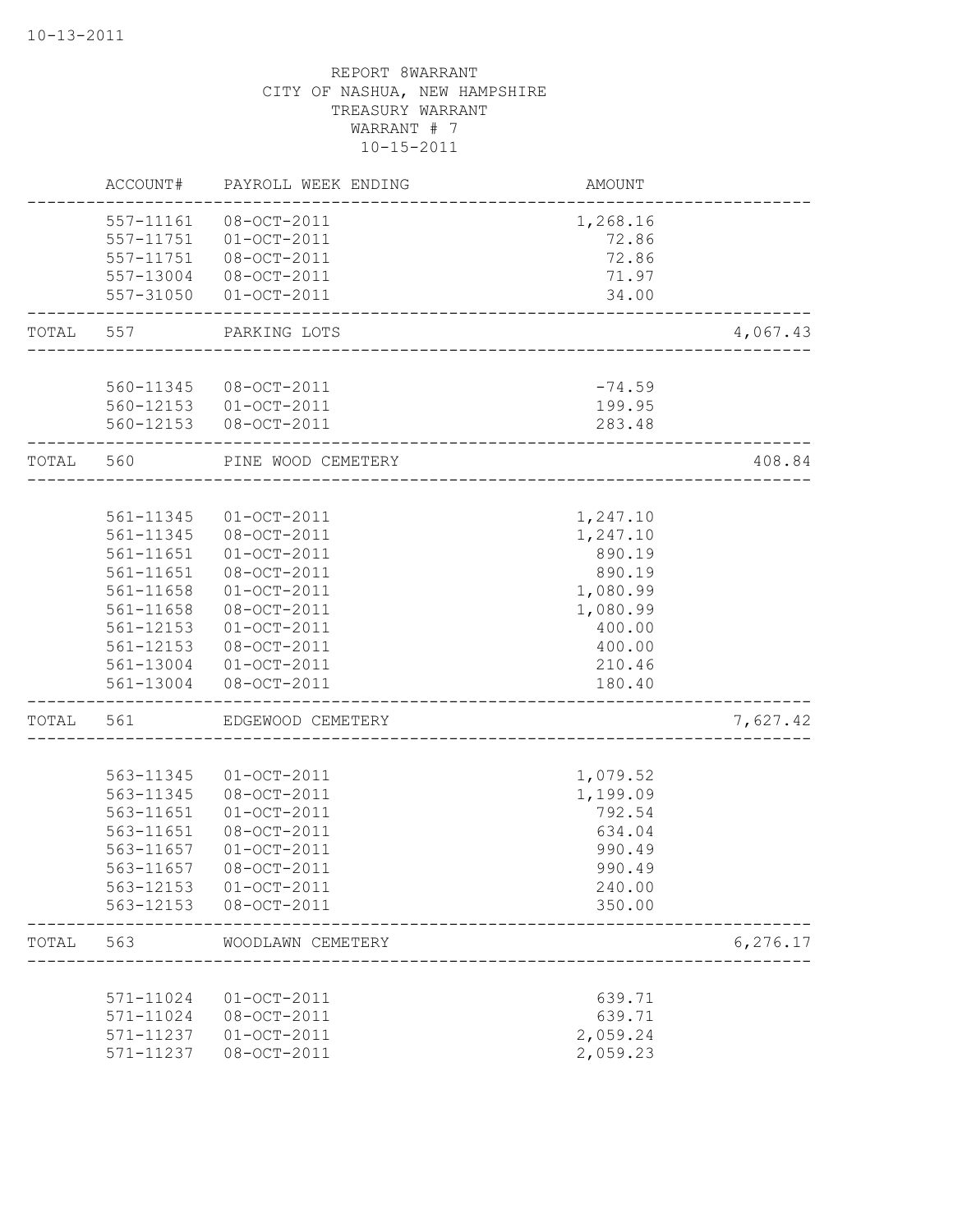|           |           | ACCOUNT# PAYROLL WEEK ENDING | AMOUNT                   |           |
|-----------|-----------|------------------------------|--------------------------|-----------|
| TOTAL 571 |           | COMMUNITY DEVELOPMENT        |                          | 5,397.89  |
|           |           |                              | ------------------------ |           |
|           | 572-11024 | $01-OCT-2011$                | 672.17                   |           |
|           | 572-11024 | 08-OCT-2011                  | 672.17                   |           |
|           | 572-11215 | $01-OCT-2011$                | 3,727.01                 |           |
|           | 572-11215 | 08-OCT-2011                  | 3,727.01                 |           |
|           | 572-11238 | $01 - OCT - 2011$            | 882.38                   |           |
|           | 572-11238 | 08-OCT-2011                  | 882.38                   |           |
|           | 572-11450 | $01-OCT-2011$                | 1,780.04                 |           |
|           | 572-11450 | 08-OCT-2011                  | 1,780.05                 |           |
|           | 572-11522 | $01 - OCT - 2011$            | 858.42                   |           |
|           | 572-11522 | 08-OCT-2011                  | 858.42                   |           |
|           | 572-11525 | $01 - OCT - 2011$            | 1,058.00                 |           |
|           | 572-11525 | 08-OCT-2011                  | 1,058.00                 |           |
|           | 572-58005 | $01-OCT-2011$                | 200.00                   |           |
|           | 572-58005 | 08-OCT-2011                  | 100.00                   |           |
|           |           | 572-98046 01-OCT-2011        | 120.00                   |           |
| TOTAL 572 |           | PLANNING DEPARTMENT          |                          | 18,376.05 |
|           |           |                              |                          |           |
|           |           | 573-11444 01-OCT-2011        | 1,715.72                 |           |
|           |           | 573-11444 08-OCT-2011        | 1,715.72                 |           |
|           |           | 573-12029 01-OCT-2011        | 370.43                   |           |
|           |           | 573-12029 08-OCT-2011        | 370.43                   |           |
|           | TOTAL 573 | ECONOMIC DEVELOPMENT         | __________________       | 4,172.30  |
|           |           |                              |                          |           |
|           | 575-11032 | $01 - OCT - 2011$            | 742.01                   |           |
|           | 575-11032 | 08-OCT-2011                  | 742.01                   |           |
|           | 575-11042 | $01 - OCT - 2011$            | 1,478.66                 |           |
|           | 575-11042 | 08-OCT-2011                  | 1,478.66                 |           |
|           | 575-11189 | $01 - OCT - 2011$            | 1,135.75                 |           |
|           | 575-11189 | $08 - OCT - 2011$            | 1,135.75                 |           |
|           | 575-11246 | $01-0CT-2011$                | 1,735.55                 |           |
|           | 575-11246 | 08-OCT-2011                  | 1,735.56                 |           |
|           | 575-11365 | $01 - OCT - 2011$            | 462.30                   |           |
|           | 575-11365 | 08-OCT-2011                  | 462.30                   |           |
|           | 575-11387 | $01 - OCT - 2011$            | 7,061.52                 |           |
|           | 575-11387 | 08-OCT-2011                  | 7,061.52                 |           |
|           | 575-11393 | $01-OCT-2011$                | 3,844.27                 |           |
|           | 575-11393 | 08-OCT-2011                  | 3,696.26                 |           |
|           | 575-11400 | $01 - OCT - 2011$            | 8,465.61                 |           |
|           | 575-11400 | 08-OCT-2011                  | 8,465.62                 |           |
|           | 575-11401 | $01-OCT-2011$                | 3,311.90                 |           |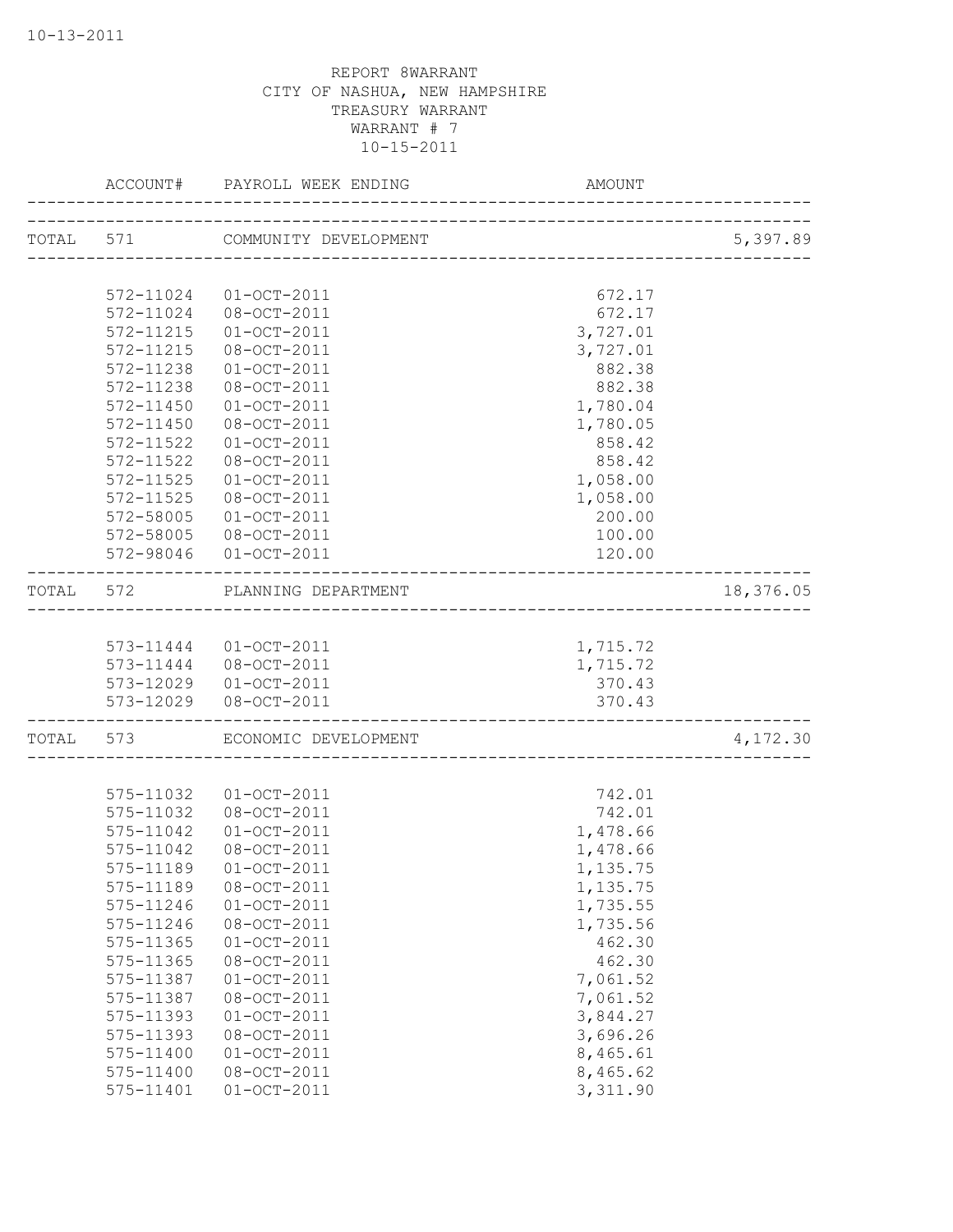|       | ACCOUNT#               | PAYROLL WEEK ENDING          | AMOUNT             |           |
|-------|------------------------|------------------------------|--------------------|-----------|
|       | 575-11401<br>575-11403 | 08-OCT-2011<br>$01-0CT-2011$ | 3,311.90<br>790.75 |           |
|       | 575-11403              | 08-OCT-2011                  | 790.75             |           |
|       | 575-11404              | $01-0CT-2011$                | 803.50             |           |
|       | 575-11404              | 08-OCT-2011                  | 803.50             |           |
|       | 575-11627              | $01-0CT-2011$                | 646.72             |           |
|       | 575-11627              | 08-OCT-2011                  | 646.72             |           |
|       | 575-12090              | $01-0CT-2011$                | 1,252.87           |           |
|       | 575-12090              | 08-OCT-2011                  | 1,252.87           |           |
|       | 575-12114              | $01-0CT-2011$                | 1,569.69           |           |
|       | 575-12114              | 08-OCT-2011                  | 1,542.72           |           |
|       | 575-13004              | $08 - OCT - 2011$            | 46.70              |           |
|       | 575-13035              | $01-OCT-2011$                | 1,216.26           |           |
|       | 575-13035              | 08-OCT-2011                  | 1,184.04           |           |
| TOTAL | 575                    | PUBLIC LIBRARIES             |                    | 68,874.24 |
|       |                        |                              |                    |           |
|       | 576-11059              | $01-0CT-2011$                | 1,094.55           |           |
|       | 576-11059              | 08-OCT-2011                  | 1,334.82           |           |
|       | 576-11221              | $01-0CT-2011$                | 1,092.14           |           |
|       | 576-11221              | 08-OCT-2011                  | 1,092.14           |           |
|       | 576-11315              | $01 - OCT - 2011$            | 762.16             |           |
|       | 576-11315              | 08-OCT-2011                  | 762.17             |           |
|       | 576-11361              | $01 - OCT - 2011$            | 3, 113.66          |           |
|       | 576-11361              | 08-OCT-2011                  | 3, 113.65          |           |
|       | 576-11362              | $01-0CT-2011$                | 1, 114.73          |           |
|       | 576-11362              | 08-OCT-2011                  | 1, 114.74          |           |
|       | 576-12045              | $01 - OCT - 2011$            | 304.27             |           |
|       | 576-12045              | 08-OCT-2011                  | 304.26             |           |
|       | 576-12134              | $01-0CT-2011$                | 494.59             |           |
|       | 576-12134              | 08-OCT-2011                  | 494.59             |           |
|       | 576-12149              | $01 - OCT - 2011$            | 399.20             |           |
|       | 576-12149              | 08-OCT-2011                  | 399.20             |           |
| TOTAL | 576                    | BUILDING DEPARTMENT          |                    | 16,990.87 |
|       | 577-11067              | $01-OCT-2011$                | 1,222.78           |           |
|       | 577-11067              | 08-OCT-2011                  | 1,222.78           |           |
|       | 577-11183              | $01-OCT-2011$                | 1,894.23           |           |
|       | 577-11183              | 08-OCT-2011                  | 1,894.23           |           |
| TOTAL | 577                    | CODE ENFORCEMENT             |                    | 6, 234.02 |

578-31050 01-OCT-2011 -34.00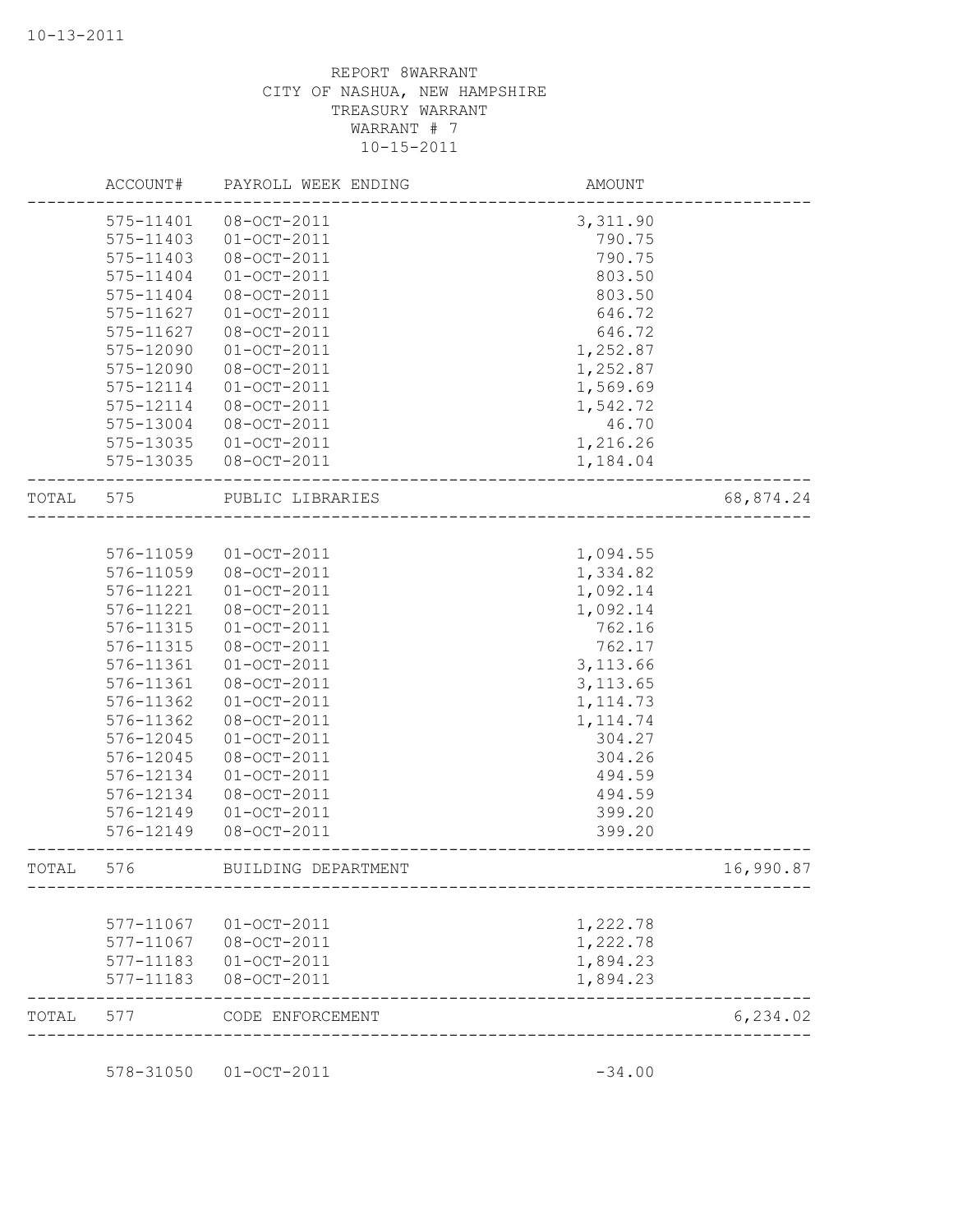|           |                        | ACCOUNT# PAYROLL WEEK ENDING | AMOUNT       |          |
|-----------|------------------------|------------------------------|--------------|----------|
| TOTAL 578 |                        |                              |              | $-34.00$ |
|           |                        |                              |              |          |
|           | 581-11012              | 08-OCT-2011                  | 3,791.85     |          |
|           | 581-11076              | 08-OCT-2011                  | 3,907.92     |          |
|           | 581-11081              | 08-OCT-2011                  | 10,261.23    |          |
|           | 581-11162              | $01 - OCT - 2011$            | 55,096.43    |          |
|           | 581-11162              | 08-OCT-2011                  | 53,097.56    |          |
|           | 581-11204              | $01 - OCT - 2011$            | 14,670.00    |          |
|           | 581-11204              | 08-OCT-2011                  | 12,922.80    |          |
|           | 581-11347              | 08-OCT-2011                  | 2,472.34     |          |
|           | 581-11348              | 08-OCT-2011                  | 87,068.91    |          |
|           | 581-11366              | $01 - OCT - 2011$            | 52,956.50    |          |
|           | 581-11366              | 08-OCT-2011                  | 54,741.56    |          |
|           | 581-11396              | 08-OCT-2011                  | 40,563.60    |          |
|           | 581-11402              | $01-OCT-2011$                | 3,569.71     |          |
|           | 581-11402              | 08-OCT-2011                  | 3,453.47     |          |
|           | 581-11408              | $01 - OCT - 2011$            | 18,422.40    |          |
|           | 581-11408              | 08-OCT-2011                  | 18, 422.41   |          |
|           |                        | 08-OCT-2011                  | 42,714.34    |          |
|           | 581-11486<br>581-11515 |                              |              |          |
|           |                        | 08-OCT-2011                  | 1,657.58     |          |
|           | 581-11570              | 08-OCT-2011                  | 65,045.92    |          |
|           | 581-11572              | 08-OCT-2011                  | 56,900.46    |          |
|           | 581-11579              | 08-OCT-2011                  | 41, 112.19   |          |
|           | 581-11628              | $01 - OCT - 2011$            | 3,923.60     |          |
|           | 581-11628              | 08-OCT-2011                  | 3,923.60     |          |
|           | 581-11675              | 08-OCT-2011                  | 5,223.46     |          |
|           | 581-11709              | 08-OCT-2011                  | 5,838.11     |          |
|           | 581-11726              | 08-OCT-2011                  | 1,695,631.32 |          |
|           | 581-11800              | 08-OCT-2011                  | 36,188.00    |          |
|           | 581-11801              | $01-0CT-2011$                | 274.50       |          |
|           | 581-11801              | 08-OCT-2011                  | 19, 145. 31  |          |
|           | 581-11802              | 08-OCT-2011                  | 12,648.84    |          |
|           | 581-11803              | $01-OCT-2011$                | 731.55       |          |
|           | 581-11803              | 08-OCT-2011                  | 14,566.33    |          |
|           | 581-11805              | 08-OCT-2011                  | 27,754.37    |          |
|           | 581-11812              | 08-OCT-2011                  | 2,693.54     |          |
|           | 581-11830              | 08-OCT-2011                  | 5,853.96     |          |
|           | 581-11845              | $01-OCT-2011$                | 289.35       |          |
|           | 581-11845              | 08-OCT-2011                  | 289.35       |          |
|           | 581-11850              | $01 - OCT - 2011$            | 1,914.46     |          |
|           | 581-11850              | 08-OCT-2011                  | 1,914.45     |          |
|           | 581-11860              | 08-OCT-2011                  | 4,256.52     |          |
|           | 581-12021              | $01-OCT-2011$                | 24.00        |          |
|           | 581-12021              | 08-OCT-2011                  | 1,782.01     |          |
|           | 581-12060              | $01 - OCT - 2011$            | 2,898.12     |          |
|           | 581-12060              | 08-OCT-2011                  | 2,893.53     |          |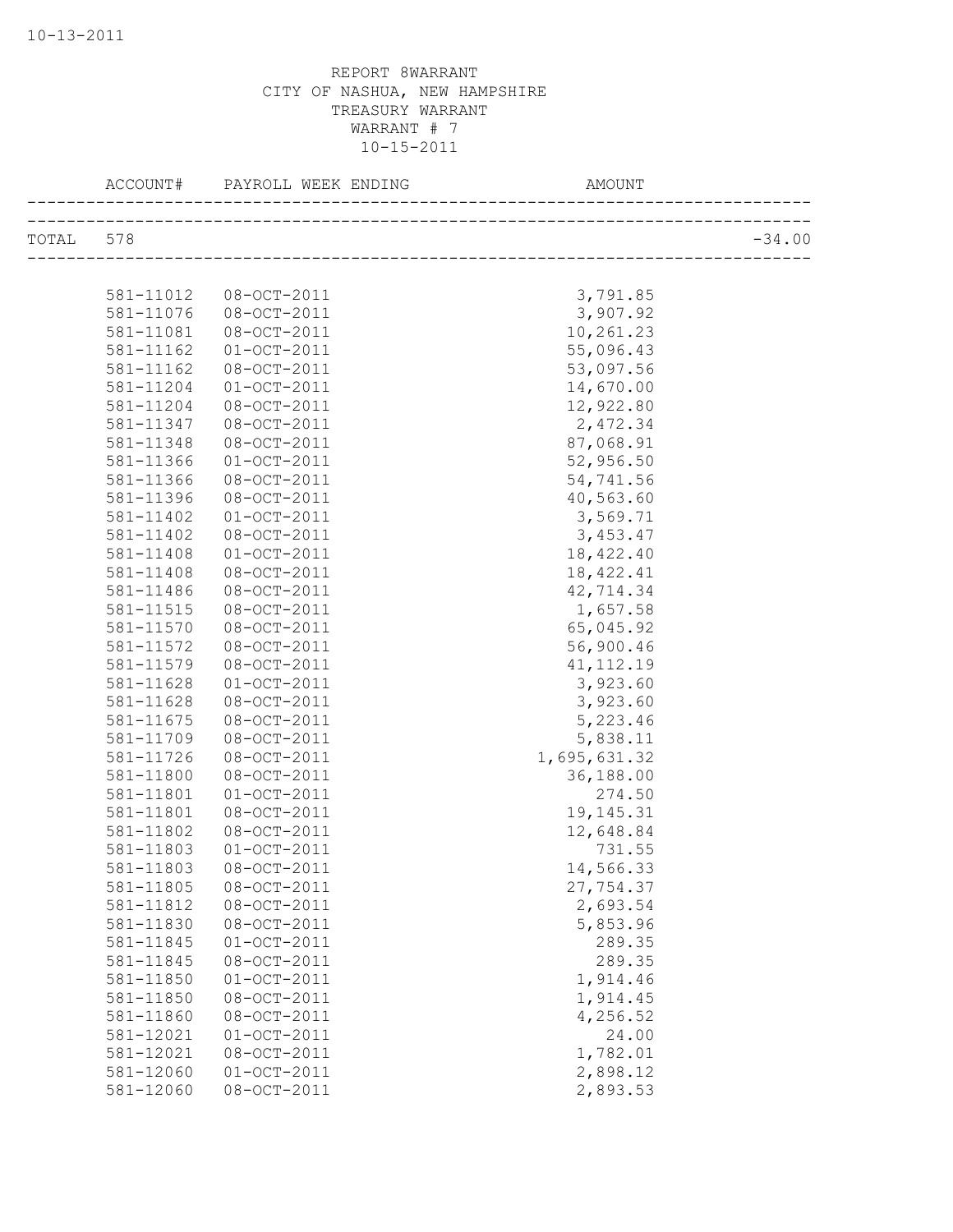|       | ACCOUNT#  | PAYROLL WEEK ENDING | <b>AMOUNT</b> |              |
|-------|-----------|---------------------|---------------|--------------|
|       | 581-12078 | $01 - OCT - 2011$   | 500.00        |              |
|       | 581-12078 | 08-OCT-2011         | 2,112.50      |              |
|       | 581-12081 | 08-OCT-2011         | 2,463.73      |              |
|       | 581-12084 | $01-OCT-2011$       | 2,500.00      |              |
|       | 581-12084 | 08-OCT-2011         | 2,262.50      |              |
|       | 581-12111 | $01-OCT-2011$       | 154,048.58    |              |
|       | 581-12111 | 08-OCT-2011         | 152,840.03    |              |
|       | 581-12112 | $01-0CT-2011$       | 6,831.52      |              |
|       | 581-12112 | 08-OCT-2011         | 6,855.38      |              |
|       | 581-12126 | $01 - OCT - 2011$   | 4,392.96      |              |
|       | 581-12126 | 08-OCT-2011         | 4,445.68      |              |
|       | 581-12135 | $01-OCT-2011$       | 4,611.72      |              |
|       | 581-12135 | 08-OCT-2011         | 5,306.90      |              |
|       | 581-12136 | $01 - OCT - 2011$   | 853.87        |              |
|       | 581-12136 | 08-OCT-2011         | 748.81        |              |
|       | 581-12138 | $01-OCT-2011$       | 1,078.20      |              |
|       | 581-12138 | 08-OCT-2011         | 1,102.16      |              |
|       | 581-12141 | $01-OCT-2011$       | 200.00        |              |
|       | 581-12153 | $01-0CT-2011$       | 30.00         |              |
|       | 581-12198 | 08-OCT-2011         | 37,598.76     |              |
|       | 581-12201 | $01-OCT-2011$       | 21,712.52     |              |
|       | 581-12201 | 08-OCT-2011         | 22,863.03     |              |
|       | 581-13004 | $01 - OCT - 2011$   | 235.33        |              |
|       | 581-13004 | 08-OCT-2011         | 325.00        |              |
|       | 581-13021 | $01-0CT-2011$       | 650.93        |              |
|       | 581-13021 | 08-OCT-2011         | 561.92        |              |
|       | 581-13032 | $01-OCT-2011$       | 1,033.73      |              |
|       | 581-13032 | 08-OCT-2011         | 881.42        |              |
|       | 581-13120 | $01 - OCT - 2011$   | 2,520.59      |              |
|       | 581-13120 | 08-OCT-2011         | 5,993.77      |              |
|       | 581-13133 | $01 - OCT - 2011$   | 475.00        |              |
|       | 581-13133 | 08-OCT-2011         | 900.00        |              |
|       | 581-13137 | 08-OCT-2011         | 140.00        |              |
|       | 581-19000 | 08-OCT-2011         | 8,200.91      |              |
|       | 581-19210 | 08-OCT-2011         | 28,397.96     |              |
|       | 581-19544 | 08-OCT-2011         | 44.30         |              |
| TOTAL | 581       |                     |               | 2,979,227.17 |
|       |           |                     |               |              |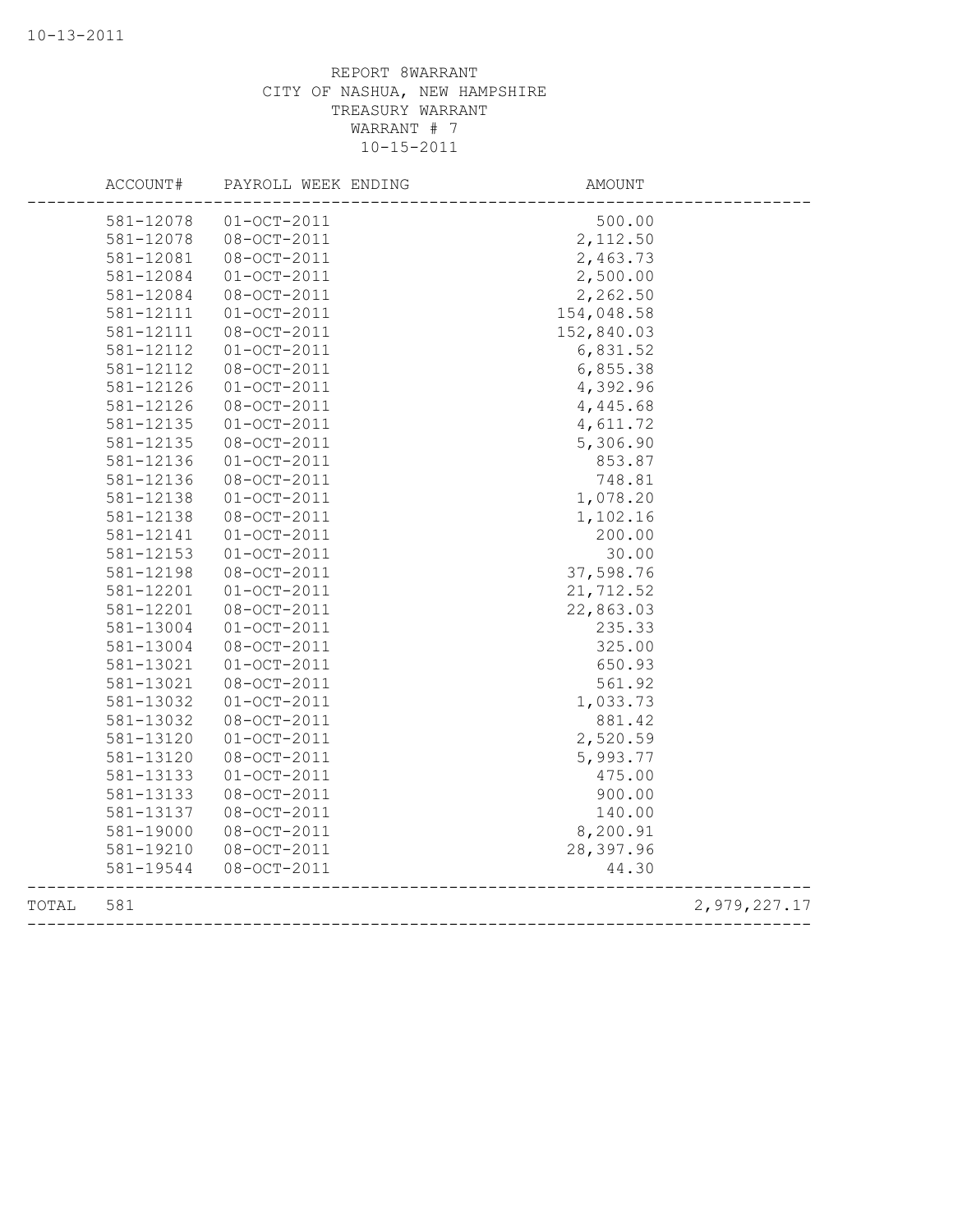| TOTAL |                                     | 792 CPF-WASTEWATER USER FUND                    |                            | 733.82   |
|-------|-------------------------------------|-------------------------------------------------|----------------------------|----------|
|       | 792-13004<br>792-13004<br>792-13004 | 01-OCT-2011<br>$01 - OCT - 2011$<br>08-OCT-2011 | 279.99<br>205.88<br>247.95 |          |
|       | TOTAL 753                           | CPF-STREET DEPT                                 |                            |          |
|       | 753-11468<br>753-11468              | 01-OCT-2011<br>08-OCT-2011                      |                            |          |
| TOTAL |                                     | 722 CPF-INFORMATION TECHNOLOGY                  |                            | 2,637.01 |
|       | 722-12890                           | $01 - OCT - 2011$<br>722-12890 08-OCT-2011      | 1,280.75<br>1,356.26       |          |
|       | ACCOUNT#                            | PAYROLL WEEK ENDING                             | AMOUNT                     |          |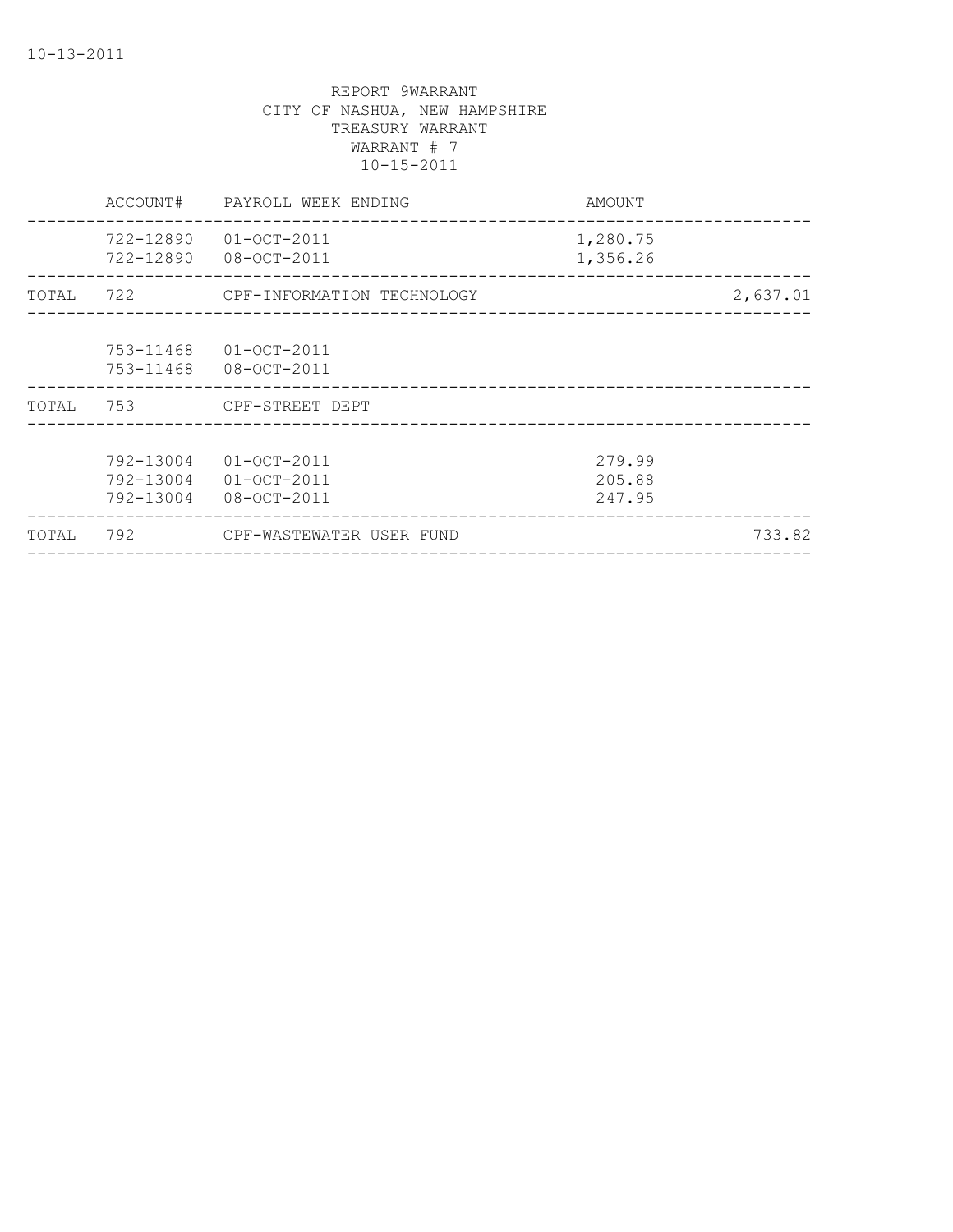| ACCOUNT#  | PAYROLL WEEK ENDING   | AMOUNT    |  |
|-----------|-----------------------|-----------|--|
|           | 801-11008 01-OCT-2011 | 608.42    |  |
| 801-11008 | 08-OCT-2011           | 608.42    |  |
| 801-11024 | $01 - OCT - 2011$     | 639.71    |  |
| 801-11024 | 08-OCT-2011           | 639.71    |  |
| 801-11064 | $01 - OCT - 2011$     | 145.36    |  |
| 801-11064 | 08-OCT-2011           | 145.36    |  |
| 801-11094 | $01 - OCT - 2011$     | 104.59    |  |
| 801-11094 | 08-OCT-2011           | 104.60    |  |
| 801-11190 | $01 - OCT - 2011$     | 421.44    |  |
| 801-11190 | 08-OCT-2011           | 421.45    |  |
| 801-11193 | $01 - OCT - 2011$     | 1,025.44  |  |
| 801-11193 | 08-OCT-2011           | 1,025.44  |  |
| 801-11211 | $01 - OCT - 2011$     | 70.59     |  |
| 801-11211 | 08-OCT-2011           | 70.59     |  |
| 801-11222 | $01 - OCT - 2011$     | 218.59    |  |
| 801-11222 | $08 - OCT - 2011$     | 218.59    |  |
| 801-11249 | $01 - OCT - 2011$     | 194.19    |  |
| 801-11249 | 08-OCT-2011           | 194.19    |  |
| 801-11268 | $01 - OCT - 2011$     | 139.32    |  |
| 801-11268 | 08-OCT-2011           | 139.31    |  |
| 801-11271 | $01 - OCT - 2011$     | 1,190.53  |  |
| 801-11271 | 08-OCT-2011           | 1,190.53  |  |
| 801-11276 | $01-0CT-2011$         | 4,899.30  |  |
| 801-11276 | 08-OCT-2011           | 5,340.30  |  |
| 801-11289 | $01 - OCT - 2011$     | 350.06    |  |
| 801-11289 | 08-OCT-2011           | 350.06    |  |
| 801-11431 | $01-0CT-2011$         | 194.45    |  |
| 801-11431 | 08-OCT-2011           | 194.45    |  |
| 801-11435 | $01 - OCT - 2011$     | 282.43    |  |
| 801-11435 | 08-OCT-2011           | 282.43    |  |
| 801-11595 | $01 - OCT - 2011$     | 4,339.04  |  |
| 801-11595 | $01 - OCT - 2011$     | 4,153.99  |  |
| 801-11595 | 08-OCT-2011           | 5,677.76  |  |
| 801-11595 | 08-OCT-2011           | 4,153.99  |  |
| 801-11596 | $01 - OCT - 2011$     | 3,512.00  |  |
| 801-11596 | $08 - OCT - 2011$     | 3,512.00  |  |
| 801-11598 | $01 - OCT - 2011$     | 870.00    |  |
| 801-11598 | 08-OCT-2011           | 870.00    |  |
| 801-11599 | $01 - OCT - 2011$     | 1, 114.71 |  |
| 801-11599 | $01-0CT-2011$         | 1, 114.71 |  |
| 801-11599 | 08-OCT-2011           | 1, 114.71 |  |
| 801-11599 | 08-OCT-2011           | 1, 114.71 |  |
| 801-11606 | $01-0CT-2011$         | 829.24    |  |
| 801-11606 | 08-OCT-2011           | 725.29    |  |
| 801-11647 | $01 - OCT - 2011$     | 1,485.69  |  |
| 801-11647 | 08-OCT-2011           | 1,485.69  |  |
| 801-12594 | $01-0CT-2011$         | 4,472.00  |  |
| 801-12594 | 08-OCT-2011           | 4,160.00  |  |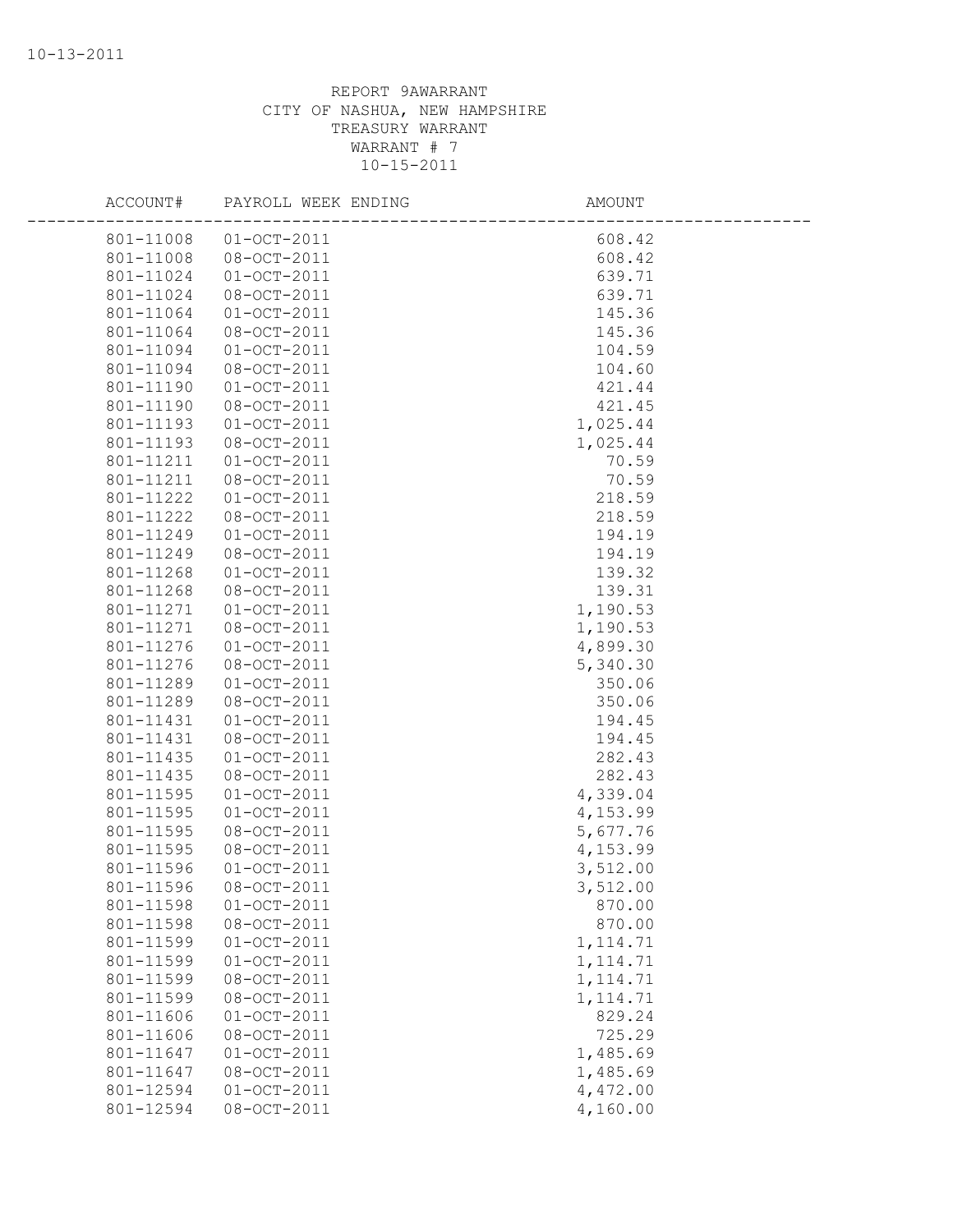|           | ACCOUNT#  | PAYROLL WEEK ENDING  | <b>AMOUNT</b> |           |
|-----------|-----------|----------------------|---------------|-----------|
|           | 801-13004 | $01 - OCT - 2011$    | 1,897.19      |           |
|           | 801-13004 | $01 - OCT - 2011$    | 1,537.55      |           |
|           | 801-13004 | $01-0CT-2011$        | 127.57        |           |
|           | 801-13004 | 08-OCT-2011          | 975.94        |           |
|           | 801-13004 | 08-OCT-2011          | 434.29        |           |
|           | 801-13004 | 08-OCT-2011          | 255.01        |           |
|           | 801-17001 | $01 - OCT - 2011$    | 300.00        |           |
|           | 801-17008 | 08-OCT-2011          | 900.00        |           |
| TOTAL 801 |           | SOLID WASTE DISPOSAL |               | 72,542.93 |
|           |           |                      |               |           |
|           | 802-11024 | $01 - OCT - 2011$    | 155.94        |           |
|           | 802-11024 | $01 - OCT - 2011$    | 623.77        |           |
|           | 802-11024 | 08-OCT-2011          | 155.94        |           |
|           | 802-11024 | 08-OCT-2011          | 623.77        |           |
|           | 802-11064 | $01 - OCT - 2011$    | 145.36        |           |
|           | 802-11064 | $01 - OCT - 2011$    | 145.36        |           |
|           | 802-11064 | 08-OCT-2011          | 145.36        |           |
|           | 802-11064 | 08-OCT-2011          | 145.36        |           |
|           | 802-11091 | $01 - OCT - 2011$    | 1,145.45      |           |
|           | 802-11091 | 08-OCT-2011          | 1,145.45      |           |
|           | 802-11092 | $01-0CT-2011$        | 825.60        |           |
|           | 802-11092 | 08-OCT-2011          | 1,631.60      |           |
|           | 802-11094 | $01 - OCT - 2011$    | 313.79        |           |
|           | 802-11094 | $01-0CT-2011$        | 313.78        |           |
|           | 802-11094 | 08-OCT-2011          | 313.77        |           |
|           | 802-11094 | 08-OCT-2011          | 313.79        |           |
|           | 802-11096 | $01-0CT-2011$        | 959.79        |           |
|           | 802-11096 | 08-OCT-2011          | 2,879.37      |           |
|           | 802-11102 | $01-0CT-2011$        | 987.91        |           |
|           | 802-11102 | 08-OCT-2011          | 1,105.33      |           |
|           | 802-11105 | $01 - OCT - 2011$    | 1,185.65      |           |
|           | 802-11105 | 08-OCT-2011          | 1, 111.46     |           |
|           | 802-11124 | $01-0CT-2011$        | 760.65        |           |
|           | 802-11124 | $08 - OCT - 2011$    | 760.65        |           |
|           | 802-11155 | $01-0CT-2011$        | 1,072.93      |           |
|           | 802-11155 | 08-OCT-2011          | 1,050.42      |           |
|           | 802-11157 | $01 - OCT - 2011$    | 1,809.76      |           |
|           | 802-11157 | 08-OCT-2011          | 1,790.88      |           |
|           | 802-11158 | $01 - OCT - 2011$    | 942.40        |           |
|           | 802-11158 | 08-OCT-2011          | 942.40        |           |
|           | 802-11190 | $01 - OCT - 2011$    | 421.44        |           |
|           | 802-11190 | 08-OCT-2011          | 421.44        |           |
|           | 802-11211 | $01 - OCT - 2011$    | 282.34        |           |
|           | 802-11211 | $01 - OCT - 2011$    | 423.52        |           |
|           | 802-11211 | 08-OCT-2011          | 282.34        |           |
|           | 802-11211 | 08-OCT-2011          | 423.52        |           |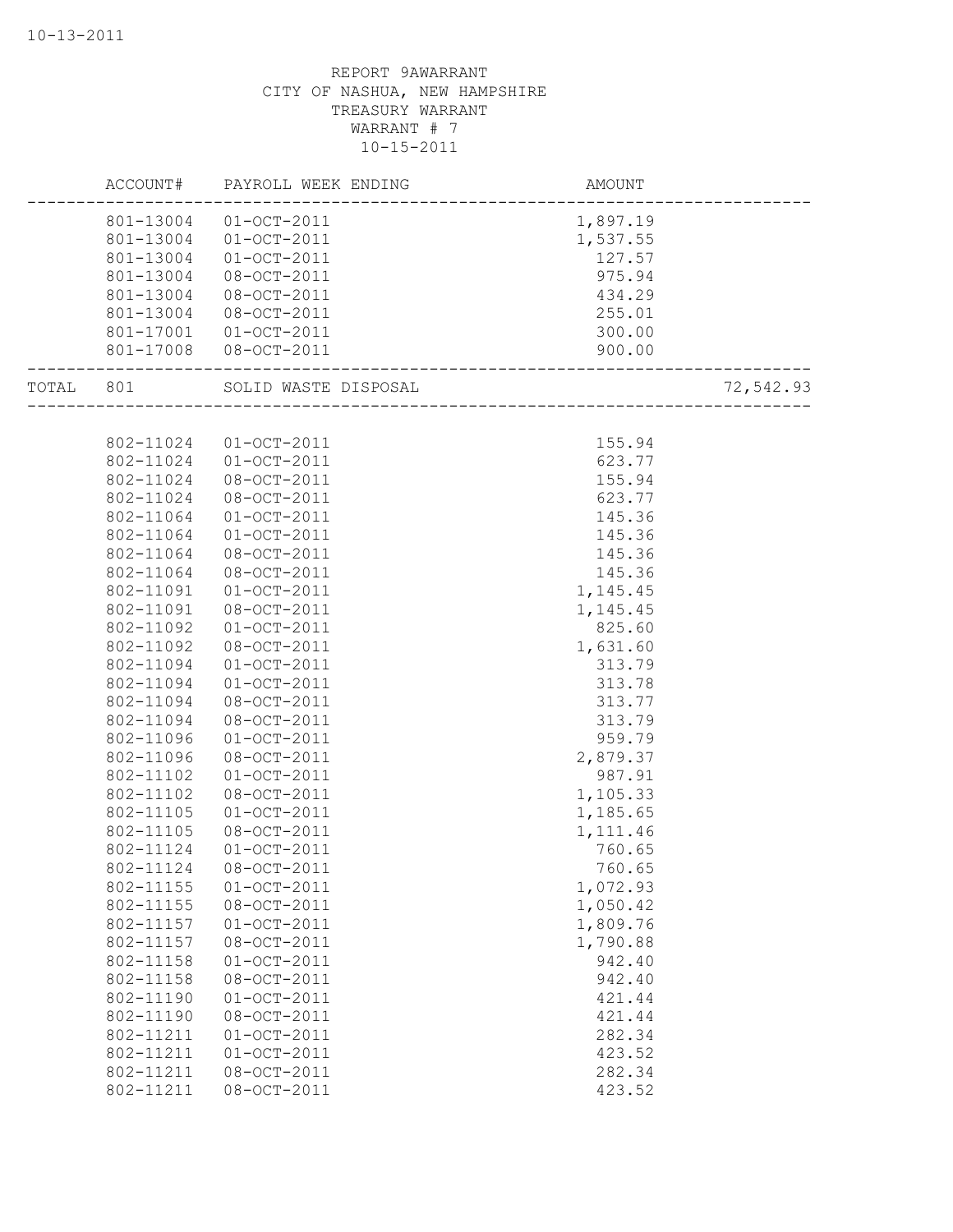| TOTAL | 802                    | SEWERAGE DISPOSAL SYSTEM         | -------------------  | 76,834.61 |
|-------|------------------------|----------------------------------|----------------------|-----------|
|       | 802-13004              | 08-OCT-2011                      | 3,327.31             |           |
|       | 802-13004              | 08-OCT-2011                      | 393.91               |           |
|       | 802-13004              | $01-0CT-2011$                    | 1,540.16             |           |
|       | 802-13004              | $01-0CT-2011$                    | 275.74               |           |
|       | 802-12154              | $01-0CT-2011$                    | 768.00               |           |
|       | 802-12154              | $01-0CT-2011$                    | 288.00               |           |
|       | 802-11764              | 08-OCT-2011                      | 1,225.81             |           |
|       | 802-11764              | $01 - OCT - 2011$                | 1,225.81             |           |
|       | 802-11681              | 08-OCT-2011                      | 1,304.18             |           |
|       | 802-11681              | 08-OCT-2011                      | 326.04               |           |
|       | 802-11681              | $01 - OCT - 2011$                | 1,304.18             |           |
|       | 802-11681              | $01-0CT-2011$                    | 326.04               |           |
|       | 802-11514              | 08-OCT-2011                      | 3,036.40             |           |
|       | 802-11514              | $01-0CT-2011$                    | 3,036.40             |           |
|       | 802-11513              | 08-OCT-2011                      | 6,107.47             |           |
|       | 802-11513              | $01 - OCT - 2011$                | 1,934.40<br>6,107.47 |           |
|       | 802-11480<br>802-11480 | $01 - OCT - 2011$<br>08-OCT-2011 | 1,988.81             |           |
|       | 802-11435              | 08-OCT-2011                      | 188.28               |           |
|       | 802-11435              | 08-OCT-2011                      | 470.71               |           |
|       | 802-11435              | $01 - OCT - 2011$                | 188.28               |           |
|       | 802-11435              | $01 - OCT - 2011$                | 470.71               |           |
|       | 802-11431              | 08-OCT-2011                      | 194.45               |           |
|       | 802-11431              | $01 - OCT - 2011$                | 194.45               |           |
|       | 802-11333              | 08-OCT-2011                      | 1,092.86             |           |
|       | 802-11333              | $01-0CT-2011$                    | 1,092.86             |           |
|       | 802-11330              | 08-OCT-2011                      | 1, 114.71            |           |
|       | 802-11330              | $01 - OCT - 2011$                | 1, 114.71            |           |
|       | 802-11289              | 08-OCT-2011                      | 350.06               |           |
|       | 802-11289              | $01 - OCT - 2011$                | 350.06               |           |
|       | 802-11270              | 08-OCT-2011                      | 1, 114.74            |           |
|       | 802-11270              | $01-0CT-2011$                    | 1, 114.73            |           |
|       | 802-11268              | 08-OCT-2011                      | 92.88                |           |
|       | 802-11268              | 08-OCT-2011                      | 46.44                |           |
|       | 802-11268              | $01-0CT-2011$                    | 92.88                |           |
|       | 802-11268              | $01-0CT-2011$                    | 46.44                |           |
|       | 802-11260              | 08-OCT-2011                      | 2,008.00             |           |
|       | 802-11260              | $01 - OCT - 2011$                | 2,008.00             |           |
|       | 802-11249              | 08-OCT-2011                      | 194.19               |           |
|       | 802-11249              | 08-OCT-2011                      | 194.19               |           |
|       | 802-11249              | $01-0CT-2011$                    | 194.19               |           |
|       | 802-11249              | $01 - OCT - 2011$                | 194.19               |           |
|       | 802-11222              | 08-OCT-2011                      | 218.59               |           |
|       | 802-11222              | $01-0CT-2011$                    | 218.59               |           |
|       |                        |                                  |                      |           |
|       | ACCOUNT#               | PAYROLL WEEK ENDING              | AMOUNT               |           |